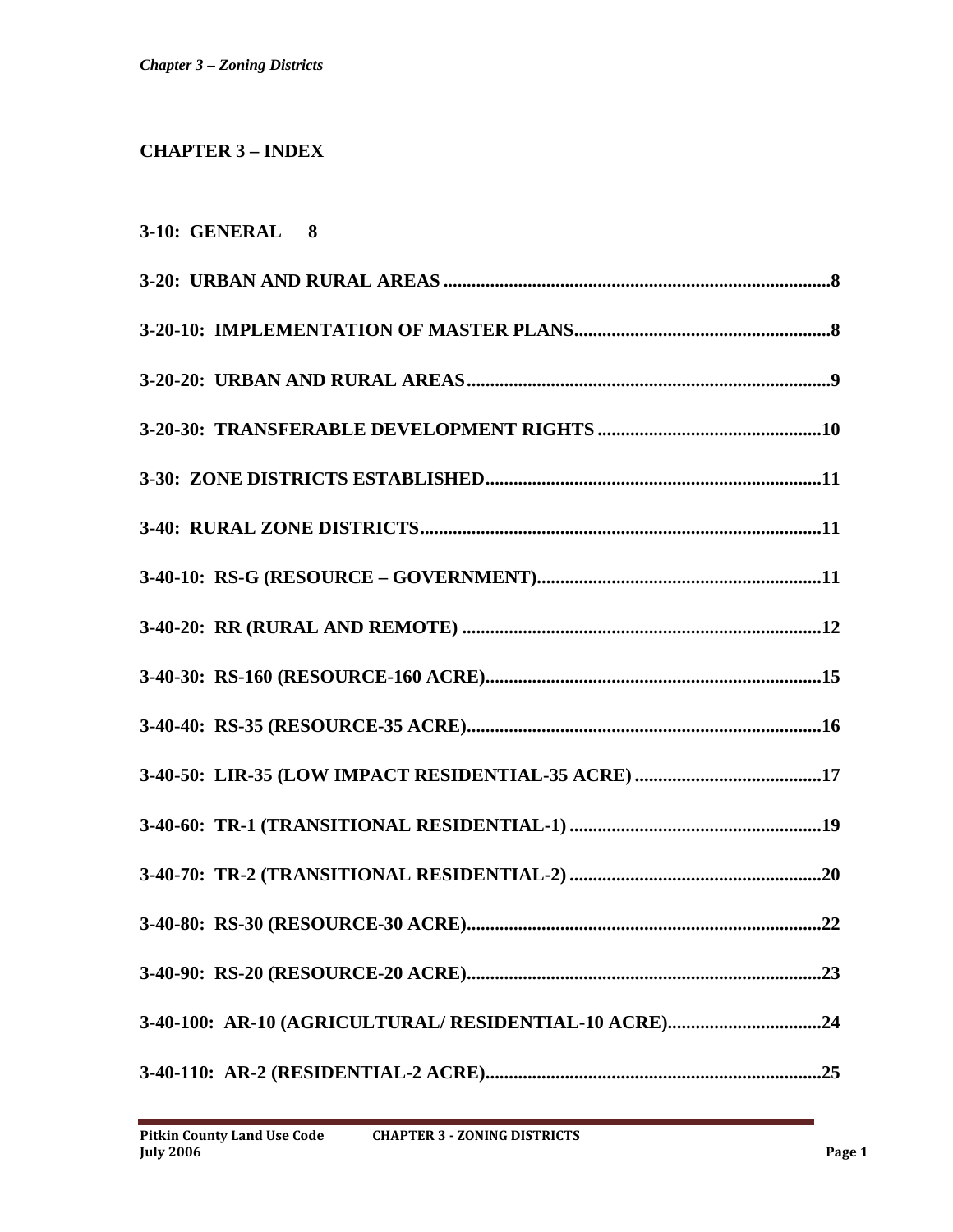| 3-40-150: UPPER MAROON CREEK OVERLAY ZONE DISTRICT ("UMC-O")28     |
|--------------------------------------------------------------------|
|                                                                    |
| 3-50-10: R-30 (SUBURBAN DENSITY RESIDENTIAL-30,000 SQ. FT. LOT) 33 |
|                                                                    |
|                                                                    |
|                                                                    |
|                                                                    |
|                                                                    |
|                                                                    |
|                                                                    |
| 6,000 SQ. FT. LOT) 36                                              |
|                                                                    |
| 6,000 SQ. FT. LOT) 36                                              |
|                                                                    |
|                                                                    |
|                                                                    |
|                                                                    |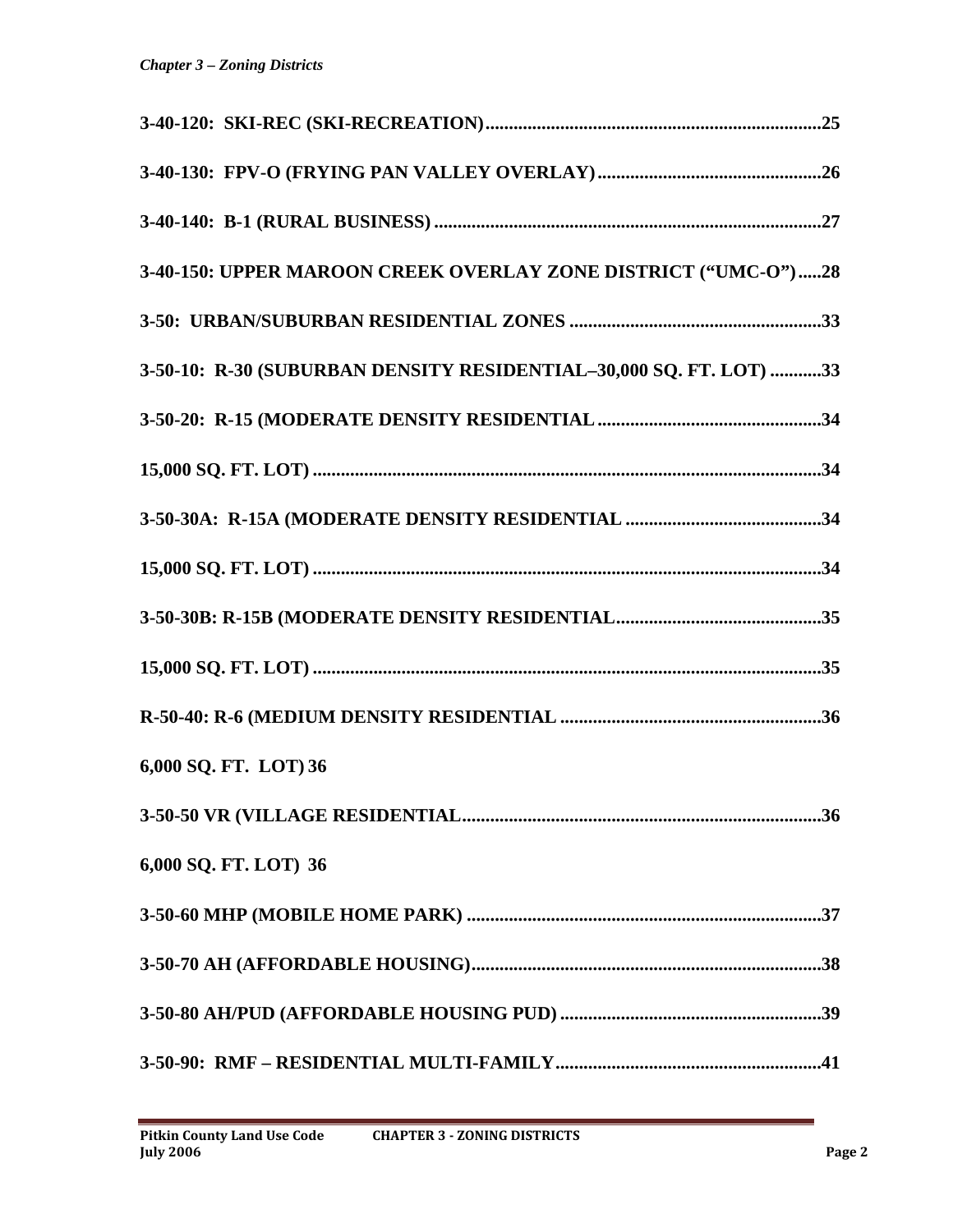| 3-70-30: PLANNED UNIT DEVELOPMENT (PUD) DESIGNATION45     |  |
|-----------------------------------------------------------|--|
| 3-70-40: CD-PUD (CONSERVATION DEVELOPMENT PUD) 53         |  |
| 3-70-50: WEST OF MAROON PLANNING AREA (WOMP) OVERLAY ZONE |  |
| (c)                                                       |  |
|                                                           |  |
|                                                           |  |
|                                                           |  |
|                                                           |  |
|                                                           |  |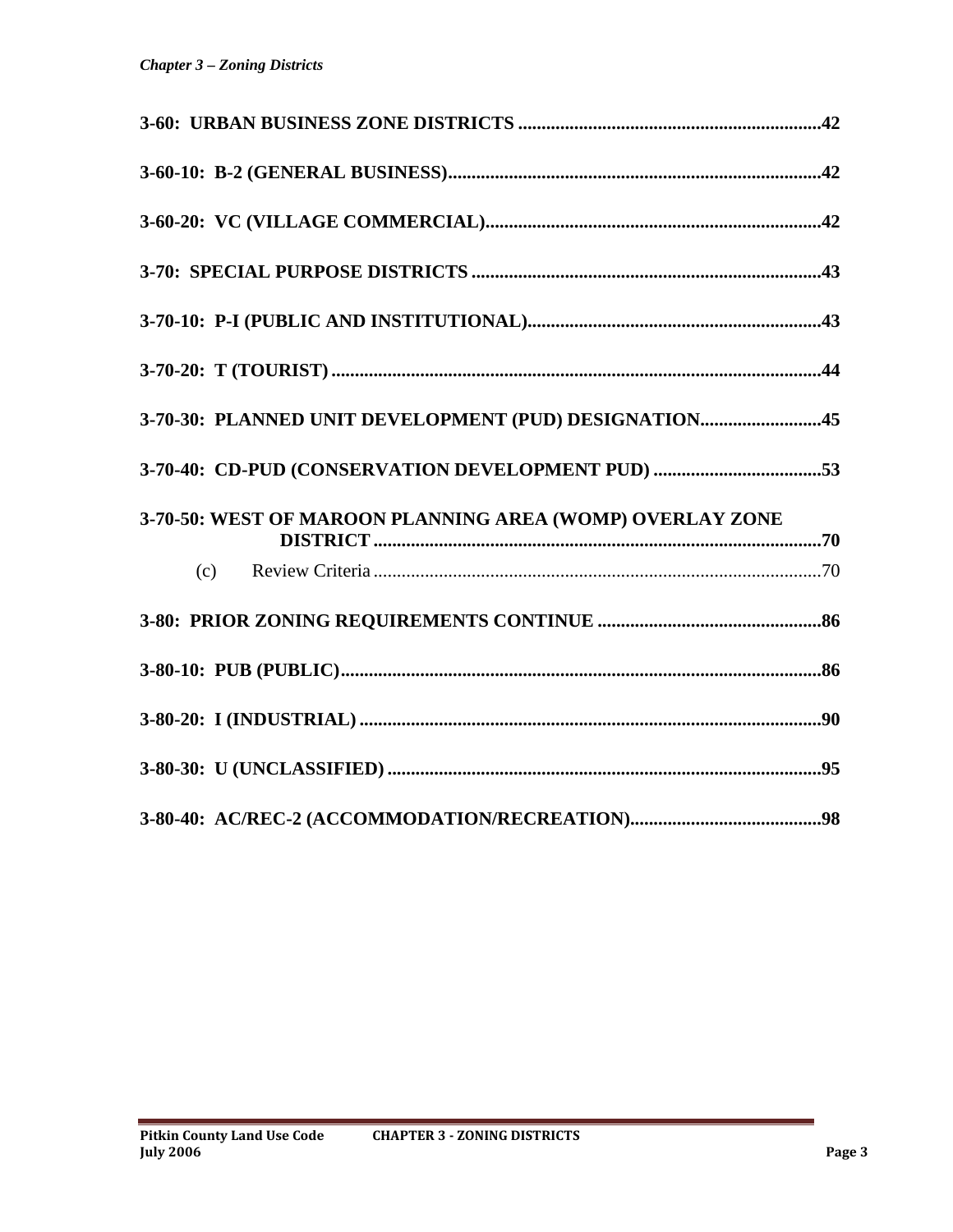*Chapter 3 – Zoning Districts*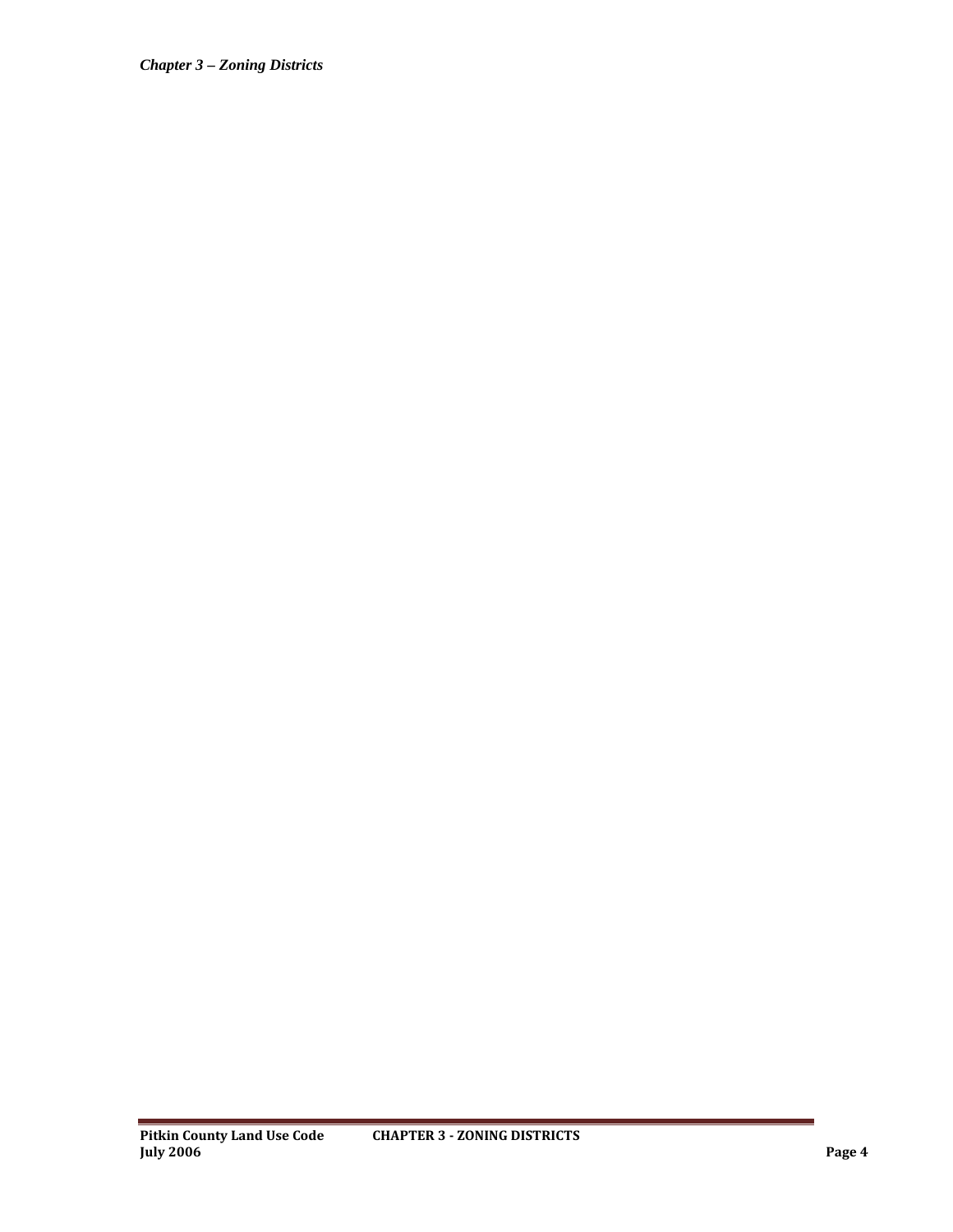## **INDEX OF TERMS**

\_\_\_\_\_\_\_\_\_\_\_\_\_\_\_\_\_\_\_\_\_\_\_\_\_\_\_\_\_\_

Pitkin County Historic Inventory, 58

Activity Envelope, 13, 14, 18, 21, 51 Board of County Commissioners (BOCC), 14, 40, 46, 55, 58 Caretaker Dwelling Unit (CDU), 18 Community Development Director, 18, 21, 39, 55 Concrete Batch Plants, 61, 65, 69, 74 Conservation Development, 7, 48 Constrained Area, 42 Deed Restrictions, 36 Development Exaction, 8 Development Standards, 8, 50 Employee Housing Guidelines, 14, 33, 35, 36 Farming, 49 Growth Management Quota System (GMQS), 11, 15, 16, 17, 19, 20, 22, 23, 24, 25, 26, 27, 28, 29, 30, 31, 33, 37, 39, 52, 56 *Exemptions, 32, 34, 36, 37* Hotel, 75 Land Use Policies, 41 Logging, 50, 61, 66, 69, 74 Lot Area, (Minimum), 67, 75 Master Plans (general), 8 Mining, 19, 61, 65, 69, 74 Mobile Home, 7, 32, 33 *Park, 32, 33* Motel/Lodge, 75 Offices, 61, 64, 70, 74 Parking *Off-Street, 42, 43* Pitkin County Comprehensive Plan, 8, 10, 11, 26, 28, 33, 35, 38, 40, 41

Pitkin County Historic Register, 15, 19, 20, 22, 23, 24, 25, 29, 30, 31 Replacement and Remodeling, 11 Rural Zone Districts (see also Zone Districts), 7, 11 Site Plan, 18, 21, 47, 51 Special Purpose Zone Districts (see also Zone Districts), 38 Special Review Use, 27, 35, 49, 51, 55, 60, 63, 64, 67, 68, 72, 75 Subdivision Exemption, 16, 22, 23, 32, 38 Subdivision of Land, 45, 47 Timeshare, 62, 67, 71, 73 Traffic Volumes, 37 Transferable Development Rights (general), 10, 11, 15, 16, 17, 19, 20, 22, 23, 24, 25, 26, 27, 28, 29, 30, 31, 32, 33, 34, 36, 37, 38, 39, 53, 57 Urban/Suburban Zone Districts (see also Zone Districts), 28 Use *Accessory and Temporary, 14, 15, 17, 19, 20, 28, 29, 30, 31, 32, 37 Permitted, 8, 26, 48 Prohibited, 14, 62, 65, 70, 74 Special Review, 49, 55, 60, 64, 68, 72* Vested Rights, 19, 22, 54, 58 Waste Water, 9 Water Quality, 11, 43, 45 Zone Districts *Accommodation/Recreation (AC/REC-2), 7, 59, 71, 74, 75*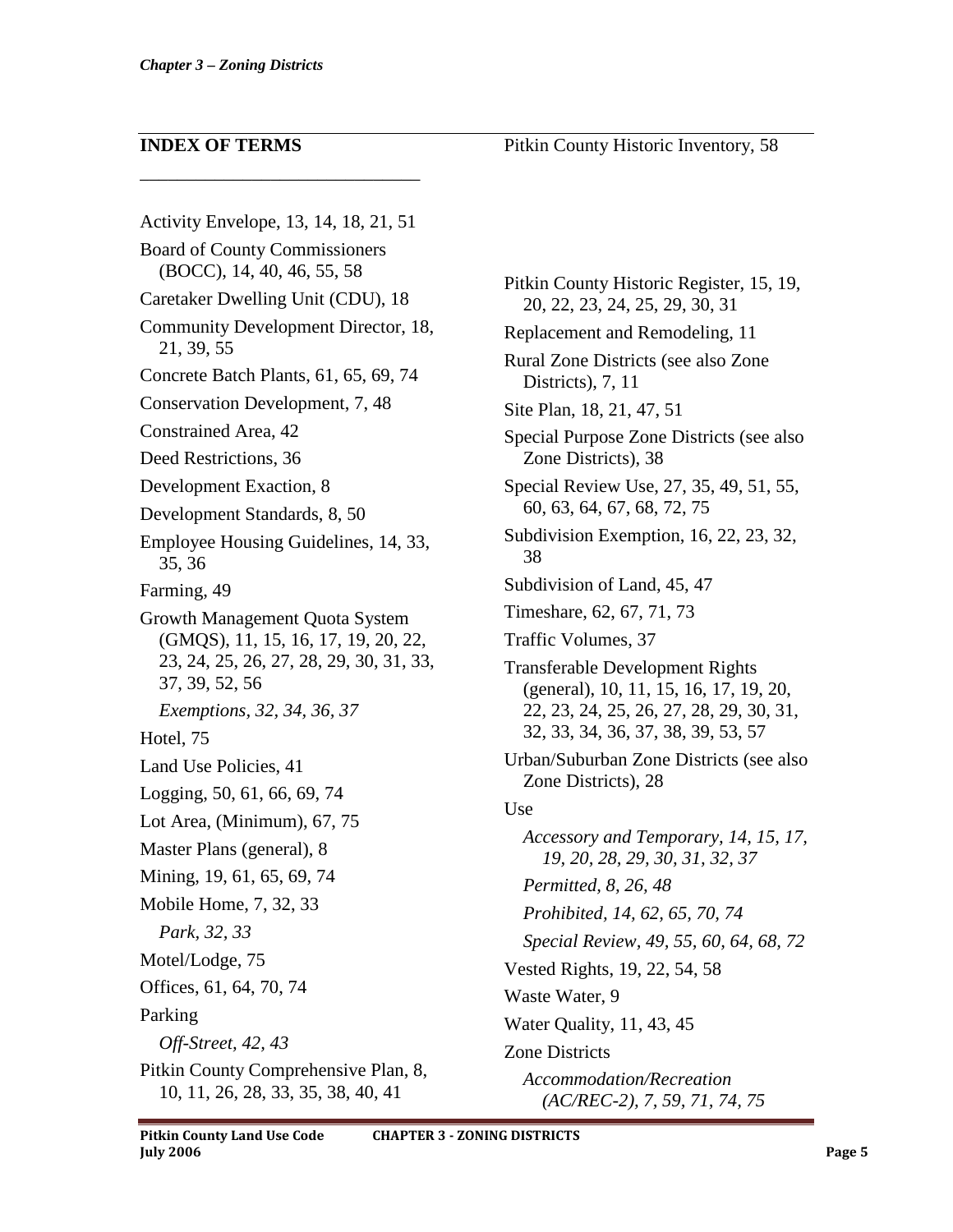*Affordable Housing (AH), 33, 34, 35 Affordable Housing PUD (AH/PUD), 7, 34, 35, 36, 46 Agricultural/Residential – 2 Acre (AR-10), 7, 15, 24, 71 Conservation Development PUD (CD-PUD), 7, 48, 49, 50, 51, 52, 53, 54, 55, 56, 57, 58 Frying Pan Valley Overlay (FPV-O), 7, 26, 27 General Business (B-2), 7, 36, 37 Industrial (I), 63 Low Impact Residential – 35 Acre (LIR-35), 7, 15, 17, 18, 19, 21 Medium Density Residential – 6,000 Sq. Ft. Lot (R-6), 7, 31 Mobile Home Park (MHP), 7, 32, 33 Moderate Density Residential – 15,000 Sq. Ft. Lot (R-15), 29, 30 Moderate Density Residential – 15,000 Sq. Ft. Lot (R-15A), 7, 30 Planned Unit Development (PUD), 40, 41, 51, 53, 58 Public (PUB), 8, 59, 60, 62, 63 Public and Institutional (P-I), 8, 38, 39 Residential – 2 Acre (AR-2), 7, 25, 26*

*Resource – 160 Acre (RS-160), 7, 15, 16, 26, 41 Resource – 20 Acre (RS-20), 7, 15, 23, 24, 41 Resource – 30 Acre (RS-30), 7, 15, 22, 23, 26, 41 Resource – 35 Acre (RS-35), 7, 15, 16, 17, 26, 41 Resource – Government (RS-G), 7, 11, 12 Rural, 7, 11 Rural and Remote (RR), 7, 12, 13, 14, 15, 19, 20 Rural Business (B-1), 7, 26, 27, 28 Ski-Recreation (SKI-REC), 7, 25, 26 Suburban Density Residential – 30,000 Sq. Ft. Lot (R-30), 7, 28, 29 Tourist (P-I), 39 Transitional Residential – 1 (TR-1), 7, 19, 20 Transitional Residential – 2 (TR-2), 7, 18, 20, 21, 22 Unclassified (U), 68 Village Commercial (VC), 8, 36, 37, 38 Village Residential – 6,000 Sq. Ft. Lot (VR), 7, 28, 32*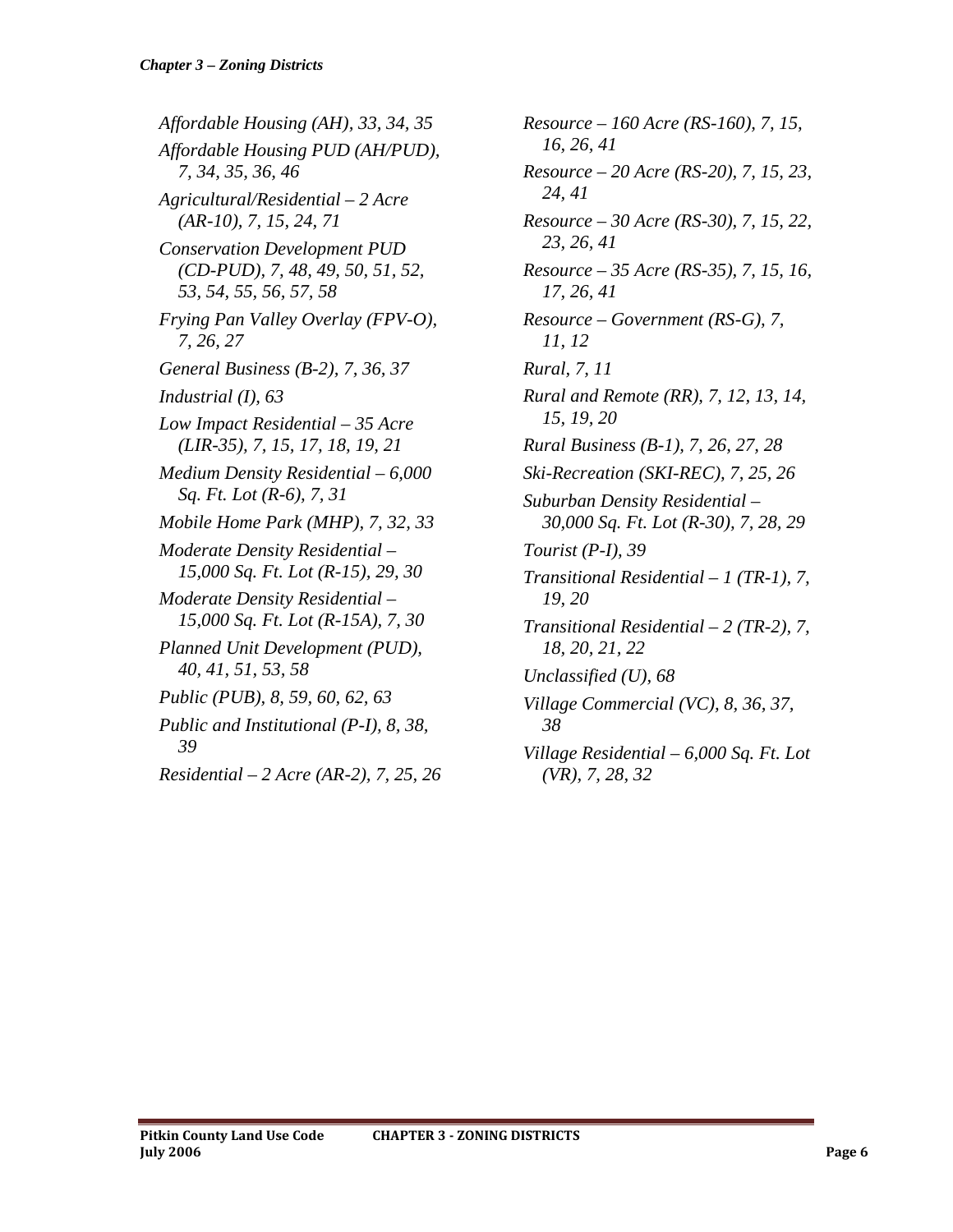| Table 3-1: Zone Districts and Changes                                            |                                         |  |  |
|----------------------------------------------------------------------------------|-----------------------------------------|--|--|
| <b>Old District Names</b>                                                        | <b>New District Names</b>               |  |  |
| I. Districts Generally Used Outside of Urban Growth Boundaries                   |                                         |  |  |
| <b>Rural Zone Districts</b>                                                      |                                         |  |  |
|                                                                                  | RS-G (Resource – Government; new        |  |  |
|                                                                                  | district)                               |  |  |
| RR: Rural/Remote                                                                 | <b>RR</b>                               |  |  |
| RS-160 PUD: Resource PUD                                                         | <b>RS-160</b>                           |  |  |
| UFRS-35: Upper Frying Pan Valley Resource                                        | RS-35 (Resource -35 Acre; new district) |  |  |
| LIR: Low Impact Residential                                                      | <b>LIR-35</b>                           |  |  |
| RS-30 PUD: Resource PUD                                                          | $RS-30$                                 |  |  |
| RS-20 PUD: Resource PUD                                                          | $RS-20$                                 |  |  |
| AFR-10: Agricultural/Forestry/Residential                                        | $AR-10$                                 |  |  |
| AFR-2: Agricultural/Forestry/Residential                                         | $AR-2$                                  |  |  |
| AFR-1: Agricultural/Forestry/Residential                                         | Deleted – no lands mapped               |  |  |
| AF-SKI: Agricultural/Forestry/Ski                                                | <b>SKI-REC</b>                          |  |  |
| TR-1: Transitional Residential                                                   | $TR-1$                                  |  |  |
| TR-2: Transitional Residential 2                                                 | <b>TR-2</b>                             |  |  |
| UFV: Upper Frying Pan Valley Overlay                                             | FPV-O                                   |  |  |
| <b>Business</b><br>$B-1$ :                                                       | B-1 (Rural Business)                    |  |  |
|                                                                                  | CD-PUD (Conservation Development PUD)   |  |  |
| II. Districts Generally Used Inside Urban Growth Boundaries or Redstone Townsite |                                         |  |  |
| Urban / Suburban Residential Zone Districts                                      |                                         |  |  |
| $R-30:$<br><b>Suburban Density Residential</b>                                   | $R-30$                                  |  |  |
| $R-15$ :<br><b>Moderate Density Residential</b>                                  | $R-15$                                  |  |  |
| R-15A: Moderate Density Residential                                              | $R-15A$                                 |  |  |
| R-15B: Moderate Density Residential                                              | $R-15B$                                 |  |  |
| $R-6$ :<br><b>Medium Density Residential</b>                                     | $R-6$                                   |  |  |
| Village Residential<br>VR:                                                       | VR                                      |  |  |
| MHP:<br><b>Mobile Home Park</b>                                                  | <b>MHP</b>                              |  |  |
|                                                                                  |                                         |  |  |
| SR:<br><b>Special Residential</b>                                                | Deleted – no lands mapped               |  |  |
| <b>Affordable Housing</b><br>AH:                                                 | AH                                      |  |  |
| AH2/PUD: Affordable Housing PUD                                                  |                                         |  |  |
| AH3/ PUD: Affordable Housing PUD                                                 |                                         |  |  |
| AHP/PUD: Affordable Housing Preservation                                         | <b>AH/PUD</b>                           |  |  |
| <b>PUD</b>                                                                       |                                         |  |  |
| AHO/PUD: Affordable Housing PUD                                                  | Deleted – only zoned lands have been    |  |  |
| Overlay                                                                          | annexed                                 |  |  |
| Business and Special Purpose Zone Districts                                      |                                         |  |  |
| Accommodation / Recreation<br>$AR-1$ :                                           | Deleted – no lands mapped               |  |  |
| $AR-2$ :<br>Accommodation / Recreation<br>$B-2$ :                                | $AC/REC-2$<br>$B-2$                     |  |  |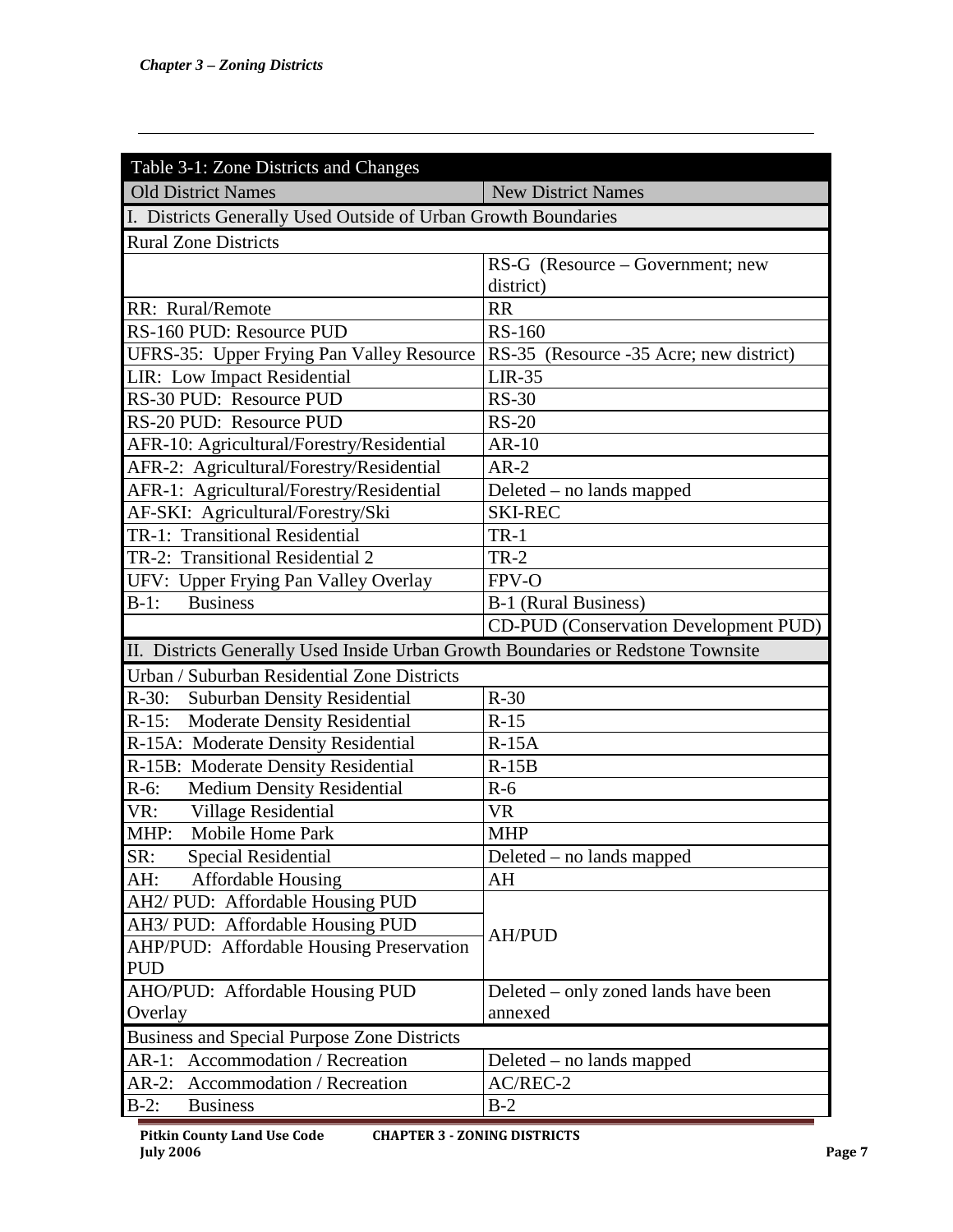| Table 3-1: Zone Districts and Changes           |                                          |  |
|-------------------------------------------------|------------------------------------------|--|
| <b>Old District Names</b>                       | <b>New District Names</b>                |  |
| VC:<br><b>Village Commercial</b>                | <b>VC</b>                                |  |
| Industrial<br>$\mathbf{I}$ :                    | I (existing lands only)                  |  |
|                                                 | P-I (Public-Institutional)               |  |
| III. Districts Used Anywhere in County          |                                          |  |
| Special Purpose Zone Districts and Designations |                                          |  |
| PUB: Public                                     | PUB (existing lands only)                |  |
| Tourist<br>$T$ :                                | T                                        |  |
|                                                 | <b>PUD</b> (Planned Unit Development–new |  |
|                                                 | description)                             |  |
| U:<br>Unclassified                              | U (existing lands only)                  |  |

*(Code repealed and reenacted (all sections) by Ord. 014-D-2006, 07-05-06; Table 3-1 (part) amended by [Ord. 26-06,](http://pitkincounty.com/DocumentCenter/View/12795) 09-13-06)*

# <span id="page-7-0"></span>**3-10: GENERAL**

This section establishes different zone districts available in Pitkin County, the intent of each zone district, and specific requirements that are unique to each zone district. The intent statements should be used in conjunction with other County standards and policies to evaluate proposed development. This section also sets forth any specific standards applicable to development within each district. In addition to complying with such standards, all development in Pitkin County shall comply with the provisions of Chapter 4 (Permitted Uses), Chapter 5 (Dimensional Requirements), Chapter 6 (GMQS and TDRs), Chapter 7 (Development Standards), Chapter 8 (Development Exactions and Impact Fees), as applicable, and all other provisions of this Land Use Code applicable to such land and the proposed development.

## <span id="page-7-1"></span>**3-20: URBAN AND RURAL AREAS**

## <span id="page-7-2"></span>**3-20-10: IMPLEMENTATION OF MASTER PLANS**

This Land Use Code is intended, in part, to implement the Pitkin County Comprehensive Plan. The preservation of the rural and agricultural character of Pitkin County is a primary goal of the Pitkin County Master Plans. Consistent with this goal, an urban growth boundary has been defined around each of the City of Aspen and the Town of Basalt. Additional urban growth boundaries, or modifications of the existing boundaries, may be adopted in the future. In order to implement the goal of protecting rural and agricultural character, this Land Use Code groups the available zone districts in Pitkin County into those generally intended for use within urban growth boundaries (and the existing townsite of Redstone) and those generally intended for use outside those boundaries. For purposes of this distinction, the unincorporated Townsite of Redstone is treated as a non-Rural Area, and is grouped with areas inside of urban growth boundaries. A map of the adopted urban growth boundaries is shown in Figure 3-1.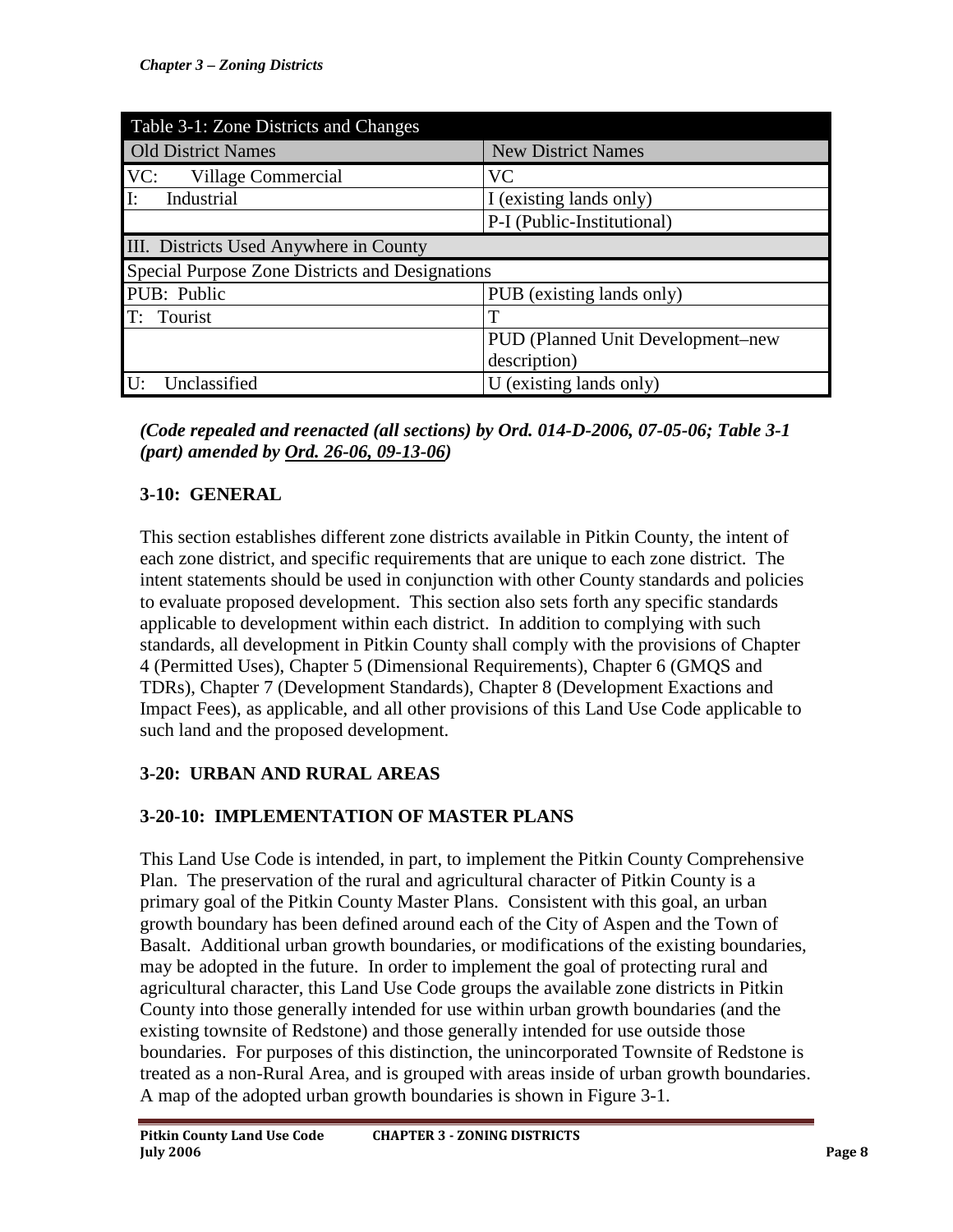## <span id="page-8-0"></span>**3-20-20: URBAN AND RURAL AREAS**

Lands located within adopted urban growth boundaries or the townsite of Redstone are sometimes referred to in this Land Use Code as "urban" lands or "urban" areas. Lands located outside of adopted urban growth boundaries and the townsite of Redstone are sometimes referred to in this Land Use Code as "rural" lands or "rural" areas. In those cases where zone districts intended for use inside the urban growth boundaries (or Redstone) have already been mapped outside those boundaries, such zone districts will remain in effect. After the 5th of July, 2006 of this Land Use Code, applications to rezone land outside the urban growth boundaries (and Redstone) to a zone district intended for use inside the urban growth boundaries will not be approved. In general, any proposed development that is required to be reviewed by the State of Colorado site application process because of estimated water requirements or wastewater generation (based on State of Colorado standards) should not be located in a Rural Area of the County.

FIGURE 3-1: MAP OF URBAN GROWTH BOUNDARY AREAS WITHIN PITKIN **COUNTY**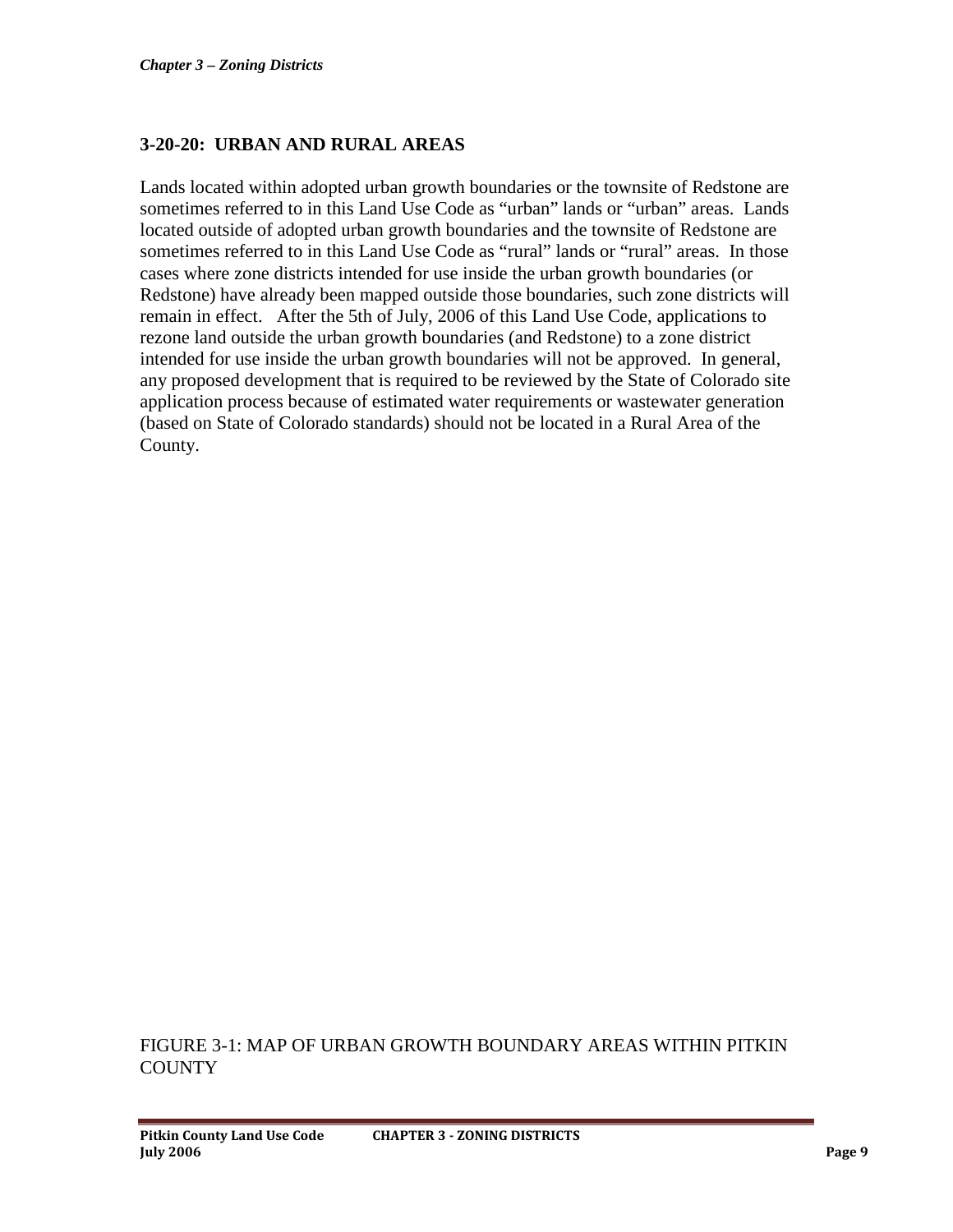

# <span id="page-9-0"></span>**3-20-30: TRANSFERABLE DEVELOPMENT RIGHTS**

In order to implement the Pitkin County Comprehensive Plan, the development potential from certain lands is sometimes permitted to be transferred to lands elsewhere in the County, under certain conditions. In some circumstances, transferred development rights (TDRs) may be used to create a development right on a parcel that does not have one, and in other cases transferred development rights may be used to expand the size of a house above the base floor area permitted, but within the limits on maximum house size established in Table 5-1. The descriptions of each zone district in this Chapter 3 include information on (a) whether TDRs may be transferred from the district, (b) whether TDRs may be transferred into the district, or within the district, and (c) the purposes for which purchased TDRs may be used in various zone districts. The procedures for transferring development rights are set forth in Chapter 2.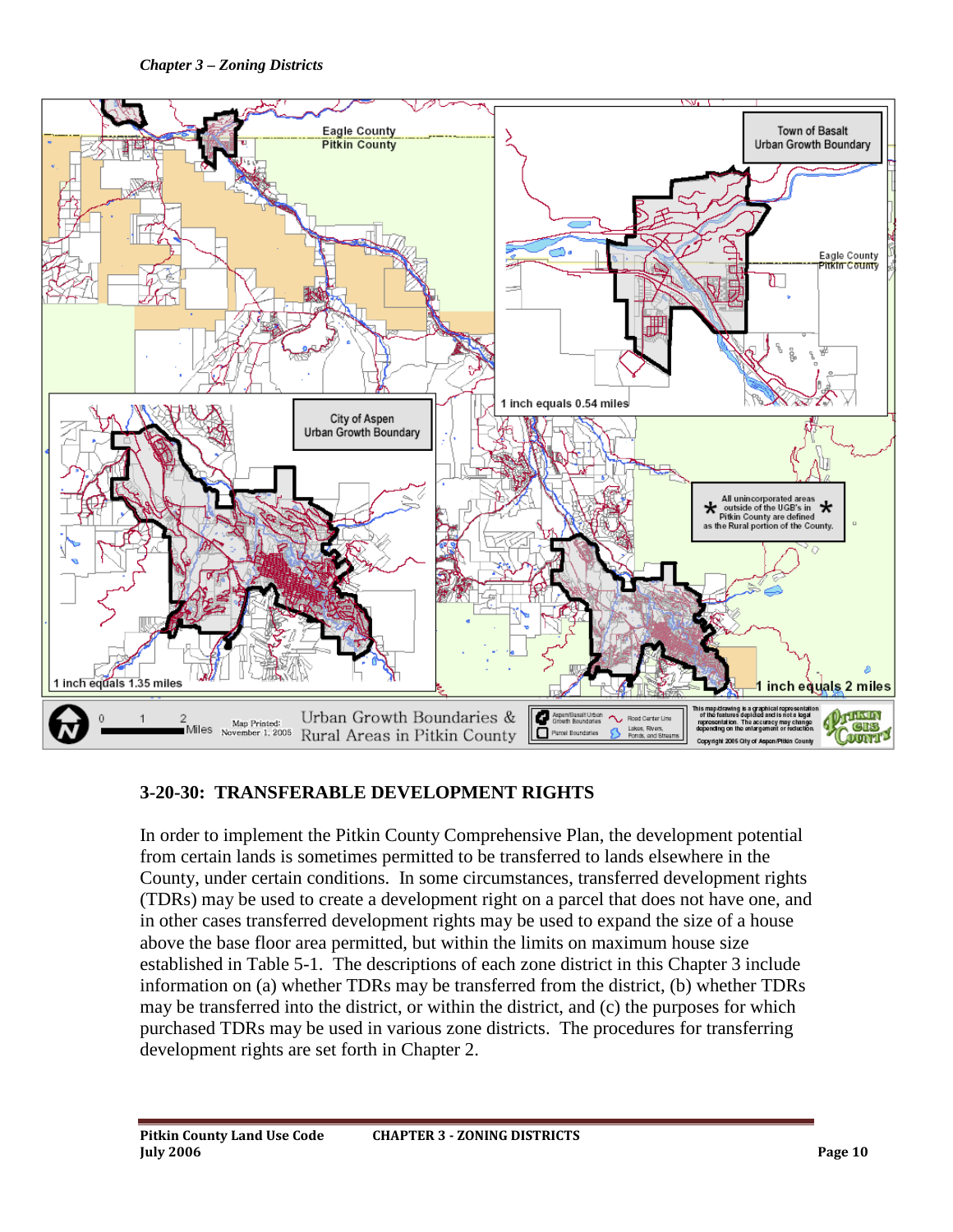## <span id="page-10-0"></span>**3-30: ZONE DISTRICTS ESTABLISHED**

The land within Pitkin County is divided into those zone districts specified in Secs. 3-40 through 3-70 below. Sec. 3-40 identifies those zone districts intended for use outside the urban growth boundaries (and Redstone), and Secs. 3-50 through 3-60 identify zone districts intended for use inside the boundaries (and Redstone). Sec. 3-70 identifies special purpose zone districts available for use both inside and outside the urban growth boundaries.

## <span id="page-10-1"></span>**3-40: RURAL ZONE DISTRICTS**

The following Rural zone districts are hereby established and are intended for use outside of established urban growth boundaries. These zone districts are intended to establish a land use pattern that promotes Pitkin County Comprehensive Plan goals for the rural portions of the County, such as preservation of agricultural/ranch lands and open space; conservation of natural resources, including wildlife habitat, scenic quality, water quality and quantity, and air quality; and protection of historic resources.

### <span id="page-10-2"></span>**3-40-10: RS-G (RESOURCE – GOVERNMENT)**

(a) Intent

The RS-G (Resource-Government) zone district is intended to control the future use of lands currently owned by the federal, state, or local governments and currently used for non-development purposes, and to avoid inappropriate development of such lands in the event they are sold, exchanged, or otherwise made available (i.e., by long-term lease) for use by an entity other than the federal, state or local government. It is intended to allow a continuation of the types of uses permitted while in federal, state, or local government ownership and control, but not an intensification or replacement of those uses by other uses of the land. The zone district is intended to allow only very low intensity resource uses on such lands.

(b) Locational Criteria

Lands appropriate for RS-G zoning include those currently in federal, state, or local government ownership and in non-development (i.e. resource) use located outside the urban growth boundaries.

(c) Transferable Development Rights (TDRs)

TDRs may not be severed and sold from lands located in the RS-G zone district. TDRs may not be purchased from other zone districts and used in the RS-G zone district.

(d) Growth Management Quota System (GMQS)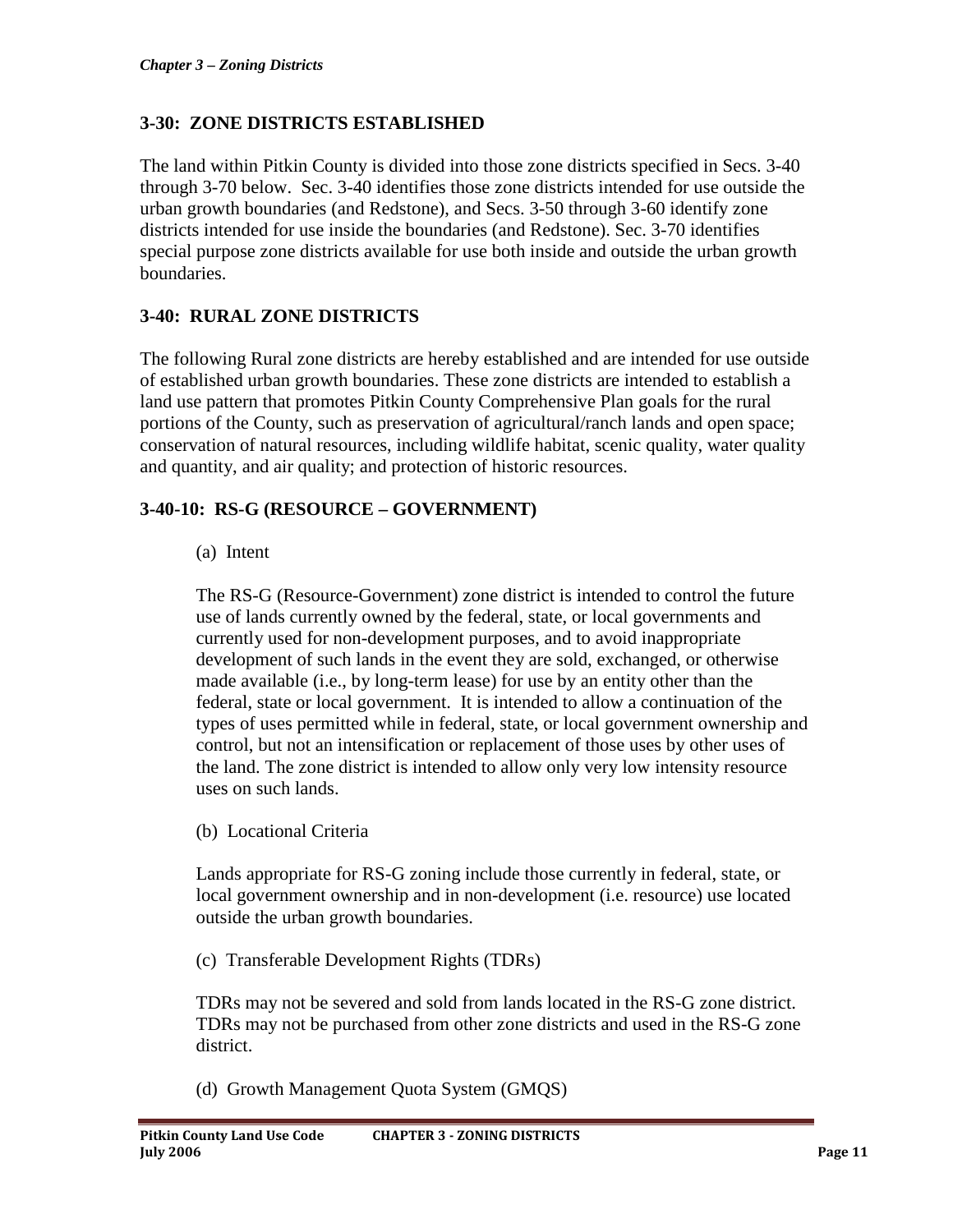If lands in the RS-G zone district are transferred to private ownership or put to a non-resource use, such lands shall be subject to the GMQS (see Chapter 6).

## <span id="page-11-0"></span>**3-40-20: RR (RURAL AND REMOTE)**

(a) Intent

The RR (Rural/Remote) zone district is intended to: (i) conserve and protect the natural environment and its resources, while allowing for limited recreational uses and limited residential development, (ii) preserve the small scale, low-density backcountry character and lifestyle, (iii) retain undeveloped areas, and (iv) allow for the transfer of development rights to areas that are more appropriate for development. This district accommodates only small new structures and very limited types of development.

(b) Locational Criteria

Areas within the RR zone district should exhibit some or all of the following characteristics:

(1) Location more than one-half  $(1/2)$  mile from winter-maintained public roadways,

(2) Absence of traditional utility service districts, such as electric, gas and phone,

(3) Limited availability, or absence of rapid, traditional Pitkin County emergency services,

(4) Little or no development existing in the surrounding area,

(5) Presence of natural hazard areas or important environmental or historic resource areas,

(6) Location within subalpine or alpine ecosystems, and/or location at or above the nine thousand (9,000) foot elevation, and/or

(7) Location adjacent to U.S. Forest Service or Bureau of Land Management owned properties.

(c) Minor Uses and Activities

(1) In addition to those uses permitted by right as shown in Table 4-1, the following minor uses are permitted by right in the RR zone district: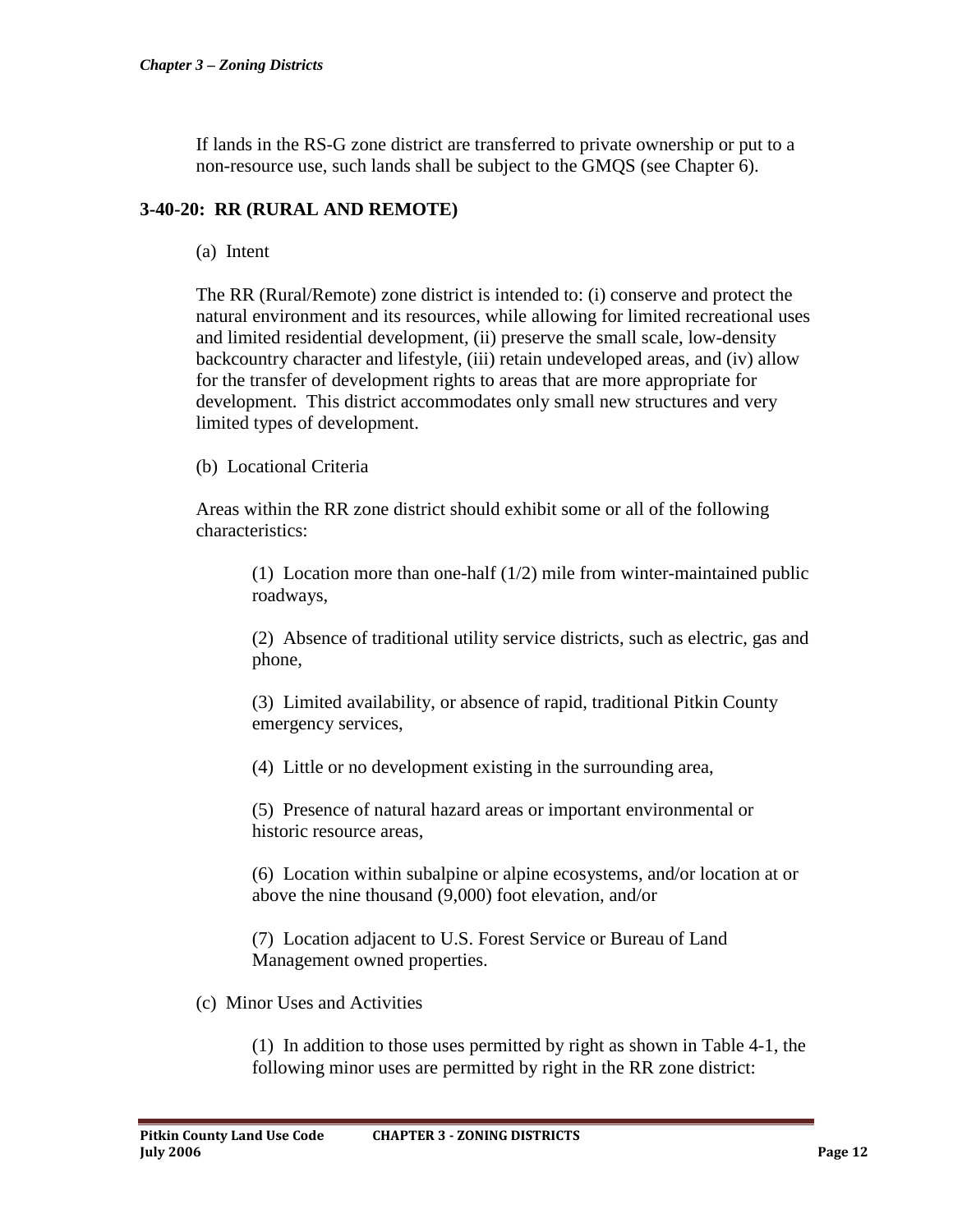(a) Shared water systems,

(b) Individual water supply systems,

(c) Individual sewage disposal systems,

(d) Above-ground generators in compliance with County regulations,

(e) Gardens outside of the Activity Envelope up to two thousand five hundred (2,500) square feet in size,

(f) Fences that meet County wildlife standards and are located outside of critical wildlife habitat and/or migration corridors,

(g) Termination of noxious weeds.

(2) In addition to those uses permitted by right, as shown in Table 4-1, the following minor uses are permitted in the RR zone district by special review:

(a) Parking areas that centralize resident parking adjacent to existing roadways in order to allow alternative access to residences beyond that point (i.e., by skiing, hiking, snowmobiling, biking),

(b) Driveways,

(c) Helicopter access (for construction use only),

(d) Extractive operations,

(e) Fences that meet County wildlife standards and are located in critical wildlife habitat and/or migration corridors,

(f) Hydro plants (to service a single residence only),

(g) Extension of utilities (i.e., electricity, water, sewer, telephone and cable), provided that extensions comply with the special review criteria in Secs. 2-30-30(h)(2), and

(h) Improvements to existing roadways, including, but not limited to, widening, grading and drainage improvements.

(d) Legally Created Structures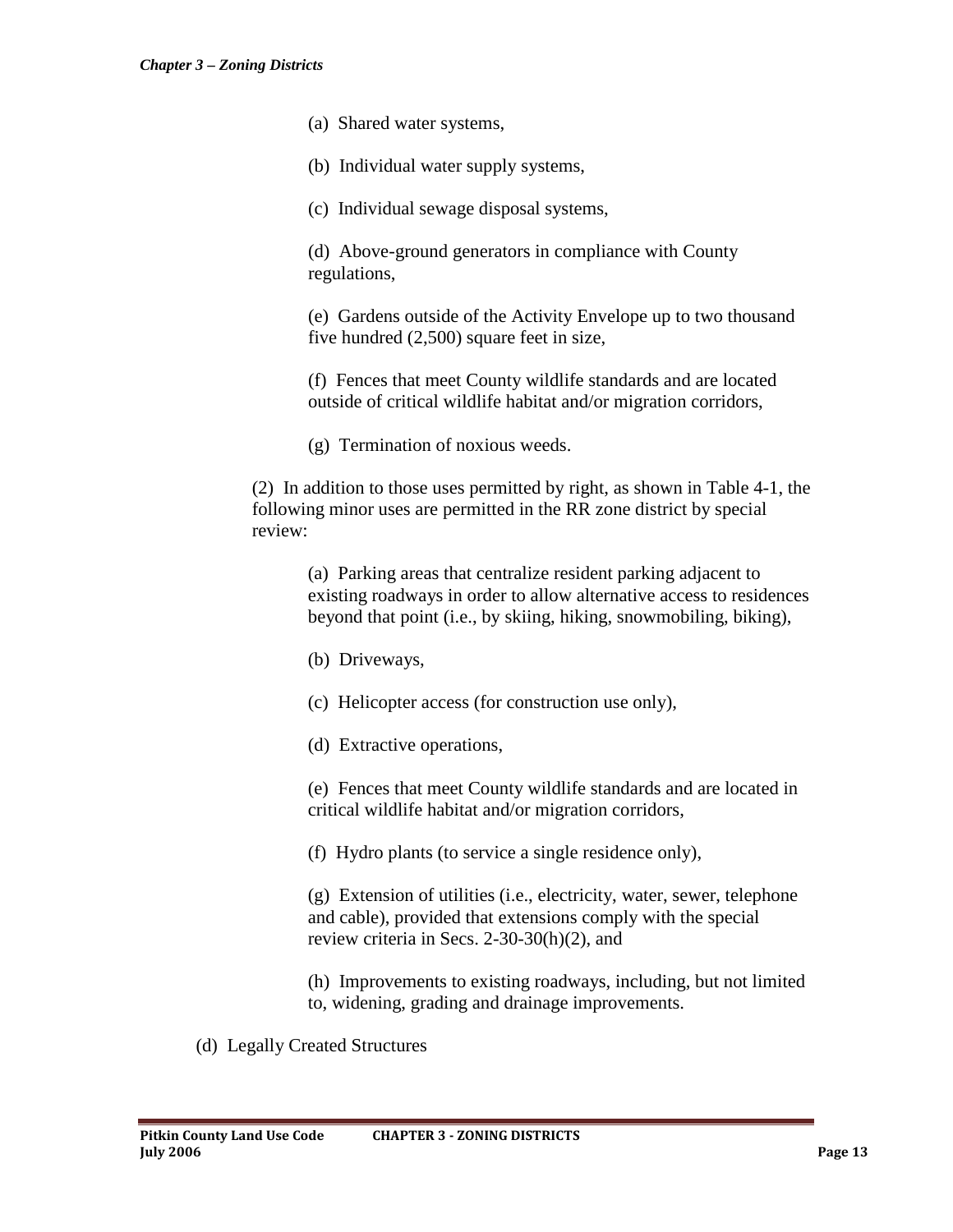(1) Legally created structures in the RR zone district, existing prior to January 2nd 1996, may be retained, subject to compliance with one (1) of the following criteria:

> (a) If the existing structure contains a dwelling unit, a new structure containing a dwelling unit may be built, provided that either the new or the existing unit is deed-restricted for occupancy by residents pursuant to the employee housing guidelines. Yearround occupancy of the unit shall not be required. The deedrestricted unit shall be exempt from GMQS pursuant to Sec. 6-30- 40(b).

(b) If the existing structure does not contain a dwelling unit, then a new structure containing a dwelling unit may be built, provided that the existing structure is retained as an accessory structure and accommodates accessory uses only. In this case, the existing structure may not be used for either seasonal or year-round dwelling purposes.

(c) If the existing structure contains a dwelling unit, then, in lieu of constructing a new structure with an additional dwelling unit, one (1) transferable development right may be severed subject to approval and compliance with criteria and standards in Sec. 2-40- 30 and 6-70.

(e) Prohibited Uses

In addition to all uses that are not specifically listed as uses allowed by right or by special review (including those listed in Table 4-1 or in subsections (c) or (d) above, the following uses are specifically prohibited in the RR zone district:

(1) Winter maintenance of roadways and driveways, except for access to residential development sites approved prior to January 2, 1996, that have been historically and continually served by privately winter-maintained driveways or roadways, and except if the prohibition on plowing of limited service area roads is varied by the BOCC pursuant to the Asset Management Plan.

(2) New accessory structures, other than those allowed by special review,

(3) New roadways,

(4) Disturbance of all living native vegetation outside of the Activity Envelope, except as required by County wildfire regulations for wildfire mitigation, provided that one (1) standing dead tree per five (5) acres shall remain undisturbed, if present, for bird of prey perching and nesting and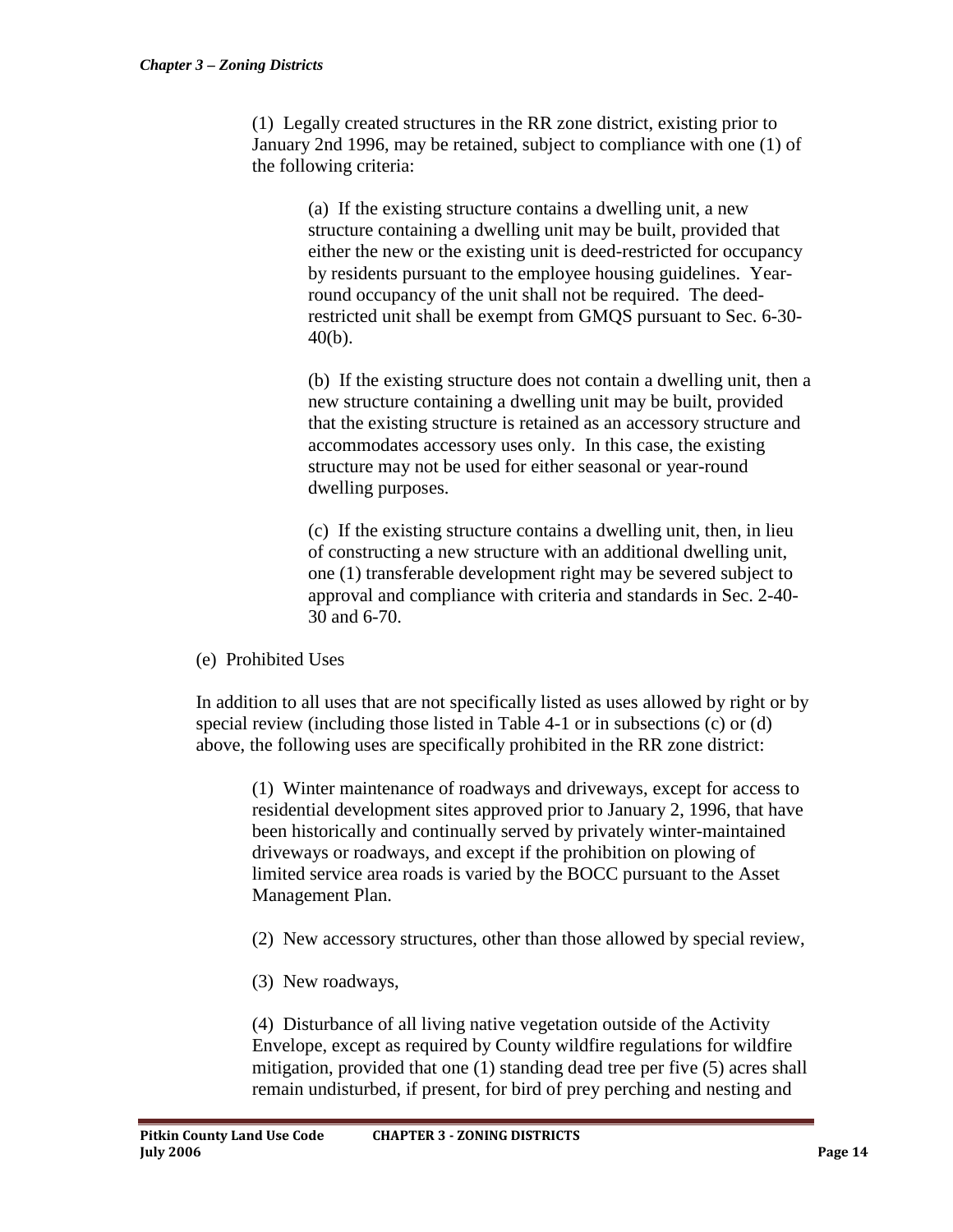for songbird perching and feeding (this provision shall not prohibit the general gathering of firewood from deadfall, nor the grazing of animals that have historically grazed the parcel prior to January 2, 1996), and

- (5) Caretaker and employee dwelling units.
- (6) Helicopter and Fixed Wing Aircraft Loading and Unloading
- (f) Transferable Development Rights (TDRs)

TDRs may be severed and sold from lands in the RR zone district pursuant to Secs. 6-70 and 2-40-30, and/or if the property is designated on the Pitkin County Historic Register. TDRs may not be purchased and used in the RR zone district from the RR or other zone districts.

(g) Growth Management Quota System (GMQS)

Lands in the RR zone district are subject to the GMQS (see Chapter 6), except as noted in subsection (d) above.

*(Code repealed and reenacted (all sections) by Ord. 014-D-2006, Section 3-40- 20 amended (in part) [Ord. 011-2022,](https://pitkincounty.com/DocumentCenter/View/28808/boccord0112022-recorded) 02-23-2022*

## <span id="page-14-0"></span>**3-40-30: RS-160 (RESOURCE-160 ACRE)**

(a) General Intent

The RS-160, RS-35, LIR, RS-30, RS-20, AR-10 zone districts all share the following basic intent, which is to:

(1) Permit low density, single family residential development and customary accessory uses, while recognizing that natural hazards, wildlife areas, limited utility services, roads, schools, and/or other facilities may constitute constraints on the realization of zoned density;

(2) Discourage sprawl;

(3) Encourage clustering of development, preservation of open space and promotion of efficient utility services;

(4) Preserve agricultural operations and environmental resources; and (5) Preserve the rural visual quality and character while permitting carefully sited low density development.

(6) More specific intent statements for each of the listed zone districts are set forth in the subsections below.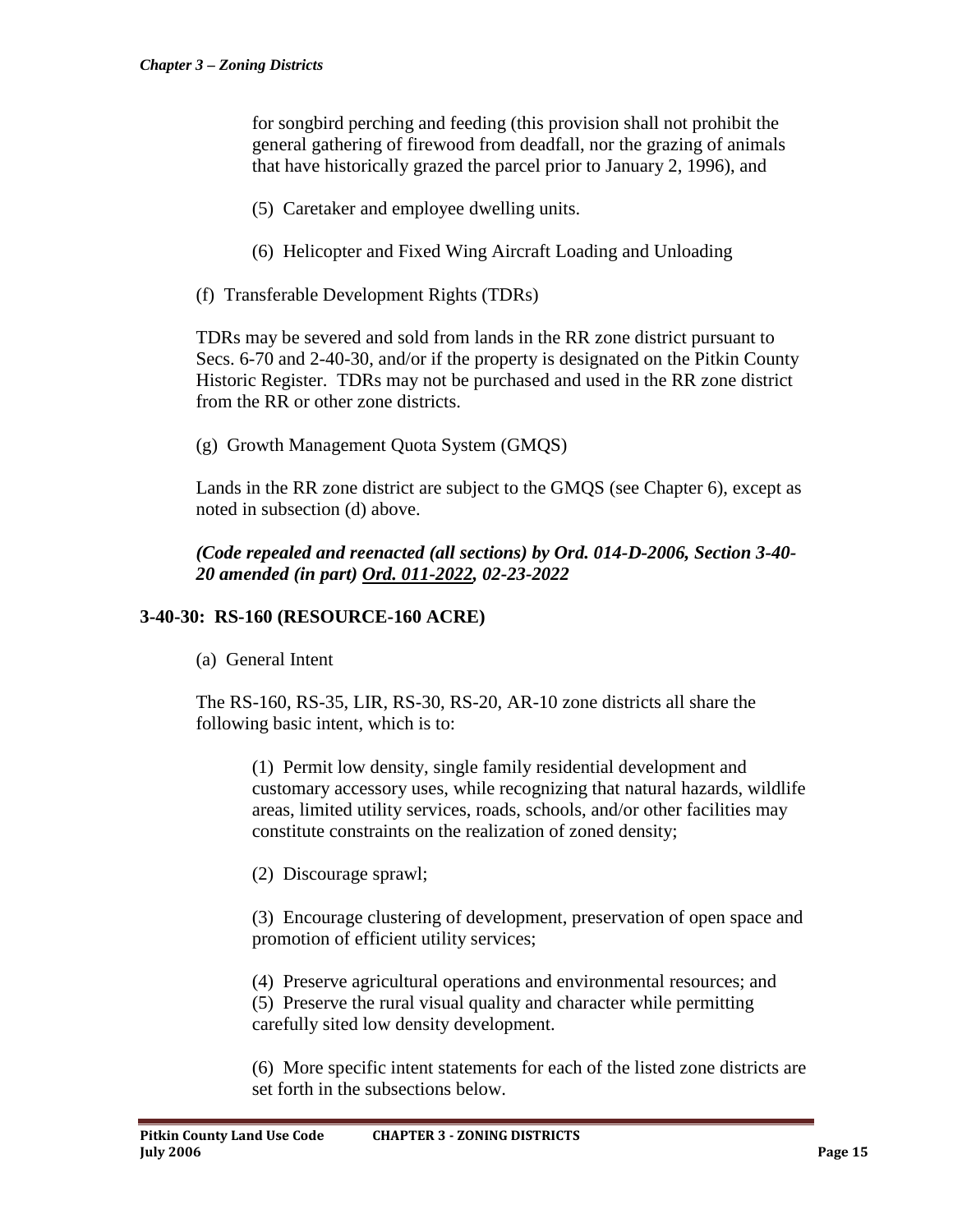### (b) RS-160 Intent

The RS-160 (Resource--160 Acre) zone district is intended to protect natural resources and agricultural uses while allowing some very low density development.

## (c) When PUD Required

When a rezoning to the RS-160 zone district occurs, or when land within the RS-160 zone district is subdivided or otherwise divided into separate parcels through a subdivision exemption pursuant to C.R.S. 30-28-110, a PUD must be prepared pursuant to Sec. 2-40-50. The criteria for approval of a PUD are listed in Sec. 3- 70-30(i).

## (d) Transferable Development Rights (TDRs)

TDRs may not be severed and sold from lands in the RS-160 zone district, unless the lot or parcel is determined to be constrained or visually constrained pursuant to Sec. 6-70-40, or is designated on the Pitkin County Historic Register, or is approved as a limited development conservation parcel pursuant to Sec. 6-70-40. TDRs may be purchased from other zone districts and used in the RS-160 zone district.

## *(Code repealed and reenacted (all sections) by Ord. 014-D-2006, Section 3-40- 30 amended (in part) [Ord. 011-2022,](https://pitkincounty.com/DocumentCenter/View/28808/boccord0112022-recorded) 02-23-2022*

## <span id="page-15-0"></span>**3-40-40: RS-35 (RESOURCE-35 ACRE)**

(a) Intent

The RS-35 (Resource-35 Acre) zone district is intended to: preserve the open character of land divided into tracts between 35 and 160 acres, promote land uses consistent with the applicable Pitkin County Master Plan, and prevent inappropriate development on such tracts, regardless of whether such lands have been formally subdivided. The zone district is intended to allow only very low impact resource or residential uses on such lands. The zone district includes lands previously zoned UFRS-35, and the regulations applicable to such lands remain unchanged.

(b) When PUD Required

When a rezoning to the RS-35 zone district occurs a PUD must be prepared pursuant to Sec. 2-40-50. The criteria for approval of a PUD are listed in Sec. 3- 70-30(i).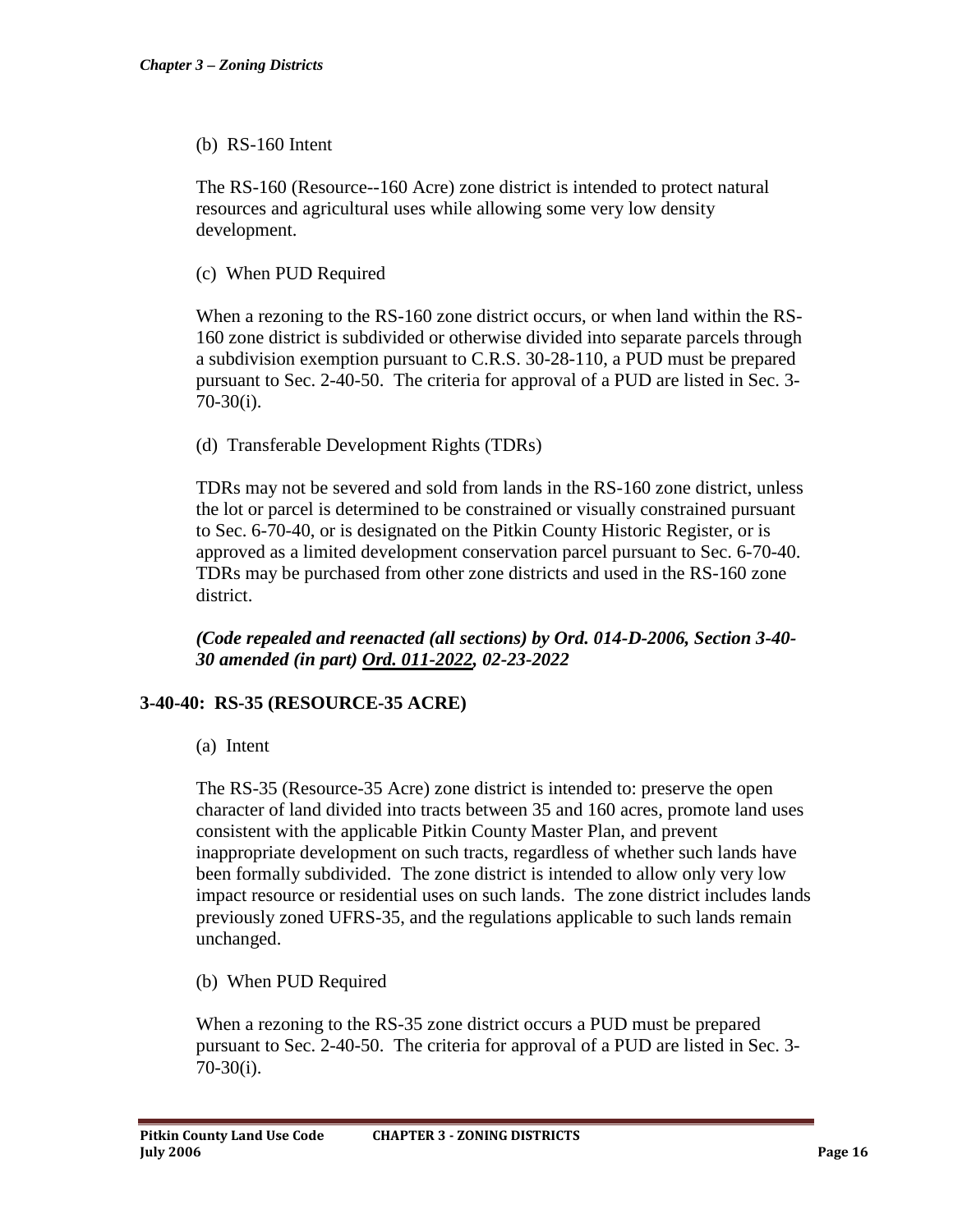(c) Transferable Development Rights (TDRs)

TDRs may not be severed and sold from lands in the RS-35 zone district, unless the lot or parcel is determined to be constrained or visually constrained pursuant to Sec. 6-70-40 or is designated on the Pitkin County Historic Register, or is approved as a limited development conservation parcel pursuant to Sec. 6-70-40. TDRs may be purchased and used in the RS-35 zone district only for the purpose of increasing the maximum size of an existing dwelling located within the limits on final maximum floor area established in Table 5-1, pursuant to Sec. 6-70 and as set forth in Table 2-1. Growth Management Quota System (GMQS)

Lands in the RS-35 zone district are subject to the GMQS (see Chapter 6).

#### *(Code repealed and reenacted (all sections) by Ord. 014-D-2006, 07-05-06; § 3-40-40 (part) amended Ord. [038-06, 12-06-06\)](http://pitkincounty.com/DocumentCenter/View/8288)*

### <span id="page-16-0"></span>**3-40-50: LIR-35 (LOW IMPACT RESIDENTIAL-35 ACRE)**

#### (a) Intent

The LIR-35 (Low Impact Residential-35 Acre) zone district is intended to allow low density, low intensity residential development. The principal land use in this zone district is residential, with typically associated accessory uses. The zone district seeks to limit the intensity of development to moderate sized buildings and structures, thereby minimizing the impacts of construction, servicing and occupation of the residences to preserve the rural character of the land, protect onsite natural resources, minimize employment generation associated with more intense development, and otherwise limit the demand for public services. Lands appropriate for this zone district are properties that are rural in character with environmental or agricultural resources, or environmental hazards or properties otherwise sensitive to intensive development.

(b) Locational Criteria

The LIR-35 zone district is intended to be used within the Brush Creek/Owl Creek Area, and in other areas located no further from the Aspen Urban Growth Boundary than the Brush Creek Area in which the use of the LIR-35 zone district would create a reduction in overall development density.

(c) Zone District-Specific Regulations

In the LIR-35 zone district, only one (1) principal allowed use may be approved or established at any one (1) time on any one (1) property, lot or parcel.

(d) Cluster Option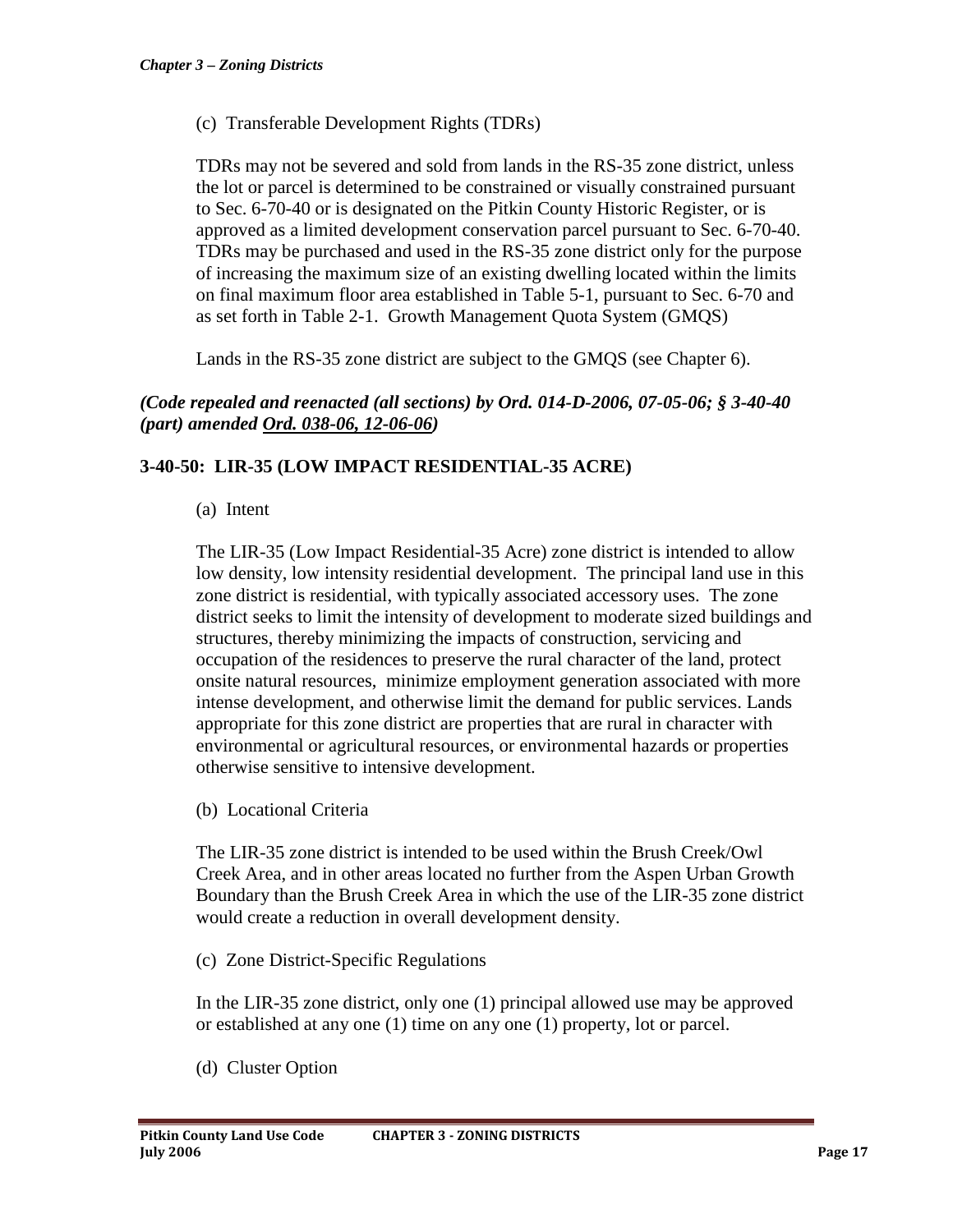In the LIR-35 zone district, a cluster option is available. Applications for a cluster development option shall be reviewed through the LIR/TR-2 cluster subdivision process. The following standards shall apply:

(1) Eligibility

The application must include the entirety of the unsubdivided parcel and adjacent parcels held in common ownership as configured on January 16, 2000.

(2) Minimum Lot Size and Maximum Allowed Floor area

Minimum lot size, maximum allowed floor area, and other dimensional requirements shall comply with the description of the cluster option in Table 5-1.

(3) Caretaker Dwelling Unit

A caretaker dwelling unit may be constructed consistent with the applicable provisions of this Land Use Code. The size of the caretaker dwelling unit shall be included in the calculation of total floor area.

(4) Maximum Height and Setbacks

Maximum heights of principal and accessory structures and setbacks of all structures may be modified through the PUD approval process, consistent with the intent of the LIR-35 district.

(5) Siting

All buildings and structures shall be subject to Site Plan Review pursuant to Sec. 2-30-20 $(g)(2)$  and 7-10-50.

(6) Deed Restriction for Undeveloped Land

All land outside of the development areas designated in the cluster option Activity Envelope shall be designated as preservation areas in the approved Site Plan. These preservation areas shall be preserved in perpetuity by conservation easement or covenant approved by the County Attorney and the Community Development Director, which at a minimum shall restrict the property from future development and subdivision. Conservation easements may be granted prior to the cluster option application and approval process. If land has been preserved through a conservation easement, that land may still be considered as part of a cluster option application and approval.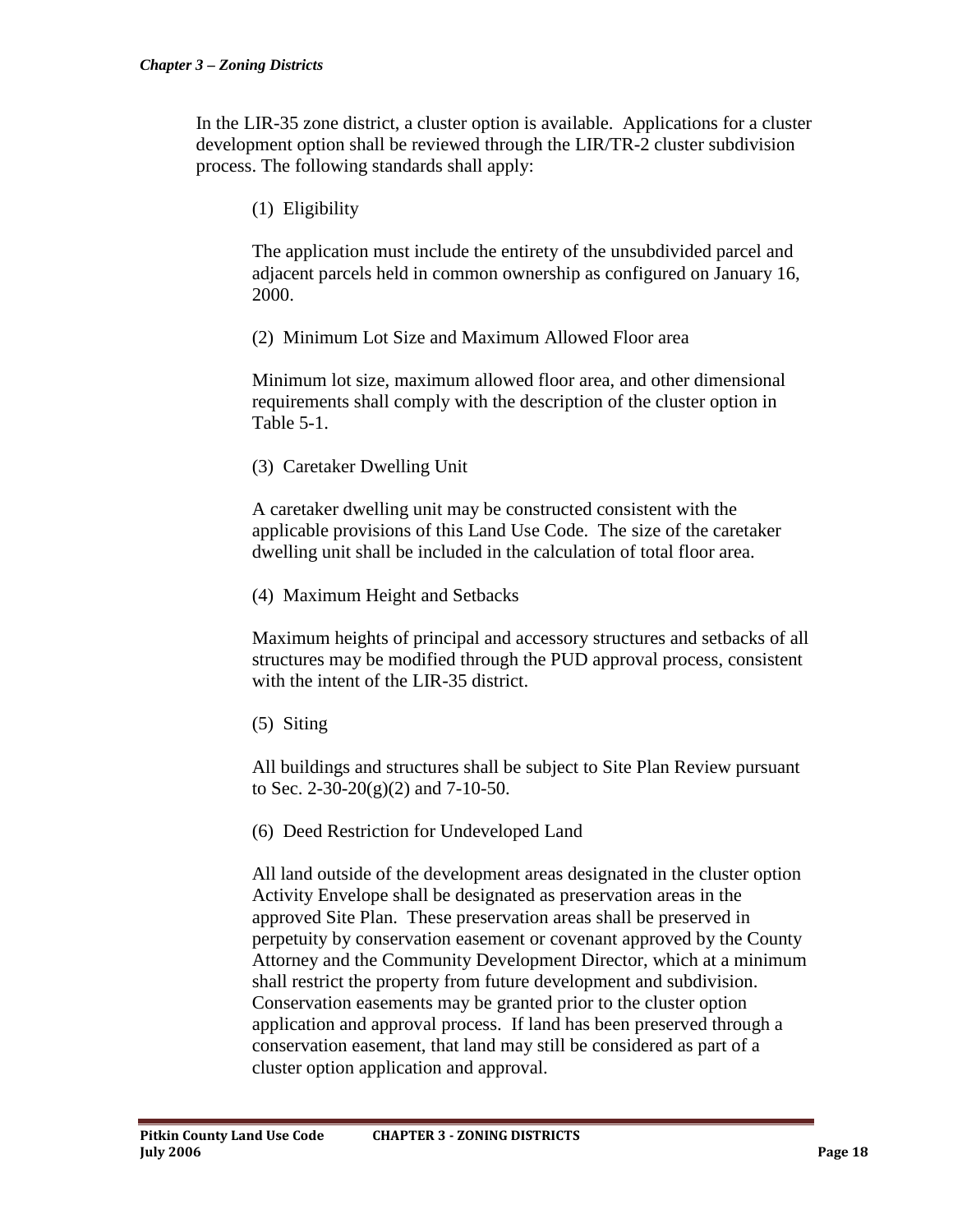(7) Vested Rights

Cluster option approvals pursuant to this zone district shall be granted vested property rights valid for twenty (20) years.

## (e) Transferable Development Rights (TDRs)

TDRs may not be severed and sold from lands located in the LIR-35 zone district, unless the lot or parcel is determined to be constrained or visually constrained pursuant to Sec. 6-70-40 or if the property is designated on the Pitkin County Historic Register. TDRs may not be purchased from other zone districts and used in the LIR-35 zone district except as noted in Table 5-1 in conjunction with a cluster development option.

(f) Growth Management Quota System (GMQS)

Lands in the LIR-35 zone district are subject to the GMQS unless the cluster development option is used, in which case the development is exempt from the GMQS pursuant to Sec. 6-30-80.

## *(Code repealed and reenacted (all sections) by Ord. 014-D-2006, 07-05-08; § 3-40-40 (part) amended [Ord. 038-06, 12-06-06\)](http://pitkincounty.com/DocumentCenter/View/8288)*

## <span id="page-18-0"></span>**3-40-60: TR-1 (TRANSITIONAL RESIDENTIAL-1)**

(a) Intent

The TR-1 (Transitional Residential-1) zone district allows for low density, low intensity residential development consistent in character with historic mining. The principal land use in this district is residential with typically associated accessory uses. The purpose of the district is to allow residential use that minimizes impacts of construction, servicing and occupation of the residences; to decrease employment generation that would occur with more intense development; to otherwise limit the demand for public services; and preserve the character of lands in this zone district. The zone district seeks to limit the intensity and scale of development to small sized buildings and structures, as a transition from high density and intensity within the Aspen Urban Growth Boundary (UGB) to the Rural and Remote (RR) area where zoning reflects a low intensity of use.

(b) Locational Criteria

Lands appropriate for the TR-1 zone district are those near the boundary of the Aspen Urban Growth Boundary and recommended for rezoning in the East of Aspen/Independence Pass Master Plan. Land appropriate for this zone district designation are those properties near the boundary of the Aspen Urban Growth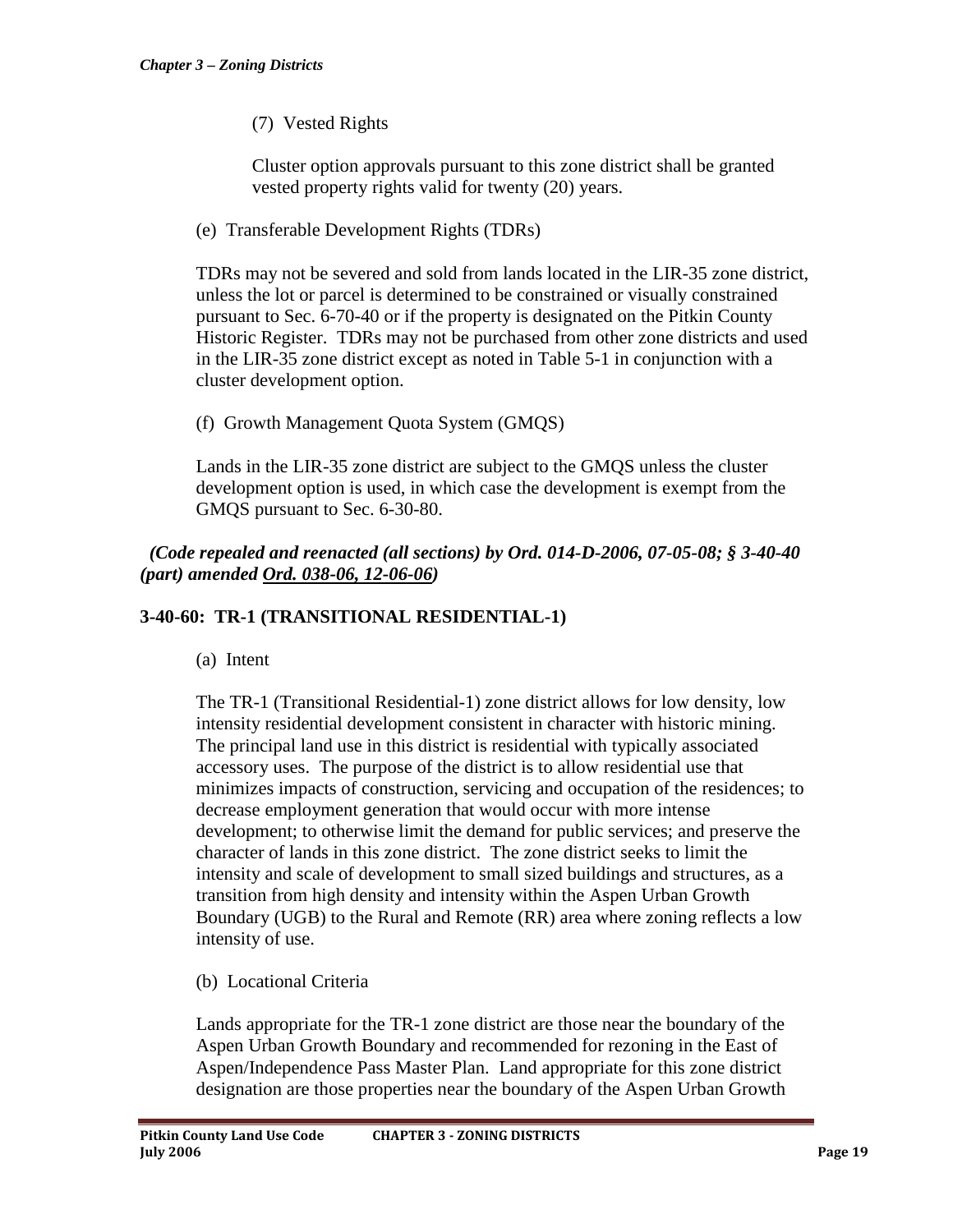Boundary that are transitional in character, which may have or may be associated with environmental or ecological resources, environmental hazards, areas of state interest, scenic significance or properties otherwise sensitive to overly intensive development.

(c) Transferable Development Rights (TDRs)

TDRs may be severed and sold from lands in the TR-1 zone district pursuant to Secs. 6-70 and 2-40-30 and/or if the property is designated on the Pitkin County Historic Register. TDRs may not be purchased from other zone districts and used in the TR-1 zone district.

(d) Growth Management Quota System (GMQS)

Lands in the TR-1 zone district are subject to the GMQS (see Chapter 6).

## <span id="page-19-0"></span>**3-40-70: TR-2 (TRANSITIONAL RESIDENTIAL-2)**

(a) Intent

The TR-2 (Transitional Residential-2) zone district allows for low density, low intensity residential development. The principal land use in this district is residential with typically associated accessory uses. The purpose of the district is to allow residential use that minimizes impacts of construction, servicing and occupation of the residences, to decrease employment generation that would occur with more intense development; to otherwise limit the demand for public services; and to preserve the character of lands in this zone district. The zone district seeks to limit the intensity of development to moderate sized buildings and structures, as a transition from high density and intensity within the Aspen Urban Growth Boundary (UGB) to the Rural and Remote (RR) area where zoning reflects a low intensity of use.

(b) Locational Criteria

Lands appropriate for the TR-2 zone district are those near the boundary of the Aspen Urban Growth Boundary and that are transitional in character; which may have or may be associated with environmental or ecological resources, environmental hazards, areas of state interest, scenic significance or properties otherwise sensitive to overly intensive development.

(c) Property Subject to More Than One Zoning Designation

This provision applies to only those properties that are subject to more than one zone district and at least one of the zone districts is TR-2.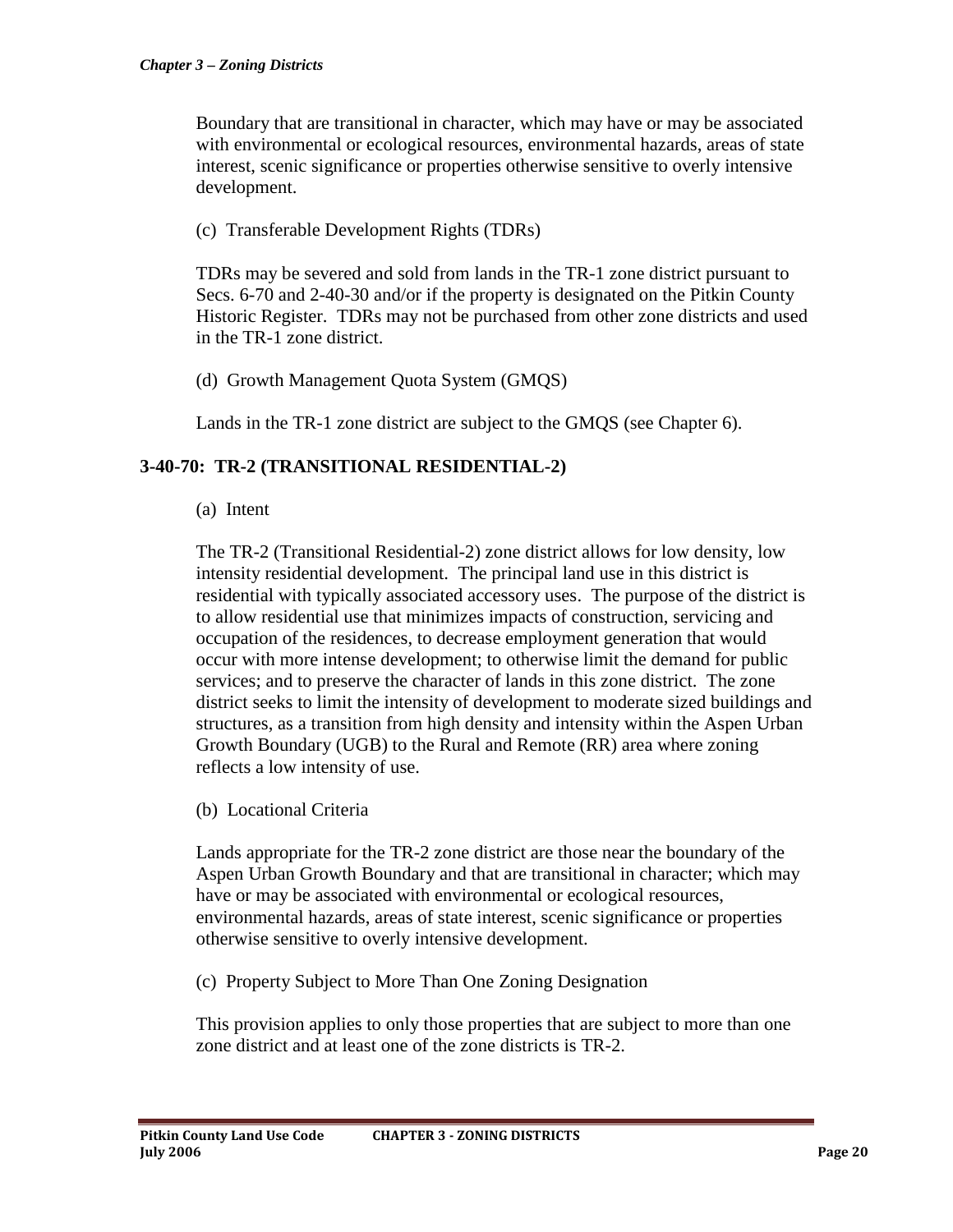(1) If development occurs in an area of the property not zoned TR-2, pursuant to a PUD approval, then the area of the entire property, including the portion zoned TR-2, shall be considered for density purposes according to the density allowed in the area to be developed.

(2) If development occurs in an area of the property zoned TR-2, then the provisions and restrictions of the TR-2 zone shall control the development.

### (d) Cluster Option

In the TR-2 zone district, a cluster option is available. Applications for a cluster development option shall be reviewed through the LIR/TR2 cluster subdivision process, which may be completed simultaneously. The following standards shall apply:

(1) Eligibility

The application must include the entirety of the unsubdivided parcel and adjacent parcels held in common ownership as configured on January 16, 2000.

(2) Minimum Lot Size and Maximum Allowed Floor Area

Minimum lot size, maximum allowed floor area, and other dimensional requirements shall comply with the description of the cluster option in Table 5-1.A.

(3) Maximum Height and Setbacks

Maximum heights of principal and accessory structures and set backs of all structures may be modified through the approval process, consistent with the intent of the TR-2 zone district.

(4) Siting

All buildings and structures shall be subject to Site Plan Review pursuant to Secs. 2-30-20 $(g)(2)$  and 7-10-50.

(5) Deed Restriction for Undeveloped Land

All land outside of the development areas designated in the cluster option Activity Envelope shall be designated as preservation areas in the approved Site Plan . These preservation areas shall be preserved in perpetuity by conservation easement or covenant approved by the County Attorney and the Community Development Director, which at a minimum shall restrict the property from future development and subdivision.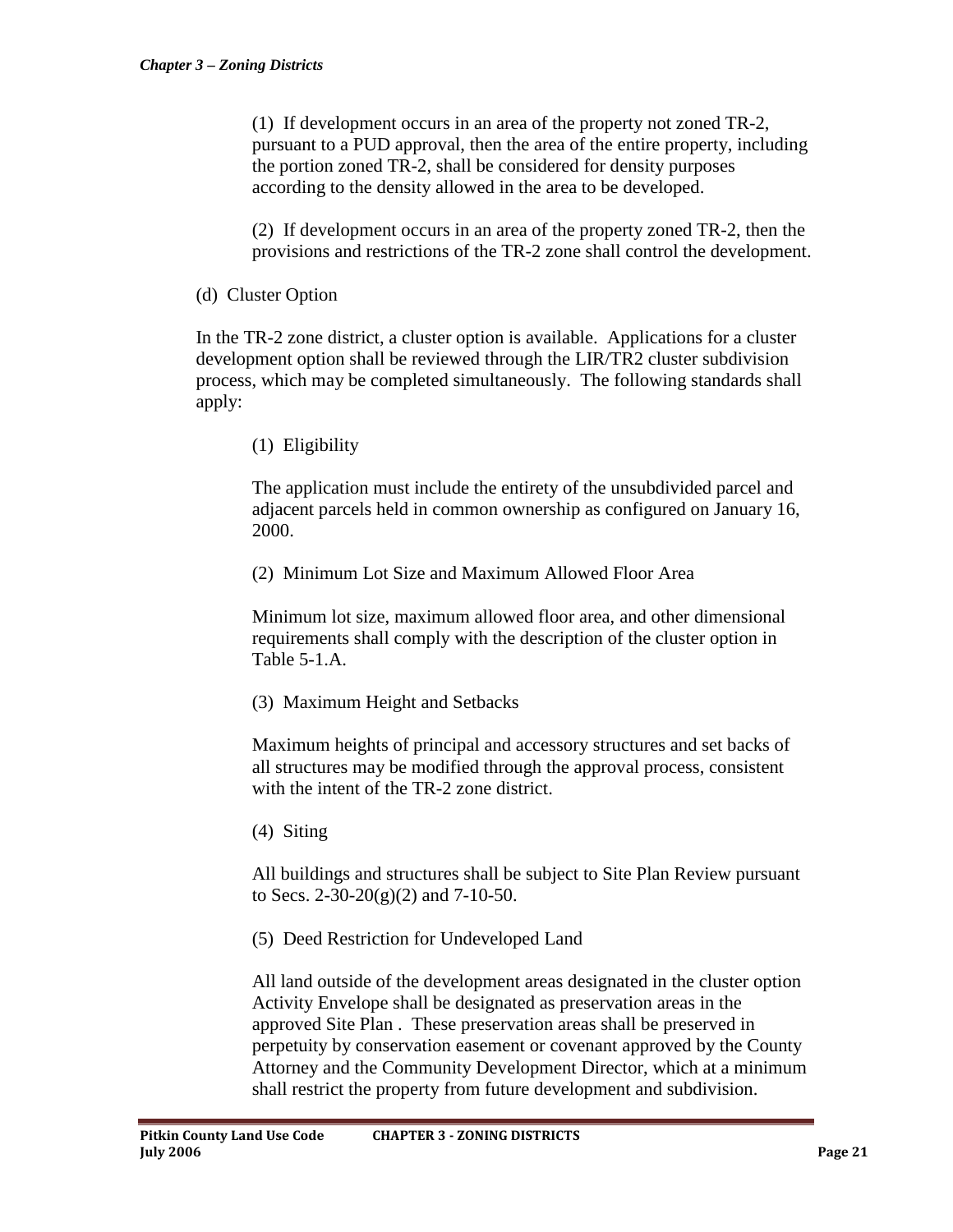Conservation easements may be granted prior to the cluster option application and approval process. If land has been preserved through a conservation easement, that land may still be considered as part of a cluster option application and approval.

(6) Vested Rights

Cluster option approvals pursuant to this zone district shall be granted vested property rights valid for twenty (20) years.

(e) Transferable Development Rights (TDRs)

TDRs may be severed and sold from lands in the TR-2 zone district pursuant to Secs. 6-70 and 2-40-30 and/or if the property is designated on the Pitkin County Historic Register. TDRs may be purchased and used in the TR-2 zone district, but only if the Sending Site from which the TDRs are transferred is located within the TR-2 zone district, and only for the purpose of increasing the maximum size of an existing dwelling within the limits on final maximum floor area established in Table 5-1, pursuant to Secs. 6-70 and 2-40-30, and as set forth in Table 2-1.

(f) Growth Management Quota System (GMQS)

Lands in the TR-2 zone district are subject to the GMQS (see Chapter 6).

## <span id="page-21-0"></span>**3-40-80: RS-30 (RESOURCE-30 ACRE)**

(a) Intent

The general intent statement included in Sec. 3-40-30 applies to the RS-30 zone district.

(b) Locational Criteria

The RS-30 zone district is intended to be applied primarily in the Crystal River Valley and the Snowmass-Capitol Creek area, but may also be appropriate where other lands share similar physical characteristics with those areas. The RS-30 zone district should generally not be applied when the result would be to increase the potential development density outside of the urban growth boundaries.

(c) When PUD Required

When a rezoning to the RS-30 district occurs, or when land within the RS-30 zone district is subdivided or otherwise divided into separate parcels through a subdivision exemption pursuant to C.R.S. 30-28-110, a PUD must be prepared pursuant to Sec. 2-40-50. The criteria for approval of a PUD are listed in Sec. 3- 70-30(i).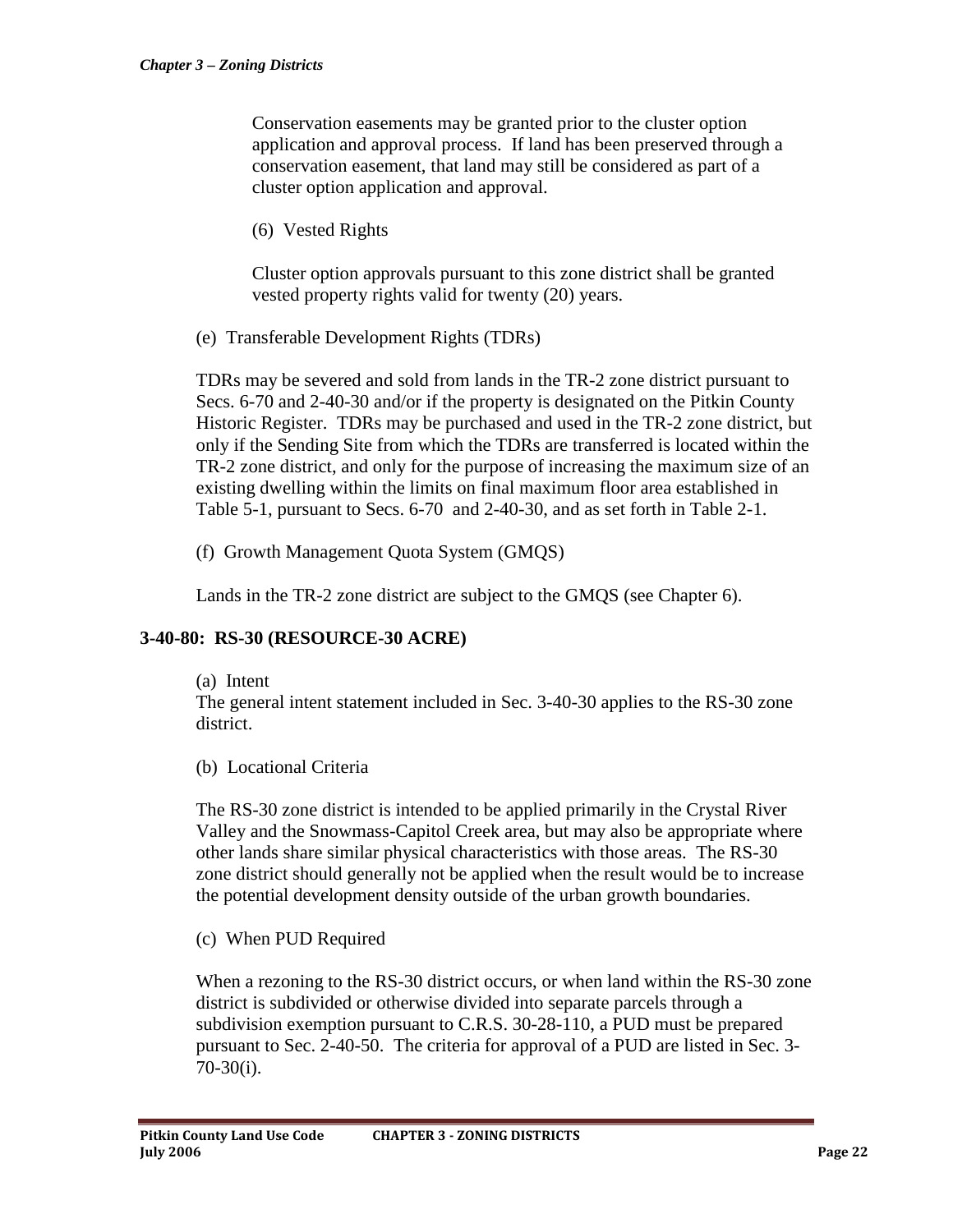(d) Transferable Development Rights (TDRs)

TDRs may not be severed and sold from parcels of land in the RS-30 zone district, unless the lot or parcel is determined to be constrained or visually constrained pursuant to Sec. 6-70-40 or is designated on the Pitkin County Historic Register or is approved as a limited development conservation parcel pursuant to Sec. 6-70-40. TDRs may be purchased and used in the RS-30 zone district for the purpose of increasing the maximum size of an existing dwelling within the limits on final maximum floor area established in Table 5-1, pursuant to Secs. 6-70 and 2-40-30, and as set forth in Table 2-1.

(e) Growth Management Quota System (GMQS)

Lands in the RS-30 zone district are subject to the GMQS (see Chapter 6).

## <span id="page-22-0"></span>**3-40-90: RS-20 (RESOURCE-20 ACRE)**

(a) Intent

The general intent statement included in Sec. 3-40-30 applies to the RS-20 zone district. The RS-20 PUD (Resource Planned Unit Development-20 Acre) zone district is intended to apply to areas closer to urban growth boundaries than those zoned RS-30.

(b) Locational Criteria

The RS-20 zone district is intended to be applied primarily in the Woody Creek area, but may also be appropriate where other lands share similar physical characteristics with those areas. The RS-20 zone district should generally not be applied when the result would be to increase the potential development density outside of the urban growth boundaries.

(c) When PUD Required

When a rezoning to the RS-20 zone district occurs, or when land within the RS-20 zone district is subdivided or otherwise divided into separate parcels through a subdivision exemption pursuant to C.R.S. 30-28-110, in connection with an application for subdivision, a PUD must be prepared pursuant to Sec. 2-40-50. The criteria for approval of a PUD are listed in Sec. 3-70-30(i).

(d) Transferable Development Rights (TDRs)

TDRs may not be severed and sold from parcels of land in the RS-20 zone district, unless the lot or parcel is determined to be constrained or visually constrained pursuant to Sec. 6-70-40 or is designated on the Pitkin County Historic Register or is approved as a limited development conservation parcel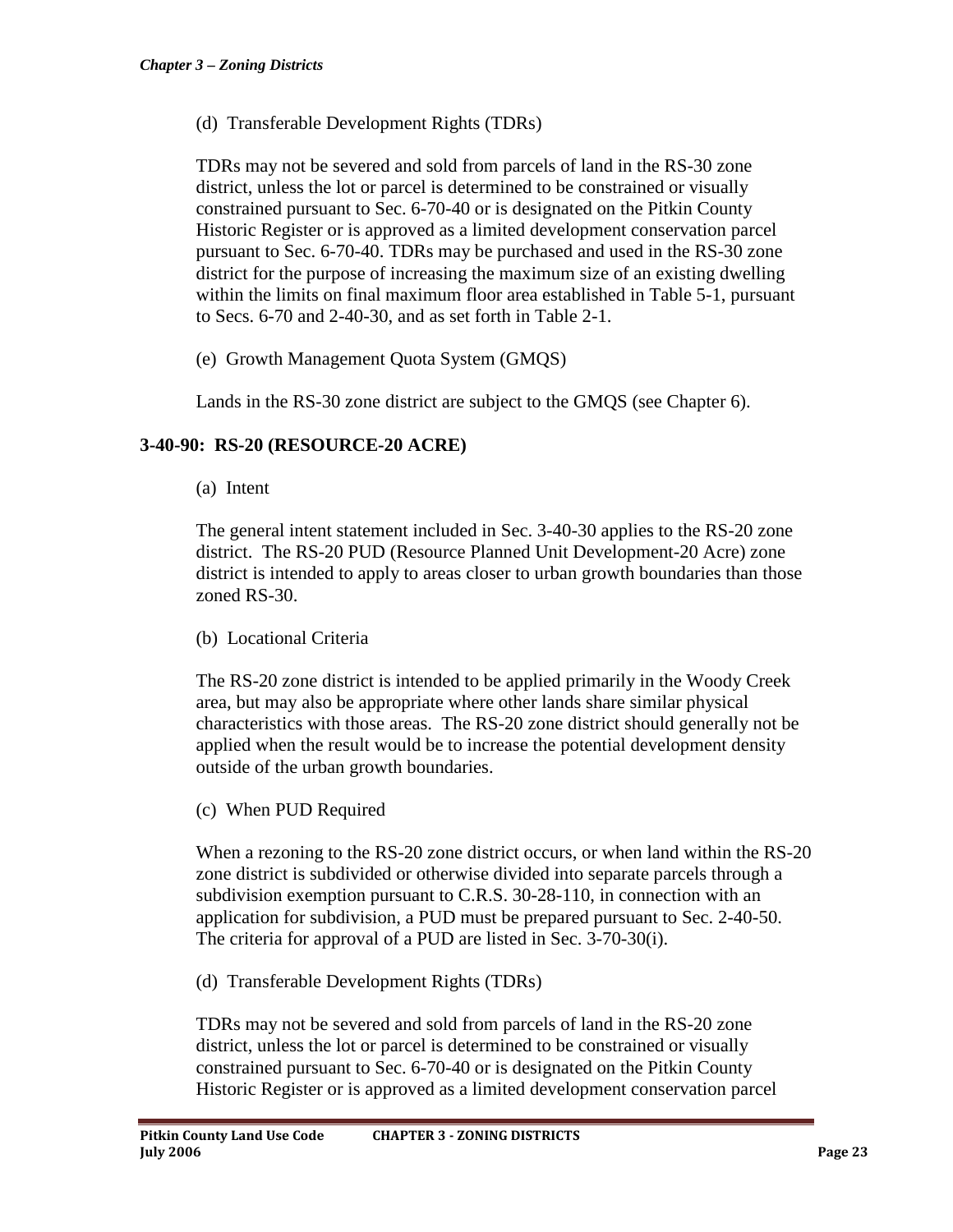pursuant to Sec. 6-70-40. TDRs may be purchased and used in the RS-20 zone district for the purposes of increasing the maximum size of an existing dwelling located on a parcel of land within the limits on final maximum floor area established in Table 5-1, pursuant to Secs. 6-70 and 2-40-30, and as set forth in Table 2-1. Growth Management Quota System (GMQS) Lands in the RS-20 zone district are subject to the GMQS (see Chapter 6).

### *(Code repealed and reenacted (all sections) by Ord. 014-D-2006, 07-05-06; § 3-40-80 (part) amended [Ord. 038-06, 12-06-06\)](http://pitkincounty.com/DocumentCenter/View/8288)*

## <span id="page-23-0"></span>**3-40-100: AR-10 (AGRICULTURAL/ RESIDENTIAL-10 ACRE)**

#### (a) Intent

The AR-10 district is intended to accommodate small scale agricultural activities and large-lot residential development that maintains the rural character and appearance of the land. Because few agricultural activities can be accomplished on a lot of ten (10) acres, the majority of such land will be used for residential uses. Residential development should be clustered and/or grouped at the edges of valleys or wooded areas in order to minimize the visual disruption of the natural landforms and to avoid the appearance of unrelated homes spread randomly across the land.

(b) Locational Criteria

Lands zoned AR-10 are located primarily adjacent to the municipalities of Aspen and Basalt, and along the Highway 82 corridor and in scattered sites elsewhere in the County. The AR-10 zone district could be appropriate for use outside of urban growth boundaries where the applicable Pitkin County Master Plan calls for an increase in residential density, or for residential development on ten (10) acre parcels.

(c) Transferable Development Rights (TDRs)

TDRs may not be severed and sold from parcels of land in the AR-10 zone district, unless the lot or parcel is determined to be constrained or visually constrained pursuant to Sec. 6-70-40 or is designated on the Pitkin County Historic Register or is approved as a limited development conservation parcel pursuant to Sec. 6-70-40. TDRs may be purchased and used in the AR-10 zone district for the purpose of increasing the maximum size of an existing dwelling within the limits on final maximum floor area established in Table 5-1, pursuant to Secs. 6-70 and 2-40-30, and as set forth in Table 2-1.

(d) Growth Management Quota System (GMQS)

Lands in the AR-10 zone district are subject to the GMQS (see Chapter 6).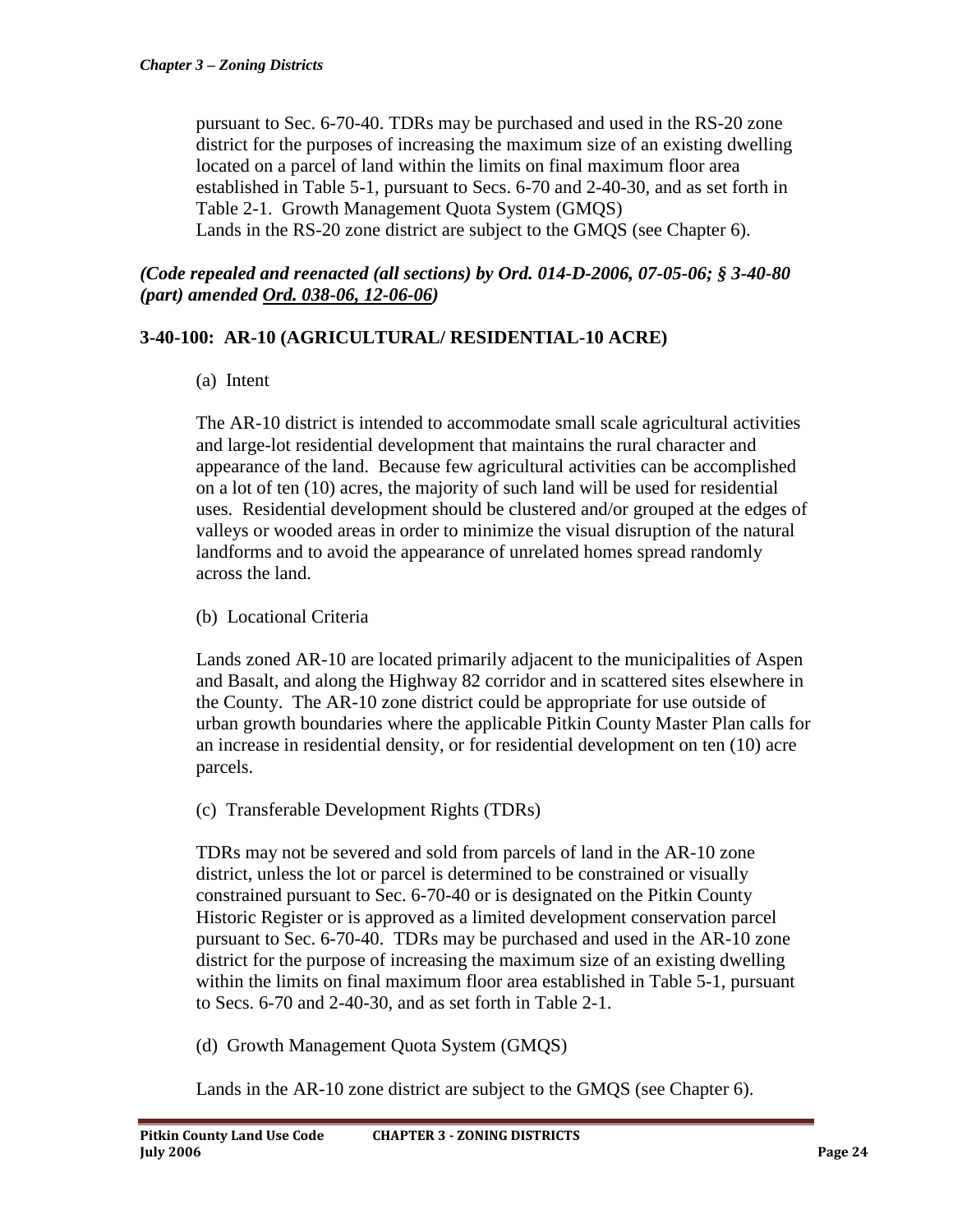## *(Code repealed and reenacted (all sections) by Ord. 014-D-2006; § 3-40-90 (part) amended [Ord. 038-06, 12-06-06\)](http://pitkincounty.com/DocumentCenter/View/8288)*

## <span id="page-24-0"></span>**3-40-110: AR-2 (RESIDENTIAL-2 ACRE)**

#### (a) Intent

The AR-2 (Residential-2 Acre) zone district is intended to provide for a moderate density, transition zone between moderate and low density residential land uses. This zone district primarily contains existing housing concentrations with densities exceeding those in surrounding areas. It is not intended to be used to accommodate new development in the Rural Area of the County.

#### (b) Locational Criteria

The existing lands in the AR-2 zone district are generally located along the valley floor located between the County's development centers and its rural, open land area. Lands should only be rezoned to the AR-2 zone district if the lands are located within an urban growth boundary and the rezoning would result in an increase in development density consistent with the Pitkin County Comprehensive Plan.

#### (c) Transferable Development Rights (TDRs)

TDRs may not be severed and sold from lands located in the AR-2 zone district, unless the lot or parcel is determined to be constrained or visually constrained pursuant to Sec. 6-70-40 or if the property is designated on the Pitkin County Historic Register. TDRs may be purchased and used in the AR-2 zone district for the purposes of (a) increasing the maximum size of an existing dwelling within the limits on final maximum floor area established in Table 5-1, or (b) creating a new development right on a legal parcel located within the Aspen Urban Growth Boundary, pursuant to Secs. 6-70 and 2-40-30, and as set forth in Table 2-1.

(d) Growth Management Quota System (GMQS)

Lands in the AR-2 zone district are subject to the GMQS (see Chapter 6).

### <span id="page-24-1"></span>**3-40-120: SKI-REC (SKI-RECREATION)**

(a) Intent

The SKI-REC (SKI-RECreation) zone district is intended for lands that are used for downhill and cross-country skiing and other uses permitted by a Federal or other public agency, such as grazing, hunting, and passive and other recreational uses. The district also accommodates affordable housing.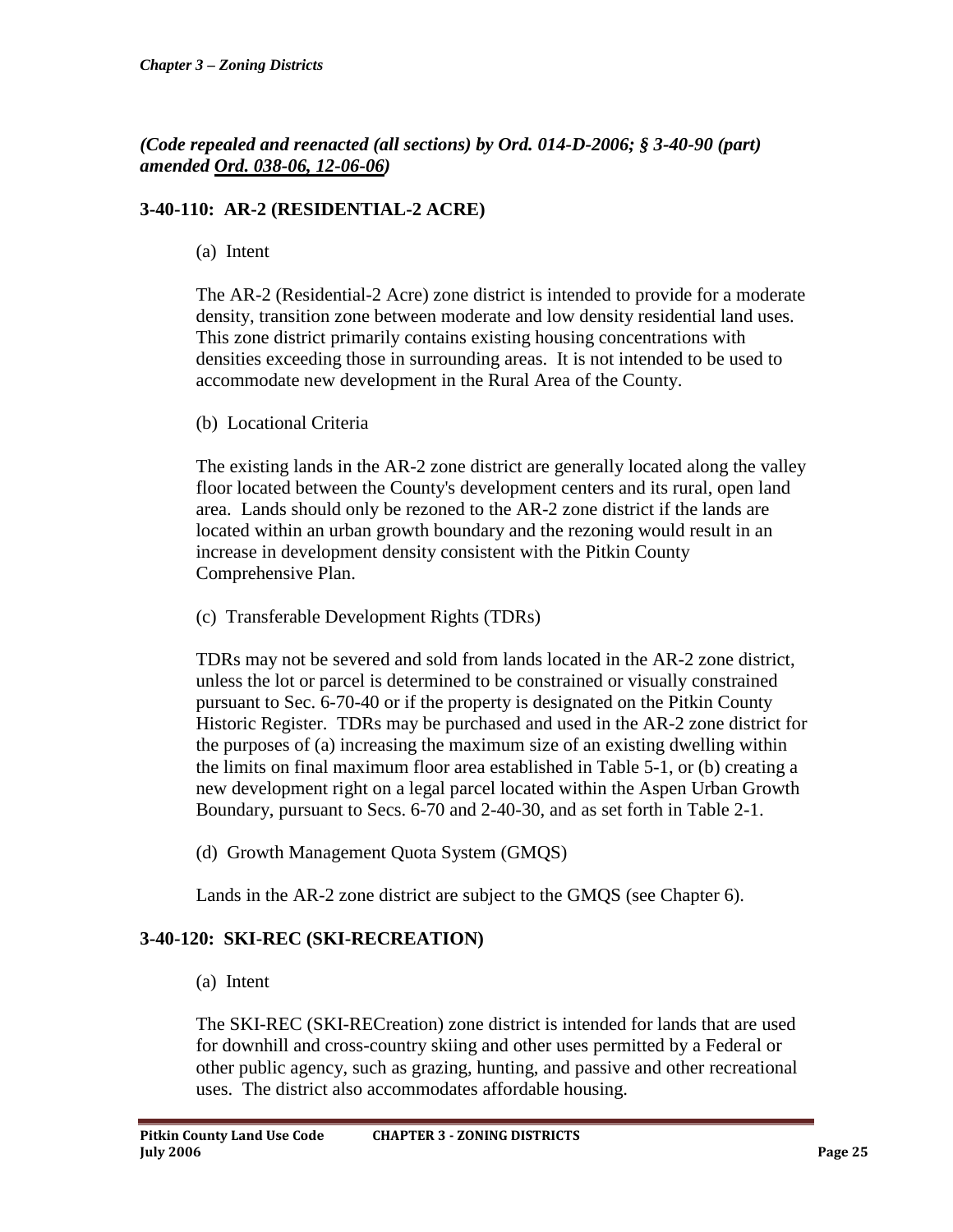(b) Master Plan Required

An approved SKI-REC master plan is required for any development in the SKI-REC zone district. The master plan shall address all existing facilities and all proposed development, and shall be consistent with Pitkin County Comprehensive Plan. All standards, requirements, and procedures for the review and adoption of master plans are found in Sec. 2-40-100, and lists of permitted uses that may be included in SKI-REC master plans are found in Chapter 4.

(c) Transferable Development Rights (TDRs)

TDRs may not be severed and sold from lands located in the SKI-REC zone district. TDRs may not be purchased from other zone districts and used in the SKI-REC zone district.

(d) Growth Management Quota System (GMQS)

Lands in the SKI-REC zone district are subject to the GMQS (see Chapter 6).

### *(Code repealed and reenacted (all sections) by Ord. 014-D-2006; § 3-40-100 (part) amended [Ord. 038-06, 12-06-06\)](http://pitkincounty.com/DocumentCenter/View/8288)*

## <span id="page-25-0"></span>**3-40-130: FPV-O (FRYING PAN VALLEY OVERLAY)**

(a) Intent

The FPV-O (Frying Pan Valley Overlay) zone district is intended to implement the recommendation of the Upper Frying Pan Valley Master Plan. The theme of the Master Plan is the preservation of the rural and recreational nature of the Frying Pan Valley, while at the same time sustaining the viability of its unique community. Where the County's Official Zone District Map designates a property as being within the Frying Pan Valley Overlay, then the provisions of this Overlay, including its use limitations and dimensional requirements, shall supersede those of the underlying zone district. The Overlay shall apply to lands in the Upper Frying Pan Valley zoned RS-30, RS-35, RS-160, B-1 and AR-2. As an overlay district, the FPV-O district applies in addition to any underlying zone district applied to the property, and in the case of conflict between the provisions of the FPV-O district and the provisions of any underlying zone district, the provisions of the FPV-O district shall govern.

(b) Locational Criteria

Lands included in the FPV-O district are those located within the Upper Frying Pan Valley, as those lands are defined in the Upper Frying Pan Valley Comprehensive Plan.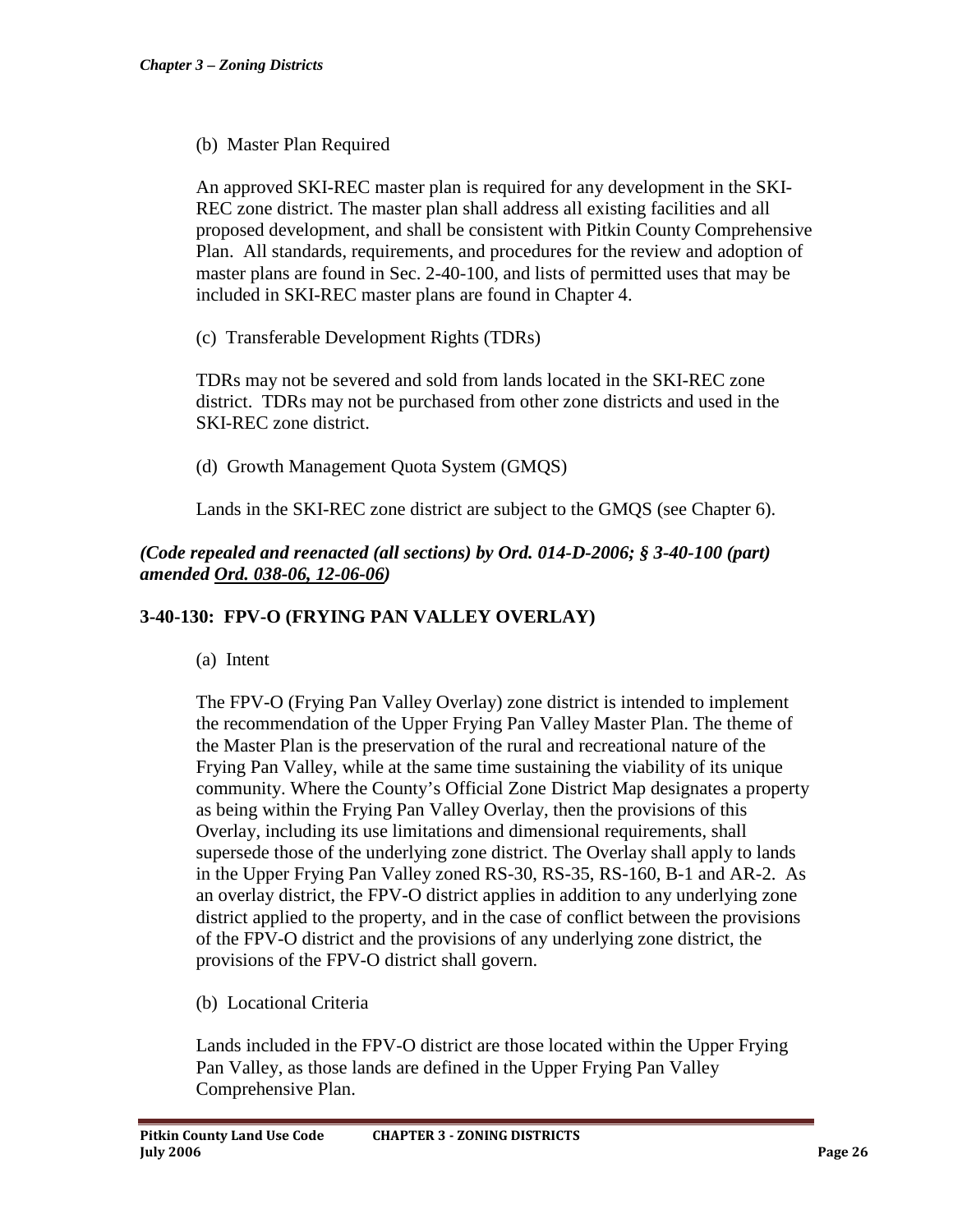(c) Additional Review Criteria

When the County is evaluating an application for a special review use, or for a subdivision or PUD within the Frying Pan Valley Overlay, the following additional criteria shall be considered:

(1) The proposed development shall be compatible with the unique rural and recreational character of the Upper Frying Pan Valley.

(2) The proposed development shall be consistent with the land use goals of the Upper Frying Pan Valley Master Plan, which are: (a) to limit residential development in the Valley to the maximum extent possible; (b) to support commercial development that provides quality growth and serves the community without creating a financial burden; and (c) to preserve the land in the Valley primarily for agricultural and recreational purposes. The proposed development shall also be consistent with the environmental and scenic goals of the Master Plan, which are to protect the water supply, air quality, wildlife areas, riparian areas, and wetland areas of the Upper Frying Pan Valley.

(3) New residences and access roads shall comply with the provisions of all applicable standards in Chapter 7 and shall not be located in meadows, wetlands, riparian habitat areas, and critical wildlife habitat. Development shall not occur on steep slopes as defined under the potentially unstable slope standards in this Land Use Code, or on ridgelines, as viewed from the Frying Pan River Road. Development is encouraged to be clustered near the Frying Pan River Road, to preserve continuous tracts of land in open space.

(d) Transferable Development Rights (TDRs)

Transferable development rights are those applicable to the underlying zone district.

(e) Growth Management Quota System (GMQS)

The applicability of GMQS (see Chapter 6) is subject to those provisions applicable to the underlying zone district.

### <span id="page-26-0"></span>**3-40-140: B-1 (RURAL BUSINESS)**

### (a) Intent

The B-1 (Small Business) zone district applies to pre-existing commercial properties limited to the Woody Creek Restaurant and Store, the Aspen Village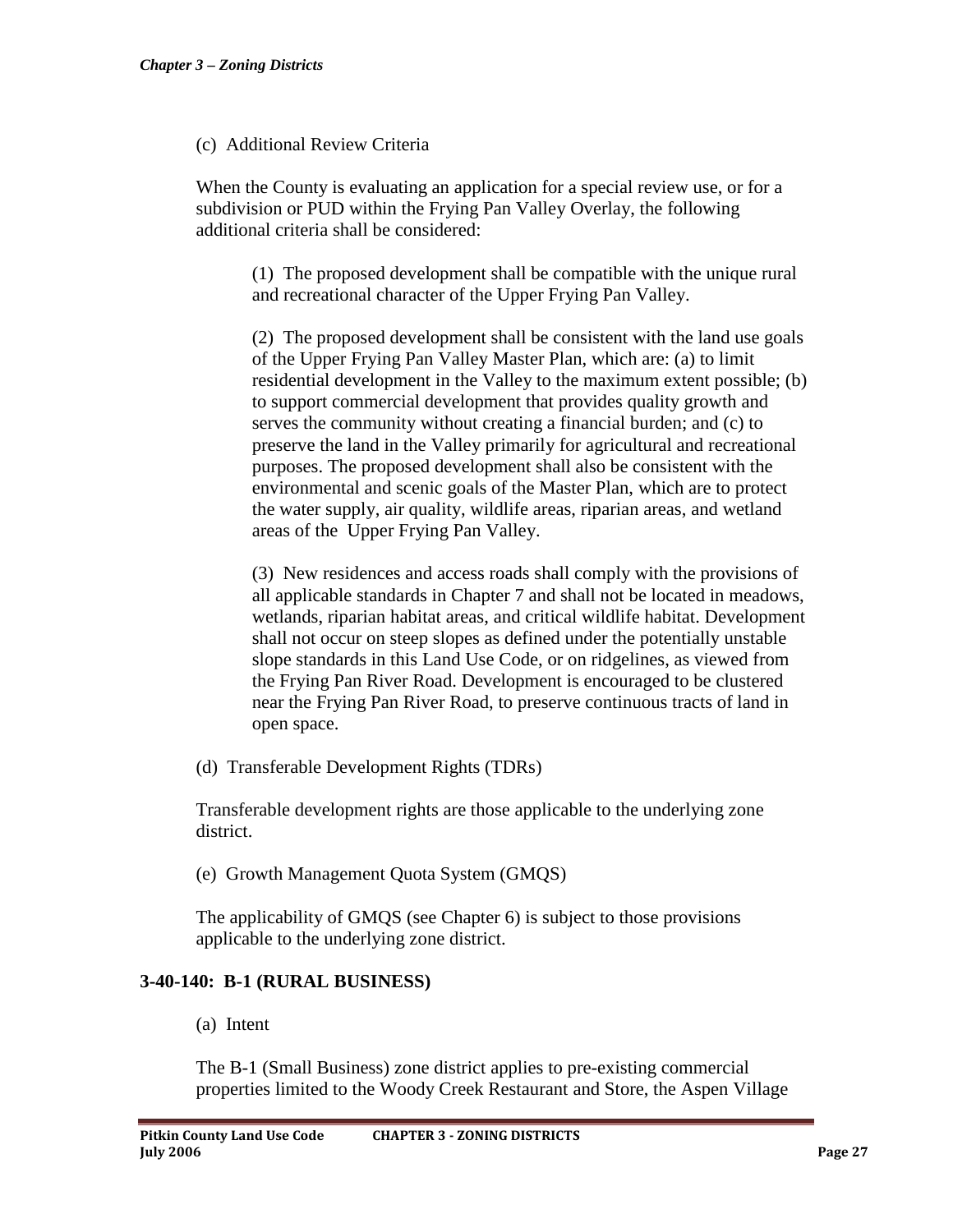Quick Mart and those existing properties in Meredith and Thomasville. This rural commercial zone district acknowledges the existence of these commercial properties for limited, small-scale operations that are consistent with the Pitkin County Comprehensive Plan and that are oriented primarily to the local population in the Rural Areas.

(b) Locational Criteria

B-1 districts shall be located consistent with recommendations for the establishment or preservation of such uses in the Pitkin County Comprehensive Plan, and shall generally be for preservation of small scale existing commercial activities

(c) Transferable Development Rights (TDRs)

TDRs may not be severed and sold from lands located in the B-1 zone district. TDRs may not be purchased and used in the B-1 zone district from other zone districts.

(d) Growth Management Quota System (GMQS)

Lands in the B-1 zone district are subject to the GMQS (see Chapter 6).

# <span id="page-27-0"></span>**3-40-150: UPPER MAROON CREEK OVERLAY ZONE DISTRICT ("UMC-O")**

**(a)** Intent

The Upper Maroon Creek Overlay Zone District ("UMC-O") is intended to implement the recommendations of the Maroon Creek Caucus Master Plan. A fundamental premise of the Master Plan is that Upper Maroon Creek is the entryway to the Maroon Bells/Snowmass Wilderness Area, an area which contains some of the most spectacular natural scenery in all of Colorado. The key natural resources of this area include the water resources of Maroon Creek and its tributaries; the associated sensitive wetlands and riparian habitats; and the incomparable scenic beauty of the Maroon Bells, Pyramid Peak and surrounding mountains.

The Maroon Creek Master Plan recommends that Upper Maroon Creek be designated as a critical scenic area of Pitkin County, requiring a more stringent set of scenic view protection standards to supplement the Countywide scenic view protection standards, so as to ensure the area continues to be an unblemished scenic corridor and entryway to the National Forest lands. It is the intent of the UMC-O to implement this recommendation through the adoption of additional scenic view protection standards which apply solely within the boundaries of the Maroon Creek Caucus. It is also the intent of the UMC-O to implement a final maximum floor area of 5,750 square feet to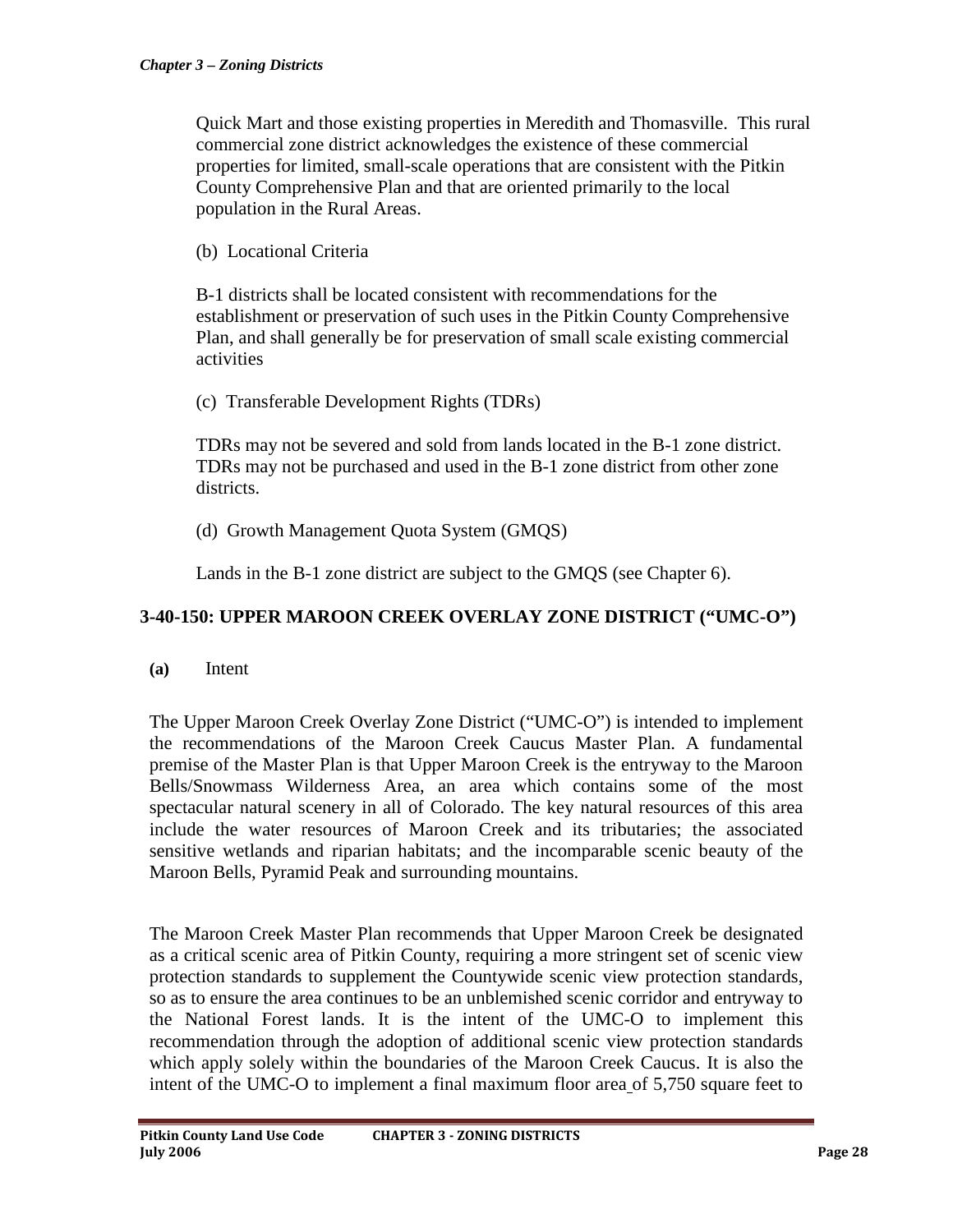ensure that new residences which are built in Upper Maroon Creek are modestly- sized and compatible in character with surrounding development.

# **(b)** Locational Criteria

The UMC-O zone district shall apply to all lands within the boundaries of the Maroon Creek Caucus zoned AR-10, PUB, RR and SKI-REC. As an overlay district, the UMC-O zone district applies in addition to any underlying zone district applied to the property. In the case of a conflict between the provisions of the UMC-O zone district and the provisions of any underlying zone district the more restrictive standards shall apply.

# **(c)** Scenic View Protection Standards

Upper Maroon Creek is a special scenic corridor in Pitkin County. As a driver, cyclist or pedestrian proceeds past Aspen Highlands and enters into Upper Maroon Creek, there is a clear sense of leaving the urban environment and entering a rural setting. The road surface narrows and winds, the road's side slopes get steeper and the land becomes more heavily forested. Residential development becomes less visually prominent as homes are set into thick forest groves or are located distant from (or sometimes well above) the road, allowing natural features to dominate one's perception.

Just before the National Forest boundary, the road corridor opens back up at the T-Lazy-7 Ranch, a hub for summer and winter recreational activities and a treasured feature of Upper Maroon Creek. Here the Ranch's commercial and residential buildings are visible from the road, set within expansive meadows, lawns and old growth trees. Its ranch compound layout is part of the historic character of Upper Maroon Creek but also sets T-Lazy-7 apart from other properties in Upper Maroon Creek. The visibility of its commercial and residential buildings and its agricultural operations is not only a part of the valley's unique character, but is the result of an historic easement granted to Pitkin County through the T-Lazy-7 Ranch for public access to the Maroon Bells.

The transition from urban to rural to wilderness constitutes the unique visual character of Upper Maroon Creek which is highly valued by residents of and visitors to the area. In order to preserve the unique visual character of this area and entrance to the National Forest, it is necessary to implement scenic view protection standards which apply solely to Upper Maroon Creek. These standards shall supplement the standards of Section 7-20-120, Scenic View Protection, which apply throughout Pitkin County.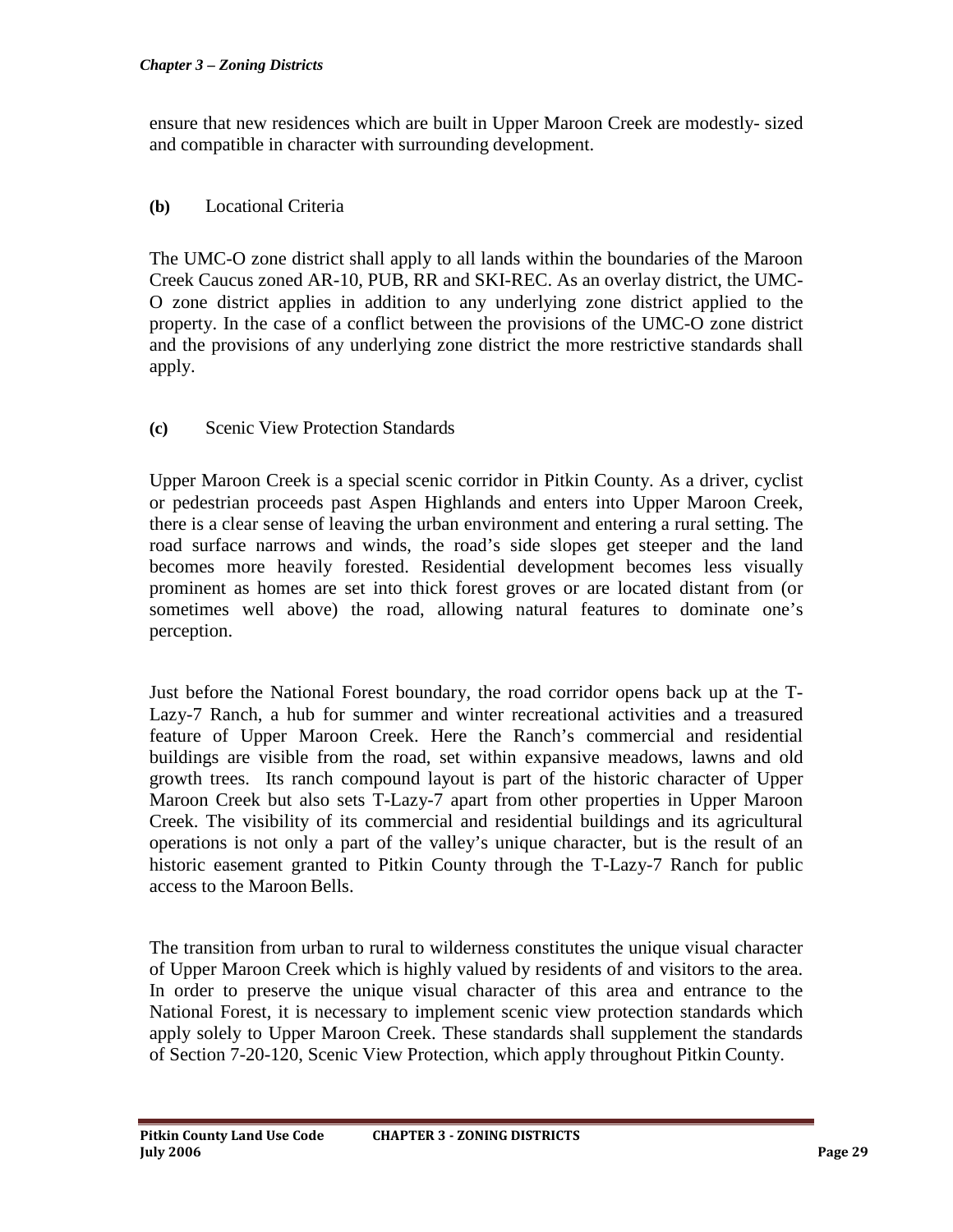#### *Chapter 3 – Zoning Districts*

Therefore, whenever development is proposed on lands zoned UMC-O which would require review pursuant to Sec. 7-20-120, Scenic View Protection, the following standards shall apply to that development in addition to the standards of Sec. 7-20-120. In the case of a conflict between the scenic view protection standards of the UMC-O and the provisions of Sec. 7-20-120 the more restrictive standards shall apply.

- (1) Residential development should not dominate the landscape, but instead should be located and designed to blend with the natural features of the site so as to minimize its visual impact. Design techniques which should be used to accomplish this include:
	- (a) Residential development should be located in such a manner as to minimize its visibility or prominence as viewed from Maroon Creek Road. The least visible or prominent location shall be determined by evaluating the physical characteristics of the subject property. For some properties the least visible or prominent location may be found in the backdrop, at the greatest possible distance on the site from Maroon Creek Road. For other properties there may be an opportunity to utilize natural topography or the presence of thick natural vegetation to minimize the visibility or prominence of the proposed residential development.
	- (b) On sites having a mature tree canopy, an appropriate technique for screening would be for residential development to be nestled within the existing tree canopy, utilizing those trees as a natural screen. Where trees are not present or trees must be removed to locate the residence, then native trees and shrubs should be planted in natural-appearing clusters and similar natural configurations to effectively screen the residence.

New plantings should be installed in such a manner as to maintain public views from Maroon Creek Road into open meadows or other natural features.

- (c) Residential development should be located and designed to fit with the natural topography. Driveways should be designed to follow natural contours. Existing grades and topographic features may be utilized to help to screen residential development. Making significant changes to the natural grade in order to screen residential development or extensively manipulating the natural topography to install or improve a driveway is strongly discouraged.
- (d) Residential development styles which are encouraged include (but are not limited to) ranch-style (primarily one-story) structures, structures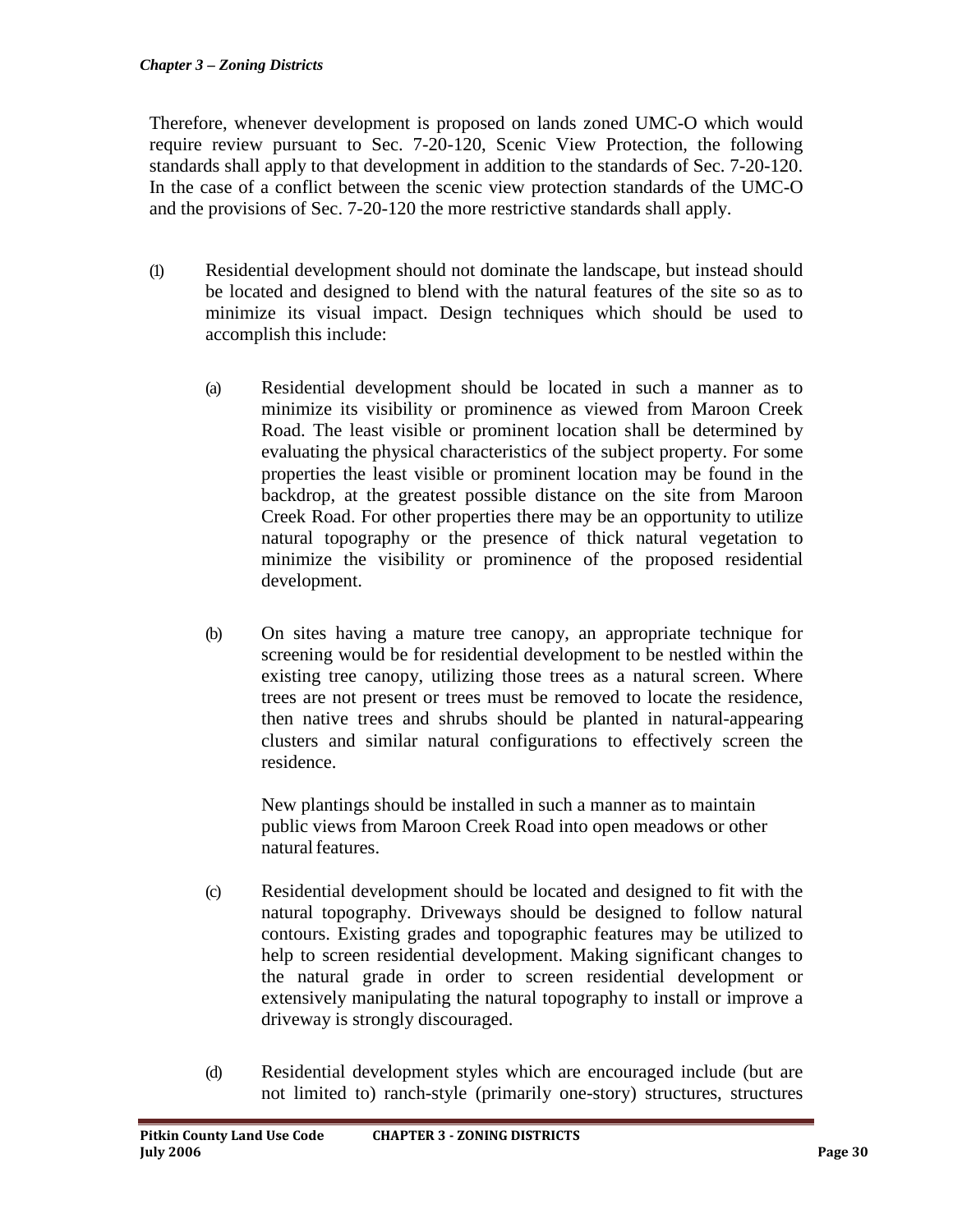which have articulated roof lines and building facades, and structural forms which effectively break the mass of the building down into a series of smaller elements.

- (2) Compliance with the standards for scenic view protection review in the UMC-O shall be a basic determinant of whether a property shall be allowed to develop to the maximum gross floor area of 5,750 square feet. Residential developments which are unable to fully comply with these Scenic View Protection standards may be limited to a lesser floor area in order to better achieve such compliance.
- (3) Commercial structures need not necessarily be located in such a manner as to minimize their visibility or prominence as viewed from Maroon Creek Road. Commercial structures may instead be located in closer proximity to Maroon Creek Road than residential development if that is important for the structure's function or if the structure is a replacement for an existing structure, although such structures should still comply with the applicable underlying zone district setbacks. New commercial structures should be screened or buffered from view from Maroon Creek Road using existing native vegetation and by planting native vegetation in natural-appearing clusters to the extent practicable or appropriate to the particular use and site aesthetics, provided such plantings maintain public views from Maroon Creek Road into open meadows or other natural features
- (4) An existing residential or commercial structure which is located or otherwise designed in such a manner that it does not comply with these scenic view protection standards may be replaced without necessarily being brought into compliance with these standards when the replacement structure is proposed to have the same or reduced mass and scale as the existing structure.
- (5) Development in the PUB (Public) zone district within the UMC-O shall comply with the standards applicable to residential development in sub-section C.1 above to the extent to which that is practicable. Because the front yard setback in the PUB zone district is rather modest thirty (30) feet, an applicant is encouraged to exceed the minimum front yard setback in order to minimize the visibility of the development from Maroon Creek Road. Compliance with the standards for scenic view protection review in the UMC-O shall be a basic determinant of whether a property shall be allowed to develop to the maximum floor area allowed in the PUB zone district.
- (6) Any new ski lift installations or replacement/upgrading/modification of existing ski lifts within the SKI-REC zone district shall comply with the following limitations.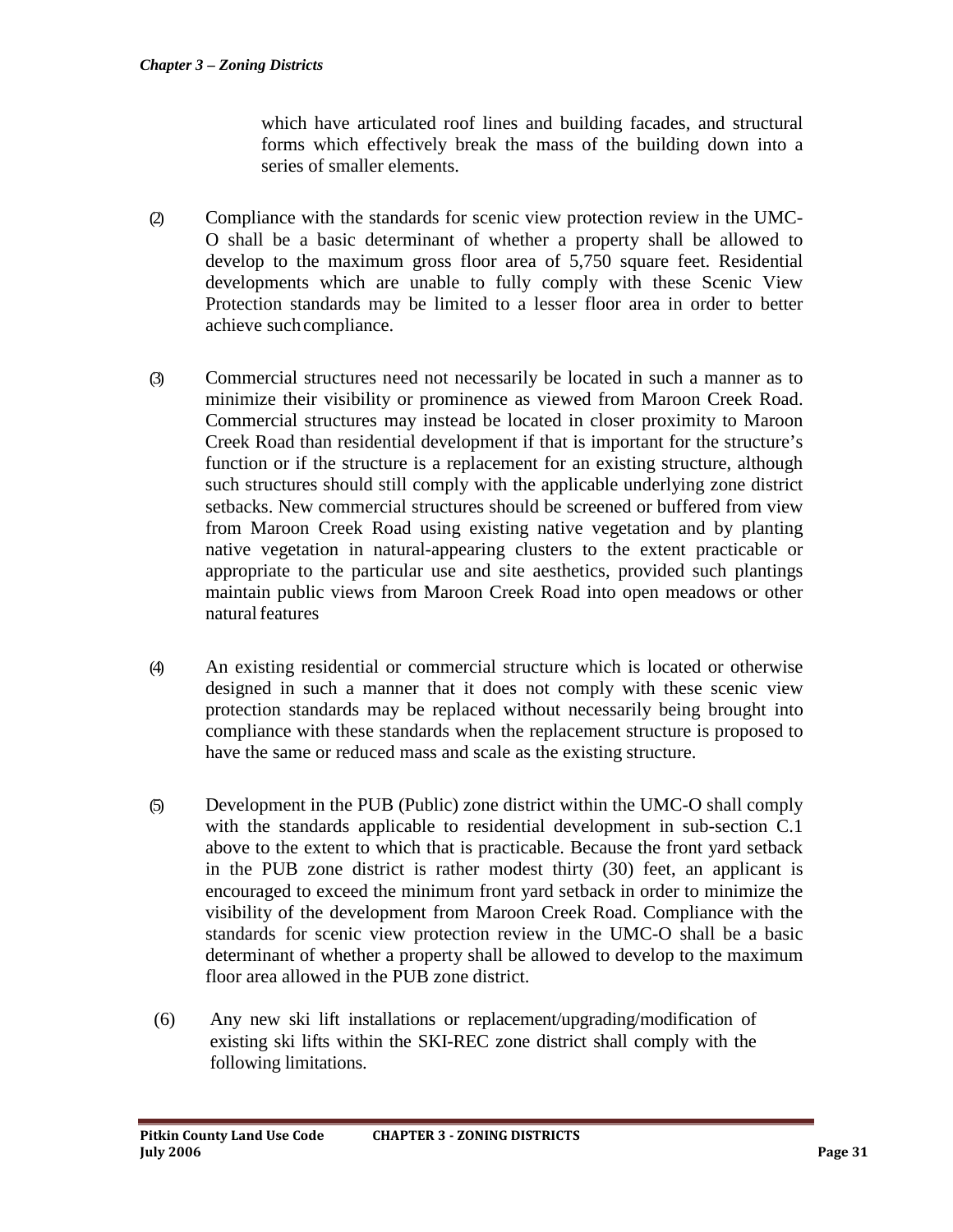a. No lift alignment shall be permitted to span Maroon Creek Road within the UMC-O unless the applicant demonstrates that there is no practicable or permissible alternative lift alignment which is located outside of the UMC-O which could achieve the purpose of the proposed lift as detailed by the ski area operator and approved by the Board of County Commissioners..

b. There shall be no permanently affixed night-time lighting of any ski lift, or any structure which is accessory to a ski lift, which would be visible from Maroon Creek Road within the UMC-O. Emergency or temporary lighting which is necessary for lift maintenance/lift repair and similar essential ski area functions, and periodic temporary or special events which are approved by the County shall be exempt from this limitation. Exterior lighting of an entry/walkway to a structure which is necessary for the safety of guests, employees and other persons, or which is required by the Building Code or other adopted County Codes, or by other regulatory authorities, shall also be exempt from this limitation.

c. The ski lift shall be installed in such a manner to the maximum extent practicable as to not project above a ridgeline as viewed from Maroon Creek Road within the UMC-O.

- (7) All utility extensions associated with new development or re-development shall be installed underground. To the extent practicable, any existing utilities which are above ground should be placed underground as part of any new development or re-development.
- **(d)** House Size Limitations

The final maximum floor area for all residential development on any lot or parcel zoned UMC-O shall be 5,750 square feet, as set forth in Note 11 in Table 5-1.A of this Land Use Code.

**(e)** Transferable Development Rights (TDRs)

Transferable development rights shall not be landed on any lot or parcel zoned UMC-O to obtain an exemption from GMQS.

A lot or parcel zoned UMC-O which is determined to be constrained, pursuant to Section 6-70-40 (a)(7) or (a)(8), may be designated as a TDR sending site. Parcels zoned RR are designated sending sites per Section 6-70-40 of the Land Use Code.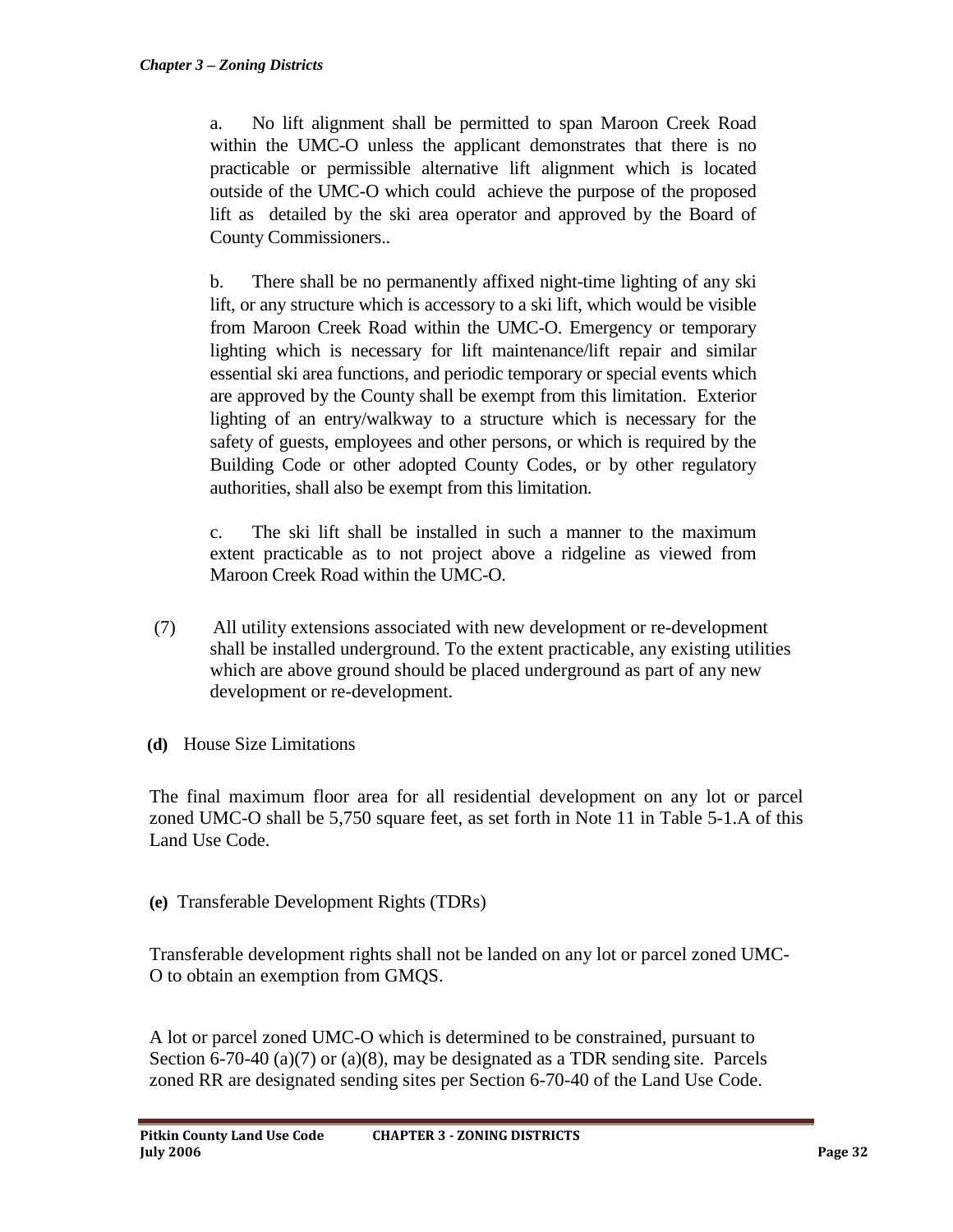**(f)** Growth Management Quota System (GMQS)

Lands in the UMC-O zone district are subject to the GMQS. However, a GMQS allotment shall not be utilized to exceed the final maximum floor area of 5,750 square feet for the UMC-O zone district.

#### *(Code repealed and reenacted (all sections) by Ord. 014-D-2006, 07-05-06; § 3-150 added [Ord. 011-2020, 3-25-2020\);](https://pitkincounty.com/DocumentCenter/View/25865/boccord011-2020)*

### <span id="page-32-0"></span>**3-50: URBAN/SUBURBAN RESIDENTIAL ZONES**

The following Urban/Suburban Residential zone districts are hereby established and are intended for use inside established urban growth boundaries, with the exception of the VR district, which is intended for use in the Redstone townsite.

#### <span id="page-32-1"></span>**3-50-10: R-30 (SUBURBAN DENSITY RESIDENTIAL–30,000 SQ. FT. LOT)**

(a) Intent

The R-30 (Suburban Density Residential–30,000 Square Foot Lot) zone district is intended to provide areas for suburban density, single-family and duplex residential dwelling units with customary accessory uses. Recreational and institutional uses customarily found near residential areas are also contemplated. R-30 zoning should only be applied to lands designated for this density on the Pitkin County Comprehensive Plan, or to rezone already-developed areas into conformity with actual development patterns and densities.

(b) Locational Criteria

Lands located within this zone district should be located in proximity to the City of Aspen and the historic Redstone Townsite.

(c) Transferable Development Rights

TDRs may not be severed and sold from lands located in the R-30 zone district, unless the lot or parcel is determined to be constrained or visually constrained pursuant to Sec. 6-70-40 or if the property is designated on the Pitkin County Historic Register. TDRs may be purchased and used in the R-30 zone district for the purposes of (a) increasing the maximum size of an existing dwelling within the limits on final maximum gross floor area established in Table 5-1, or (b) creating a new development right on a legal parcel located within the Aspen Urban Growth Boundary, pursuant to Secs. 6-70 and 2-40-30, and as set forth in Table 2-1.

(d) Growth Management Quota System (GMQS)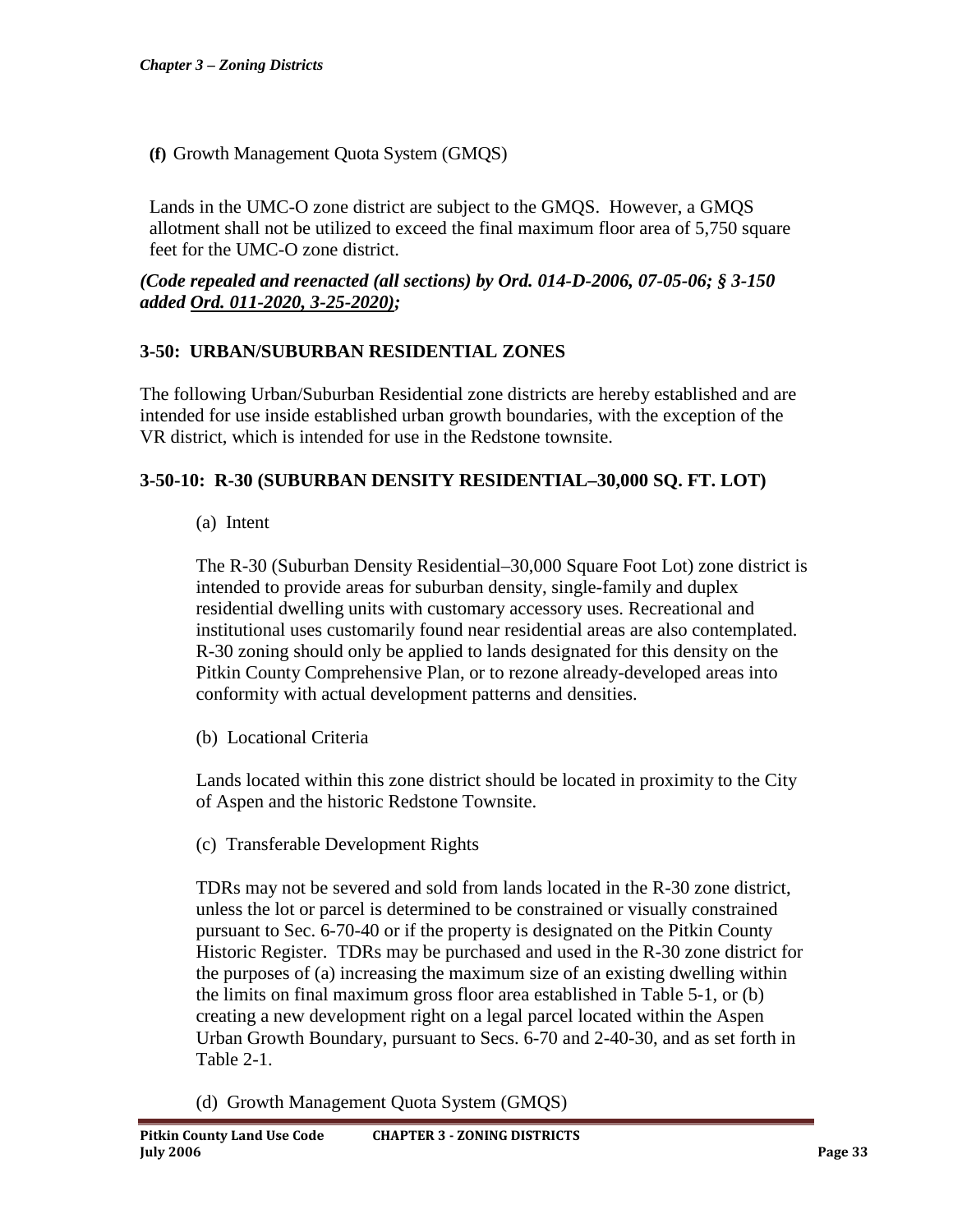Lands in the R-30 zone district are subject to the GMQS (see Chapter 6).

#### <span id="page-33-1"></span><span id="page-33-0"></span>**3-50-20: R-15 (MODERATE DENSITY RESIDENTIAL 15,000 SQ. FT. LOT)**

(a) Intent

The R-15 (Moderate Density Residential – 15,000 Square Foot Lot) zone district is intended to provide areas for moderate density, single-family, residential dwelling units with customary accessory uses.

(b) Location Criteria

This zone district is located adjacent to the City of Aspen.

(c) Transferable Development Rights

TDRs may not be severed and sold from lands located in the R-15 zone district, unless the lot or parcel is determined to be constrained or visually constrained pursuant to Sec. 6-70-40 or if the property is designated on the Pitkin County Historic Register. TDRs may be purchased and used in the R-15 zone district for the purposes of (a) increasing the maximum size of an existing dwelling within the limits on final maximum gross floor area established in Table 5-1, or (b) creating a new development right on a legal parcel located within the Aspen Urban Growth Boundary, pursuant to Secs. 6-70 and 2-40-30, and as set forth in Table 2-1.

Growth Management Quota System (GMQS)

Lands in the R-15 zone district are subject to the GMQS (see Chapter 6).

### <span id="page-33-3"></span><span id="page-33-2"></span>**3-50-30A: R-15A (MODERATE DENSITY RESIDENTIAL 15,000 SQ. FT. LOT)**

(a) Intent

The R-15A (Moderate Density Residential – 15,000 Square Foot Lot) zone district is intended to allow for moderate density residential development with customary accessory uses.

(b) Locational Criteria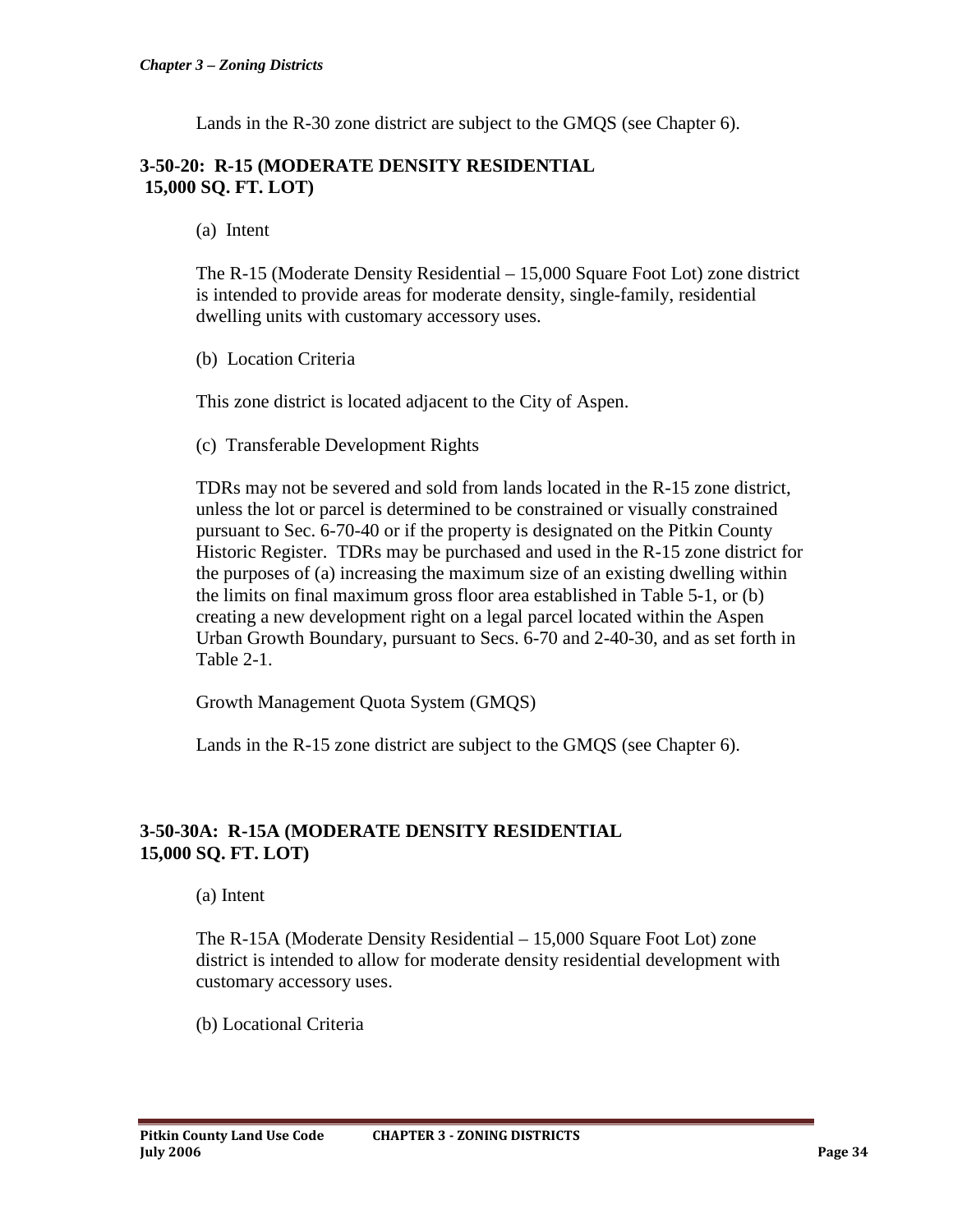Lands appropriate for R-15A zoning are generally situated at the edge of existing urban centers and/or in areas where existing development density is in the range of three (3) units per acre.

(c) Transferable Development Rights (TDRs)

TDRs may not be severed and sold from lands located in the R-15A zone district, unless the lot or parcel is determined to be constrained or visually constrained pursuant to Sec. 6-70-40 or if the property is designated on the Pitkin County Historic Register. TDRs may be purchased and used in the R-15 zone district for the purpose of increasing the maximum size of an existing dwelling within the limits on final maximum gross floor area established in Table 5-1, pursuant to Sec. 6-70 and as set forth in Table 2-1.

(d) Growth Management Quota System (GMQS)

Lands in the R-15A zone district are subject to the GMQS (see Chapter 6).

#### <span id="page-34-1"></span><span id="page-34-0"></span>**3-50-30B: R-15B (MODERATE DENSITY RESIDENTIAL 15,000 SQ. FT. LOT)**

(a) Intent

The R-15B (Moderate Density Residential – 15,000 Square Foot Lot) zone district is intended to allow for moderate density residential development with customary accessory uses.

(b) Locational Criteria

Lands appropriate for R-15B zoning are generally situated at the edge of existing urban centers and/or in areas where existing development density is in the range of three (3) units per acre.

### (c) Transferable Development Rights (TDRs)

TDRs may not be severed and sold from lands located in the R-15B zone district. Maximum gross floor area exempt from Growth Management is 5,750 square feet in the R-15B zone district and maximum final floor area is 5,750 square feet. As shown in the notes in Table 6-12: TDR Table, in zone districts with FAR limits such as the R-15B zone district, where TDRs are available to increase house size, the maximum size of the house shall be limited by the applicable FAR as shown in Table 5-1. If the FAR limits house size below 5,750 sf, then TDRs may not be used.

(d) Growth Management Quota System (GMQS)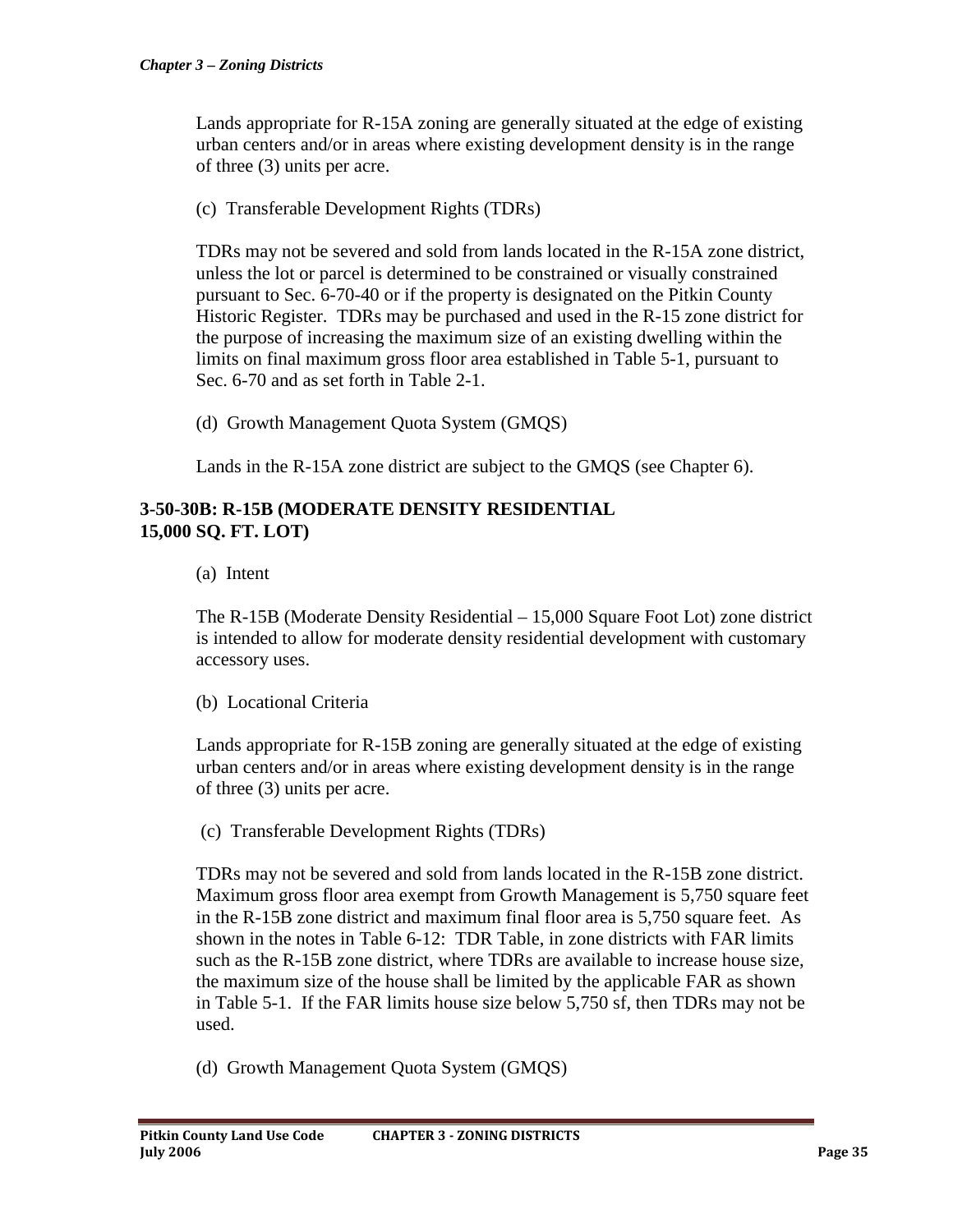Lands in the R-15B zone district are subject to the GMQS (see chapter 6).

*(Code repealed and reenacted (all sections) by Ord. 014-D-2006, 07-05-06; § 3-50-3 (part) amended [Ord. 026-06, 09-13-06\)](http://pitkincounty.com/DocumentCenter/View/12795)*

### <span id="page-35-1"></span><span id="page-35-0"></span>**R-50-40: R-6 (MEDIUM DENSITY RESIDENTIAL 6,000 SQ. FT. LOT)**

(a) Intent

The R-6 (Medium Density Residential District–6,000 Square Foot Lot) zone district is intended to allow for medium density, single-family, residential dwelling units with customary accessory uses on small lots.

(b) Locational Criteria

Lands in the R-6 zone district are intended to be located within or in close proximity to unincorporated towns in Pitkin County.

(c) Transferable Development Rights

TDRs may not be severed and sold from lands located in the R-6 zone district, unless the lot or parcel is determined to be constrained or visually constrained pursuant to Sec. 6-70-40 or if the property is designated on the Pitkin County Historic Register. TDRs may be purchased and used in the R-6 zone district for the purposes of (a) increasing the base floor area of a dwelling unit within the limits on final maximum gross floor area established in Table 5-1, or (b) creating a new development right on a legal parcel located within the Aspen Urban Growth Boundary, pursuant to Sec. 6-70 and as set forth in Table 2-1.

(d) Growth Management Quota System (GMQS)

Lands in the R-6 zone district are subject to the GMQS (see Chapter 6).

### <span id="page-35-3"></span><span id="page-35-2"></span>**3-50-50 VR (VILLAGE RESIDENTIAL 6,000 SQ. FT. LOT)**

(a) Intent

The VR (Village Residential–6,000 Square Foot Lot) zone district is intended to preserve the historical integrity of the existing neighborhood, ensure compatibility with existing uses, and retain the village atmosphere, pedestrian scale, and unique character of Redstone.

(b) Location Criteria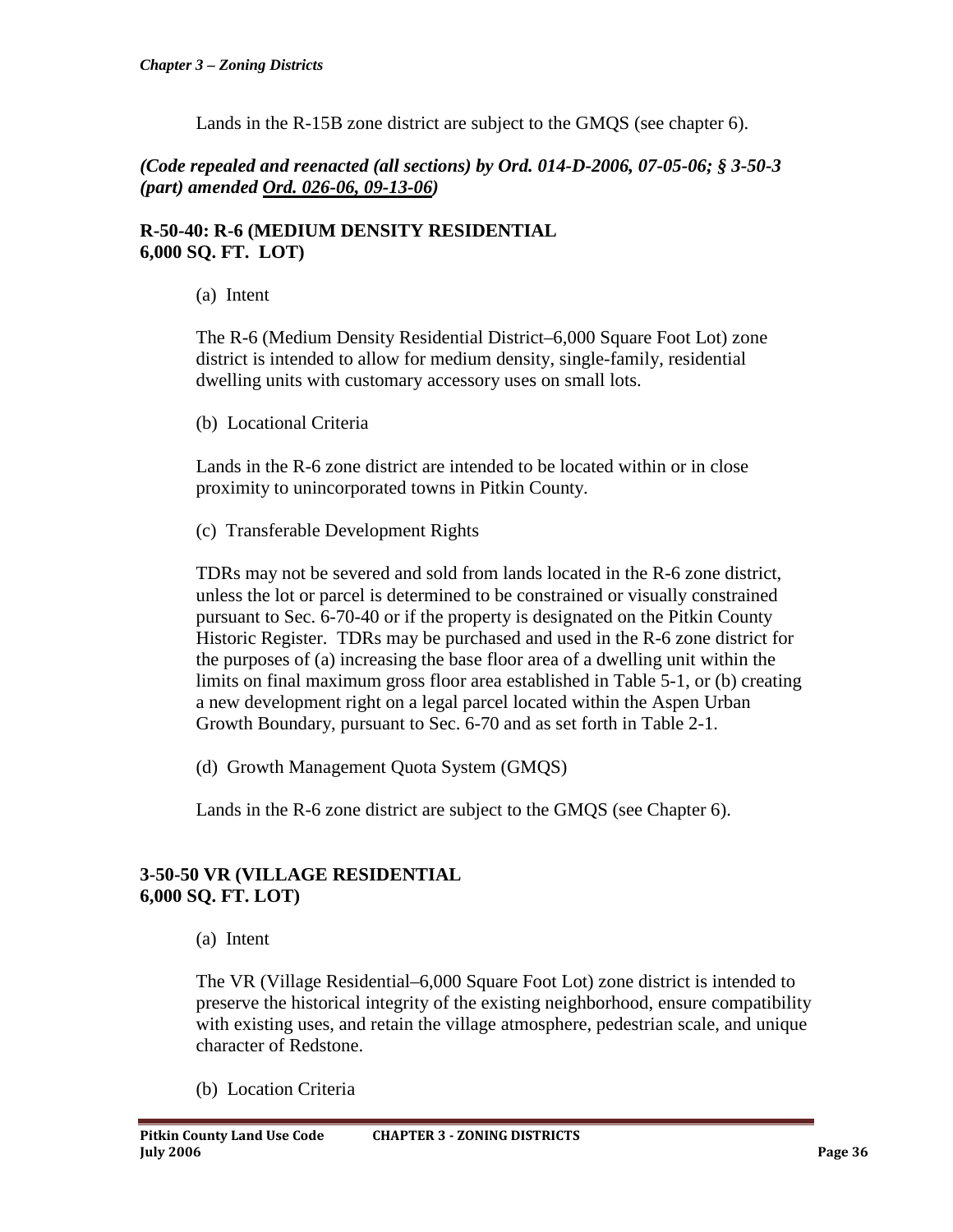Lands in the VR zone district are located in the townsite of Redstone.

(c) Transferable Development Rights (TDRs)

TDRs may not be severed and sold from lands located in the VR zone district. TDRs may not be purchased and used in the VR zone district from other zone districts.

(d) GMQS Exemption

Certain new lots or parcels created within the VR zone district are exempt from the need to obtain a GMQS allocation, pursuant to Sec. 6-30-130.

(e) Subdivision Exemption

Certain new lots or parcels may be created within the VR zone district through a subdivision exemption, pursuant to the provisions of Sec. 2-30-30.

## **3-50-60 MHP (MOBILE HOME PARK)**

(a) Intent

The MHP (Mobile Home Park) zone district is intended to provide areas for planned mobile home parks with customary accessory uses. This zone district is designed to provide income and price restricted affordable, detached housing. This zone district need not be located in proximity to incorporated or unincorporated towns, but should be located on mass transit routes, in areas where there will be minimal impact on surrounding areas, and in areas free of environmental hazards.

(b) Locational Criteria

Only lands immediately adjacent to lands in the MHP zone district on the 5th of July, 2006 may be included in the MHP zone district. The establishment of new mobile home parks within Pitkin County is not anticipated.

(c) Compliance with Mobile Home Park Standards Required

All development in the MHP zone district is required to comply with the mobile home park standards in Sec. 7-80.

(d) Transferable Development Rights (TDRs)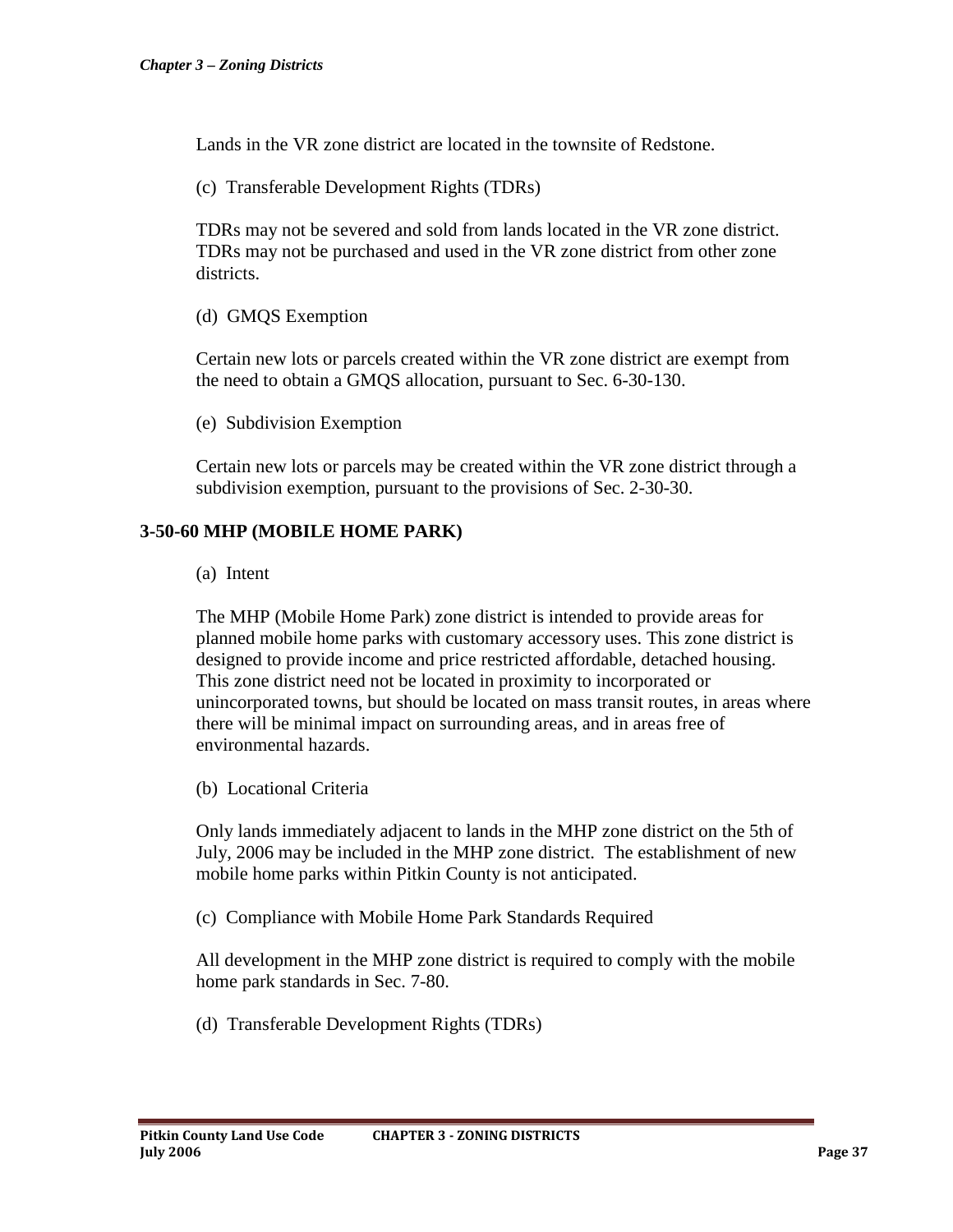TDRs may not be severed and sold from lands located in the MHP zone district. TDRs may not be purchased and used in the MHP zone district from other zone districts.

(e) Growth Management Quota System (GMQS) Lands in the MHP zone district are subject to the GMQS (see Chapter 6).

# **3-50-70 AH (AFFORDABLE HOUSING)**

(a) Intent

The AH (Affordable Housing) zone district is intended to provide land for the production of Category affordable housing.

(b) Locational Criteria

The AH zone district may only be applied within an urban growth boundary. Proposed development shall be located consistent with the recommendations in the Pitkin County Comprehensive Plan. Proposed development shall be located consistent with the availability of essential services, particularly mass transit.

(c) Minimum General Criteria for Development

The proposed development must satisfy the following minimum criteria:

(1) Construction of dwelling units shall contribute to the annual housing production goal and unit mix established in, and shall comply with restrictions on income, occupancy, and sale price or rental rates established in the employee housing guidelines.

(2) The proposed development must be consistent with the applicable Pitkin County Comprehensive Plan and the employee housing guidelines.

(3) To the extent applicable, the proposed development shall substantially advance the goals, philosophies and criteria of the Pitkin County Citizen Housing Plan, the Aspen Area Citizen Housing Plan, and the goals and specific action items of the Aspen Area Community Plan and the Down Valley Comprehensive Plan.

(4) The number of units proposed shall not necessitate any major infrastructure improvements, including but not limited to, improvements that would increase the capacity of the road network and extensions of public water or sanitary sewer.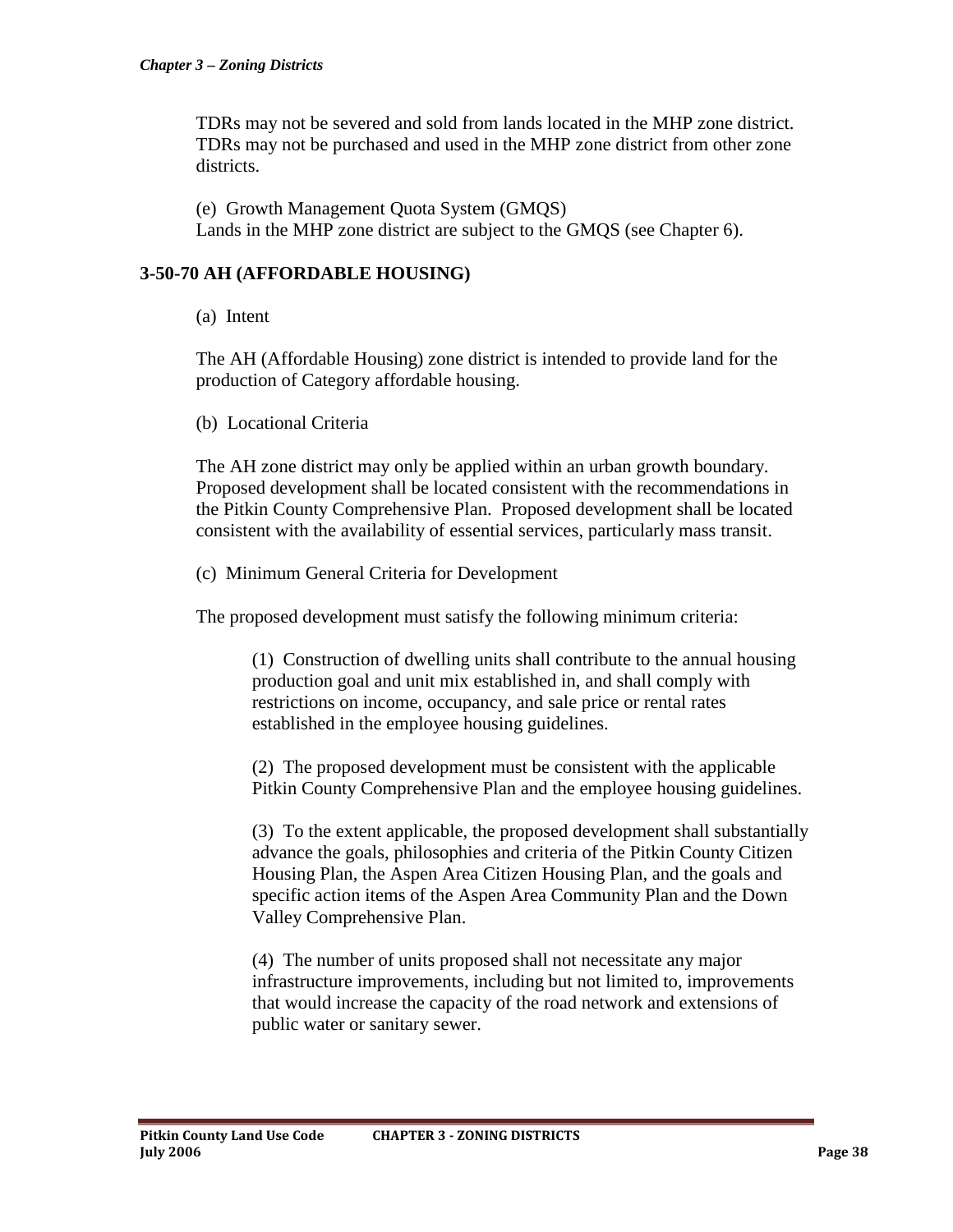(5) The scale, mass and materials of the proposed development shall be visually compatible with the surrounding environment, both built and unbuilt.

(6) The proposed development shall be clustered to the maximum extent possible.

(7) The proposed development shall be situated so as to minimize the environmental and visual impacts of the development.

(8) The proposed development shall provide community amenities for the benefit of residents and the general public, including, but not limited to: trails and other recreational opportunities, and mass transit facilities.

(9) The proposed development shall utilize affordable housing programs to house low-income handicapped citizens or seniors, if possible.

(10) The proposed development shall maximize construction quality and unit size within given price constraints.

(d) Transferable Development Rights (TDRs)

TDRs may not be severed and sold from lands located in the AH zone district. TDRs may not be purchased from other zone districts and used in the AH zone district.

(e) GMQS Exemption

Construction of dwelling units in the AH zone district that meets all applicable requirements is exempt from the need to obtain a GMQS allocation pursuant to Sec. 6-30-40.

# **3-50-80 AH/PUD (AFFORDABLE HOUSING PUD)**

(a) Intent

The AH/PUD (Affordable Housing Planned Unit Development) zone district is intended to provide for (i) the use of land for the production of Category affordable housing and resident occupied units by permanent residents of the County, or (ii) the preservation of existing housing stock that has been historically affordable to and occupied by permanent residents of the County for continued occupancy by qualified residents of Pitkin County, when the proposed development cannot comply with the requirements of the AH zone district. In some cases, the zone district also permits a limited component of free market units/lots to offset the cost of developing affordable housing. Recreational and institutional uses customarily found in proximity to residential areas, and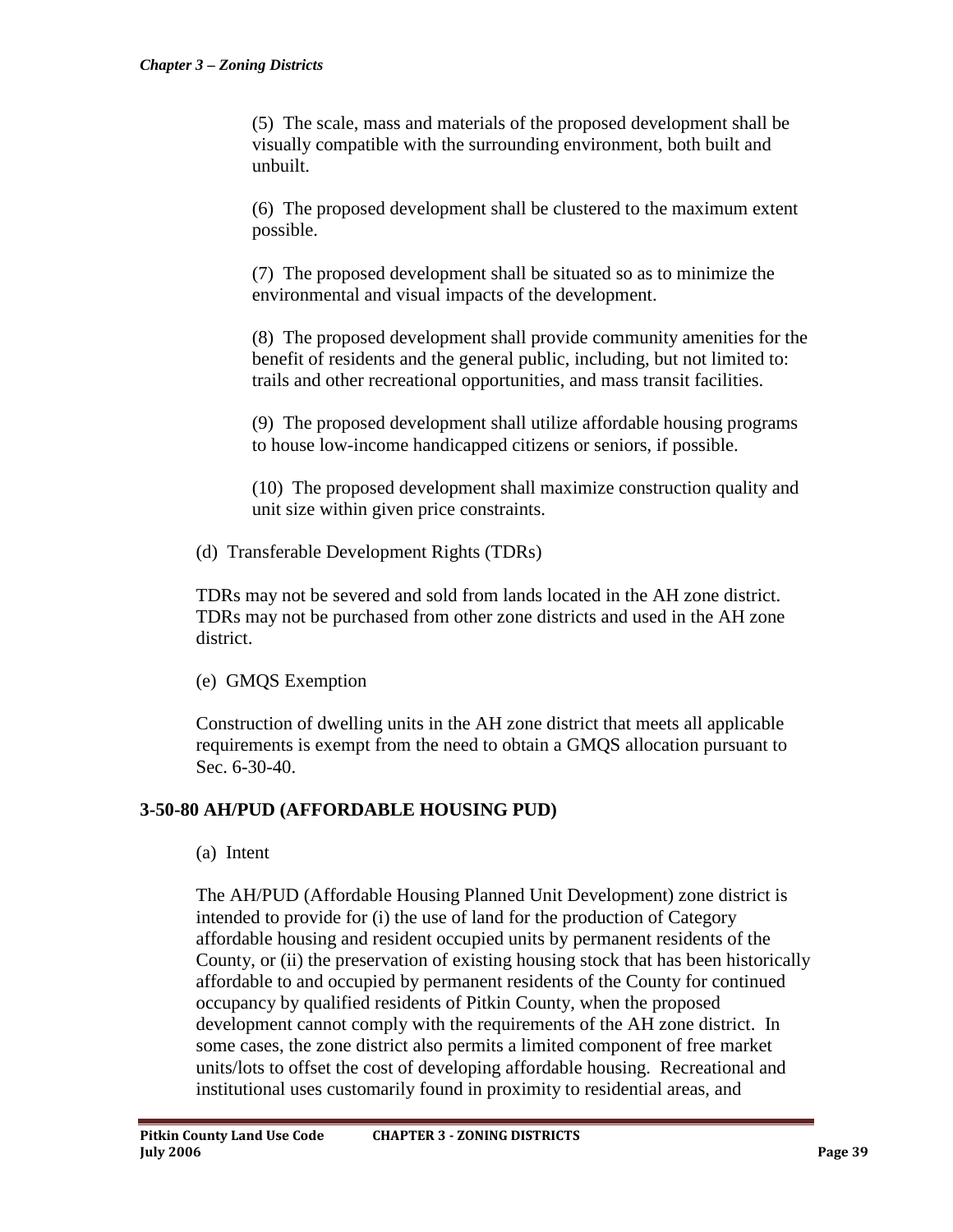commercial uses that are accessory to the housing development, are also included as special review uses.

(b) Locational Criteria

The AH/PUD zone district may only be applied within an urban growth boundary, and shall be located consistent with the recommendations of the Pitkin County Comprehensive Plan and the availability of essential services, particularly mass transit. Lands in this zone district should be located near pedestrian and bicycle trails.

#### (c) PUD Required

(1) The AH/PUD district is a mandatory PUD district; no rezoning to the AH/PUD shall be approved without the simultaneous approval of a PUD for the entire property. The criteria for approval of a PUD are:

(2) The proposed development cannot be accommodated within the AH zone district or another existing zone district.

(3) Significant progress towards the achievement of current affordable housing goals established in the employee housing guidelines.

(4) Consistency with the development criteria in subsection (d) below; and

(5) Minimization of adverse impacts on neighboring properties.

(d) Minimum General Criteria for Development

(1) All development in the AH/PUD zone district shall comply with the same general criteria for development applicable to the AH zone district set forth in Sec. 3-50-70(c).

(2) At least seventy (70) percent of each development in the AH/PUD zone district shall be comprised of either Category affordable housing units, or resident occupied affordable housing units. Of this seventy (70) percent, forty (40) percent of the units/lots must be deed restricted to comply with restrictions on income, occupancy, and sale price or rental rates established in the employee housing guidelines, and resident occupied units may comprise up to thirty (30) percent of the unit mix. Free market development may comprise up to thirty (30) percent of the unit mix. However, only forty (40) percent of a project's bedrooms may be located within free market or resident occupied units. Category housing or resident occupied housing must comprise at least sixty (60) percent of the bedroom mix of the project. Despite these requirements, projects may be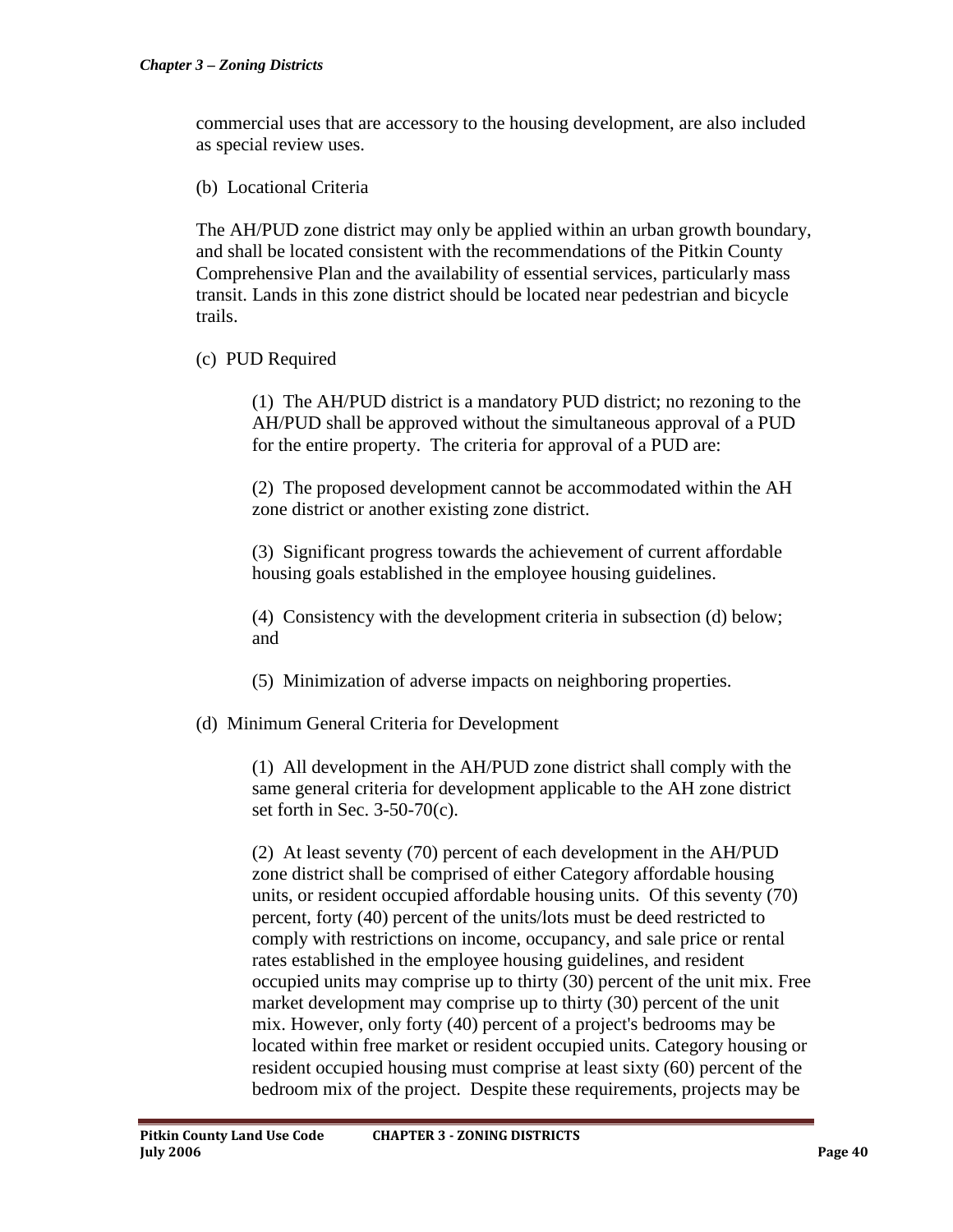comprised of all Category deed restricted or resident occupied units. In the event that no free market development is proposed as part of a project, the limitation on resident occupied units and bedroom mix shall not apply. Residential units may be comprised of single-family, duplex and multifamily dwelling units.

(e) Prior Zoning Requirements Continue

Lands zoned AH2/PUD, AH3/PUD, or AHP/PUD prior to the 5th of July, 2006 shall continue to be subject to the applicable PUD approval, and shall otherwise be governed by the zoning requirements and standards of the AH/PUD zone district.

(f) Transferable Development Rights (TDRs)

TDRs may not be severed and sold from lands located in the AH-PUD zone district. TDRs may not be purchased and used in the AH-PUD zone district from other zone districts.

# (g) GMQS Exemption

Construction of dwelling units in the AH/PUD zone district that meets all applicable requirements is exempt from the need to obtain a GMQS allocation pursuant to Sec. 6-30-40.

# **3-50-90: RMF – RESIDENTIAL MULTI-FAMILY**

### (a) Intent

The RMF zone district may only be applied to existing multi-family dwelling units. This zone district may not be applied to lands that do not contain legal multi family dwelling units.

# (b) Location

The RMF zone district is only intended to be located within the Aspen Urban Growth Boundary, adjacent to established ski areas, and may only be located contiguous to major roads.

(c) Transferable Development Rights

TDR's may not be severed and sold from lands located in the RMF zone district, unless the lot or parcel is determined to be constrained or visually constrained pursuant to Sec. 6-70-40 or if the property is designated on the Pitkin County Historic Register. TDR's may be purchased and used in the RMF Zone District for the purposes of (a) increasing the floor area as established in Table 5-1 or (b) creating a new development right on a legal parcel located within the Aspen UGB pursuant to Secs. 6-0 and 2-40-30, and as set forth in Table 2-1.

(d) Lands in the RMF Zone District are subject to the GMQS (see chapter 6).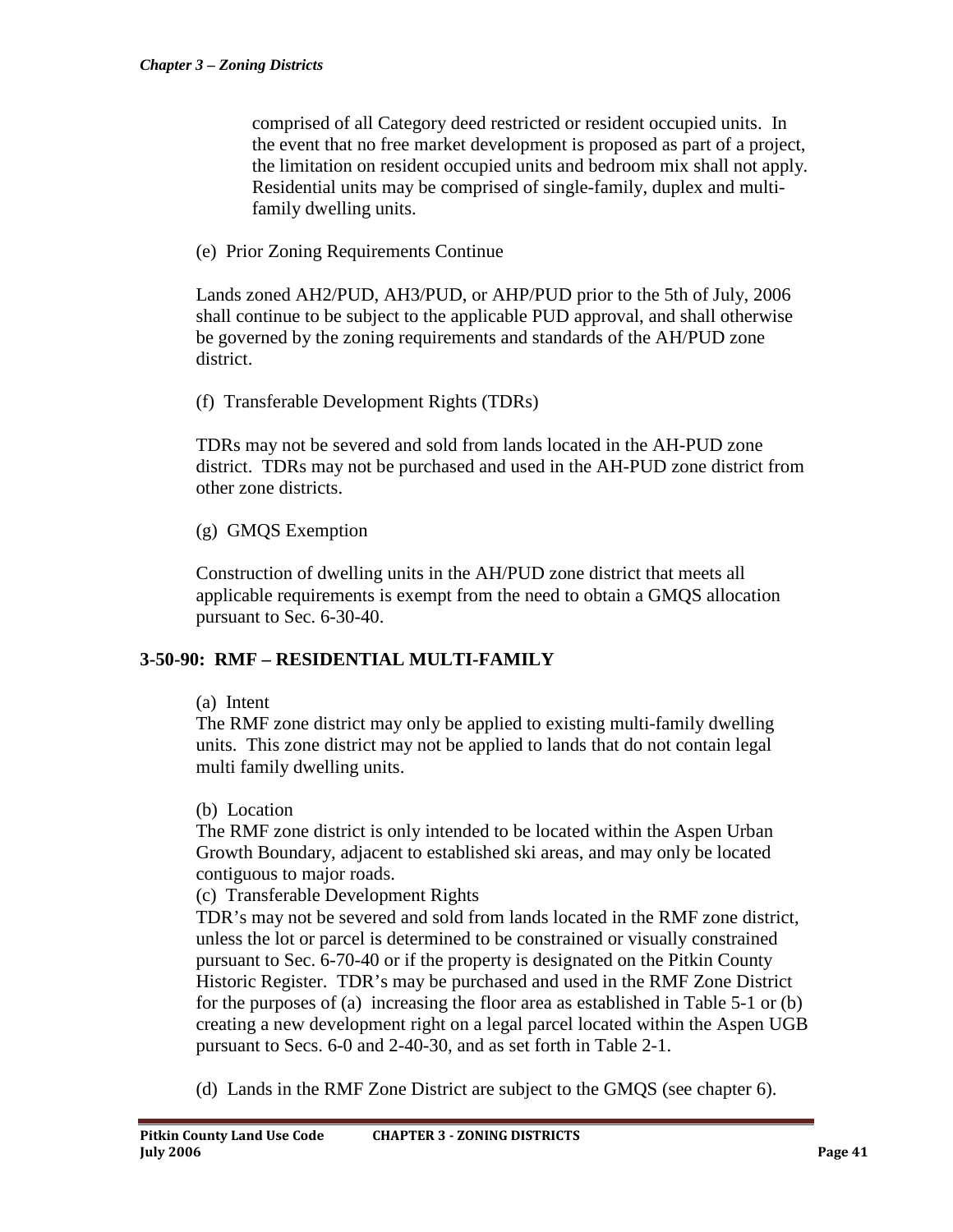*(Code repealed and reenacted (all sections) by Ord. 014-D-2006, 07-05-06; Section 3-50-90 added [Ord. 029-2012, 10-24-2012\)](http://pitkincounty.com/DocumentCenter/View/12801)*

## **3-60: URBAN BUSINESS ZONE DISTRICTS**

The following Urban Business zone districts are hereby established and are intended for use inside established urban growth boundaries, except for the VC zone district, which is intended for use in the Redstone townsite.

## **3-60-10: B-2 (GENERAL BUSINESS)**

(a) Intent

The B-2 (General Business) zone district is intended to provide for the establishment of commercial and low-intensity, non-polluting industrial uses that do not require or generate high customer traffic volumes and to permit customary accessory uses, including a small portion of the land area in high density, longterm residential dwelling units. Because of the need to preserve the existing inventory of B-2 zone district lands for commercial purposes, residential uses are secondary in priority to commercial uses.

(b) Location Criteria

The B-2 zone district is intended to be used primarily in and adjacent to the Aspen Business Center. Lands located outside an urban growth boundary will not be rezoned to the B-2 zone district.

(c) Transferable Development Rights (TDRs)

TDRs may not be severed and sold from lands located in the B-2 zone district. TDRs may not be purchased and used in the B-2 zone district from other zone districts.

(d) Growth Management Quota System (GMQS)

Lands in the B-2 zone district are subject to the GMQS (see Chapter 6).

# **3-60-20: VC (VILLAGE COMMERCIAL)**

(a) Intent

The VC (Village Commercial) zone district is intended to preserve the historical integrity of the existing Redstone historical district, to provide for businesses that sell goods and services to residents and visitors of Redstone, and to ensure that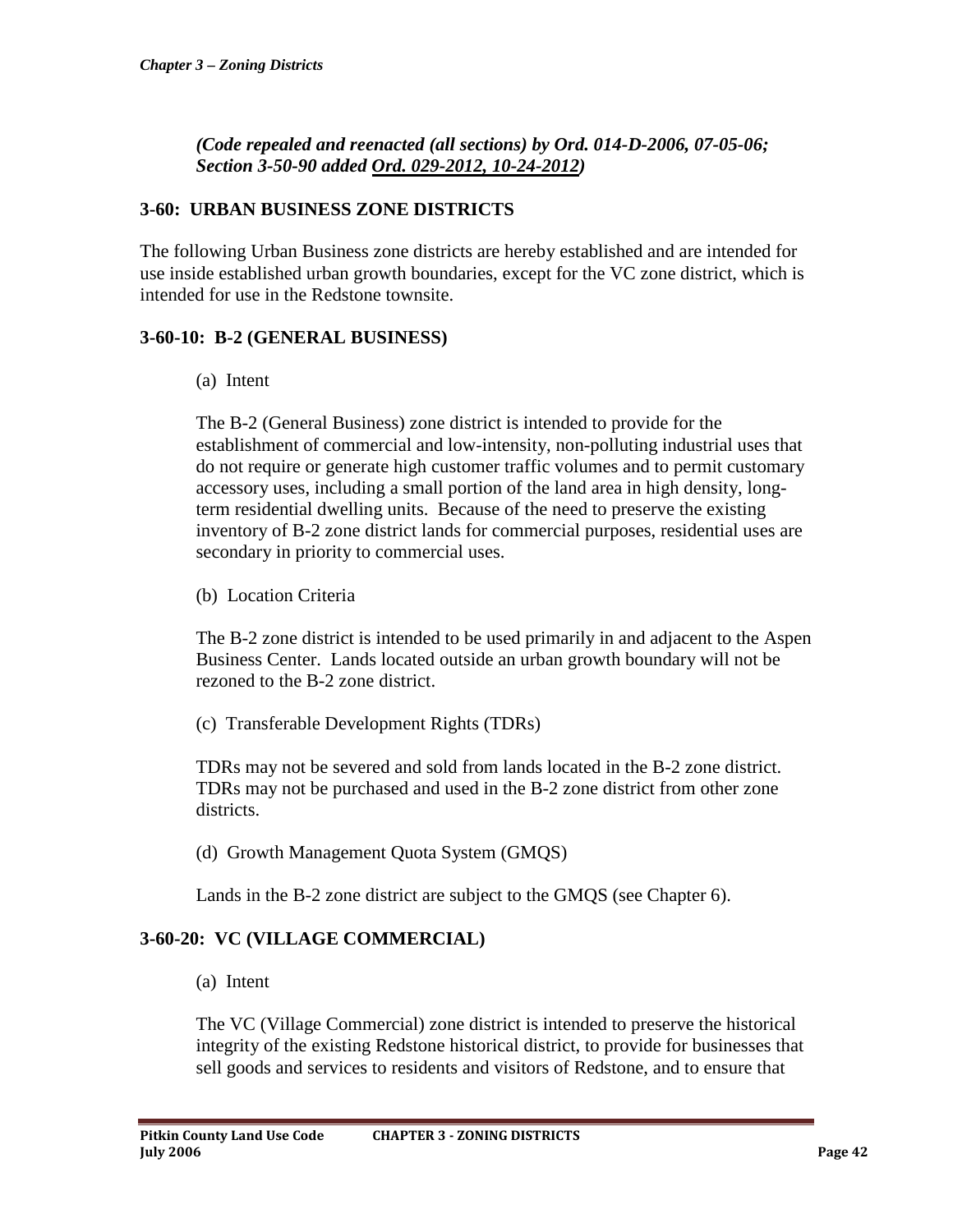commercial development is consistent with the scale of existing structures and uses within the zone district.

(b) Locational Criteria

The VC zone district is for use only in the townsite of Redstone.

(c) Transferable Development Rights (TDRs)

TDRs may not be severed and sold from lands located in the VC zone district. TDRs may not be purchased and used in the VC zone district from other zone districts.

(d) GMQS Exemption

Certain new lots or parcels created within the VC zone district are exempt from the need to obtain a GMQS allocation, pursuant to Sec. 6-30-130.

(e) Subdivision Exemption

Certain new lots or parcels may be created within the VC zone district through a subdivision exemption, pursuant to the provisions of Sec. 2-30-30.

### **3-70: SPECIAL PURPOSE DISTRICTS**

The following Special Purpose zone districts are hereby created and are intended for use both inside and outside urban growth boundaries.

### **3-70-10: P-I (PUBLIC AND INSTITUTIONAL)**

(a) Intent

The P-I (Public and Institutional) zone district is intended to provide for the development of public and institutional uses, facilities and services for governmental, civic, educational, humanitarian, health care and other non-profit public purposes consistent with the Pitkin County Comprehensive Plan and to provide for related uses that are customarily incidental or accessory to public and institutional uses. In addition, the zone district is intended to provide for other non-profit facilities and uses that require sites with multiple buildings, unique facilities, or facilities that are not easily categorized into an existing use category. Public and institutional uses may only be established in Urban Areas of the county.

(b) Planning and Review Requirements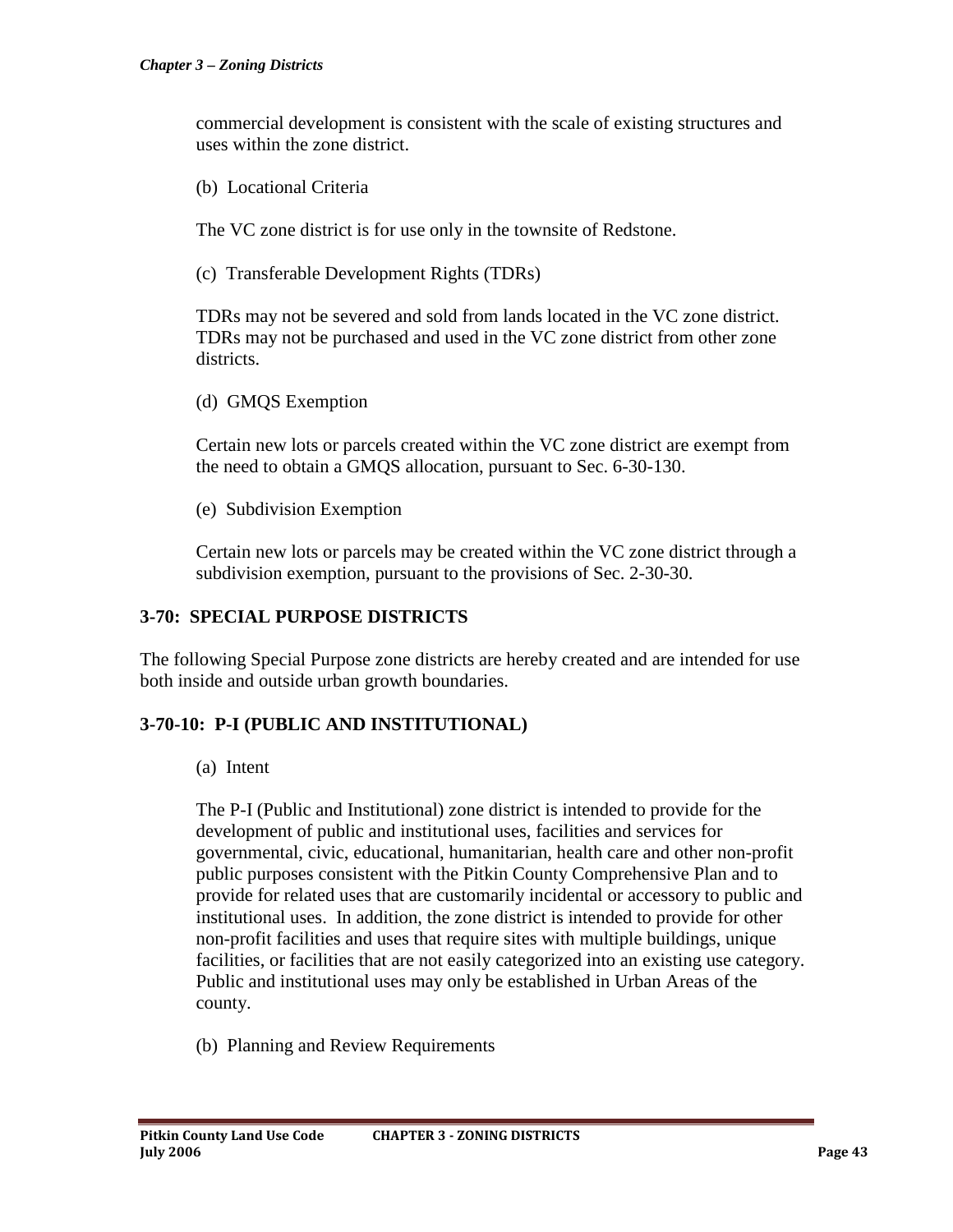Because of the high degree of public interest in public and institutional uses, proposed development within the P-I zone district is subject to additional planning and review requirements. All proposed development, and all major amendments to previous development approvals, shall be subject to the preparation and approval of a Public-Institutional Master Plan pursuant to Sec. 2- 40-100. The Public-Institutional Master Plan shall cover the entirety of the property, and shall address all permitted activities/uses on the property. Only those uses, activities, and facilities shown on the approved Public-Institutional Master Plan shall be permitted. Minor amendments to previous development approvals may be approved by staff pursuant to the Public-Institutional Master Plan procedure in Sec. 2-40-100.

(c) Transferable Development Rights (TDRs)

TDRs may not be severed and sold from lands located in the P-I zone district. TDRs may not be purchased and used in the P-I zone district from other zone districts.

(d) Growth Management Quota System (GMQS)

Lands in the P-I zone district are subject to the GMQS (see Chapter 6).

# **3-70-20: T (TOURIST)**

(a) Intent

The T (Tourist) district is intended to provide for the renovation of existing and construction of new tourist accommodation facilities, including traditional lodges, and to permit small retail outlets to serve persons residing on the site. The range of permitted facilities, and the scale, density, and intensity of facilities permitted in Rural Areas will be lower than those permitted within the urban growth boundaries.

(b) Locational Criteria

Lands appropriate for the T zone district include those existing tourist-related non-residential facilities located outside or within urban growth boundaries that existed before the 5th of July, 2006. Additional lands outside the urban growth boundaries may be rezoned to the T zone district if (i) the principal structures supporting such facility will be grouped into a land area not exceeding one (1) acre in size (although the supporting lands used by patrons of the facility may be much larger), or (ii) the Community Development Director determines that a larger area of principal supporting structures will not significantly impact the rural character of the surrounding area. Additional lands within the urban growth boundaries may be rezoned to the T zone district if they are adjacent to nonresidential zone districts.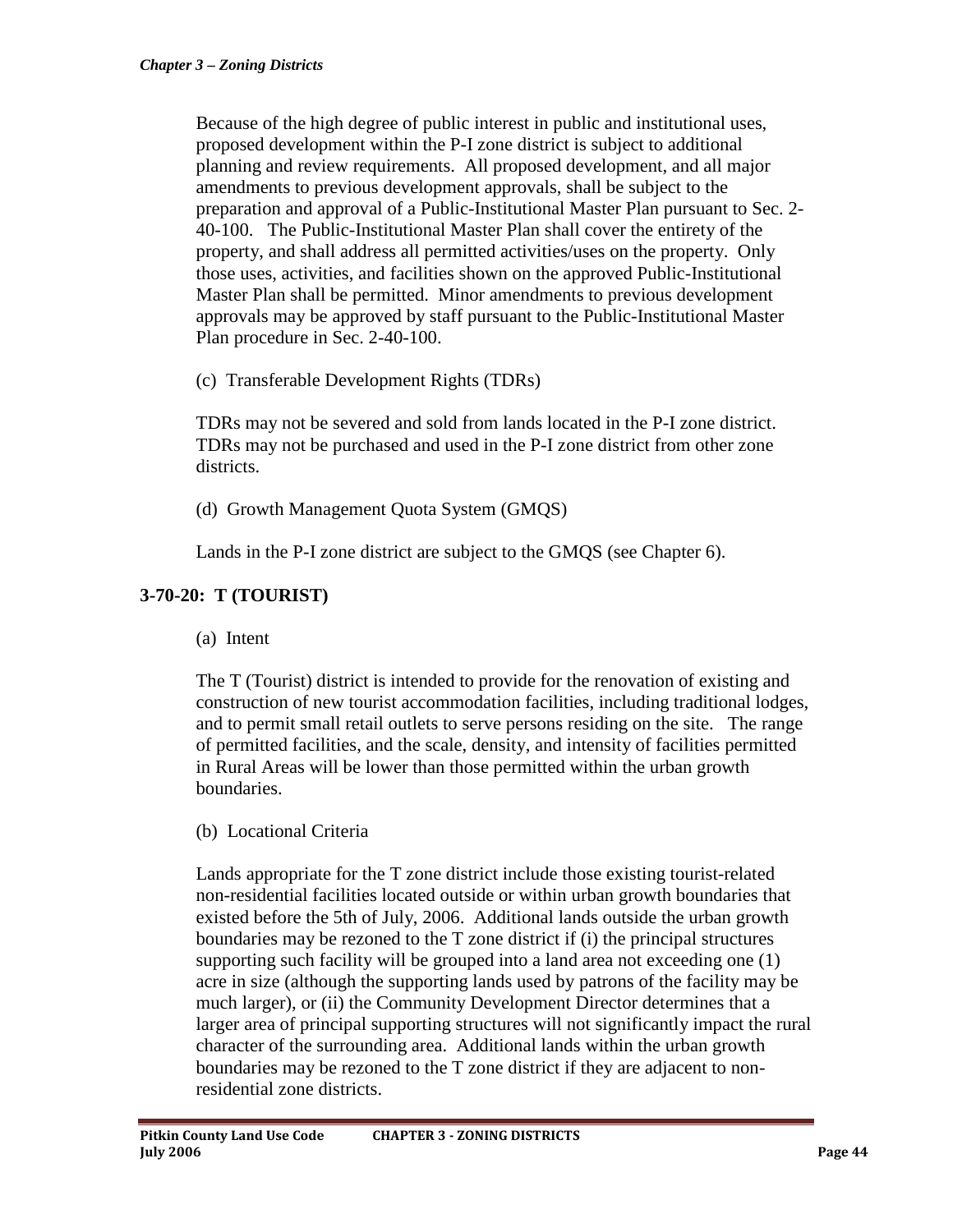(c) Transferable Development Rights (TDRs)

TDRs may not be severed and sold from lands located in the T zone district. TDRs may not be purchased and used in the T zone district from other zone districts.

(d) Growth Management Quota System (GMQS)

Lands in the T zone district are subject to the GMQS (see Chapter 6).

# **3-70-30: PLANNED UNIT DEVELOPMENT (PUD) DESIGNATION**

(a) General

A Planned Unit Development (PUD) is a designation attached to a zone district that authorizes flexibility in the manner in which the County may apply certain standards of the underlying zone district to a proposed development. A PUD is approved through a rezoning of the property, and acts as an overlay designation that supplements, but does not replace, the terms of the underlying zone district (i.e., unless modified by the terms of the PUD, all provisions of the base zone district still apply). A PUD may only be approved if the Board of County Commissioners determines that it complies with all those standards applicable to a rezoning in Sec. 2-40-10(c), as well as those additional criteria for approval of a PUD rezoning in Sec. 2-40-50(i). In the event of a conflict between the provisions of an approved PUD and those of the base zone district, the provisions of the PUD govern.

(b) Uses of PUDs

Planned Unit Development designations are used in Pitkin County only to achieve exceptional benefits in three ways critical to the implementation of the Pitkin County Comprehensive Plan:

(1) Preservation of rural character and/or desirable open space in Rural Areas, and/or;

- (2) Protection of desirable open space in Urban Areas; and/or
- (3) Provision of Affordable Housing in Urban Areas.

The PUD designation may not be used to obtain variations from the requirements of the underlying zone district in return for additional amenities or benefits in ways other than rural character preservation, open space protection, or affordable housing.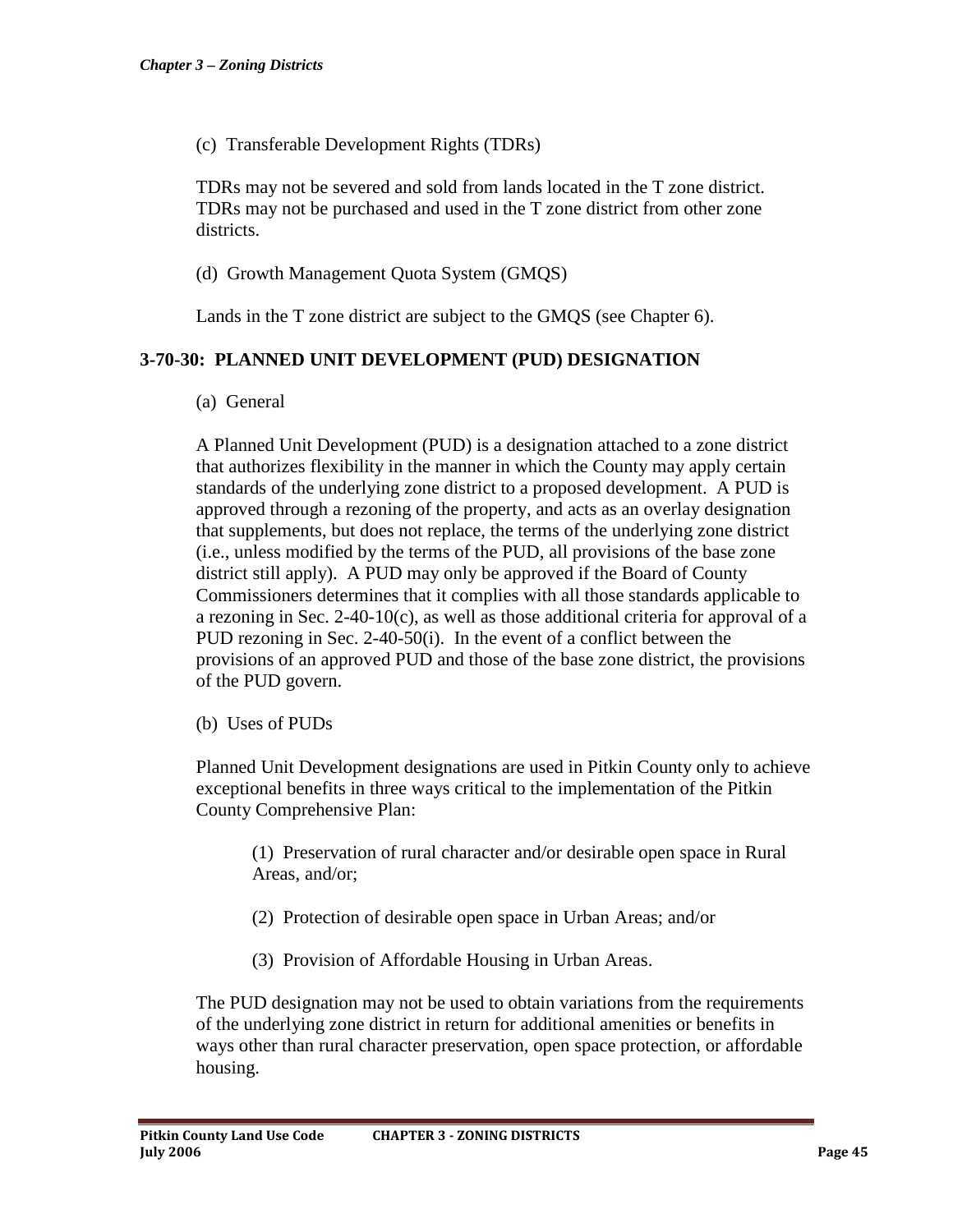## (c) Applicability

The provisions of this Sec. 3-70-30 shall apply whenever a Planned Unit Development designation is approved after the 5th of July, 2006. A PUD designation may be requested within any zone district within the Rural Area, provided that it is intended to provide greater levels of rural land preservation in those areas than would otherwise be required by this Land Use Code. A PUD designation may be requested within any zone district within the Urban Area, provided that it is intended to protect desirable open space or increase the production or availability of affordable housing. There is no minimum land area requirement for application for a PUD.

### (d) Mandatory PUD Designations

Within the RS-160, RS-35, RS-30, and RS-20 zone districts, the approval of a PUD designation is mandatory in connection with any subdivision of the land. All such PUD designations and related subdivisions shall comply with the provisions of this section.

(e) Ownership Parcel

A PUD designation must apply to the entirety of an ownership parcel. For purposes of this Sec. 3-70-30, an ownership parcel is defined as all land that is contiguous, or would be contiguous except for intervening roads, owned (i) by an individual or entity, or (ii) by members of the same immediate family, or (iii) by entities with fifty (50) percent or greater common ownership, or (iv) by any combination of the above. The aggregate area of the lots or parcels shall be considered as one (1) lot or parcel regardless of diverse times of acquisition by a common owner and whether or not the property was acquired before adoption of this regulation. Owners of contiguous parcels under separate ownership may jointly file an application for a PUD designation.

### (f) Phasing

A Planned Unit Development (PUD) shall ensure:

(1) Each phase is self-sufficient and not dependent upon later phases;

(2) The failure to develop subsequent phases will not have any adverse impacts on the Planned Unit Development (PUD), its surroundings or the community in general; and

(3) Amenities such as open space and recreational areas are provided along with proposed residential or tourist accommodation construction at each development phase.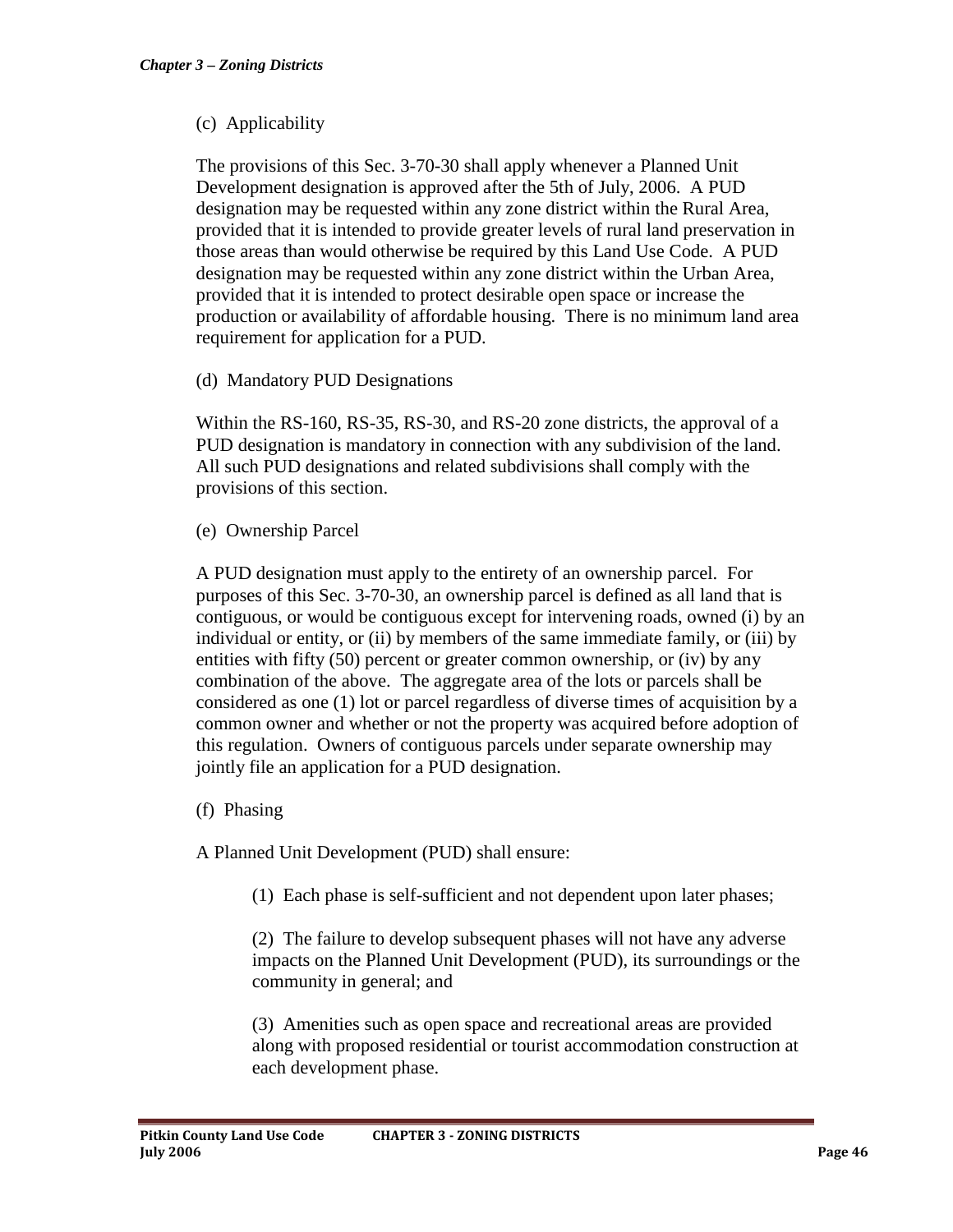### (g) Maximum Density

A PUD is not entitled automatically to the maximum density allowed in the zone district in which the land is located. Density shall be established based upon:

- (1) Analysis of environmental factors affecting the land;
- (2) Availability of public transportation;
- (3) Compatibility with surrounding land uses; and

(4) Consistency with adopted Land Use Policies and the Pitkin County Comprehensive Plan.

(h) Variations in Standards

This section establishes criteria for varying dimensional standards, off-street parking standards, and street standards within a PUD. Standards in Chapter 7 related to Constrained Areas may not be varied.

- (1) Dimensional Standards
	- (a) Standards that May be Varied

Variations to the following dimensional standards, as set forth in Table 5-1, may be approved if the County determines that the criteria in subsection (c) below have been met.

- (1) Minimum lot area per dwelling unit;
- (2) Minimum front, side, and rear yard and road setbacks;
- (3) Minimum lot width;
- (4) Maximum height of buildings;

(5) Maximum permitted floor area of an individual house, provided that the total permitted floor area in all dwellings does not increase; and

- (6) Minimum usable open space.
- (b) Overall Density/Intensity of Development

Notwithstanding the flexibility provided by subsection (a) above, the overall density or intensity of the development shall not exceed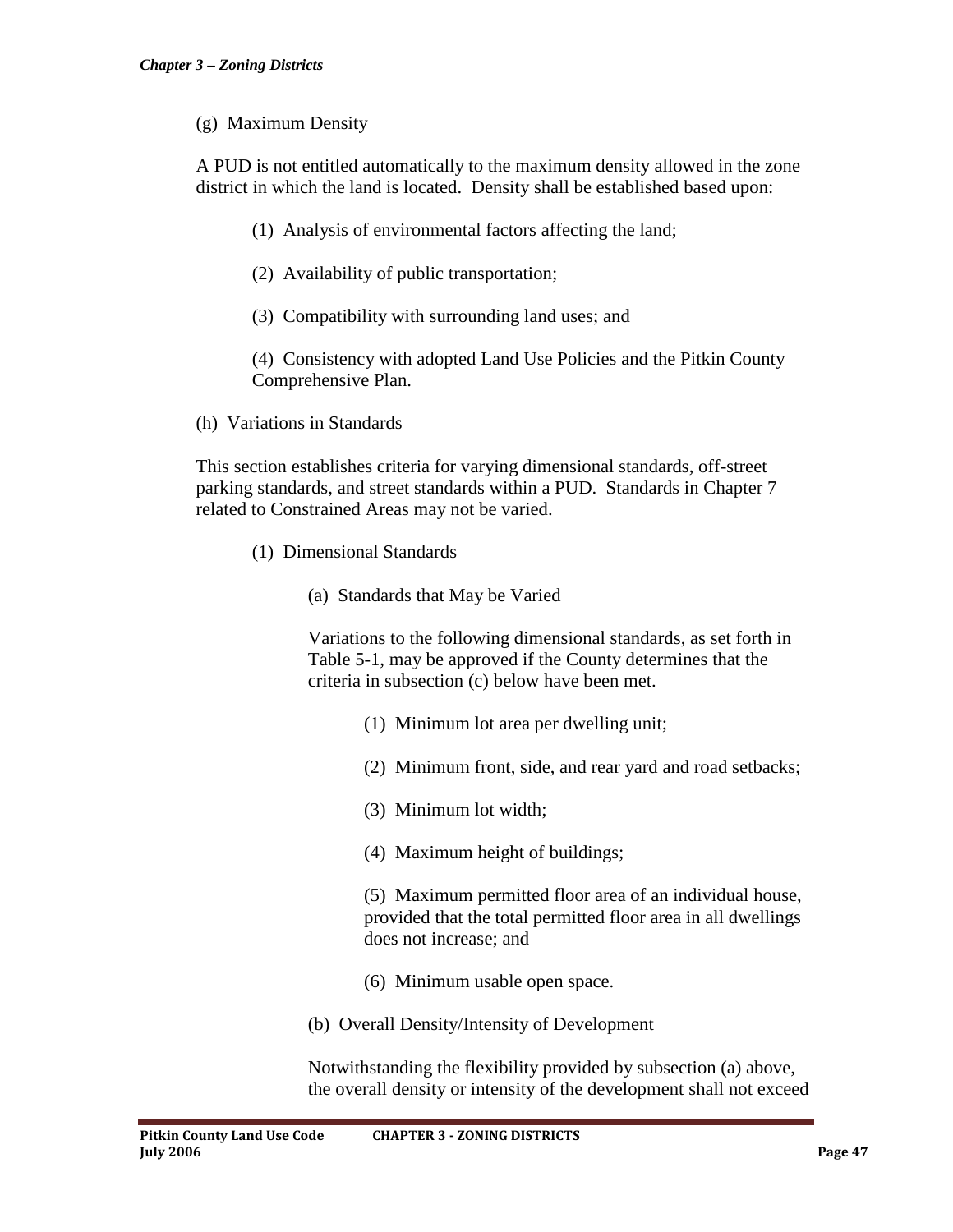the maximum allowable density or intensity permitted for the property pursuant to Table 5-1.

(c) Criteria for Approval

The standards listed in subsection (a) above may be varied only if the County determines that the proposed dimensions result in a development that:

> (1) Is generally consistent with the scale of surrounding development;

(2) Does not significantly reduce sunlight or create significantly increased shadowing of roads, pedestrian paths, or developed residential properties;

(3) For any increase in height, is accompanied by increased setbacks along any property line adjacent to single or multi-family uses;

(4) Provides protection for the water quality and wildlife habitat in rivers and streams at least equal to that if the dimensions had not been varied; and

(5) Provides areas within the PUD allocated for common usable open space. The common open space shall be used and be suitable, for scenic, landscaping or recreation purposes. The common open space shall be protected from future development, and shall be guaranteed to be available for use by residents of the entire property, through a deed restriction or other legal document, acceptable to the County, and recorded with the clerk and recorder of Pitkin County.

- (2) Off-Street Parking Standards in Urban Area
	- (a) Standards That May be Varied

Within the Urban Area, the off-street parking regulations in Sec. 7-30-20 may be varied if the County determines that the criteria in subsection (b) below have been met.

(b) Criteria for Approval

The off-street parking standards may be varied only if the County determines that the proposed development: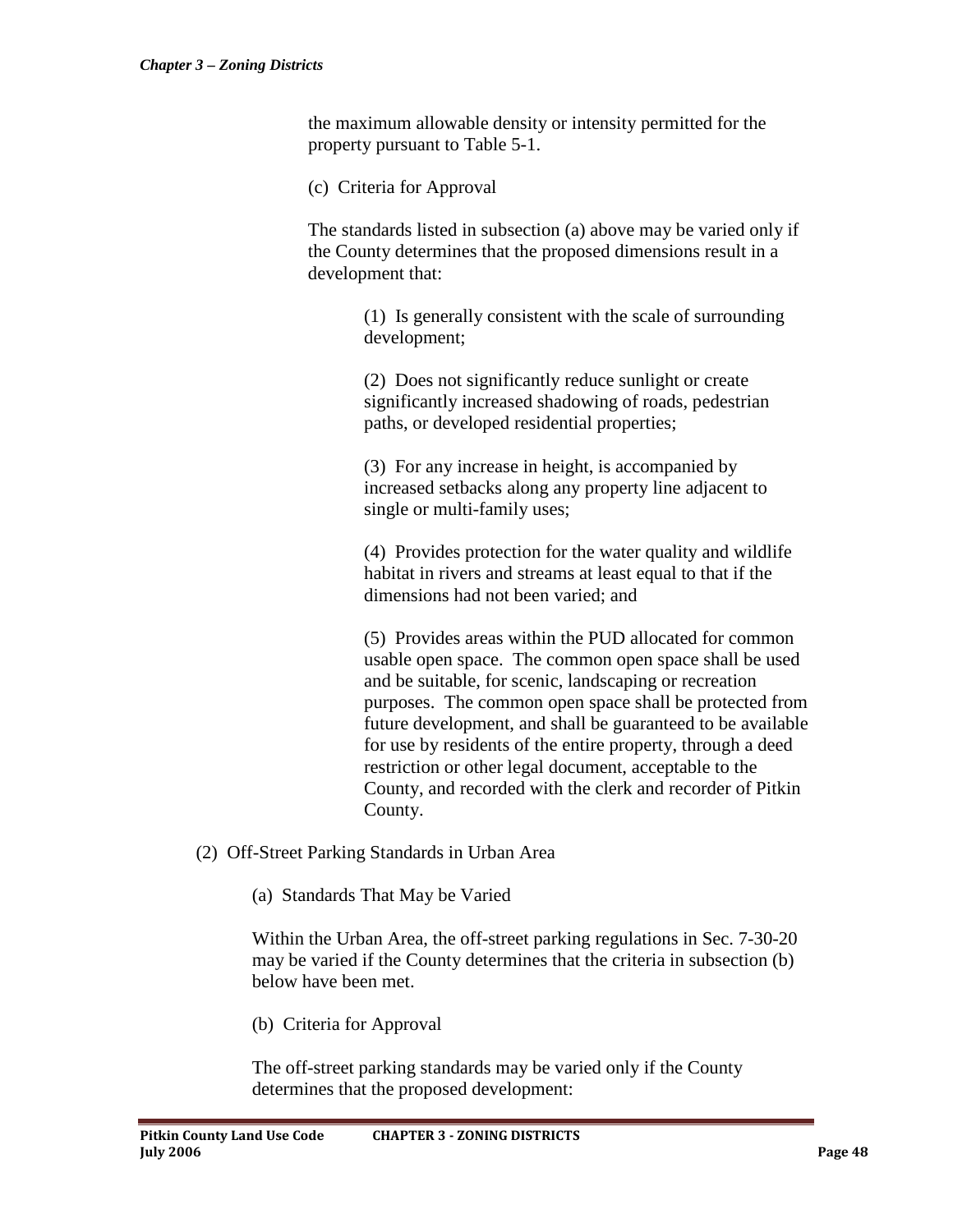(1) Accommodates the estimated number of cars that will be owned by future occupants and guests of dwellings in a PUD;

(2) Accommodates the parking needs of any non-residential uses of the development, if any;

(3) Provides adequate vehicle parking and loading to avoid overloading street parking (if any) and to avoid interference with traffic flows, taking into account the varying time periods of various uses in the proposed development, and the availability of public or private transit programs; and

(4) Provides for adequate and environmentally sound storage and drainage of snow, ice, and water from parking areas in an adequate, safe, and efficient manner that will not require significant additional public maintenance.

(3) Road Design Standards in Urban Areas

(a) Standards that May be Varied

Within the Urban Areas, the road design standards in Sec. 7-30-10(c), may be varied if the County determines that the standards in subsection (b) below have been met.

(b) Criteria for Approval

The road design standards listed in Sec. 7-30-10(c) may be varied only if the County determines that the proposed development:

> (1) Provides adequate access for emergency and utility vehicles throughout the development, and provides an access easement for emergency and utility vehicles to use any private roadways in the development for purposes of providing emergency services and for installation, maintenance, and repair of utilities;

> (2) Provides safe and convenient access to all portions of the proposed development using roads that fit the site's natural topography and site conditions, and that follow the contours of the natural terrain;

> (3) Provides principal vehicle access points that allow for smooth traffic flow while minimizing hazards to vehicular, pedestrian and bicycle traffic;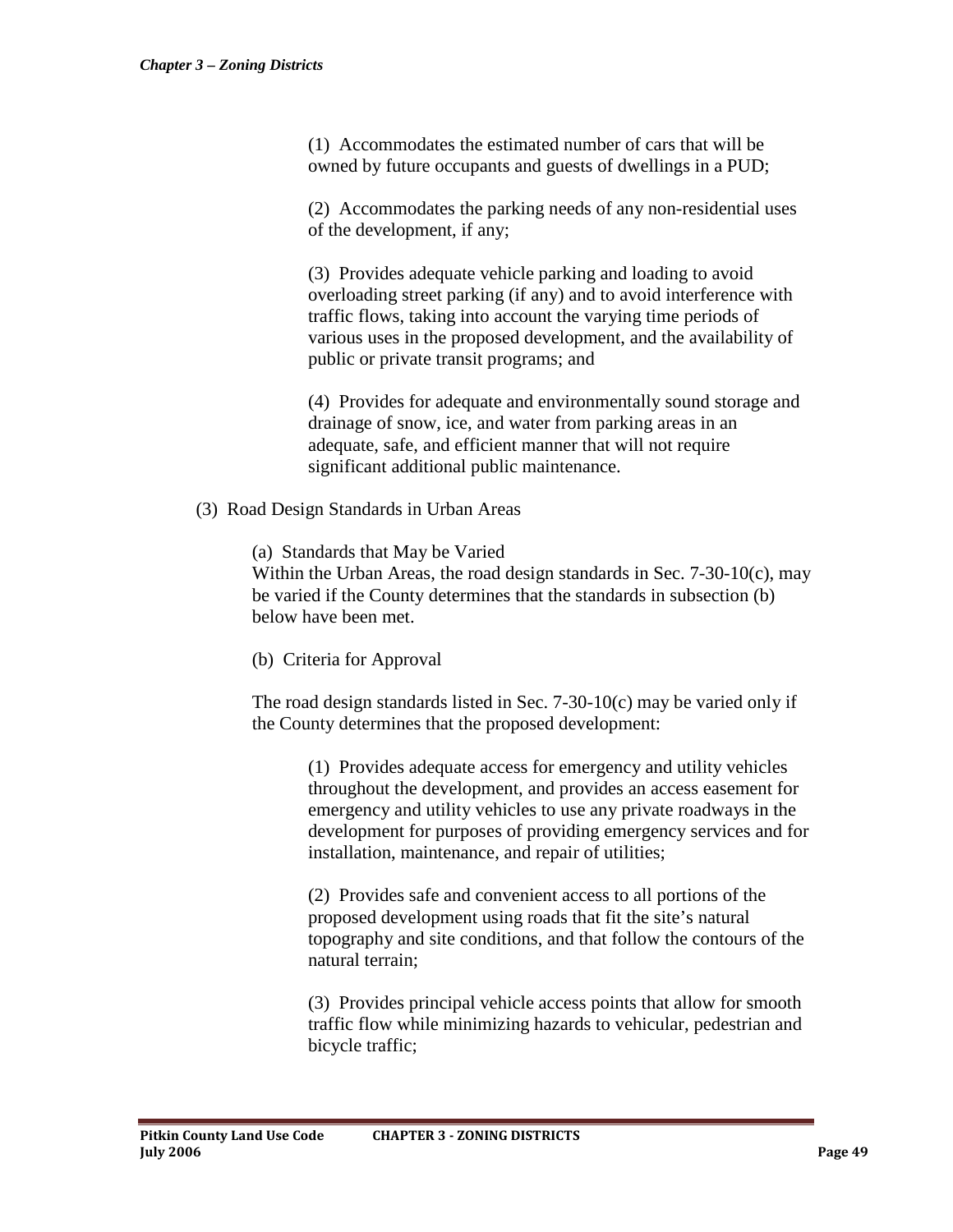(4) Provides internal trails and sidewalks to provide a logical, safe, and convenient system of pedestrian access to proposed lots and common areas, with linkages to off-site areas likely to be used by residents or tenants of the proposed development; and

(5) Provides for storage and drainage of snow, ice, and water from internal streets in an adequate, safe, and efficient manner that will not require significant additional public maintenance.

## (i) Criteria for PUD Approval

(1) Preservation of Rural Character and Open Space in Rural Area

In the Rural and Conservation zone districts, PUDs are used to ensure that any proposed rezoning or development of the land that occurs with a subdivision of land is consistent with the applicable Pitkin County Master Plan, and to ensure that the proposed future uses of the land protect the rural and agricultural character of the land to the maximum extent practicable. A PUD designed to protect rural character in the Rural Area shall only be approved if the County finds that all of the following criteria have been met:

> (a) The proposed development is consistent with the applicable Pitkin County Master Plan, including the applicable intent statements in this Chapter 3.

(b) The proposed development is consistent with all applicable provisions of this Land Use Code, including the siting of any new structures and non-agricultural uses or activities in compliance with all applicable provisions of Chapter 7.

(c) The proposed development increases the amount of land protected from development, or provides a greater degree of protection from development (beyond what would otherwise be required by this Land Use Code), or enhances the natural appearance, amenities, agricultural use, or wildlife habitat value, or water quality protection on the land included in the PUD.

(d) The proposed development does not include non-residential uses not permitted in the underlying zone district, and does not permit houses larger than the largest size permitted in the underlying zone district as shown in Table 5-1.

(e) The proposed development conserves the rural character and appearance of the land to the maximum extent practicable when viewed from County rights-of-way and State Highways.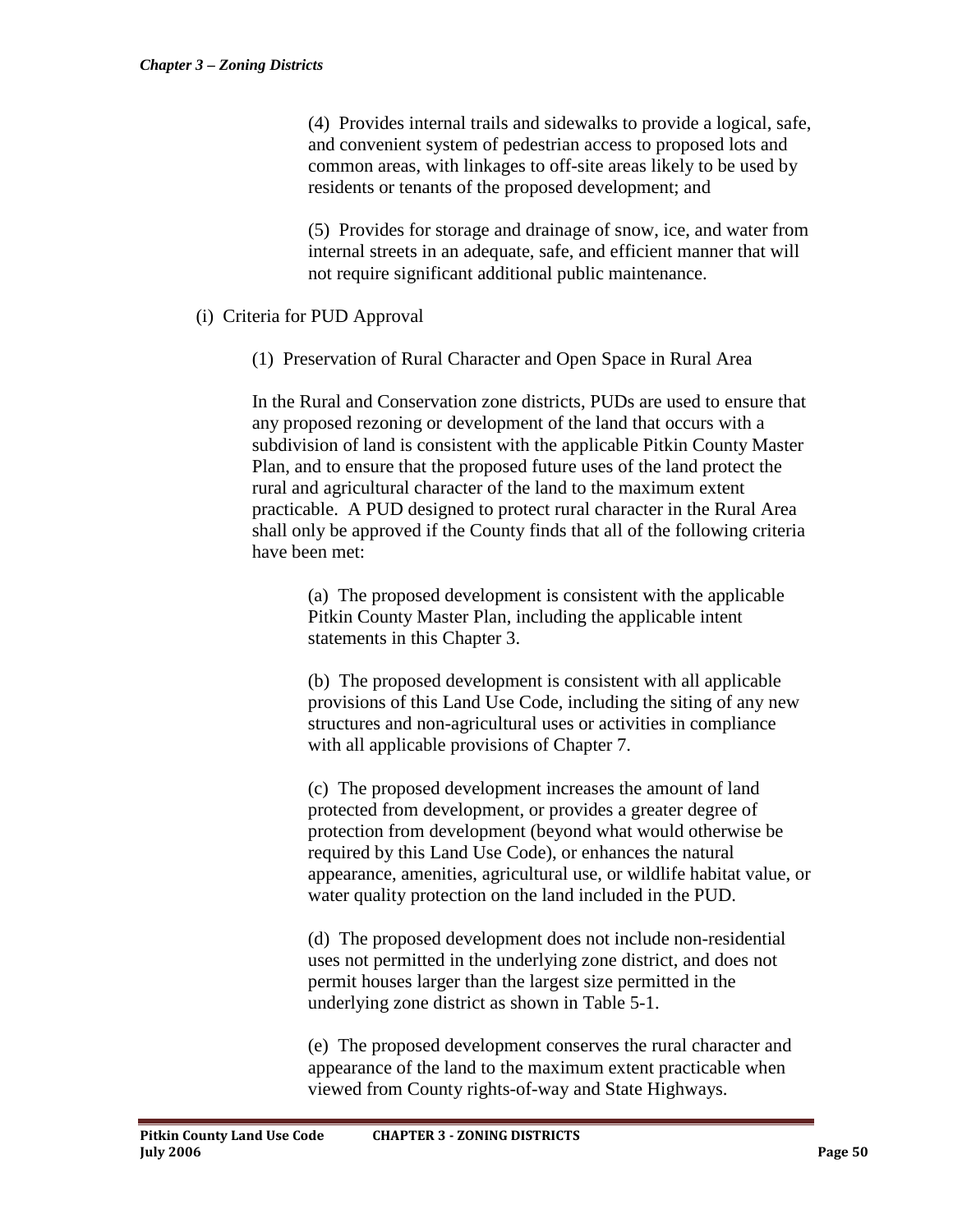(f) The proposed development locates any new homes or accessory structures exceeding 5,750 square feet in size (excluding barns) where they are not visible from County rights-of-ways and State Highways, if a practicable alternative site exists.

(g) The proposed development minimizes disruption of the land from its natural state.

(h) The proposed development minimizes interference with off-site agricultural activities or neighboring uses that support agricultural activities.

(i) The proposed development locates access roads and driveways to minimize visibility from County rights-of-way and State Highways.

(j) The advantages to the County of the additional protection of rural lands from development provided by the proposed development significantly outweigh any disadvantages to the County created by any variations in standards that would otherwise apply to the property.

(2) Protection of Open Space in the Urban Area

A PUD designed to protect desirable open space in the Urban Area shall only be approved if the County finds that all of the following criteria have been met:

> (a) The proposed development (i) preserves and if possible enhances unique site features, and (ii) preserves and protects more open lands in their natural state than would be required by the underlying zone district.

(b) The proposed development includes adequate open space for the mutual benefit of all residents and tenants of the proposed development, including residents of on-site affordable housing.

(c) The proposed development includes adequate provisions for maintenance of common open space, and such provisions shall be included in a signed agreement between the owner and the County.

(d) The advantages to the County of the additional protection of desirable open space provided by the proposed development significantly outweigh any disadvantages to the County created by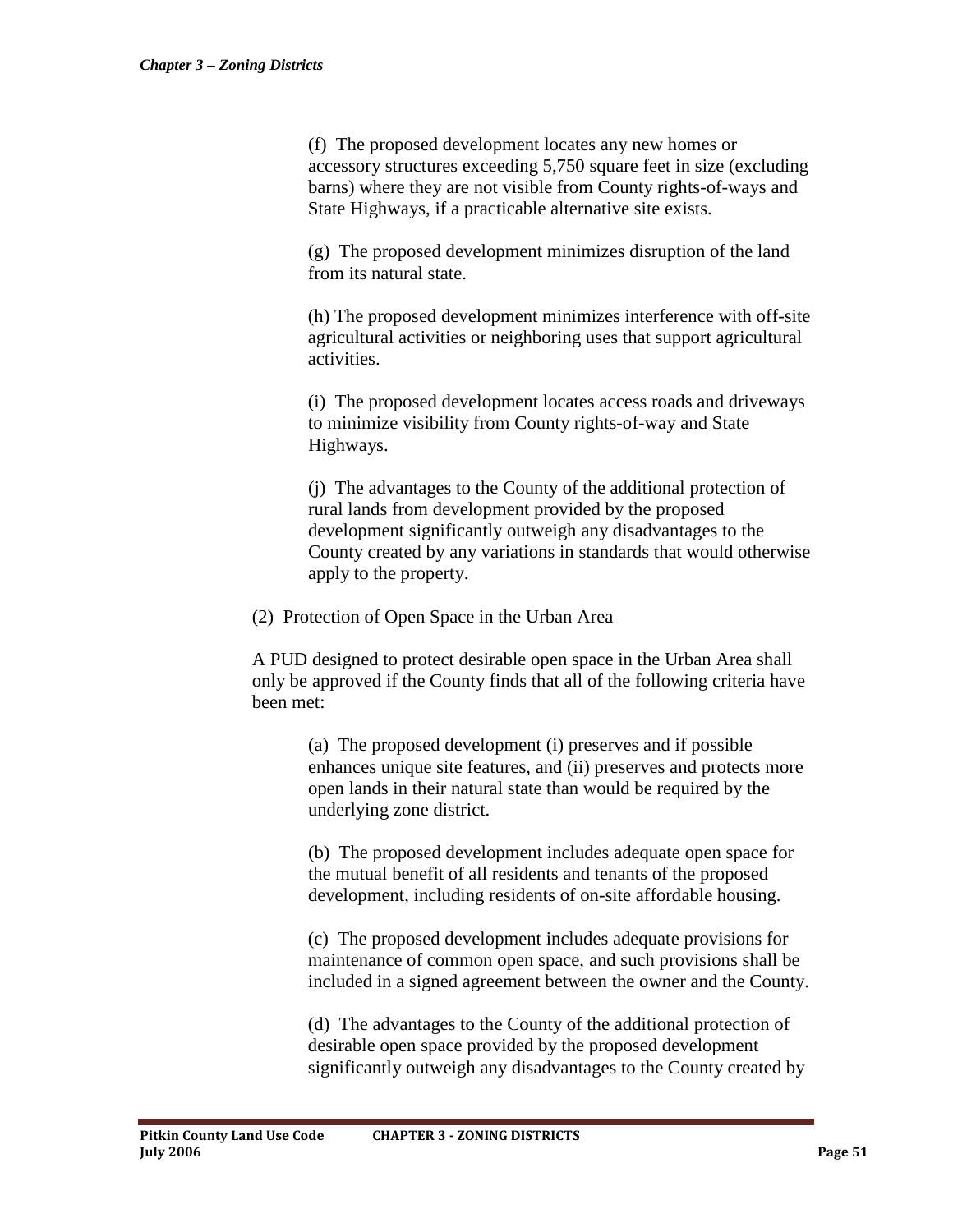any variations in standards that would otherwise apply to the property.

(3) Affordable Housing in the Urban Area

A PUD designed to provide affordable housing in the Urban Area shall be approved through the adoption of an AH/PUD zone district designation. The AH/PUD zone district provides a tool for negotiation of affordable housing and mixed-income developments in a way that achieves significant progress towards the housing goals established by the Board of County Commissioners' housing designee. Lands zoned AH2/PUD, AH3/PUD, or AHP/PUD before the 5th of July, 2006 shall be governed by the terms of the PUDs approved for such parcels. Applications for lands to be zoned AH/PUD after the 5th of July, 2006 shall be governed by the provisions of this Sec. 3-70-30. A PUD designed to provide affordable housing in the Urban Area shall only be approved if the County finds that all of the following criteria have been met:

> (a) The proposed development meets all standards required by Sec. 3-50-80.

(b) The proposed development may not offer amenities unrelated to the provision of affordable housing in return for approval of types or intensities of development not permitted in the zone district.

(c) The advantages to the County of the additional provision of affordable housing significantly outweigh any disadvantages to the County created by any variations in standards that would otherwise apply to the property.

(j) Architectural Review

The County may require an applicant for a PUD to submit architectural plans or models at the time of Conceptual or Detailed Subdivision review (if a subdivision of land is being requested) or at the time of Site Plan review (if no subdivision is being approved).

(1) Intent

The intent of architectural review is to promote the preservation and enhancement of the visual character of the County by preventing the development of inappropriate or out of character structures that:

> (a) Require the indiscriminate clearing of property, excessive grading and the destruction of trees and shrubbery; and/or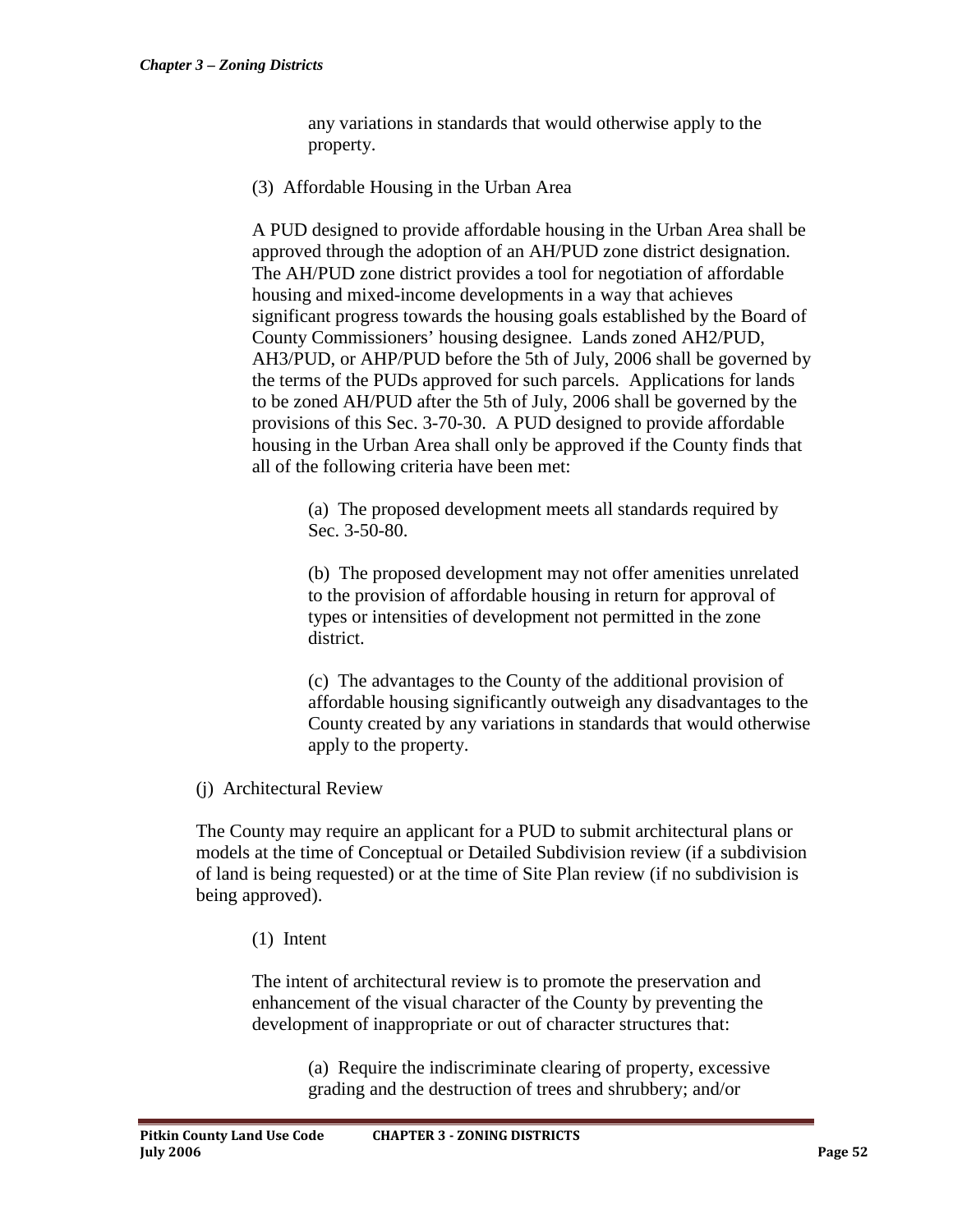(b) Are out of scale with adjacent land uses; and/or

(c) Significantly reduce solar access to public open spaces or adjacent properties.

(2) Standards

The County may require changes to architectural plans to:

(a) Minimize disturbances to the natural terrain; and/or

(b) Reduce the adverse visual impacts of buildings that because of size, scale, color, or location are out of harmony with the neighborhood in which they are to be constructed; and/or

(c) Promote advantageous solar orientation and energy conserving design; and/or

(d) Promote consistency with scenic and rural character guidelines.

## **3-70-40: CD-PUD (CONSERVATION DEVELOPMENT PUD)**

- (a) Intent
	- (1) Conservation Development PUD zone district allows for a variety of conservation development options, including low density, low intensity residential development or compatible rural commercial agricultural operations.

(2) The purpose of this zone district is to allow residential and agriculturally related commercial uses that minimize impacts of construction, servicing and occupation of the residences to preserve the rural character of lands in this zone district. The zone districts seeks to limit the density and intensity of development thereby protecting existing onsite natural resources, preserving neighborhood rural character, decreasing employment generation which would occur with more intense development and otherwise limiting the demand for public services.

(b) Location Criteria

Lands eligible for the CD-PUD zone district are large properties of one hundred sixty (160) acres or greater located in Rural Areas. These parcels may have or may be associated with environmental or ecological resources, environmental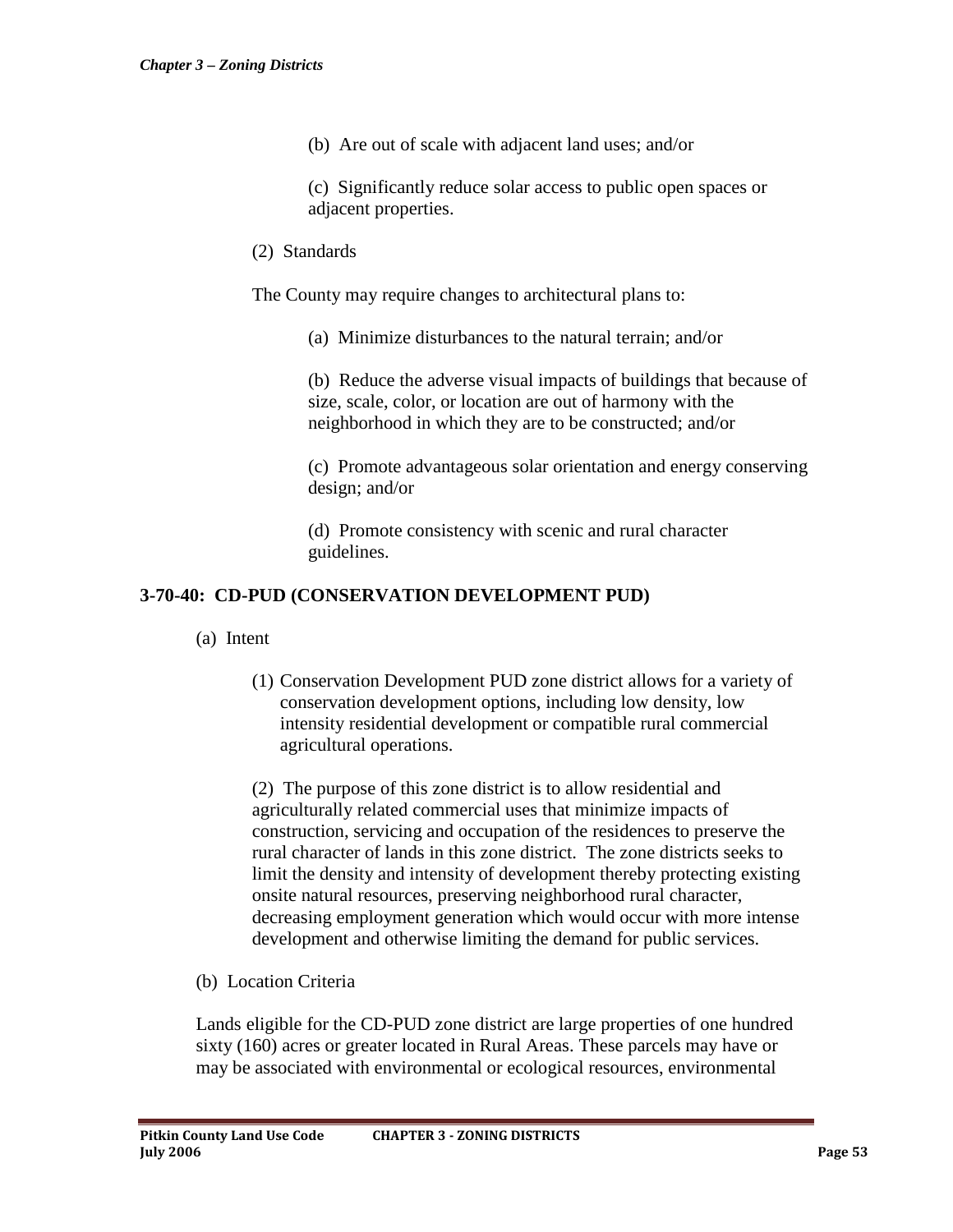hazards, areas of state interest, and agricultural resources, or may be properties otherwise sensitive to overly intensive development.

(c) A CD-PUD Development Plan

A CD-PUD Development Plan shall be approved concurrent with approval of a rezoning to the CD-PUD zone district.

(d) Use Restrictions

Lands within the CD-PUD zone district are limited to the following permitted and special review uses. Uses not listed are prohibited.

(1) Permitted Uses

(a) Single family dwelling unit(s), together with associated accessory structures.

(b) Farming or ranching. Under Development Option 1, Residential Development, farming or ranching shall be accessory to the primary residential use of the property, and any activities occurring on the property, or uses of the property that would cause the properties to be classified as agricultural lands pursuant to Title 39, Colorado Revised Statutes, are prohibited. Under Development Option 2, Commercial Agricultural Development, and Option 3. Residential/Agricultural Development, farming and ranching must be conducted for the primary purpose of obtaining a monetary profit.

- (c) Agricultural buildings.
- (d) Agricultural stands.
- (e) Caretaker dwelling units.
- (f) Home occupations.

(g) Public utilities, minor, which may be accessory to uses on other properties.

- (h) Satellite reception device.
- (i) Solar energy collector.
- (j) Trail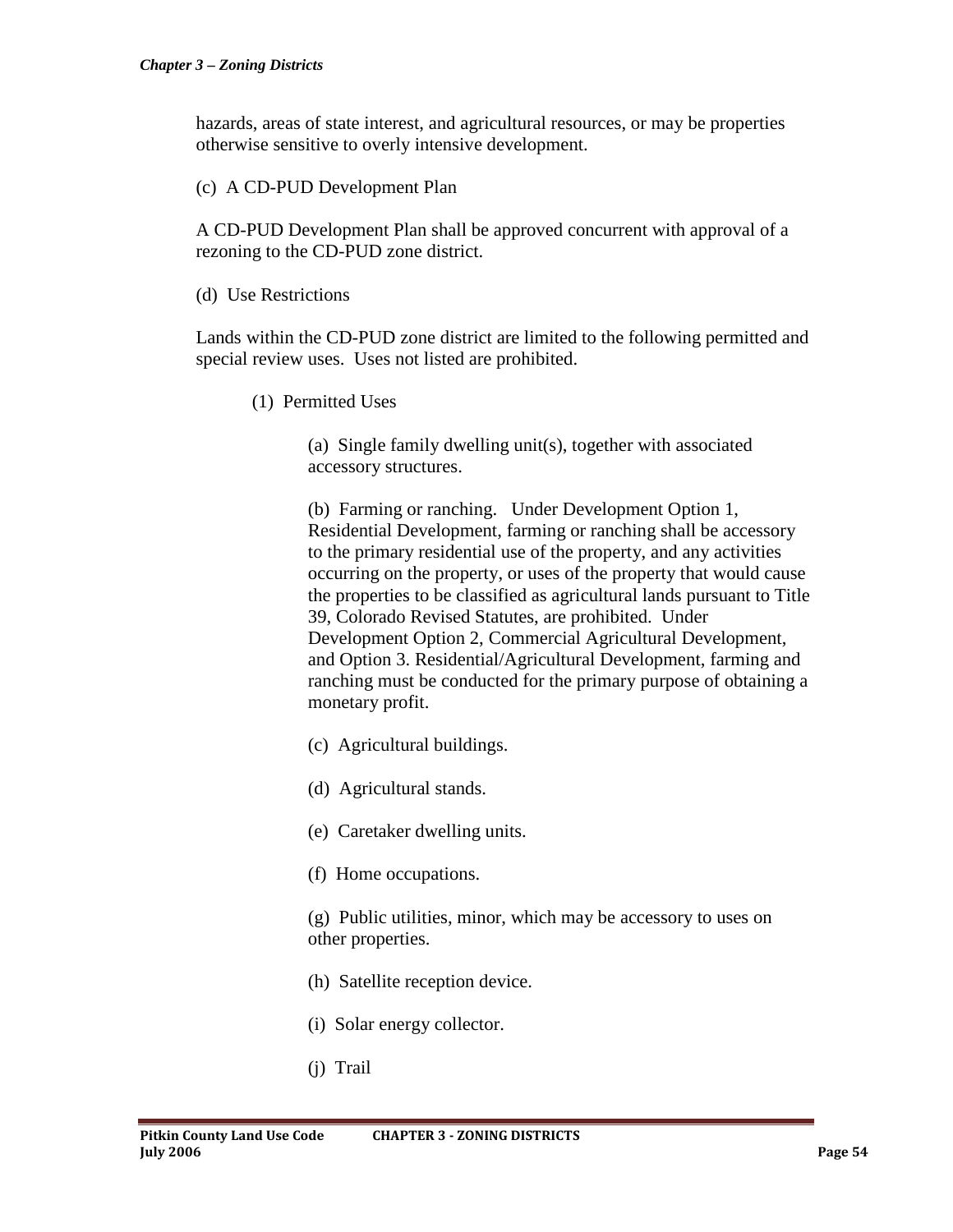(2) Special Review Uses For Commercial Agricultural Development Option 2 Only

- (a) Agricultural housing.
- (b) Arts and crafts studio.
- (c) Bed and Breakfast
- (d) Blacksmithing.

(e) Cellular telephone facility or building-mounted cellular telephone antennae.

(f) Cemetery.

(g) Club house or recreational building.

(h) Country inn, guest ranch and resort cabins (allows up to 20 guest rooms)

- (i) Day care home.
- (j) Firewood splitting, commercial.
- (k) Horse boarding.
- (l) Logging.
- (m) Micro Hydro Electric Energy System
- (n) Mineral and gravel extraction.
- (o) Nordic ski area & support.
- (p) Outdoor recreational, other.
- (q) Public utilities, major.
- (r) Radio or TV transmitting station.
- (s) Sewage disposal area or water plant.
- (t) Silviculture.
- (u) Use by Federal permit.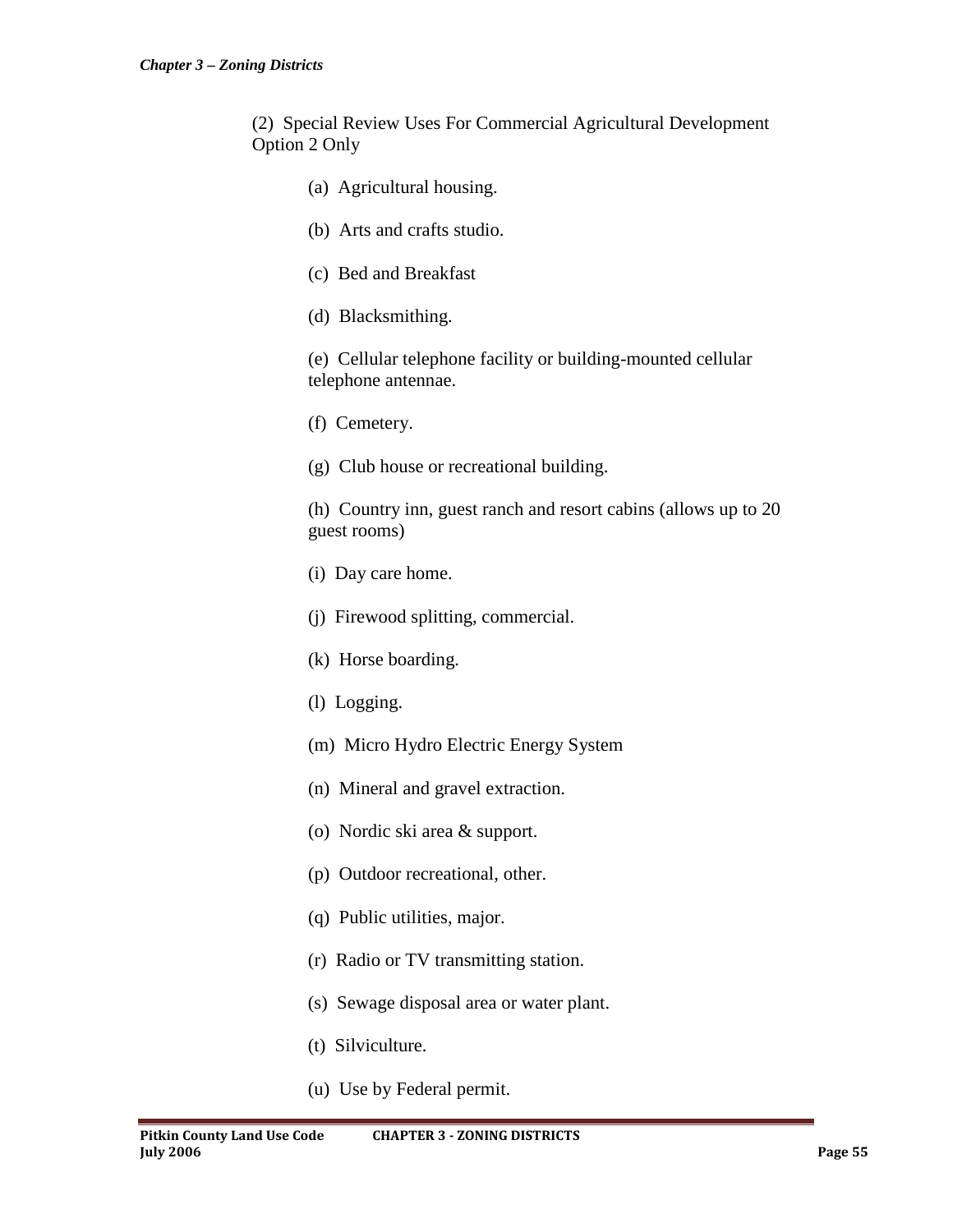- (v) Water crossing or diversion.
- (w) Wind powered electric generator
- (3) Special Review Uses for Residential/Agricultural Development Option 3 Only
	- (a) Agricultural housing
	- (b) Cellular telephone facility or building-mounted cellular telephone antennae.
	- (c) Horse boarding, Accessory (Non-commercial).
	- (d) Micro Hydro Electric Energy System.
	- (e) Public utilities, major.
	- (f) Sewage disposal area or water plant.
	- (g) Water crossing or diversion
	- (h) Wind powered electric generator.

### (e) Development Standards

(1) General

All standards established in Chapters 5 and 7 of this Land Use Code shall apply within the CD-PUD unless modified as provided in subsection (3) below.

(2) Entire Parcel

An application for a CD-PUD Rezoning and Development Plan must include within the application the entirety of the un-subdivided parcel and adjacent parcels held in common ownership as configured on the 5th of July, 2006 sufficient to meet the minimum acreage requirement in Sec. 3- 70-40(b). Adjacent parcels held in separate ownership may be aggregated to meet the minimum acreage requirement; if the CD-PUD is approved, the parcels shall be combined into one (1) ownership. Adjacent parcels acquired either subsequent to the  $5<sup>th</sup>$  of July, 2006 or subsequent to establishment of a CD-PUD Plan may be added to an approved CD-PUD, subject to applicable approvals, which may include but not be limited to: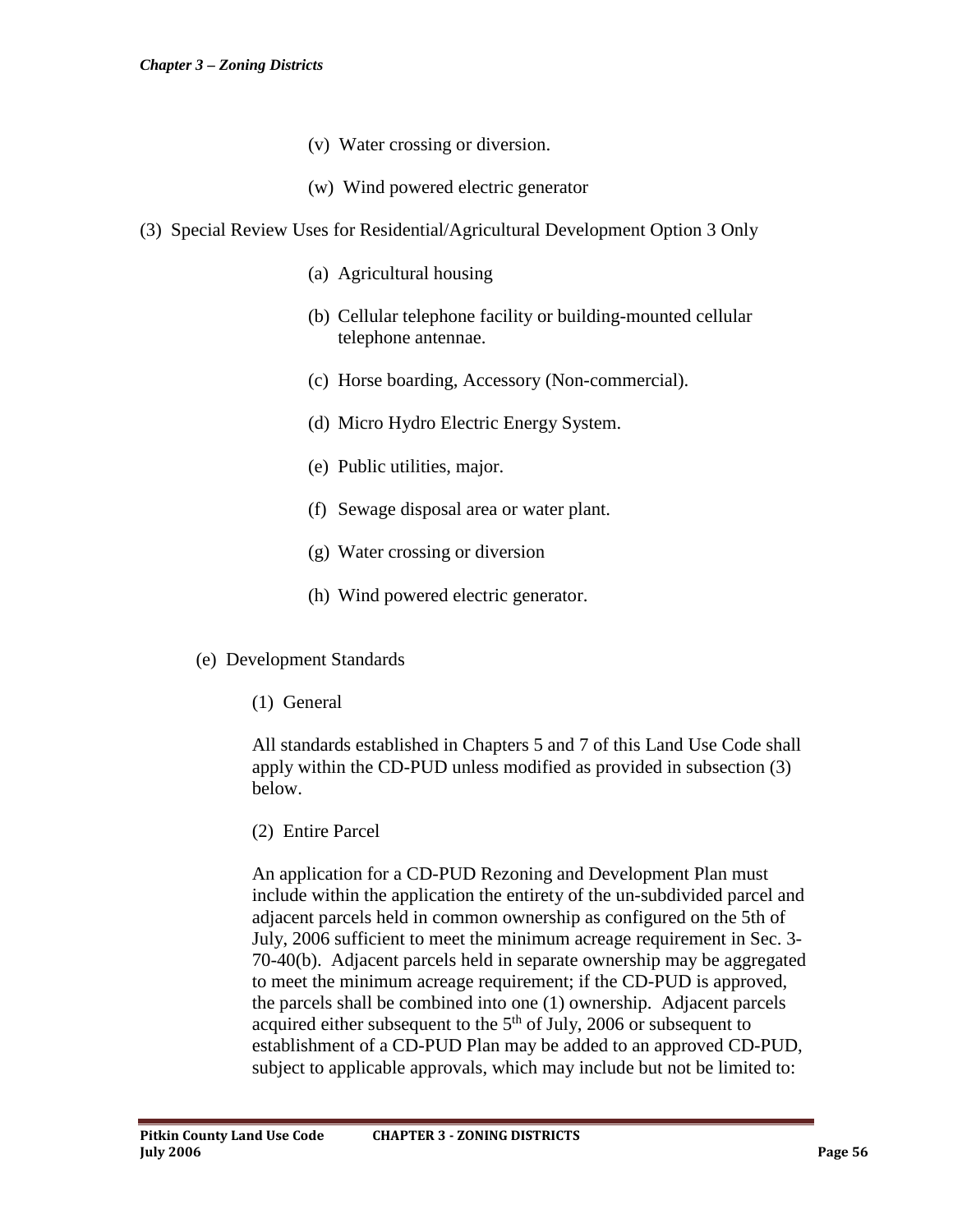Lot Line Adjustment, Merger, Rezoning and Growth Management Exemption pursuant to Section 6-30-100(a)(9).

(3) Height and Setbacks

Maximum heights of principal and accessory structures and setbacks of all structures may be modified through the CD-PUD approval process.

(4) Siting

All development will be sited after a site specific analysis of the resources, scenic qualities, and constraints of the parcel in consideration and application of the policies and siting criteria contained in this Land Use Code. At a minimum, the CD-PUD Development Plan shall establish Activity Envelopes on the parcel. Concurrent with or following approval of the CD-PUD Development Plan, approval of a Site Plan(s) conforming to this Land Use Code shall be required for all development within the approved Activity Envelopes.

(f) Conservation Easement

The entirety of the property within the CD-PUD shall be encumbered by a Conservation Easement that runs to the benefit of Pitkin County. The Conservation Easement shall depict the Activity Envelopes where approved development may occur and the Preservation Areas outside of the Activity Envelopes. The Conservation Easement shall ensure at a minimum that:

- (1) The Preservation Areas are preserved in perpetuity.
- (2) The Property is limited to those allowed and special review uses specified in the CD-PUD Plan, as may be amended from time to time.
- (3) The Property is restricted in perpetuity against any future division, subdivision (including *de facto* subdivision), partition of the Property into more than one parcel of land, whether by physical or legal process, or encumbering less than the entirety of the Property by deed of trust, and any attempt to do so may be set aside by a court of competent jurisdiction. At all times, the Property shall be owned and conveyed as a single parcel. Notwithstanding the foregoing, multiple parties may hold and own undivided interests in the Property as cotenants or joint tenants.
- (4) In the case of CD-PUD utilizing Commercial Agricultural Development Option 2 or Residential/Agricultural Development Option 3, the conservation easement shall include provisions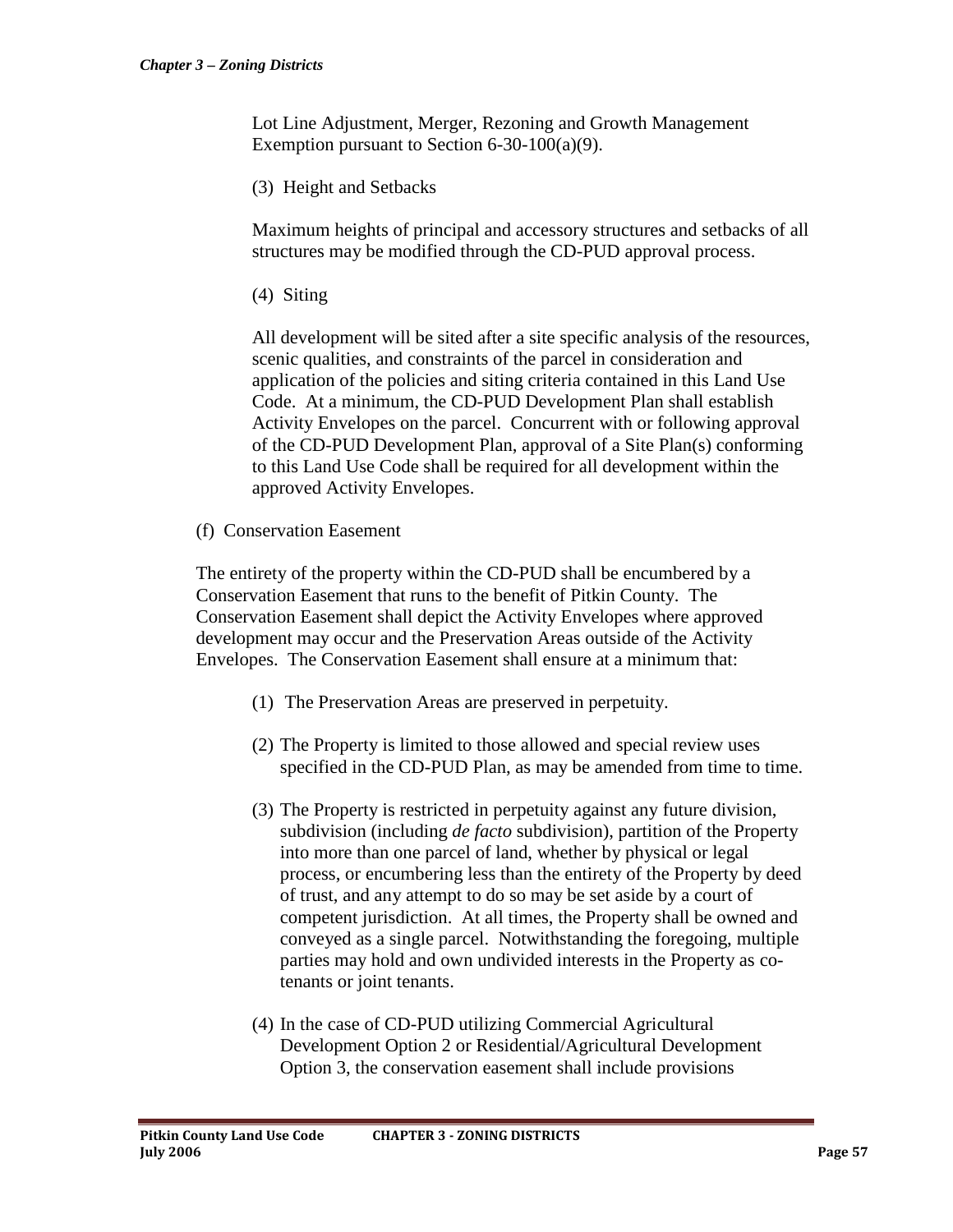guaranteeing continued commercial agricultural practice and operations.

Land that has been previously encumbered by a conservation easement is eligible for consideration in an application for a CD-PUD rezoning and Development Plan.

(g) Choice of Development Options

In the CD-PUD application, the applicant shall choose either Development Option 1 - Residential Development or Development Option 2 – Commercial Agricultural Development, or Development Option 3 – Residential/Agricultural Development. An applicant who chooses to use Development Option 2 or 3 on the parcel may later choose to instead apply for an approval under Development Option 1. As part of the application for approval under Development Option 1, the applicant shall relinquish all rights to conduct any uses by special review available only under Option 2 or 3.

- (h) Development Option 1: Residential Development
	- (1) Maximum Residential Density

(a) There shall be no more than two (2) principal single-family dwelling units and two (2) caretaker dwelling units on the parcel within the CD-PUD; except if the parcel contains six hundred (600) acres of land or more, there shall be no more than three (3) principal single family dwelling units and two (2) caretaker dwelling units. An existing dwelling unit(s) may remain, but shall count towards the maximum residential density, either as one of the principal single family dwelling units or one of the caretaker dwelling units, and shall also count towards the maximum floor area.

- (2) Maximum Floor Area
	- (a) The total combined maximum floor area of all principal single-family dwelling units within the CD-PUD designation area shall be limited to fifteen thousand (15,000) square feet.
	- (b) Certain Caucus area floor area limitations specified below shall apply as the maximum, with no individual, or combination of two or three principal single family dwelling units exceeding the Caucus area limitation.
	- (c) Within the Frying Pan Caucus area, the final maximum floor area for principal single family dwelling units shall be limited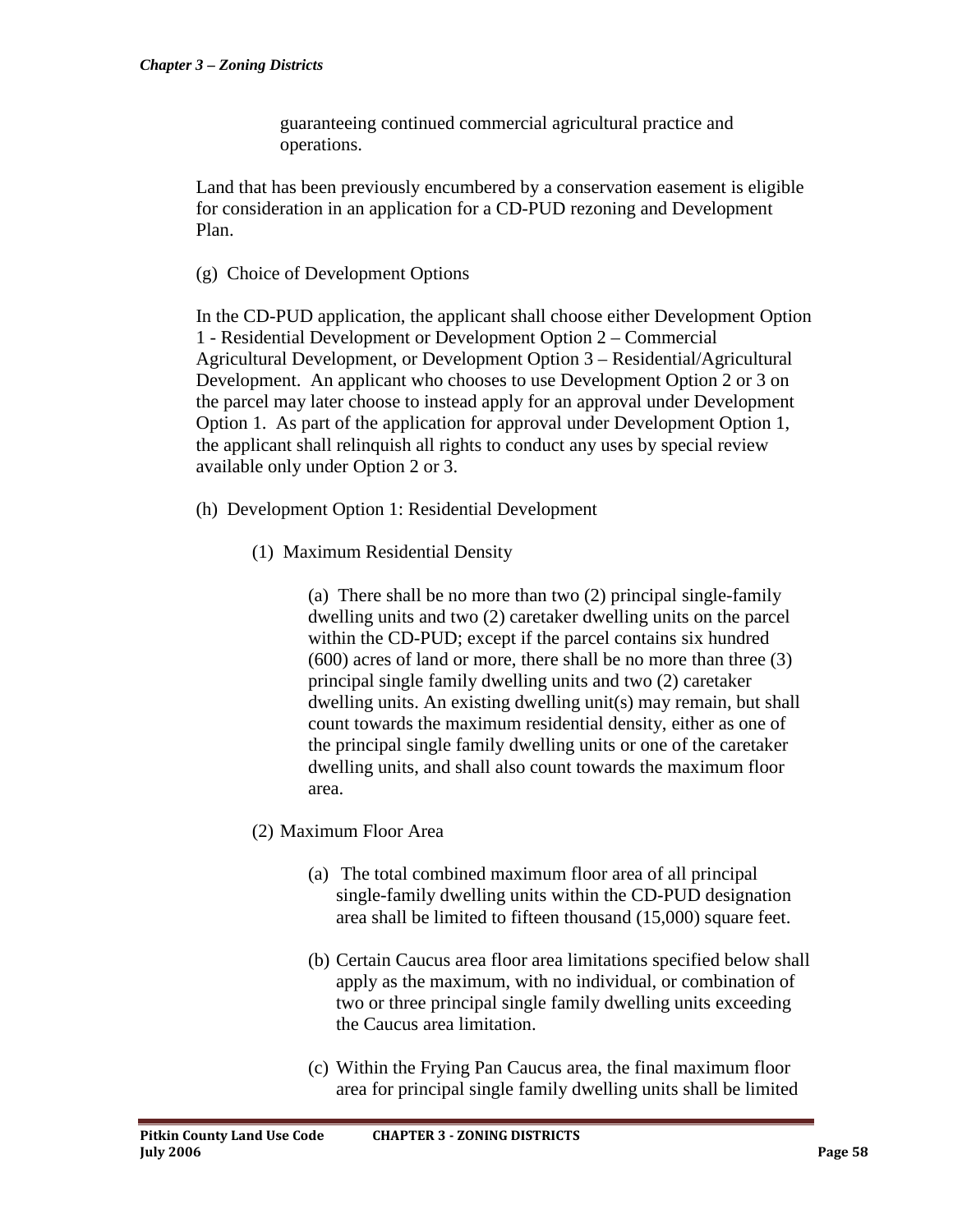to eight thousand (8,000) square feet, with no more than four thousand (4,000) square feet contained within one principal single family dwelling.

- (d) Within the Snowmass/Capitol Creek and Upper Snowmass Creek Caucus areas, the final maximum floor area for principal single-family dwelling units shall be limited to eight thousand two hundred fifty (8,250) square feet.
- (e) Up to two thousand, five hundred (2,500) square feet of floor area for accessory structures (including barns and other agricultural buildings), and up to one thousand (1,000) square feet of floor area for each caretaker dwelling unit is allowed in addition to the final maximum floor area for principal single family dwelling units. All agricultural floor area, including barns, shall be considered to be "accessory" and shall count towards the limitation of two thousand, five hundred (2,500) square feet of accessory floor area in Development Option 1. Floor area for accessory structures and the caretaker dwelling unit(s) may not be combined.
- (3) Growth Management Quota System (GMQS)

Approval of a CD-PUD Development Plan Development Option 1 shall result in the creation of the following development rights on the property and the following exemptions from the requirements of GMQS (see chapter 6), provided that all structures are constructed in compliance with all applicable requirements of this Land Use Code:

> (a) Eight thousand two hundred fifty (8,250) square feet of residential floor area for principal single family dwelling units. Where codified Caucus limitations to final maximum floor area have been specified above, the Caucus area limitation shall apply as the maximum growth management exemption for principal single-family dwelling unit floor area, with no individual, or combination of two principal single-family dwelling units exceeding the Caucus area limitation. On parcels containing less than six hundred (600) acres, floor area may be divided between two (2) single family dwelling units or used exclusively for one (1) single family dwelling unit. On parcels containing six hundred (600) acres or more, floor area may be divided between up to three (3) single family dwelling units or used exclusively for one (1) single family dwelling unit.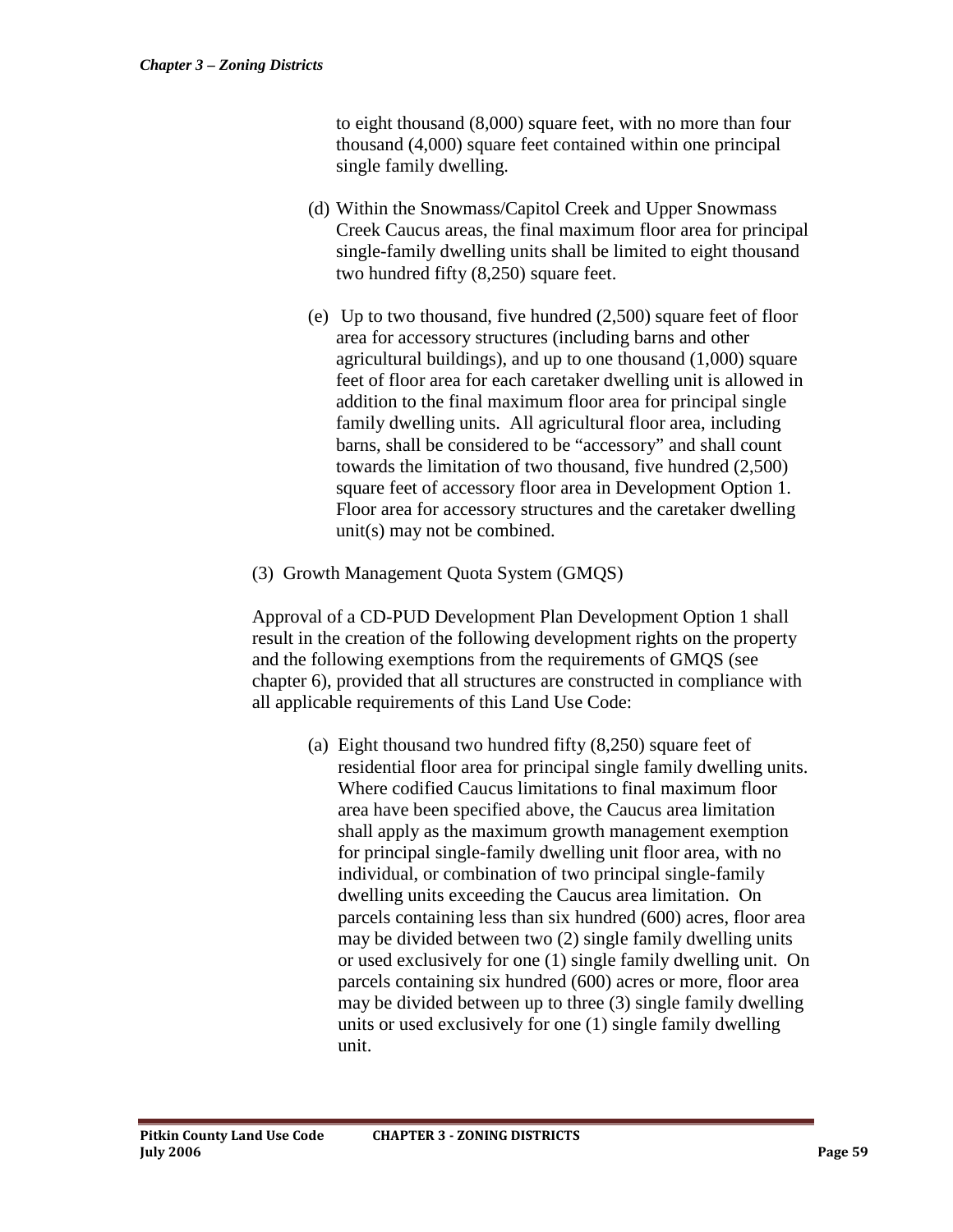- (b) Two thousand five hundred (2,500) square feet of floor area for accessory structures, including agricultural buildings. This allowance may not be combined with the exemption in subsection (a) above to create larger principal structures.
- (c) One thousand (1,000) square feet of floor area for each caretaker dwelling unit. If there is one (1) single-family dwelling unit, only one caretaker unit is exempt from GMQS; if there are two (2) single family dwelling units, two caretaker units may be exempt from GMQS. This allowance may not be combined with the accessory structure exemption in subsection (c) above to create larger accessory structures or caretaker dwelling units; nor may it be combined with the exemption in subsection (a) or (b) above to create larger principal singlefamily dwelling units. No more than two (2) caretaker units shall be exempt from GMQS.
- (4) Transferable Development Rights (TDRs)

(a) TDRs from sending sites outside of the CD-PUD may not be used in the CD-PUD under Development Option 1. However, TDRs from within the CD-PUD may be used to increase the final maximum floor area of the principal single-family dwelling unit(s) from eight thousand two hundred fifty (8,250) square feet up to a total of fifteen thousand (15,000) square feet of gross floor area exempt from GMQS. Where Caucus area limitations to final maximum floor area have been codified, the Caucus area limitation shall apply as the maximum.

(b) Within the Frying Pan Caucus area, TDR's shall not be used to exceed the final maximum floor area of eight thousand (8,000) square feet.

(c) TDRs may be severed and sold from lands located within the CD-PUD under Development Option 1. TDRs available for sale shall be calculated at one (1) TDR for each thirty five (35) acres included in the CD-PUD, but excluding the first one hundred sixty (160) acres that are developed pursuant to the standards for Option 1.

(d) If the applicant chooses to limit the permitted principal single family dwelling unit(s) to less than the eight thousand two hundred fifty (8,250) square feet that is exempt from GMQS or to less than the eight thousand (8,000) square feet that is exempt from GMQS in the Frying Pan, then one TDR per each two thousand five hundred (2,500) square foot reduction in the total floor area of the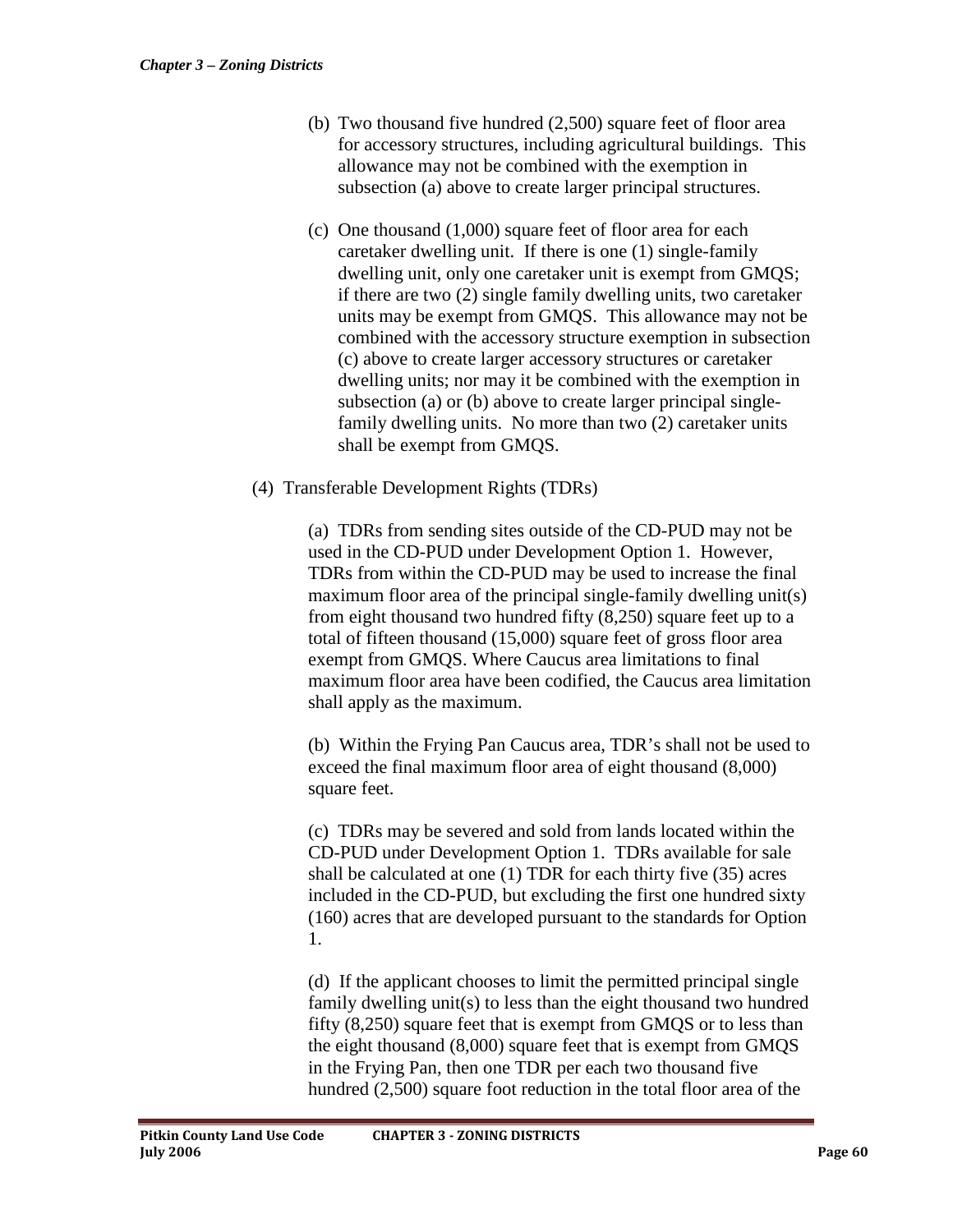principal single-family dwelling units may be severed and sold. For example, if the total floor area of the principal single-family dwelling units is limited to five thousand seven hundred fifty (5,750) square feet, the CD-PUD would have one (1) TDR to sever and sell. As another example, if floor area is limited to three thousand two hundred and fifty (3,250) square feet in one principal structure and the second (allowed) principal structure was never built, the property would have two (2) TDR's to sever and sell.

(5) Vested Rights

Approval of a CD-PUD under Development Option 1 shall be granted vested property rights pursuant to Sec. 2-20-170 for a period of twenty (20) years.

(6) Agricultural Property Tax Classification – Uses

A CD-PUD approved under Development Option 1 shall specify that the primary purpose of ownership and use of all property in the CD-PUD is for residential purposes, and that all improvements and uses of lands within the CD-PUD are associated with residential use of the property. Any activities occurring on the property, or uses of the property that would cause the properties to be classified as agricultural lands pursuant to Title 39, Colorado Revised Statutes, are prohibited.

(i) Development Option 2: Commercial Agricultural Development

If the Community Development Director verifies that a portion of the parcel included in the CD-PUD application is currently operating legal commercial agricultural uses, then the property may be developed with additional commercial uses as set forth below. In return for the availability of additional commercial agricultural uses, residential development of the property shall be more limited than that allowed under Options 1 and 3.

- (1) Special Review Uses
	- (a) Additional Uses Available

In addition to those uses by special review listed in Sec. 3-70-  $40(d)(2)$ , if Development Option 2 is chosen, the applicant may request that the Board of County Commissioners approve any permitted or special review use listed in Table 4-1 that is (i) consistent with the existing agricultural operations on the property, and (ii) support the continuing existence of the existing agricultural operation on the property. Special review uses may be included in the application for approval by the Board as part of the CD-PUD,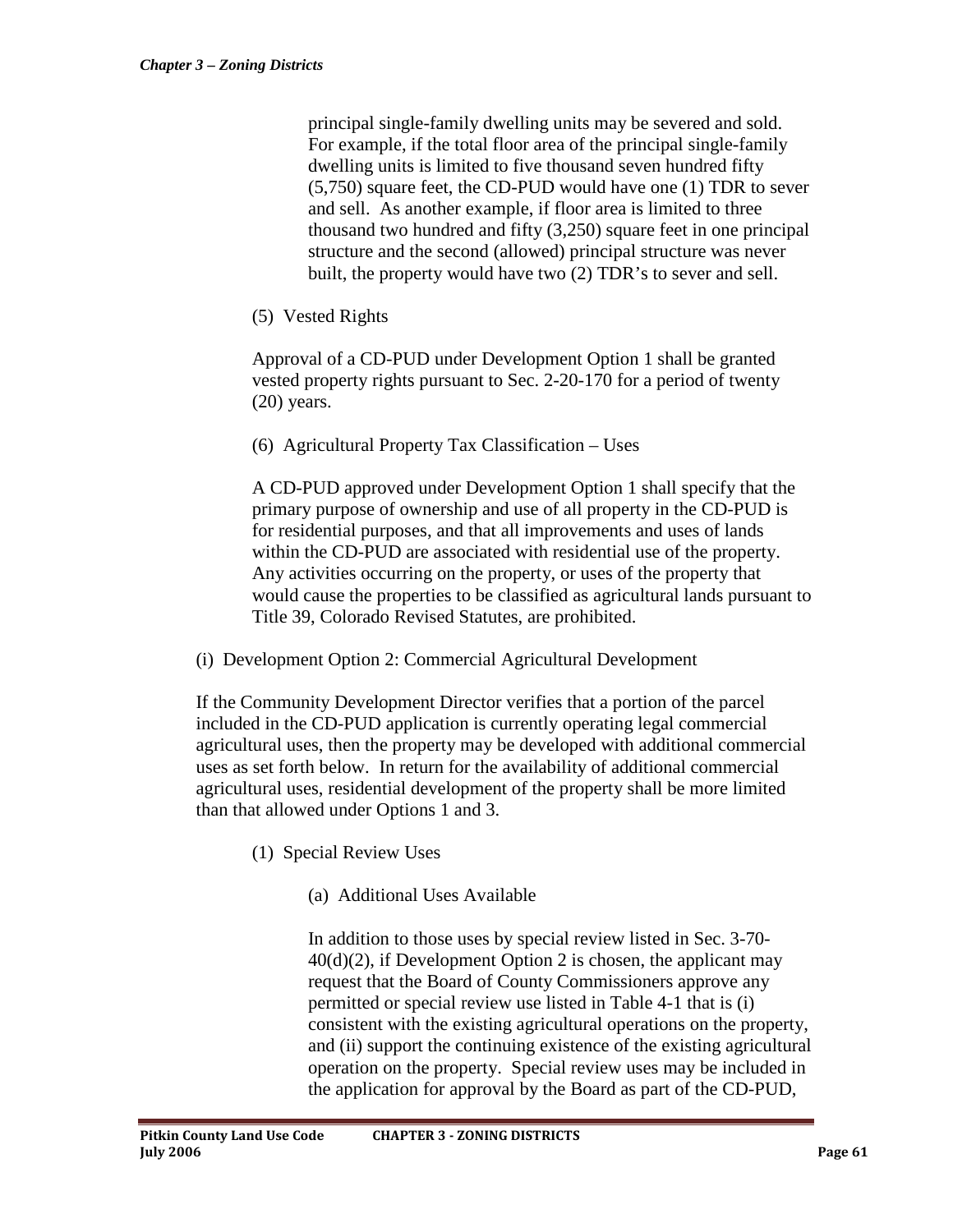or may be requested after approval of the CD-PUD through the special review process in Sec. 2-40-20.

(b) Criteria for Approval of Special Review Uses

Applications for special review uses are reviewed on an individual basis to determine the appropriateness of the proposed use and level of activity, and shall only be approved if the Board of County Commissioners finds that the use: (i) is consistent with the adopted Comprehensive Plan for Pitkin County; and (ii) is related to, and will support the continued existence of, a commercial agricultural activity or use currently existing on the property; and (iii) will not diminish the agricultural and/or conservation resource value of the parcel; and (iv) is consistent with the stated intent of the CD-PUD zone district; and (v) will occur at times and in frequencies that will not impose significant adverse impacts on nearby residents.

(c) Annual Review

The BOCC may require the Applicant to submit a statement annually to the Community Development Director attesting to the continued conformance of the special review use(s) to the conditions of approval.

(2) Maximum Residential Density

(a) There shall be no more than two (2) principal single-family dwelling units and two (2) caretaker dwelling units on the parcel within the CD-PUD; except if the parcel contains six hundred (600) acres of land or more, there shall be no more than three (3) principal single family dwelling units and two (2) caretaker dwelling units. An existing dwelling unit(s) may remain, but shall count towards the maximum residential density, either as one of the principal single family dwelling units or one of the caretaker dwelling units, and shall also count towards the maximum floor area.

- (3) Maximum Floor Area
- (a) Each of the two principal single-family dwelling units shall have a final maximum floor area of five thousand seven hundred fifty (5,750) square feet. On parcels eligible for up to three (3) principal single family dwelling units, the combined final maximum floor area for said units shall not exceed eleven thousand, five hundred (11,500) square feet; and no individual unit shall contain more than five thousand seven hundred fifty (5,750) square feet of floor area. Certain Caucus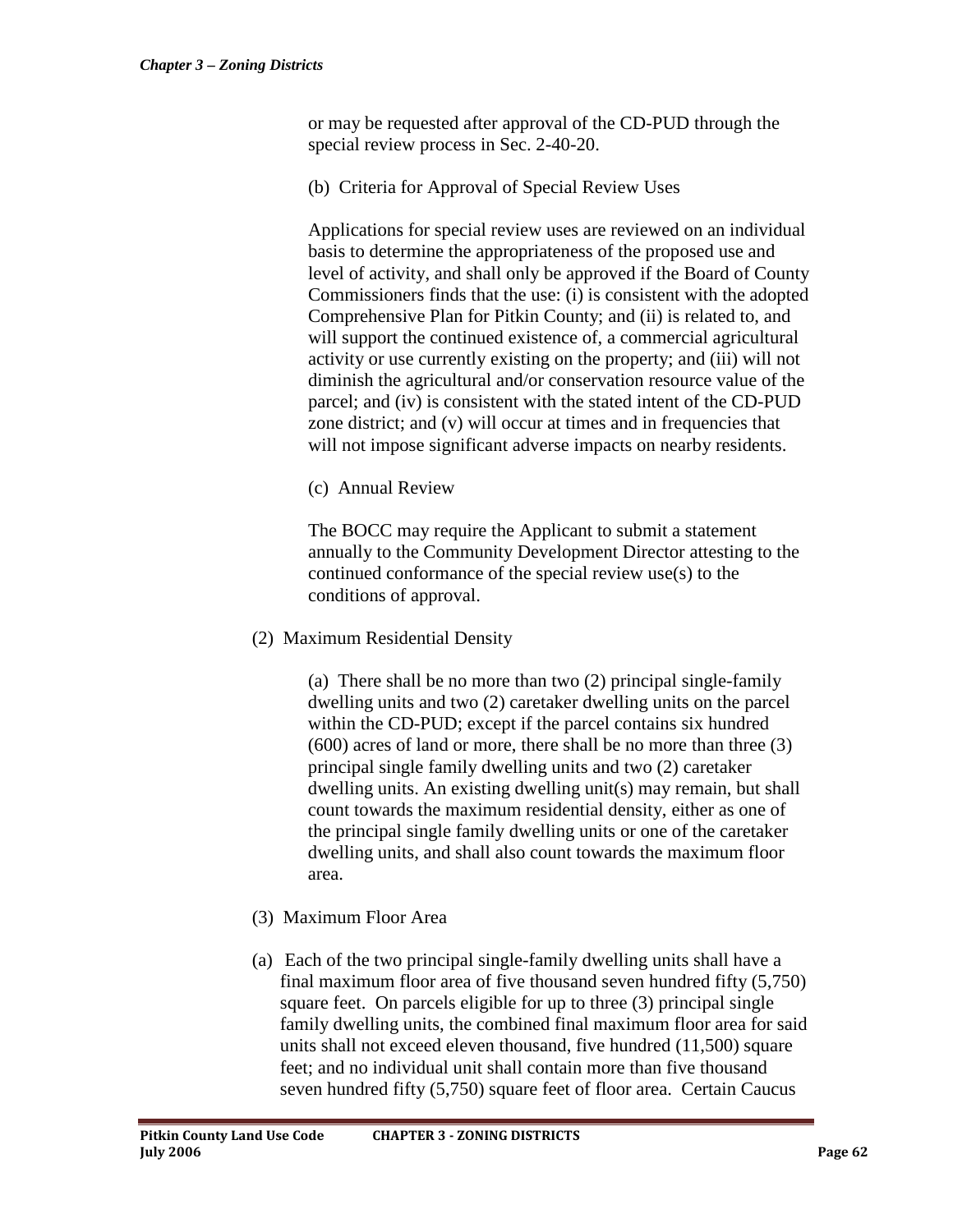area floor area limitations specified below shall apply as the maximum, with no individual, or combination of two or three principal single family dwelling units exceeding the Caucus area limitation.

- (b) Within the Frying Pan Caucus, the final maximum floor area for principal single-family dwelling units shall be limited to eight thousand (8,000) square feet with no more than four thousand (4,000) square feet contained within one principal single family dwelling unit.
- (c) Within the Snowmass/Capitol Creek and upper Snowmass Creek Caucus areas, the final maximum floor area for principal single-family dwelling units shall be limited to eight thousand two hundred fifty (8,250) square feet, with no more than five thousand seven hundred fifty (5,750) square feet contained within one principal single family dwelling unit.
- (d) In addition to the final maximum floor area for the principal single family dwelling unit(s) each of the two caretaker dwelling units shall have a maximum floor area of one thousand  $(1,000)$  square feet. If a legal caretaker dwelling unit exists on the date the CD-PUD is approved, and if the Caretaker Dwelling Unit is deed-restricted as stated in the affordable housing guidelines, the floor area of the Caretaker Dwelling Unit may be increased to a maximum size of one thousand (1,000) square feet. All barn floor area and floor area allowed for special review uses shall be in addition to the final maximum floor area for the principal single family dwelling units.
- (e) Agricultural building floor area shall be unlimited in Development Option 2 and shall be in addition to the final maximum floor area for the principal single family dwelling units.

| Parcel Size (acres) | Floor Area for Special Review Uses |
|---------------------|------------------------------------|
|                     | (sq.fr.)                           |
| 160-200             | 1,250                              |
| 201-300             | 2,000                              |
| 301-500             | 3,000                              |
| $>500$              | 5,000                              |

(f) The following floor area is allowed for approved special review uses:

(4) Growth Management Quota System (GMQS)

Approval of a CD-PUD under Development Option 2 shall result in the creation of the following development rights on the property and the following exemptions from the requirements of GMQS (see chapter 6),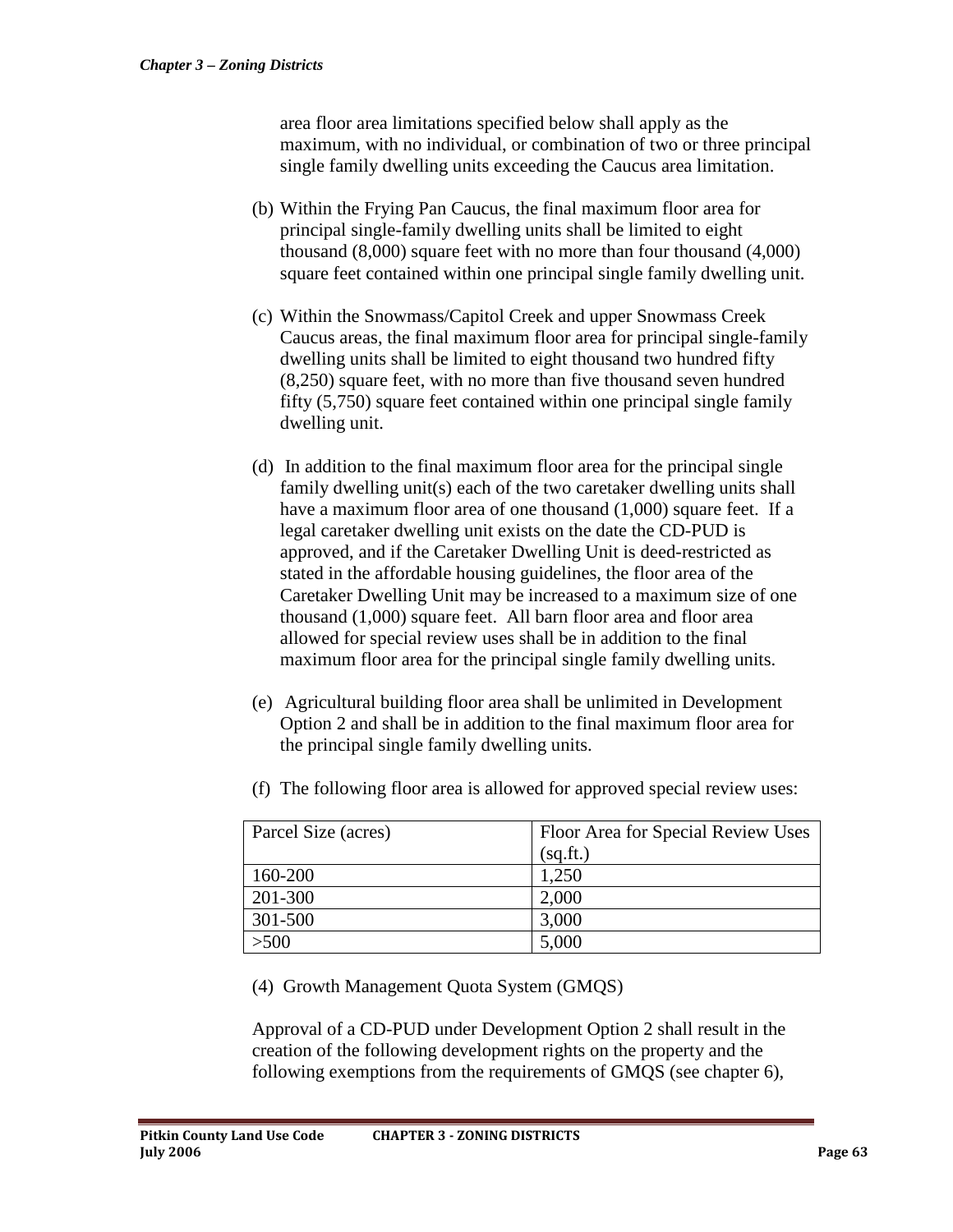provided that all structures are constructed in compliance with all applicable requirements of this Land Use Code:

> (a) Five thousand seven hundred fifty (5,750) square feet of floor area for each of the two (2) principal single-family dwellings. Eleven thousand, five hundred (11,500) square feet of floor area divided between up to three principal single family dwelling units on parcels containing six hundred (600) acres of land, or more. These exemptions may not be combined to produce any principal single-family dwelling with more than five thousand seven hundred fifty (5,750) square feet of floor area. Where codified Caucus limitations to final maximum floor area have been specified above, the Caucus area limitation shall apply as the maximum growth management exemption for principal singlefamily dwelling unit floor area, with no individual, or combination of two principal single-family dwelling units exceeding the Caucus area limitation.

(b) Within the Frying Pan Caucus, eight thousand (8,000) square feet of residential floor area shall be the maximum GMQS exemption for principal single-family dwelling units. No more than four thousand (4,000) square feet shall be contained within one principal single-family dwelling unit.

(c) One thousand (1,000) square feet of floor area for each of two (2) caretaker dwelling units. These exemptions may not be combined to produce any caretaker dwelling unit with more than one thousand (1,000) square feet of floor area. No more than two caretaker units shall be exempt from GMQS.

- (d) All agricultural building floor area.
- (e) Floor area for approved special review uses shall be exempt from GMQS up to the maximums allowed in Sec. 3-70-  $40(i)(3)(e)$ .

| Parcel Size (acres) | Floor area exempt from<br>GMQS (sq ft) |
|---------------------|----------------------------------------|
| 160-200             | 1,250                                  |
| 201-300             | 2,000                                  |
| 301-500             | 3,000                                  |
| >500                | 5,000                                  |

(5) Transferable Development Rights (TDRs)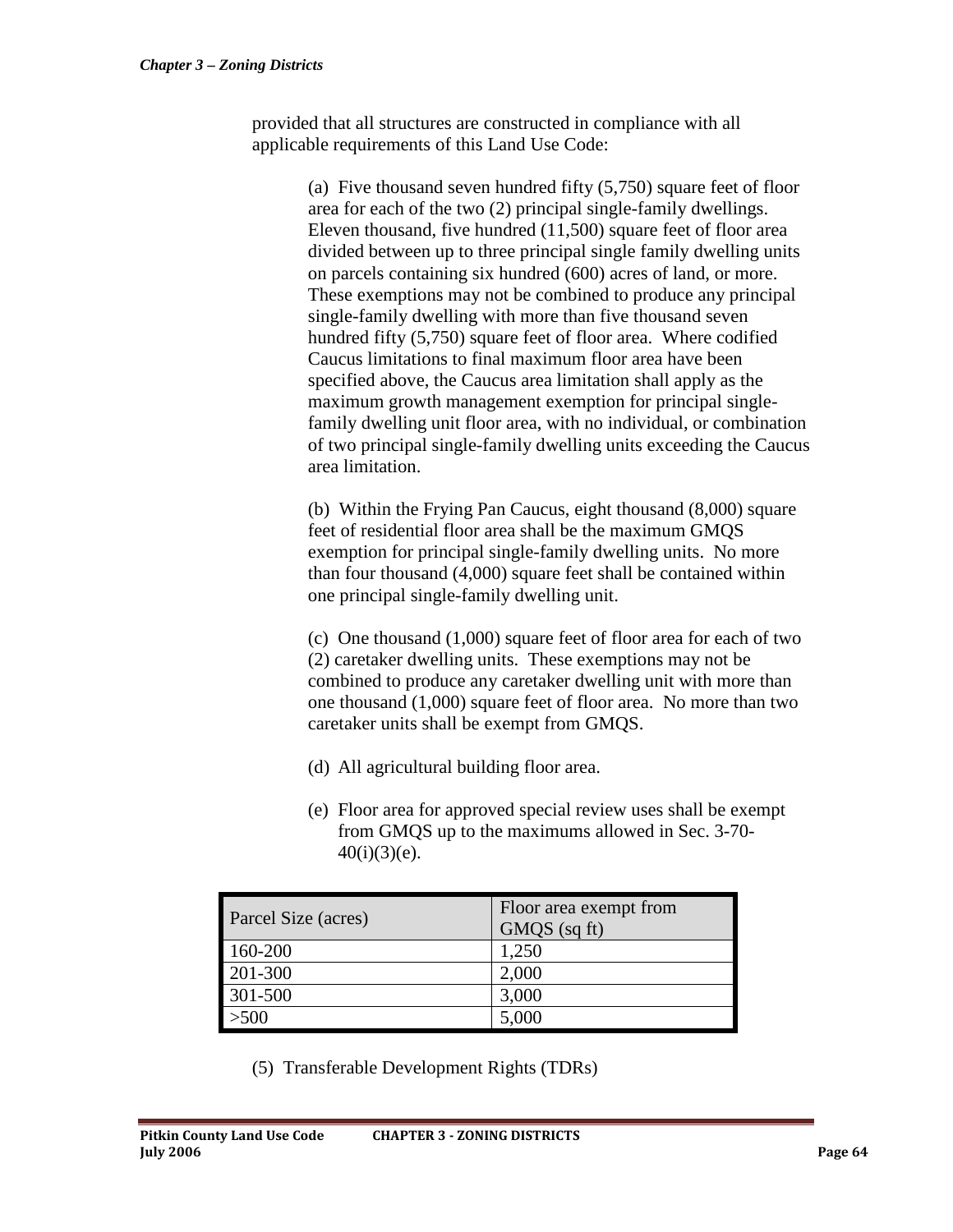(a) TDRs may be severed and sold from lands located within the CD-PUD under Development Option 2. TDRs available for sale shall be calculated at one (1) TDR for each thirty (35) acres included in the CD-PUD, but excluding the first one hundred sixty (160) acres that are developed pursuant to the standards for Option 2.

(b) In addition, if the applicant chooses to limit the total gross floor area of the permitted principal single-family dwelling unit(s) to less than the five thousand seven hundred fifty (5,750) square feet that is exempt from GMQS, then one (1) TDR per each two thousand five hundred (2,500) square feet reduction in the total floor area of the principal single-family dwelling unit(s) may be severed and sold. For example, if the total floor area of one of the principal single-family dwelling units is limited to three thousand two hundred fifty (3,250) square feet, the CD-PUD property would have one (1) TDR to sever and sell. As another example, if floor area was limited to five thousand seven hundred and fifty feet (5,750) square feet in one principal single-family dwelling unit and the second principal single family dwelling unit was never built, the property would have two (2) TDRs to sever and sell.

(6) Vested Rights

Approval of a CD-PUD under Development Option 2 shall be granted vested property rights pursuant to Sec. 2-20-170 for a period of twenty (20) years.

(j) Covenant Regarding Conveyance of Structures

The applicant shall by covenant or other permanent commitment running with the land, guarantee that in the event that multiple principal single family dwelling units and/or caretaker dwelling units exist and/or are developed within the CD-PUD, said units shall not be sold or otherwise conveyed or separated from the original parcel regardless of their ultimate form of ownership.

(j) Development Option 3: Residential/Agricultural Development

If the Community Development Director verifies that a portion of the parcel included in the CD-PUD application is currently operating legal commercial agricultural uses, then the property may be developed as set forth below. In return for eliminating the potential for non-agricultural commercial uses, residential development of the property shall be more limited than that allowed under Option 1 but less limited that allowed under Option 2.

(1) Special Review Uses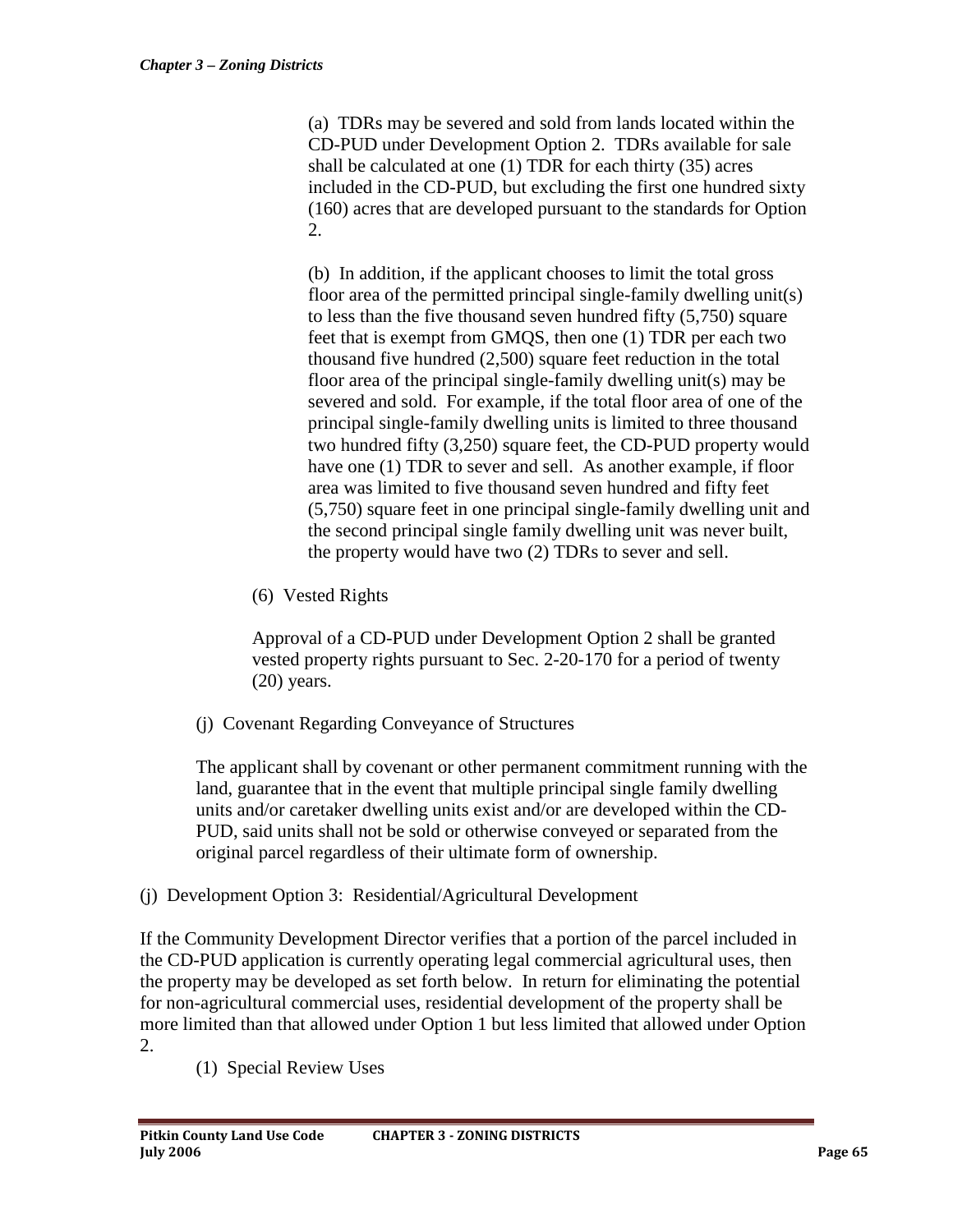The BOCC shall review applications for Special Review uses listed in Sec.  $3-70-40(d)(3)$ , pursuant to the standards in Sec.  $2-30-30(h)(1)$  and (2). Special review uses may be included in the application for approval by the Board as part of the CD-PUD, or may be requested after approval of the CD-PUD through the special review process in Sec. 2-40-20.

(a) Additional Criteria for Approval of Special Review Uses

Applications for special review uses are reviewed on an individual basis to determine the appropriateness of the proposed use and level of activity, and shall only be approved if the Board of County Commissioners finds that the use: (i) is consistent with the adopted Comprehensive Plan for Pitkin County; and (ii) is related to, and will support the continued existence of, a commercial agricultural activity or use currently existing on the property; and (iii) will not diminish the agricultural and/or conservation resource value of the parcel; and (iv) is consistent with the stated intent of the CD-PUD zone district; and (v) will occur at times and in frequencies that will not impose significant adverse impacts on nearby residents.

(b) Annual Review

The BOCC may require the Applicant to submit a statement annually to the Community Development Director attesting to the continued conformance of the special review use(s) to the conditions of approval.

(2) Maximum Residential Density

There shall be no more than two (2) principal single-family dwelling units and two (2) caretaker dwelling units on the parcel within the CD-PUD; except if the parcel contains six hundred (600) acres of land or more, there shall be no more than three (3) principal single family dwelling units and two (2) caretaker dwelling units. An existing dwelling unit(s) may remain, but shall count towards the maximum residential density, either as one of the principal single family dwelling units or one of the caretaker dwelling units, and shall also count towards the maximum floor area.

- (3) Maximum Floor Area
	- (a) The total combined maximum floor area of all principal singlefamily dwelling units within the CD-PUD designation area shall be limited to eleven thousand five hundred (11,500) square feet. Caucus area floor area limitations specified below shall apply as the maximum, with no individual, or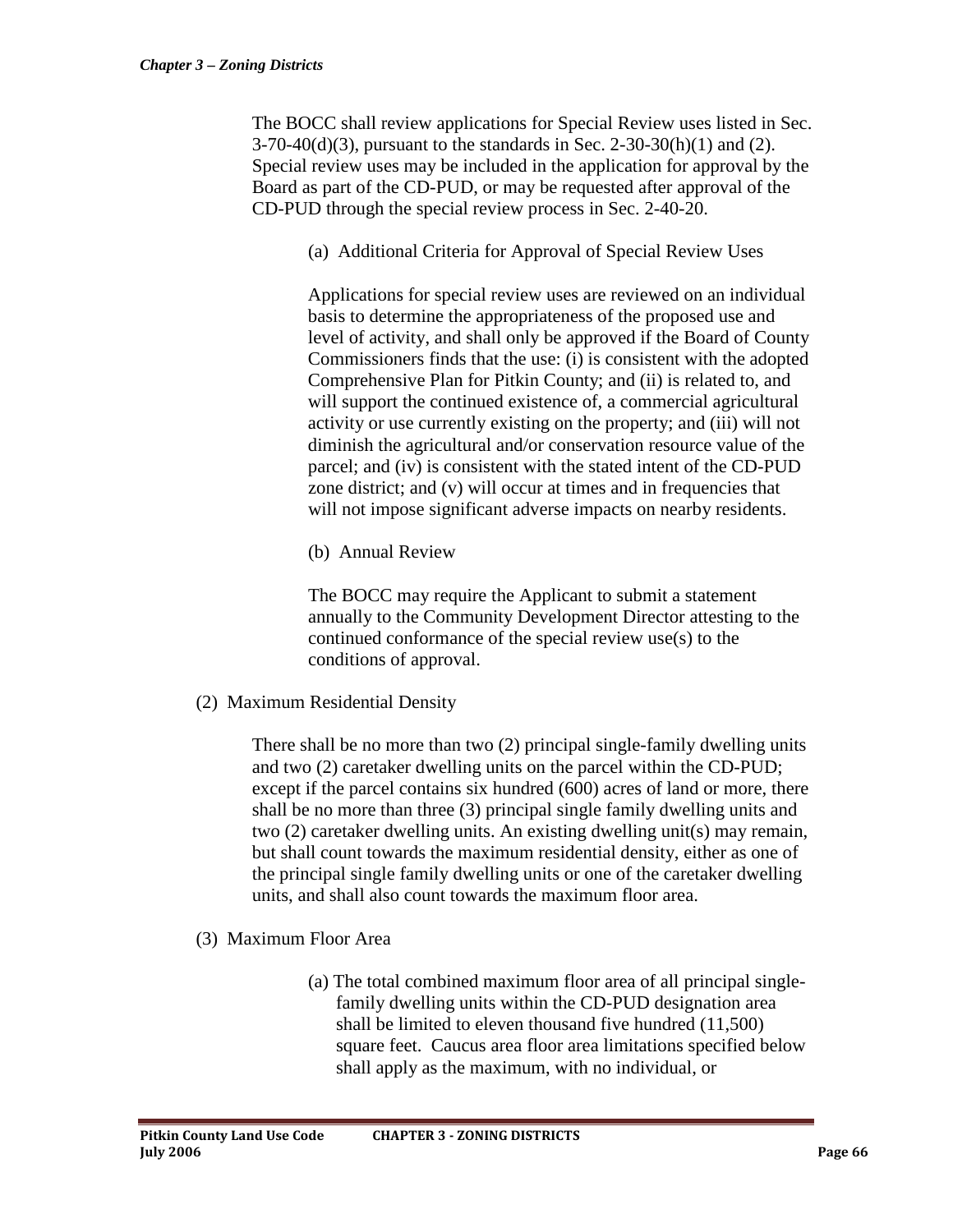combination of two or three principal single family dwelling units exceeding the Caucus area limitation.

Notwithstanding the foregoing provisions of this section (j), when development rights from an adjacent parcel are approved for aggregation pursuant to Sec. 6-30-100(a)(9), density and floor area allowances may be combined into one (1) principal single-family dwelling with up to thirteen thousand two hundred fifty (13,250) square feet of floor area. In cases of such aggregation pursuant to Sec.  $6-30-100(a)(9)$ , where the applicant desires two (2) principal single-family dwellings, no individual unit shall contain more than eleven thousand five hundred (11,500) square feet of floor area.

- (b) Within the Frying Pan Caucus area, the final maximum floor area for principal single-family dwelling units shall be limited to eight thousand (8,000) square feet with no more than four thousand (4,000) square feet contained within one principal single family dwelling unit.
- (c) Within the Snowmass/Capitol Creek and Upper Snowmass Creek Caucus area, the final maximum floor area for principal single-family dwelling units shall be limited to eight thousand two hundred fifty (8,250) square feet, with no more than five thousand seven hundred fifty (5,750) square feet contained within one principal single family dwelling unit.
- (d) In addition to the final maximum floor area for the principal single family dwelling units, each of the two caretaker dwelling units shall have a maximum floor area of one thousand (1,000) square feet. If a legal caretaker dwelling unit exists on the date the CD-PUD is approved, and if the Caretaker Dwelling Unit is deed-restricted as stated in the affordable housing guidelines, the floor area of the Caretaker Dwelling Unit may be increased to a maximum size of one thousand (1,000) square feet. All barn floor area and floor area allowed for special review uses shall be in addition to the final maximum floor area for both the principal single family dwelling units and the caretaker dwelling units.
- (e) Agricultural building floor area shall be unlimited in Development Option 3 and shall be in addition to the final maximum floor area for the principal single family dwelling units and caretaker dwelling units.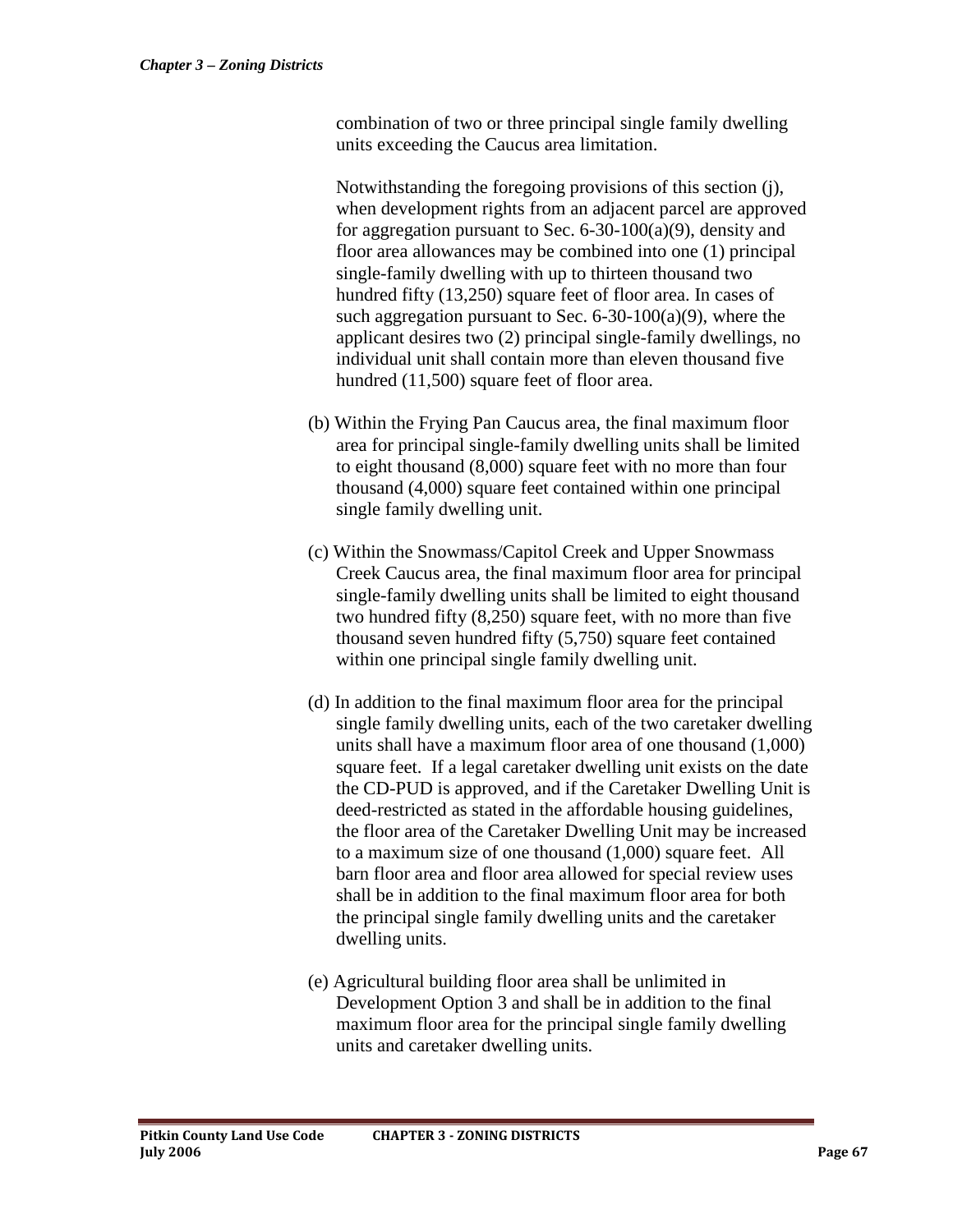(f) The following floor area is allowed for approved special review uses:

| Parcel Size (acres) | Floor Area for Special Review Uses |
|---------------------|------------------------------------|
|                     | (sq.fr.)                           |
| 160-200             | 1,250                              |
| 201-300             | 2,000                              |
| 301-500             | 3,000                              |
| >500                | 5,000                              |

### (4) Growth Management Quota System (GMQS)

Approval of a CD-PUD under Development Option 3 shall result in the creation of the following development rights on the property and the following exemptions from the requirements of GMQS (see chapter 6), provided that all structures are constructed in compliance with all applicable requirements of this Land Use Code:

> (a) Eleven thousand five hundred (11,500) square feet of floor area for the principal single family dwelling units. Where codified Caucus limitations to final maximum floor area have been specified above, the Caucus area limitation shall apply as the maximum growth management exemption for principal singlefamily dwelling unit floor area, with no individual, or combination of two principal single-family dwelling units exceeding the Caucus area limitation.

Notwithstanding the foregoing provisions of this section (4)(a), when development rights from an adjacent parcel are approved for aggregation pursuant to Section  $6-30-100(a)(9)$ , thirteen thousand two hundred fifty (13,250) square feet of floor area may be developed in one (1) principal single-family dwelling. In cases of such aggregation pursuant to Section  $6-30-100(a)(9)$ where the applicant desires two  $(2)$  principal single-family dwellings, no individual unit shall contain more than eleven thousand five hundred (11,500) square feet of floor area.

- (b) One thousand (1,000) square feet of floor area for each of two (2) caretaker dwelling units. These exemptions may not be combined to produce any caretaker dwelling unit with more than one thousand (1,000) square feet of floor area. No more than two caretaker units shall be exempt from GMQS.
- (c) All agricultural building floor area.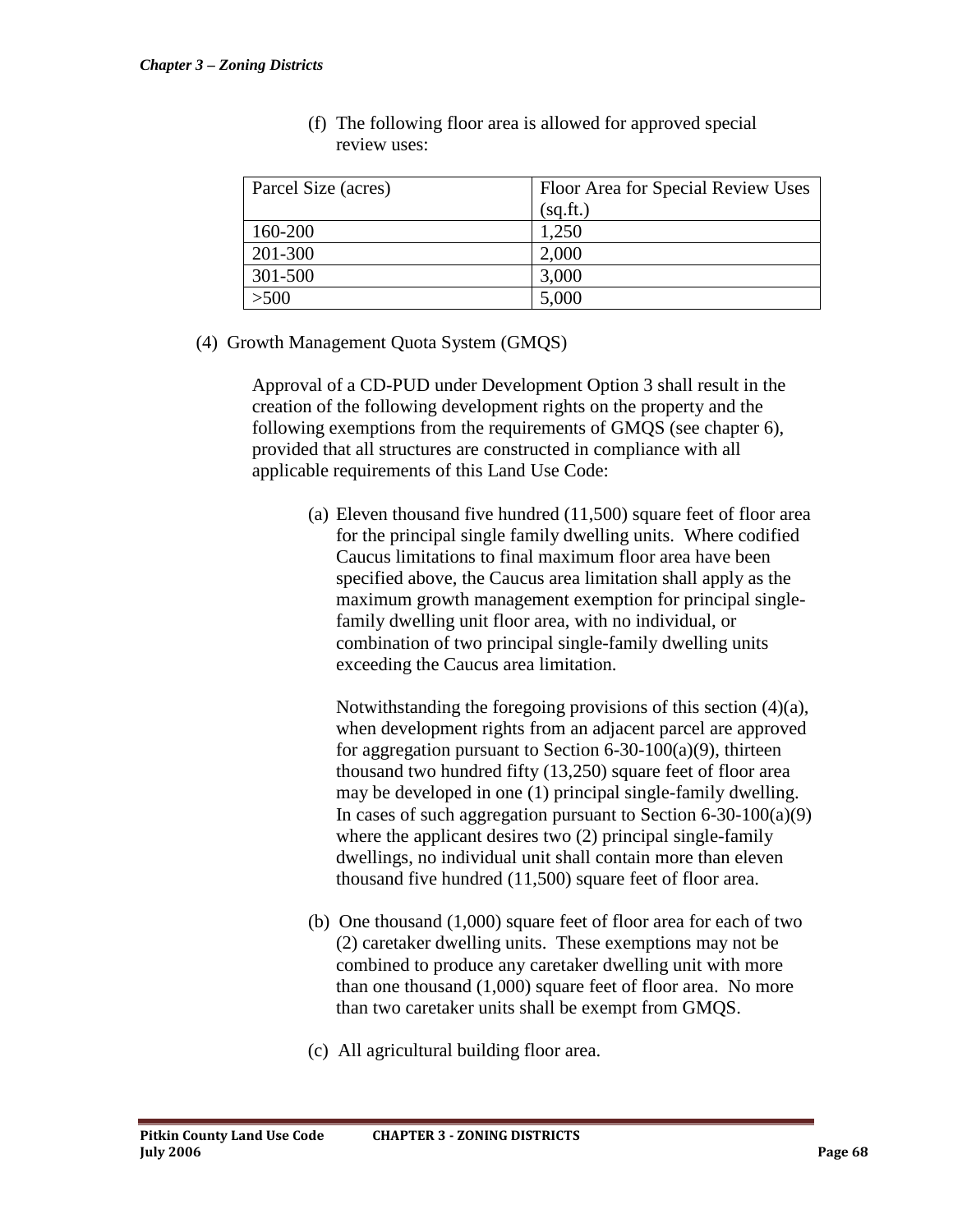(d) Floor area for approved special review uses shall be exempt from GMQS up to the maximums allowed in Sec. 3-70-  $40(i)(3)(e)$ .

| Parcel Size (acres) | Floor area exempt from<br>GMQS (sq ft) |
|---------------------|----------------------------------------|
| 160-200             | 1,250                                  |
| 201-300             | 2,000                                  |
| 301-500             | 3,000                                  |
| $>500$              | 5,000                                  |

(5) Transferable Development Rights (TDRs)

- (a) TDRs may be severed and sold from lands located within the CD-PUD under Development Option 3. TDRs available for sale shall be calculated at one (1) TDR for each thirty (35) acres included in the CD-PUD, but excluding the first one hundred sixty (160) acres that are developed pursuant to the standards for Option 3.
- (b) In addition, if the applicant chooses to limit the total gross floor area of the permitted principal single-family dwelling unit(s) to less than the eleven thousand two hundred fifty (11,250) square feet that is exempt from GMQS, then one (1) TDR per each two thousand five hundred (2,500) square feet reduction in the total floor area of the principal single-family dwelling unit(s) may be severed and sold.
- (6) Vested Rights

Approval of a CD-PUD under Development Option 3 shall be granted vested property rights pursuant to Sec. 2-20-170 for a period of twenty (20) years.

(7) Covenant Regarding Conveyance of Structures

The applicant shall by covenant or other permanent commitment running with the land, guarantee that in the event that multiple principal single family dwelling units and/or caretaker dwelling units exist and/or are developed within the CD-PUD, said units shall not be sold or otherwise conveyed or separated from the original parcel regardless of their ultimate form of ownership.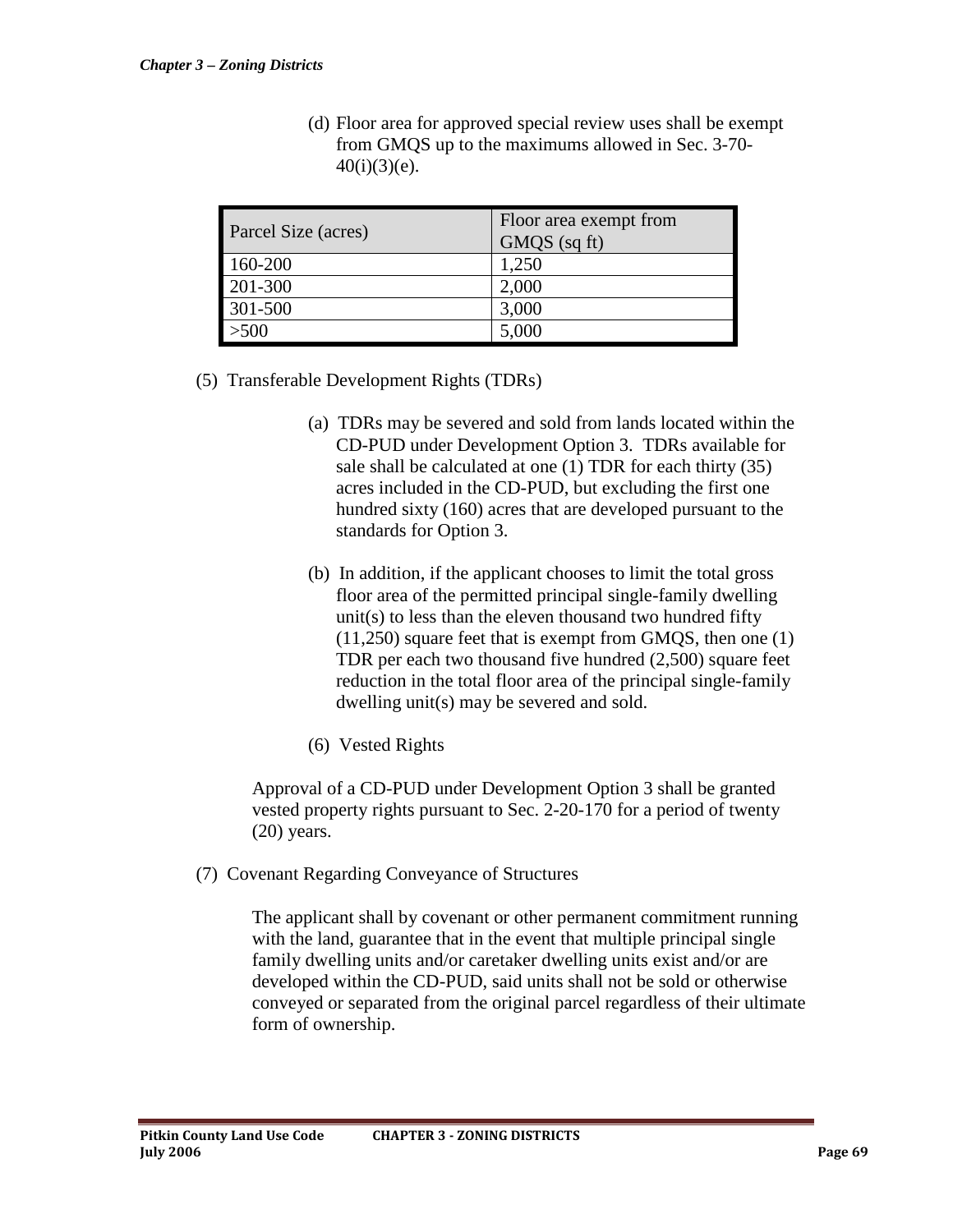## *(Code repealed and reenacted (all sections) by Ord. 014-D-2006, 07-05-08; § 3-70-40 (part) amended [Ord. 030-06, 10-11-06;](http://pitkincounty.com/DocumentCenter/View/8290) [Ord. 023-07, 08-28-07\)](http://pitkincounty.com/DocumentCenter/View/8249); [Ord. 030-2016 12-21-](http://pitkincounty.com/DocumentCenter/View/12806) [2016\)](http://pitkincounty.com/DocumentCenter/View/12806); [Ord. 028-2014, 07-23-2014](http://pitkincounty.com/DocumentCenter/View/12803)*

# **3-70-50: WEST OF MAROON PLANNING AREA (WOMP) OVERLAY ZONE DISTRICT**

(a) Intent:

The scenic emphasis of the West of Maroon Creek planning area is on natural vistas, ridgelines, hillsides, sage open lands and riparian corridors. The open spaces between designated activity nodes are equally important features to be maintained in order to prevent sprawl and continuous development within the planning area. Throughout the planning area, structures are intended to be low scale and transition from the height and massing of the urban core of Aspen to the rural open spaces along the highway 82 corridor as one travels down valley (North). As one travels south, towards Aspen, a distinct visual transition from low scale, non-continuous development within the planning area to the more urban levels of development within the City of Aspen shall be maintained. Architecture shall reflect the design objectives of the specific activity nodes as found below.

(b) Locational Criteria:

The WOMP Overlay Zone District shall be applied to all parcels in all zone districts within the mapped area identified on the officially adopted zoning map. Within this mapped WOMP Overlay Zone District, are five (5) nodes that have additional design standards. These nodes are: (1) Airport Business Center (ABC); (2) Pitkin County Airport; (3) Buttermilk/Inn at Aspen; (4) Pomegranate/Aspen Country Inn; and (5) Highway 82 Corridor.

(c) Review Criteria

When applications are submitted for development within the West of Maroon Creek planning area, all aspects of the visual appearance including design, landscaping, lighting and signage shall be comprehensively planned. Priorities include maintaining views of natural features along the Highway 82 and Owl Creek Road corridors. Photographs referenced in Chapter 3, Section 2 of the WOMP depict protected "view" and "view planes". These view and view planes shall be preserved when any development is proposed within the WOMP Overlay Zone District.

Landscaping, lighting and signage within the planning area shall be minimal based on appropriate design and placement of development within the designated activity nodes of the West of Maroon Creek Plan.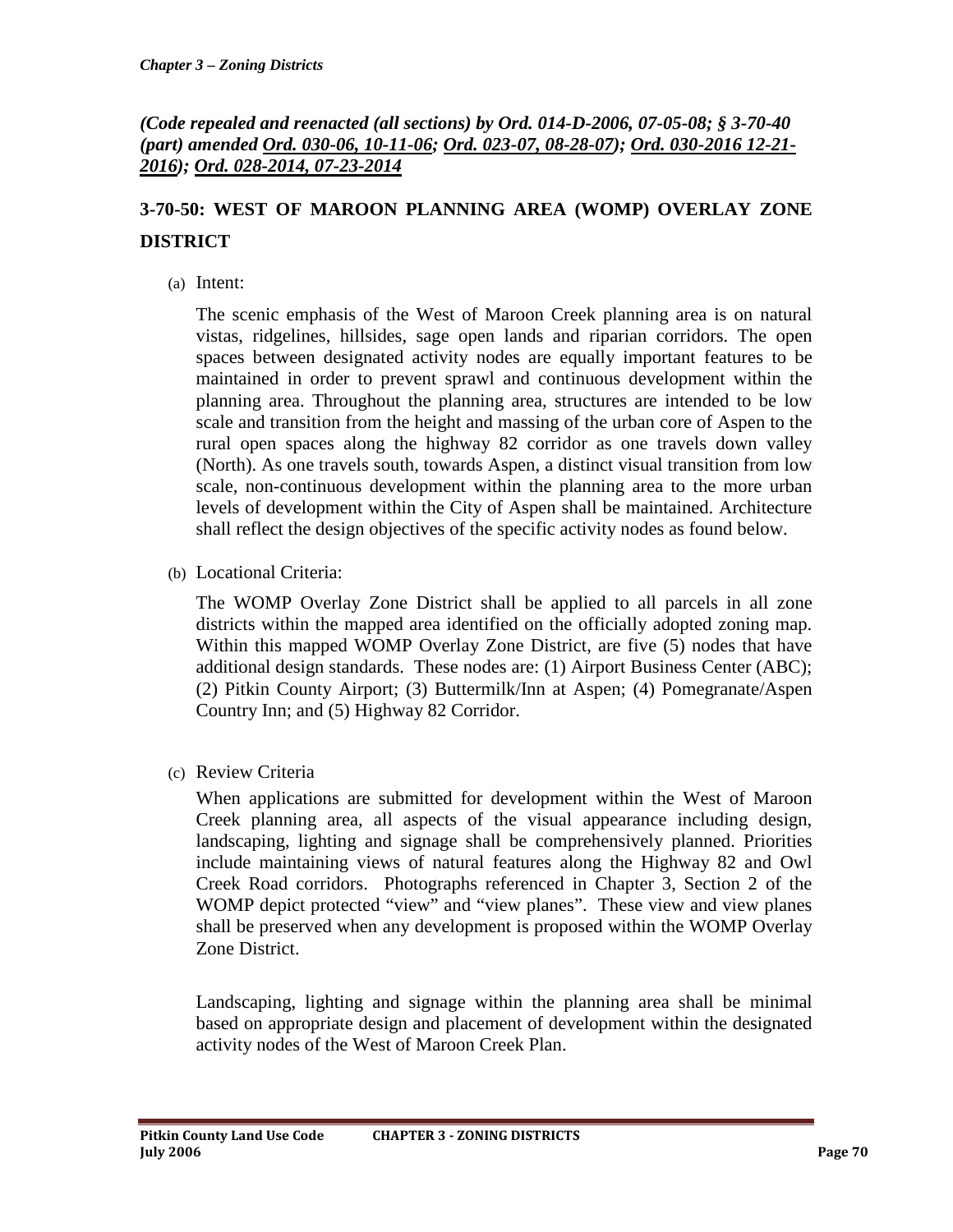If conflict arises between any portion of the Land Use Code and the standard(s) set forth in the WOMP Overlay Zone District and Nodes, the more restrictive standard(s) shall prevail.

(d) Review Standards:

### THE FOLLOWING APPLIES TO THE ENTIRE WEST OF MAROON CREEK PLANNING AREA:

Design:

- (1) The density, size and scale of development shall be designed to complement rather than obstruct the natural environment as seen from Highway 82.
- (2) Ridgelines shall be unobstructed.
- (3) The appropriate design of development shall minimize the need for "manmade" landforms used as tools for screening development or in order to protect a view or designated view plane (see Section 2 of WOMP). If proposed, these landforms shall be modest and discreet and shall not be egregious or out of character. Man-made landforms as part of a structure (such as a buried or partially buried parking garage) on the Pitkin County Airport are excepted from this standard.
- (4) Where existing or natural topography allows, structures shall be lowered in the ground to minimize height as seen from Highway 82 and Owl Creek Road and pedestrian trails.
- (5) Maintain a 200 foot setback throughout the corridor except as has been explicitly varied by previous land use approvals. For example, the 2004 Pitkin County Airport Master Plan allows for a 100 foot setback from Highway 82.
- (6) All utilities shall be buried underground.

Landscaping:

- (1) Only native species shall be allowed within the WOMP area as referenced in the Colorado Native Plant Society's "Suggested Native Plants for Gardening and Landscape Use".
- (2) Planting arrangements shall mirror natural dispersion of plant groupings in the surrounding natural landscape.
- (3) When landscaping between Activity Nodes is altered, it shall be subject to review; Green areas between nodes are critical for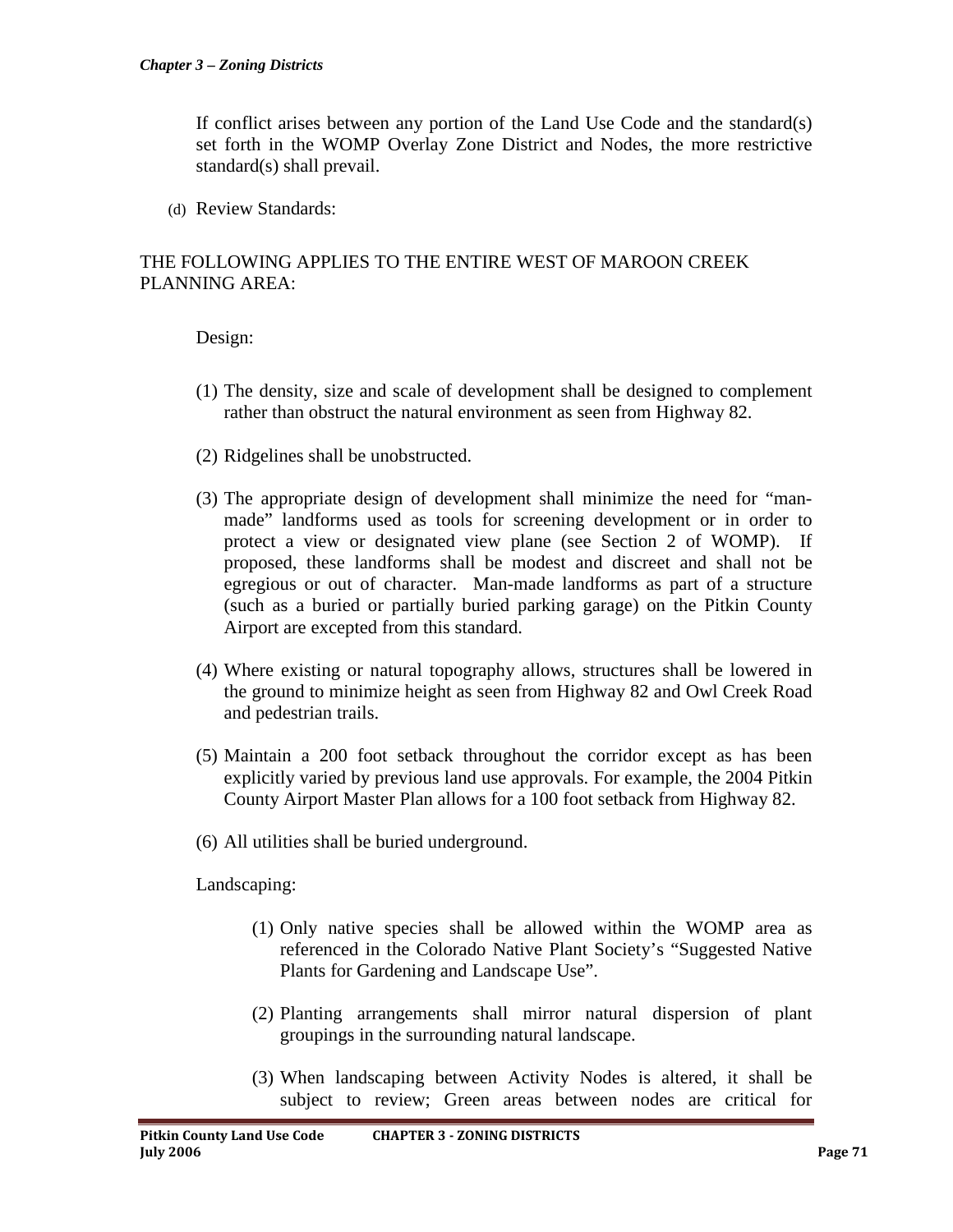maintaining the scenic objectives of these guidelines and the WOMP in general.

- (4) Disturbance of native vegetation shall be minimized when developing sites during construction.
- (5) All riparian corridors (including ditches,) and native vegetation and natural plant groupings contained within those corridors, shall remain undisturbed. For Airport-specific guidelines, see the "Pitkin County Airport Activity Node" Landscaping section. Note that this standard is not intended to preclude normal and appropriate ditch maintenance.
- (6) Native vegetation shall be used to break up the visual impact of continuous impervious surfaces .such as parking areas.
- (7) No replacement trees shall mature to a height that would obstruct identified views and view planes (see Section 2 of the WOMP). The purpose of this provision is to preserve views for the long term; however, to maintain variation and balance in a landscape, up-to one quarter of the trees or shrubs installed per property may be of a native variety that matures at a height that may obstruct views.
- (8) Drip and low flow irrigation shall be utilized in order to conserve water usage.

# Lighting:

- (1) Exterior lighting shall be minimized. There shall be a balance between the safety and security needs for lighting and the desire to preserve the night sky.
- (2) All outdoor lighting for new development shall be full cutoff fixtures installed in a fixed down direction and 100% shielded. This will ensure that light trespass and glare have a negligible impact on surrounding property.
- (3) No light source (bulb) from an outdoor light fixture of a new development shall be visible beyond the property line. Shielding is required to reduce glare so that neither the light source nor its image from a reflective surface shall be directly visible from any place along the designated activity or building envelope. If no building envelope or activity envelope has been designated the property line shall be used. Shielding the source (bulb) of light shall consist of a metal housing (cap) which directs the light downward or a covering with frosted glass or colored glass with a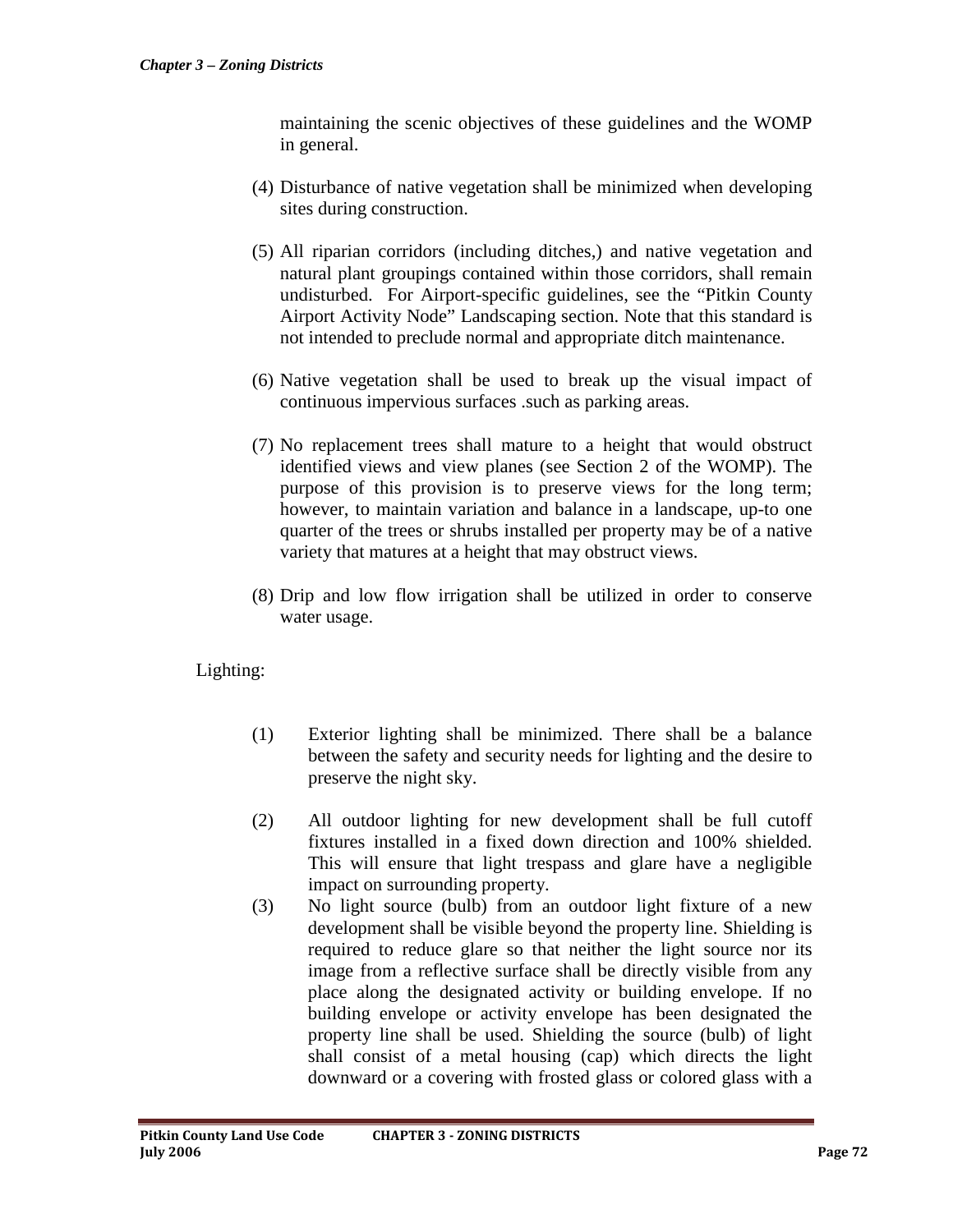dense enough consistency to hide the light bulb. The complete shielding with a metal cap is the preferred method.

- (4) In order to minimize light trespass on abutting property, illumination shall be measured with a light meter using a footcandle light measurement scale. The light shall be measured at:
	- (a) The edge of the activity or building envelope at 4 feet measured vertically from grade and shall not exceed 0.1 foot-candles of light.
	- (b) Directly under the light source at grade and shall not exceed 2.5 foot -candles of light.
	- (c) Between outdoor light sources and shall not exceed 0.5 foot-candles of light.
	- (d) On the property line of a subject parcel and shall not exceed 0.1 foot-candles, measured at four feet (4') above grade. If no activity or building envelope has been established the property line shall be used.
- (5) The maximum height of a freestanding outdoor light fixture for new multi-family residential development and nonresidential development shall be twelve feet (12'). This includes fixtures for parking areas, which shall be placed far enough apart that the illumination between fixtures is 0.5 foot-candles.
- (6) All new outdoor lighting fixtures shall be energy efficient. Energy efficient lights include all high intensity discharge (HID) lamps; high pressure sodium and low pressure sodium. Metal Halide and Mercury vapor bulbs are not allowed.
- (7) Outdoor light fixtures used to illuminate flags shall use a very narrow cone of light for the purpose of confining the light to the flag and minimize light trespass and glare.
- (8) Lighting controls that automatically extinguish all outdoor lighting when sufficient daylight is available using a control device or system such as a photoelectric switch, astronomical time switch or equivalent functions from a programmable lighting controller, building automation system or lighting energy management system, shall be utilized whenever possible.
- (9) The outdoor light fixtures listed below shall be prohibited. Existing light fixtures legally permitted or authorized prior to adoption hereof may be maintained:
	- (a) Uplighting/backlit canopies.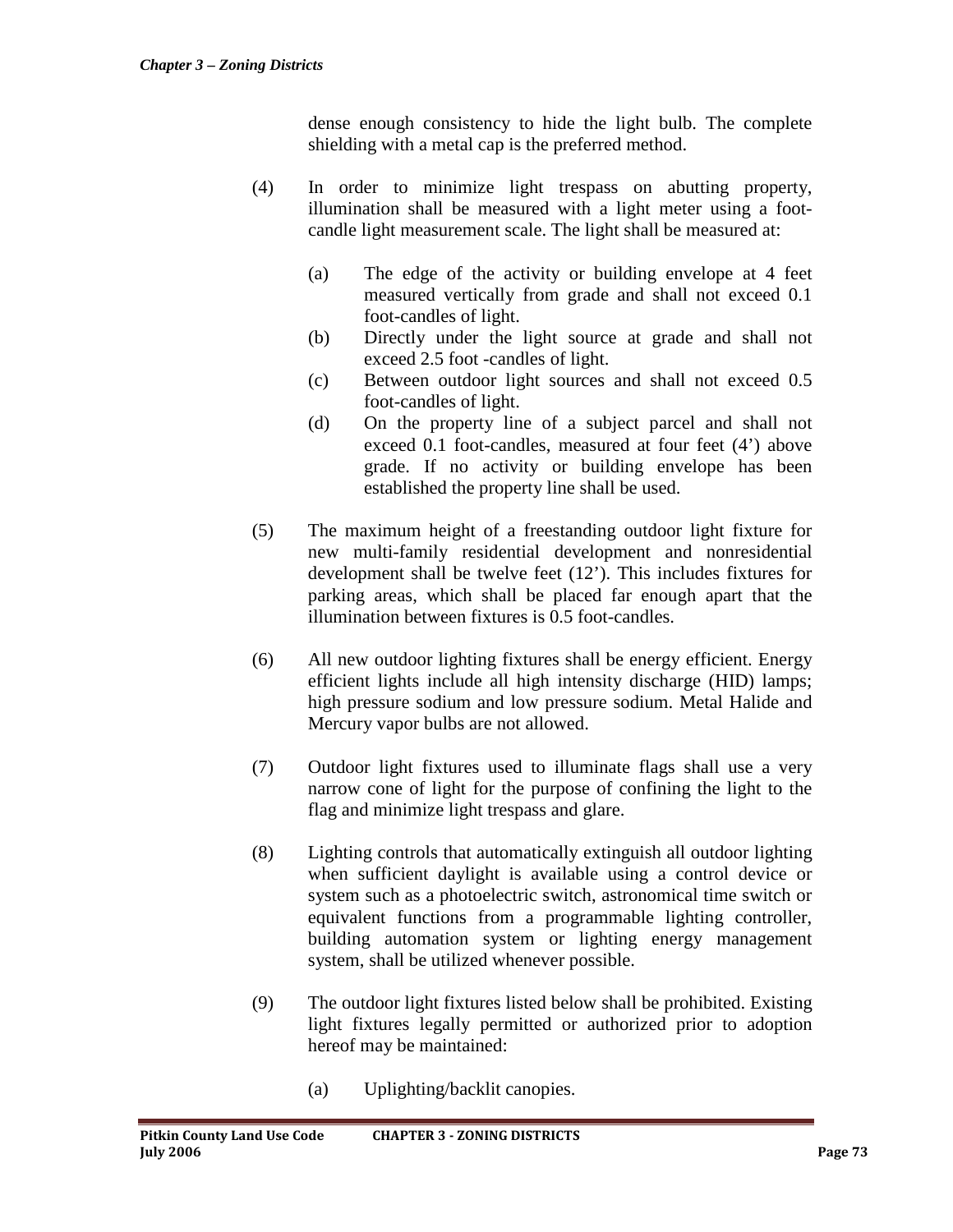- (b) Neon tubing or band lighting along building structures as articulation.
- (c) Flashing lights.
- (d) Illumination of entire building or illumination of building facades.
- (e) Floodlighting, up lighting.
- (f) Any light that imitates or causes visual interference with a traffic signal or other necessary safety or emergency light.
- (g) Driveway lighting.
- (h) Mercury vapor lights and metal halide lights.
- (10) Walk way and path lighting shall not exceed two (2) feet in height, shall be fixed in a down directed direction, and shall be less than 0.5 footcandles between each fixture and less than 0.1 foot-candles six (6) feet from the fixture, at the edge of the activity envelope and/or the property line.

(Note: For lighting standards applicable to Pitkin County Airport, see the "Pitkin County Airport Activity Node" Lighting section.)

Signage:

- (1) Prohibit Canopy, Projecting, and Roof signs. An identification sign shall only be a free standing or a wall sign.
- (2) Replacement or new signs shall be limited to one sign per business; either a wall sign or a free-standing sign, but not both (except as may be modified under the Airport Activity Node standards.)
- (3) On the west side of Highway 82, allow one identification sign per primary entrance, except as may be modified under specific guidelines outlined for the Airport Activity Node.
	- (a) Maintain a setback of 10' from all property boundaries.
	- (b) Sign placement shall not impede traffic or obstruct views.
	- (c) No off-site signs shall be permitted unless approved by the County.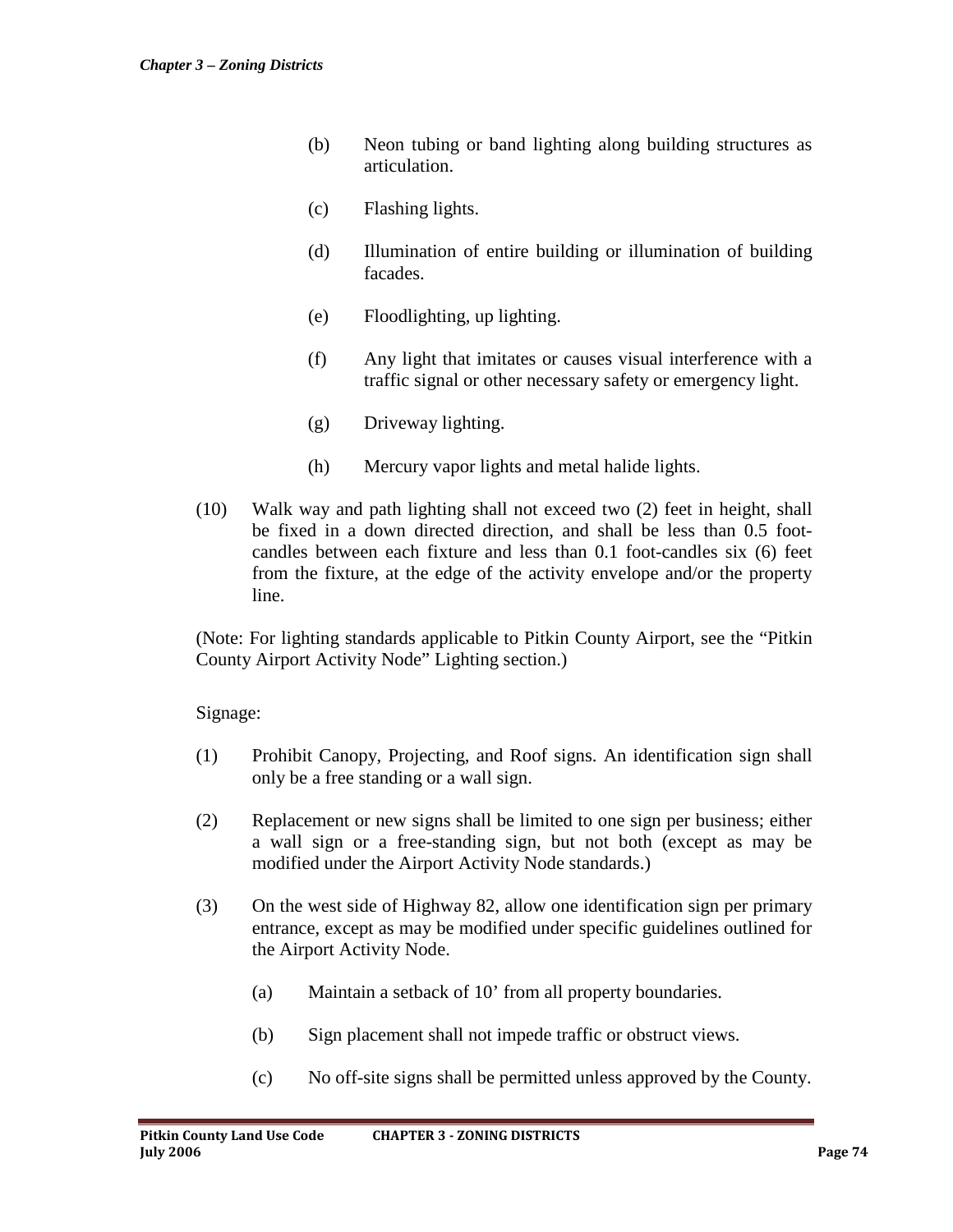- (4) Signs at intersections shall only indicate the road name and not uses located further along that road. For example, Stage Rd., Harmony Rd., Tiehack Rd.
- (5) Only identification signs shall be lit. Lighting shall be compliant with Section 7-20-140 of the Pitkin County Land Use Code.
- (7) Ranch gates shall not be used as sign structures or located at any entrance drive or roadway along the Highway 82 Corridor within the WOMP area. Ranch gates are prohibited at entrances/exits onto Highway 82.
- (8) Address numbers shall comply with Pitkin County Board of County Commissioner Ordinance 31-2012 pertaining to addressing.
- (9) Agricultural stands shall be allowed one sign no greater than 6 square feet in addition to any other signs approved for the site.
- (10 ) Two sided, back-to-back free standing identification signs are required.

**The following standards shall only apply to the Airport Business Center (ABC) Activity Node (Except where noted specifically for application to the ABC Subdivision, the following standards apply to all properties within the Activity Node):**

# Design:

- (1) The following height limits shall apply:
	- (a) No structures within the ABC Subdivision shall exceed twenty eight (28) feet to the midpoint and thirty (30) feet to the peak of the roof; or twenty eight (28) feet for a flat roof.
		- i. Within two hundred (200) feet of the Highway 82 Right of Way, structures within the ABC Subdivision are limited to fifteen (15) feet to the peak of the roof, or to the high point of a flat roof, as measured from existing grade.
		- ii. Within a perimeter of thirty (30) feet of the boundary of the ABC Subdivision, structures shall not exceed fifteen (15) feet to the peak of the roof, or to the high point of a flat roof, as measured from existing grade.
	- (c) Outside of the ABC Subdivision and within the two hundred (200) foot setback from the Highway 82 Right of Way, all structures are limited to fifteen (15) feet to the peak of the roof, or to the high point of a flat roof, as measured from existing grade; buildings shall incorporate design features that make the structure appear as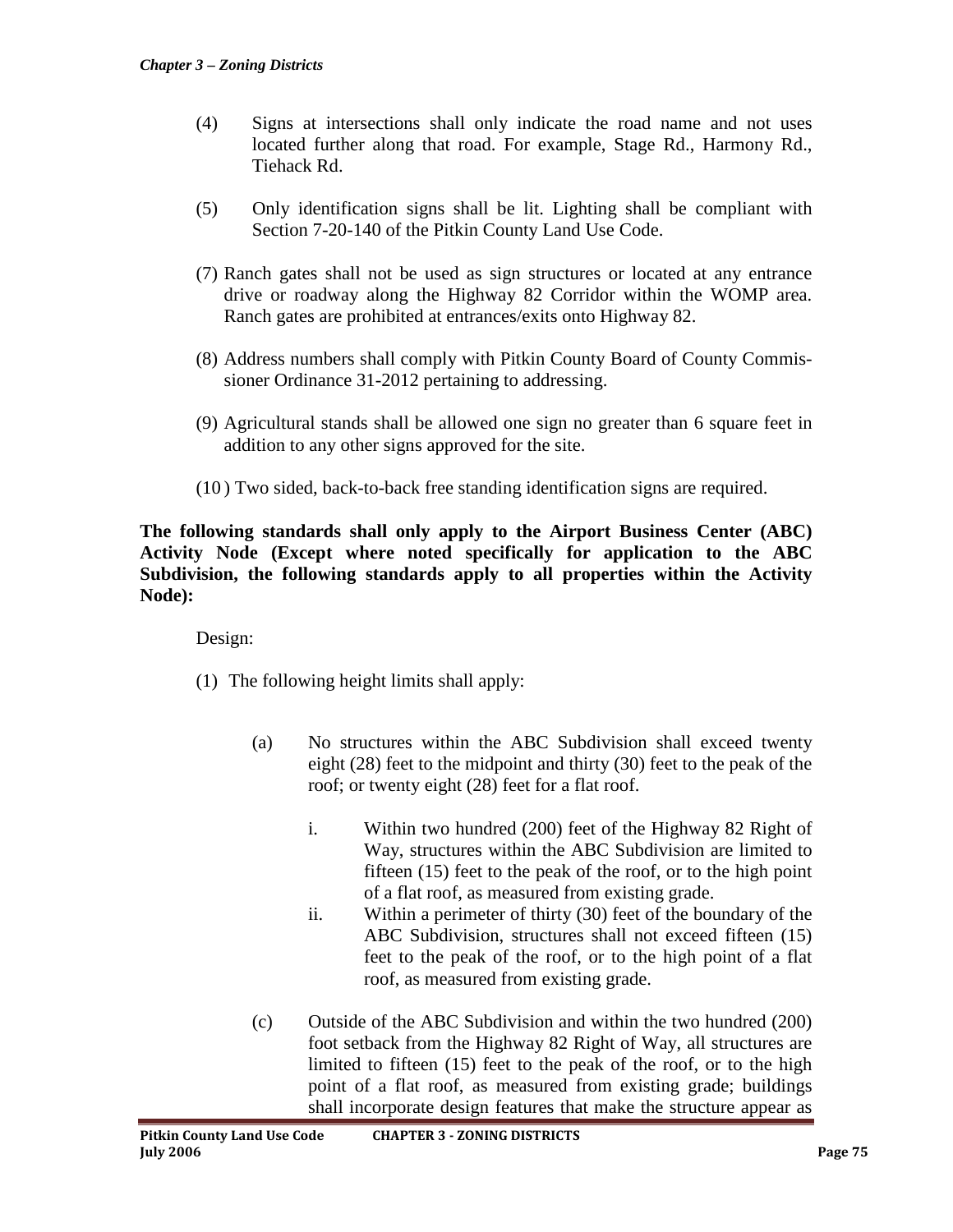one story as seen from the Highway 82 Corridor and from pedestrian paths.

- (d) Outside of the ABC Subdivision and outside of the two hundred (200) foot setback from the Highway 82 Right of Way, structures are limited to heights allowed in the underlying zone district.
- (2) Development within 200 feet of the Highway 82 Right of Way shall be lowered in the ground whenever possible.
- (3) Articulated rooflines shall be utilized. A roofline shall not appear as a continuous linear plane.

Landscaping:

- (1) Landscaping shall be native mixed species with varying heights and setbacks of plantings in order to soften and complement the facades of buildings.
- (2) Along the 100 Road in the ABC subdivision and along the frontage roads within the WOMP area, native vegetation as referenced in the Colorado Native Plant Society's "Suggested Native Plants for Gardening and Landscape Use" shall be used to break up the visual impact of continuous impervious surfaces such as parking areas.
- (3) Plantings along Highway 82 shall not create or contribute to a vegetative tunnel effect.

Signage:

- (1) Only wall signs shall be allowed along the frontage road and the 100 Road within the ABC.
- (2) No signs shall be located between Highway 82 and the Frontage Road and/or the 100 Road except:
	- (a) Those related to the rights-of-way.
	- (b) One free standing Identification sign per ABC entrance.
- (3) One, back-to-back, two sided free-standing identification sign per ABC entrance is required.
	- (a) Sign shall be "anchored" on the ground with a base and/or landscaped area.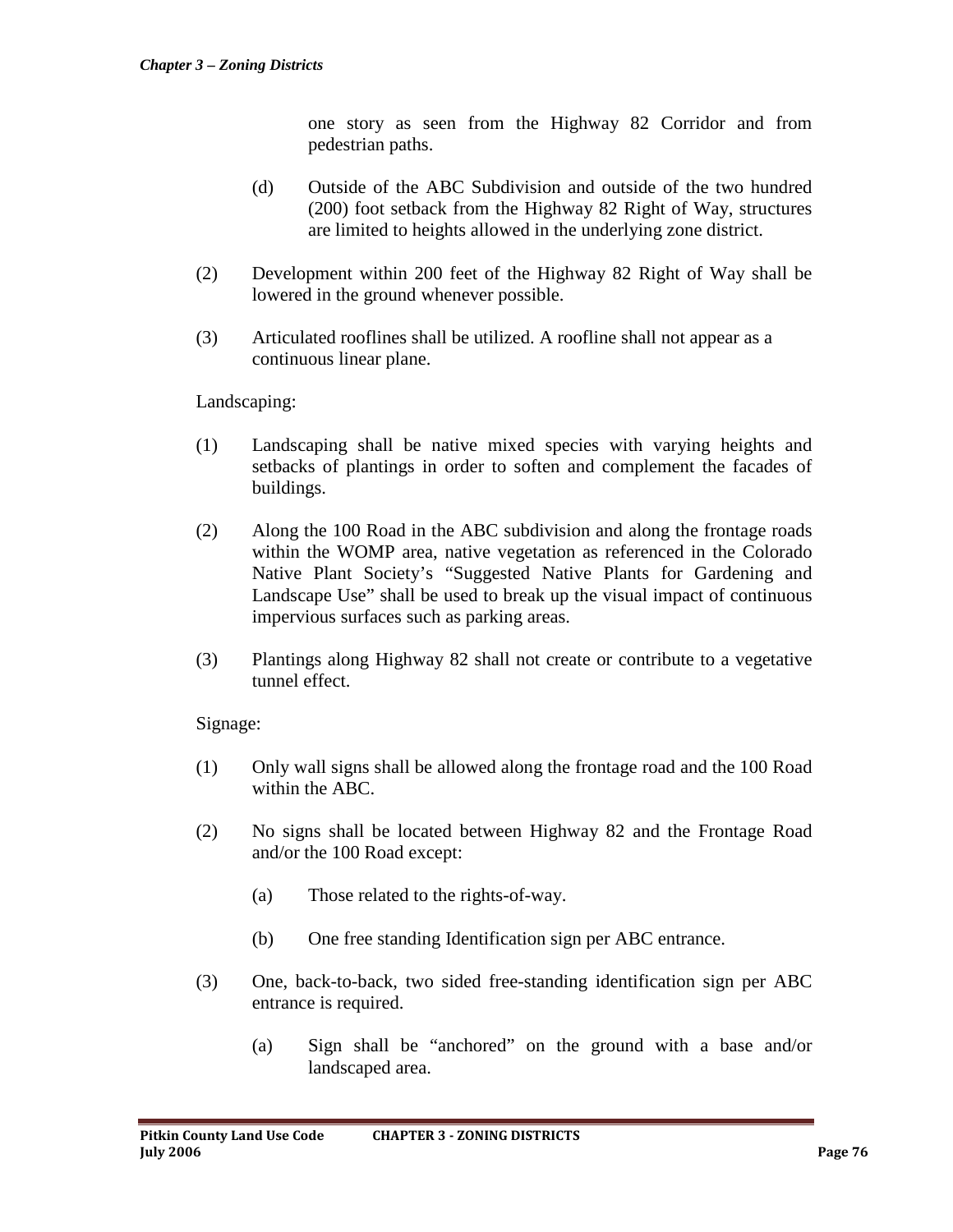- (b) Base and landscaping will be included as part of total sign structure height.
- (c) Downward lighting is required.

# **The following standards shall only apply to the Pitkin County Airport Activity Node:**

Design:

- (1) The appearance of any new development in the terminal area, as viewed from Highway 82 and Owl Creek Road shall be similar to the current facilities which include relatively low structures that are complemented by landscaping.
- (2) Development on the east and west side of the Pitkin County Airport runway shall include low structures which appear to be one story in height, while serving their intended purpose.
- (3) The rooflines and mass of structures shall be articulated and shall not appear as continuous (as viewed from Highway 82 and Owl Creek Road), unless such configuration is a necessary aspect of their intended purpose.
- (4) Use of architectural techniques such as partially buried, earth-bermed and/or earth covered roof and structures such as the Pitkin County Airport Operations Center (AOC), are a desirable means of limiting visual impacts.
- (5) While serving their intended purpose, structures, buildings and landscaping on the Pitkin County Airport shall be designed so as not to obstruct views of Mt. Daly and/or the Buttermilk Ski Area Mountain as viewed from Highway 82.
- (6) To the extent possible, undeveloped areas immediately beyond the ends of the Pitkin County Airport runway shall remain undeveloped as a visual break between Buttermilk to the south and shale bluffs to the north.
- (7) Maintain existing setback of 100 feet from property line along Highway 82.
- (8) Ensure that development, including structures, landforms and landscaping does not create a tunnel effect along Highway 82 or Owl Creek Road. If proposed, these landforms shall be "modest" and "discreet" and shall not be egregious or out of character.

Landscape: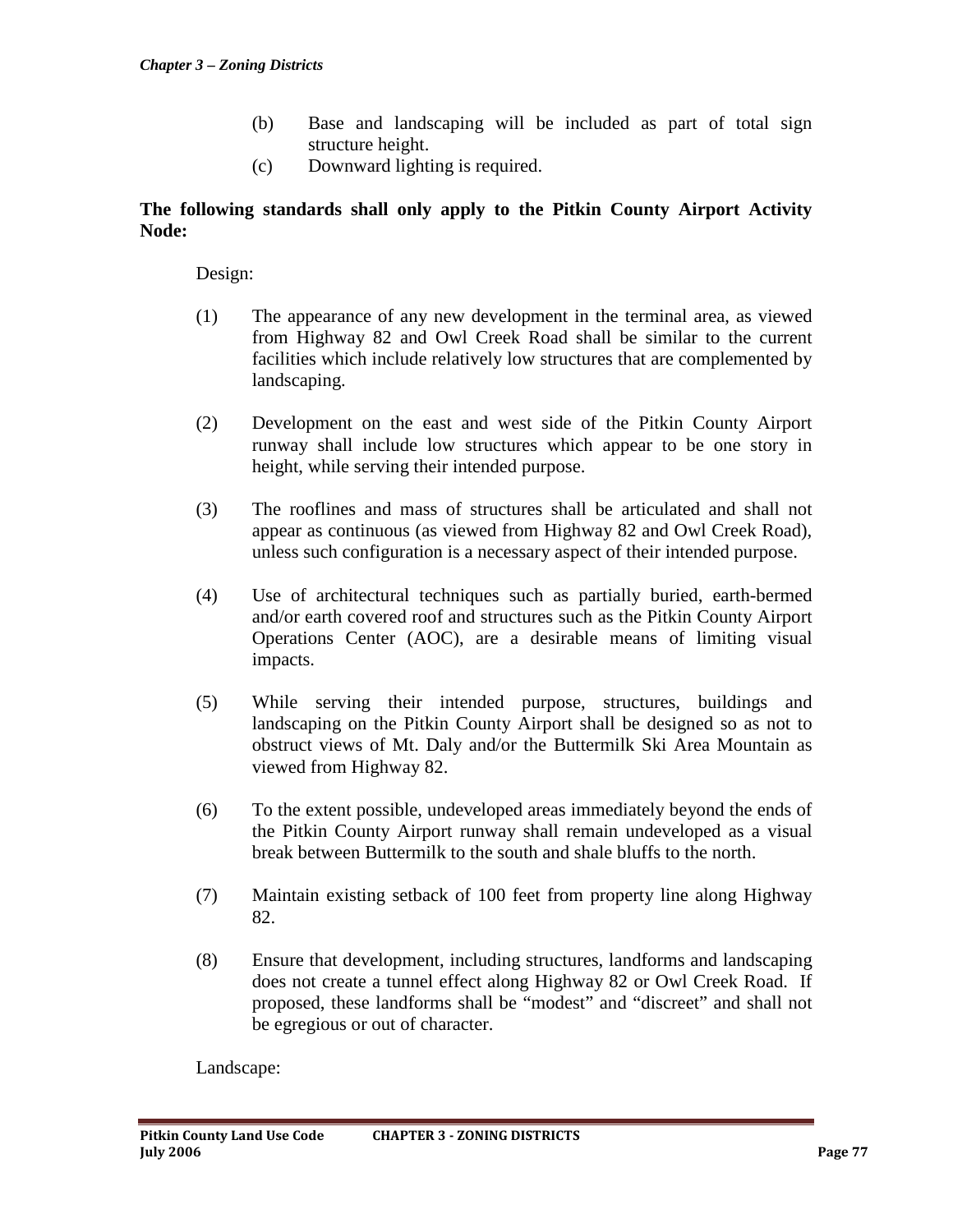- (1) Maintain weed control.
- (2) Maintain the south and north ends of the runway as unobstructed areas vacant of tall plantings and containing native grasses and shrubs.
- (3) On the west side of the Pitkin County Airport near the Airport Operations Center (AOC), maintain native plantings that mimic the surrounding Owl Creek corridor landscape vegetation, which could include cottonwoods and aspens behind the development contemplated to the north of the existing AOC structure.
- (4) Maintain the Owl Creek riparian corridor with native, natural vegetation where consistent with the Aspen-Pitkin Airport Wildlife Hazard Management Plan.

# Lighting:

- (1) Lighting associated with the airside facilities at the Airport (runway/taxiway system, deice pad, aircraft parking areas and other facilities located inside the security fence) is regulated by the Federal Aviation Administration (FAA) for safety and shall be exempt from these standards. Wherever the terms "outdoor fixtures" and "exterior lighting" are used in this section, it shall be understood to exclude fixtures or lighting associated with airside facilities. All other exterior lighting at the Airport shall be designed to achieve a balance between the safety and security needs of airport users and the desire to preserve the night sky.
- (2) Outdoor fixtures other than those associated with the runway/taxiway system and deice pad shall be installed in a fixed down direction, shall be full cutoff fixtures and 100% shielded. Shielding shall be required to reduce glare so that neither the light source nor its image from the reflective surface shall be directly visible from beyond the property line.
- (3) The maximum height of a freestanding outdoor light fixture shall be twelve feet (12'). This includes fixtures for parking areas, which shall be spaced so as to achieve an average illumination no greater than 0.5 foot-candles.
- (4) All new outdoor lighting fixtures shall be energy efficient. Energy efficient lights include all high intensity discharge (HID) lamps (high pressure sodium and low pressure sodium) and any other fixtures of equal or greater efficiency subject to approval by the Community Development Department.
- (5) Outdoor light fixtures used to illuminate flags shall use a very narrow cone of light for the purpose of confining the light to the object of interest and minimize light trespass and glare.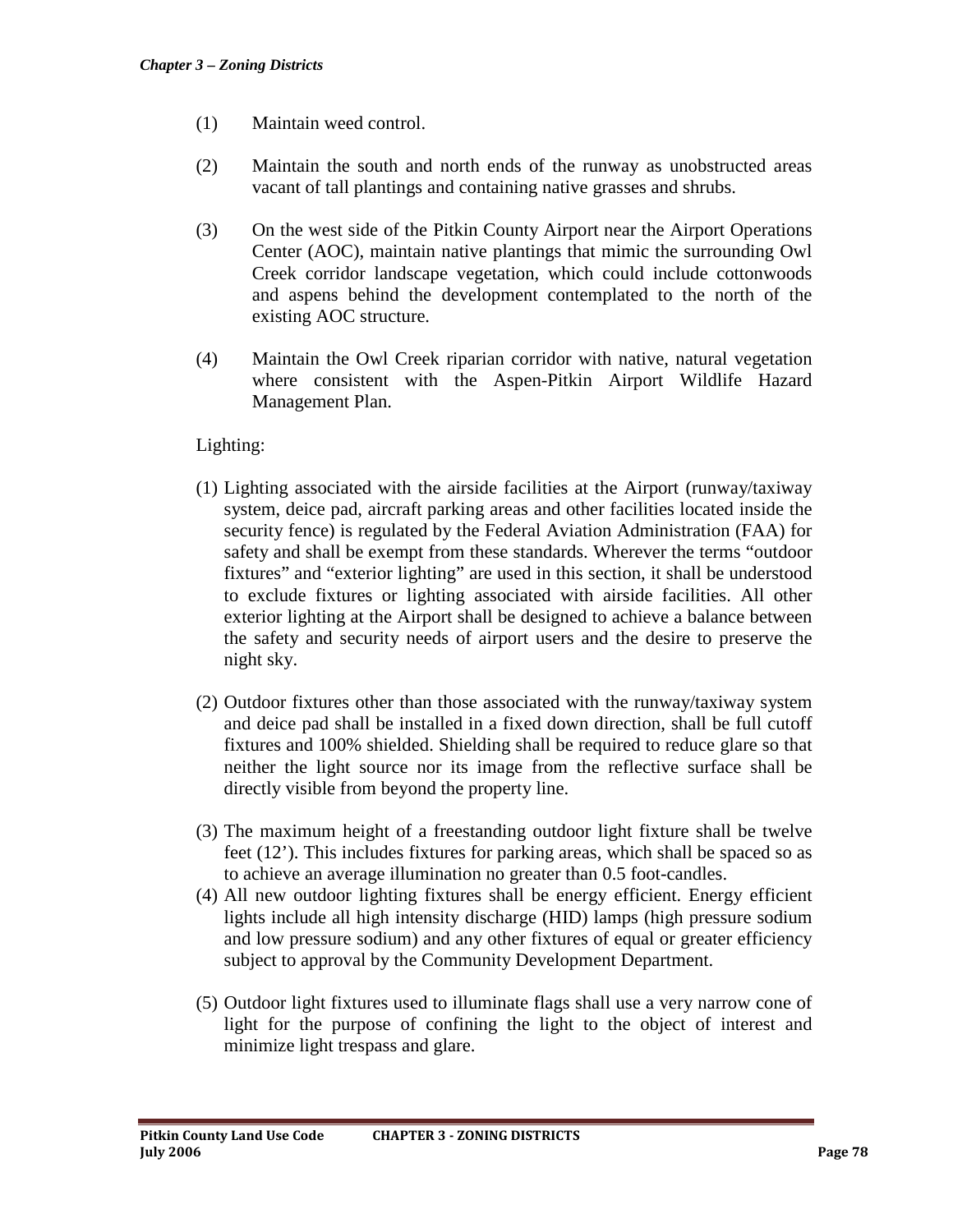- (6) Lighting controls that automatically extinguish all outdoor lighting when sufficient daylight is available using a control device or system such as a photoelectric switch, astronomical time switch or equivalent functions from a programmable lighting controller, building automation system or lighting energy management system, shall be utilized whenever possible.
- (7) The outdoor light fixtures listed below shall be prohibited. Existing light fixtures legally permitted or authorized prior to adoption hereof may be maintained.
	- (a) Uplighting/backlit canopies.
	- (b) Neon tubing or band lighting along building structures as articulation.
	- (c) Flashing lights.
	- (d) Illumination of entire building or illumination of building facades.
	- (e) Floodlighting, up lighting.
	- (f) Any light that imitates or causes visual interference with a traffic signal or other necessary safety or emergency light.
	- (g) Walkway and path lighting must not exceed three (3) feet in height (as measured from the light source to existing grade) and must be down-directed and shielded. LED lighting is required.

Signage:

- (1) Signage at the Pitkin County Airport shall be consistent with the Pitkin County Airport Master Plan sign plan for exterior signs. If visual conflicts exist with the intent of the body of these standards along the highway corridor, the Pitkin County Airport shall work with Community Development to resolve conflicts and amend the Pitkin County Airport Master Plan signage plan where appropriate.
	- (a) One two-sided back-to-back free standing identification sign per entrance is required.

# **The following standards shall only apply to the Buttermilk Activity Node:**

Design: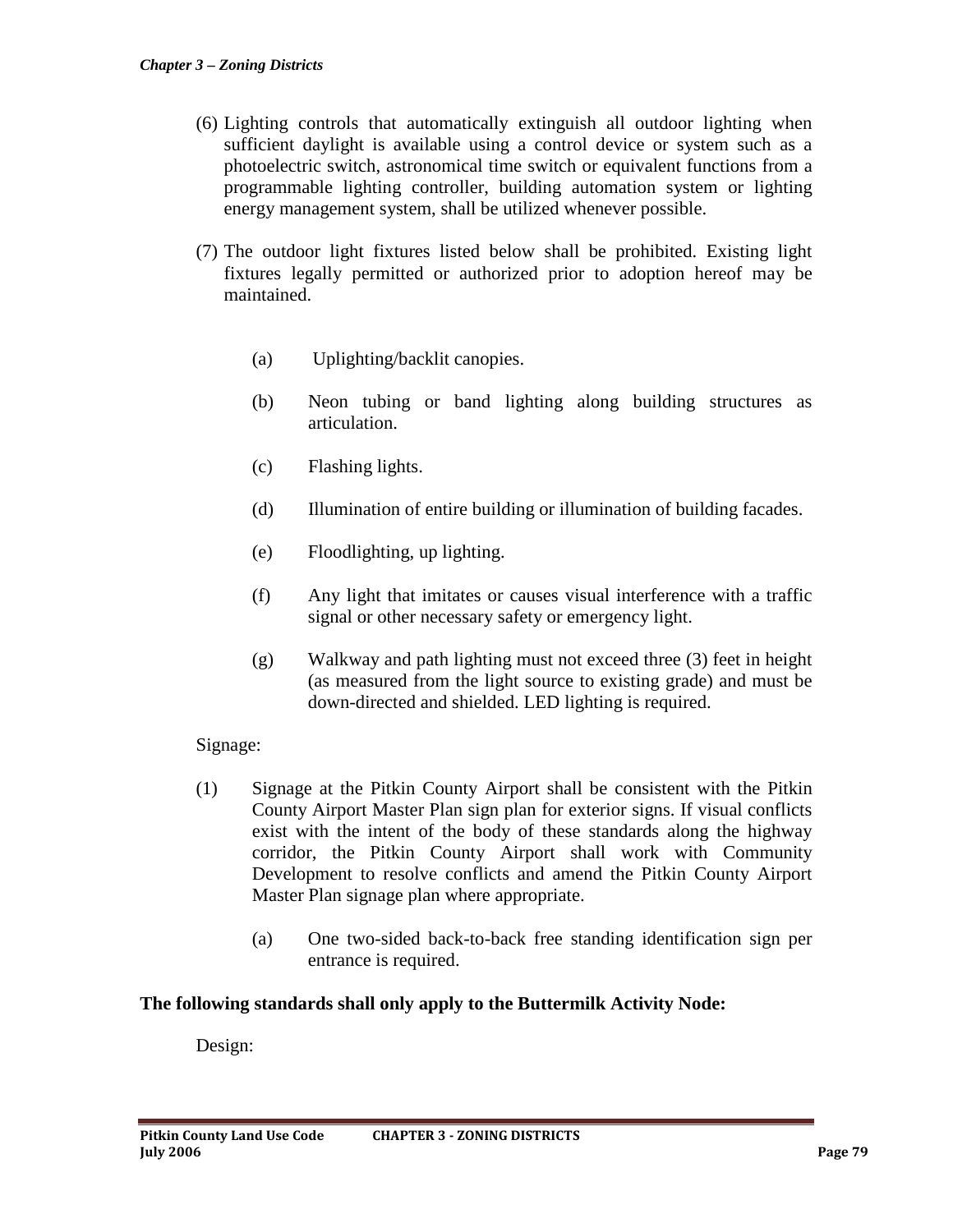- (1) The placement, height and massing of structures at the base of the Buttermilk ski area shall maintain open views of the ski mountain.
- (2) Roof lines shall be articulated so as not to appear as one continuous linear plane;
- (3) Maintain setback of 200 feet from Highway 82 Right of Way.

Landscaping:

- (1) Landscaping shall be native mixed species with plantings of varying heights and setbacks to soften and complement the facades of buildings as referenced in the Colorado Native Plant Society's "Suggested Native Plants for Gardening and Landscape Use";
- (2) The parking area provides views of the ski mountain and continues to provide a sense of open landscape. This area shall include native, low shrubs and grasses in designated islands throughout the lot. Native plantings will provide needed drainage areas while limiting water usage, and provide green coverage throughout the hard surface parking area. Only species identified in the Colorado Native Plant Society's "Suggested Native Plants for Gardening and Landscape Use" shall be used.
- (3) Existing intermittent tree placement along Owl Creek Road and the Buttermilk parking lot shall be maintained, and replacement trees shall be of a variety that is limited to a height at maturity that will continue to provide views of the mountain. To maintain mountain views, the density of the trees in this location shall not be increased.

# Lighting:

See entire west of MOMP planning area standards.

Signage:

- (1) Limit free-standing identification signs to one per primary entrance.
	- (a) Sign shall be "anchored" on the ground with a base and/or landscaped area.
	- (b) Base and landscaping will be included as part of total sign structure height.
	- (c) Downward lighting is required.
- (2) One back-to-back, two-sided free standing identification sign per primary entrance is required.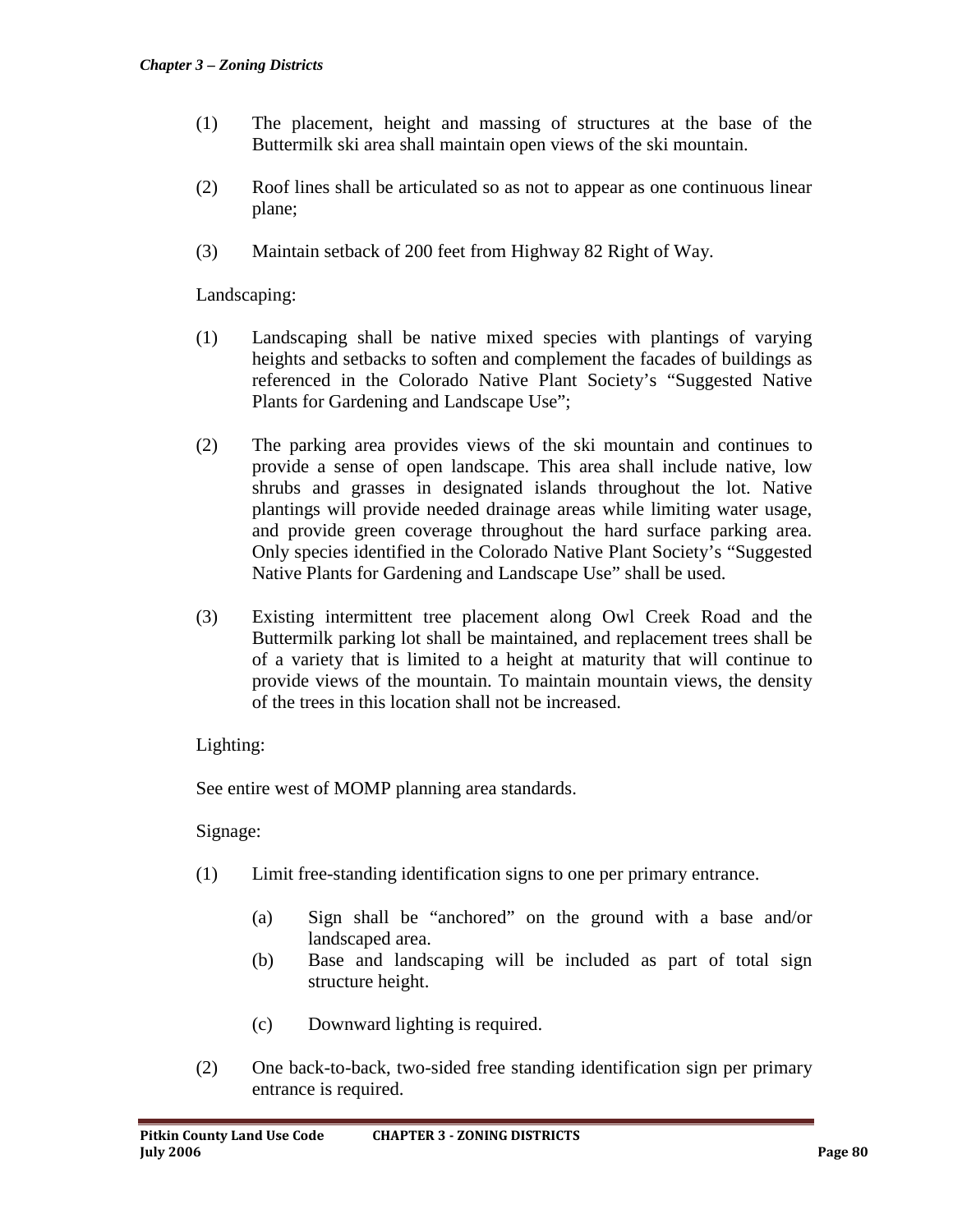# **The following standards shall only apply to the Inn at Aspen Activity Node:**

Design:

- (1) Maintain a setback of a minimum of 110 feet from the Highway 82 Right of Way.
- (2) Maintain height of 19 feet within the first 200 feet from the Highway 82 Right of Way. Allow height to increase to underlying zone district height standard when located more than 200 feet from the Highway 82 Right of Way.
- (3) Design structures using building materials and colors that blend with the landscape.

Landscaping:

- 1. Landscaping shall balance the need to complement development and maintain background views of ridgelines.
- 2. A variety of native species shall be used as landscaping is replaced as referenced in the Colorado Native Plant Society's "Suggested Native Plants for Gardening and Landscape Use".
- 3. Allowed height of replacement trees at maturity shall be determined based on siting of development and compliance with #1 above.

Signage:

- (1) Limit free-standing identification signs to one per primary entrance.
	- (a) Sign shall be "anchored" on the ground with a base and/or landscaped area.
	- (b) Base and landscaping will be included as part of total sign structure height.
	- (c) Downward lighting is required.
- (2) One back-to-back, two-sided free standing identification sign per primary entrance is required.

#### **The following standards shall only apply to the Pomegranate / Aspen Country Inn Activity Node:**

Design: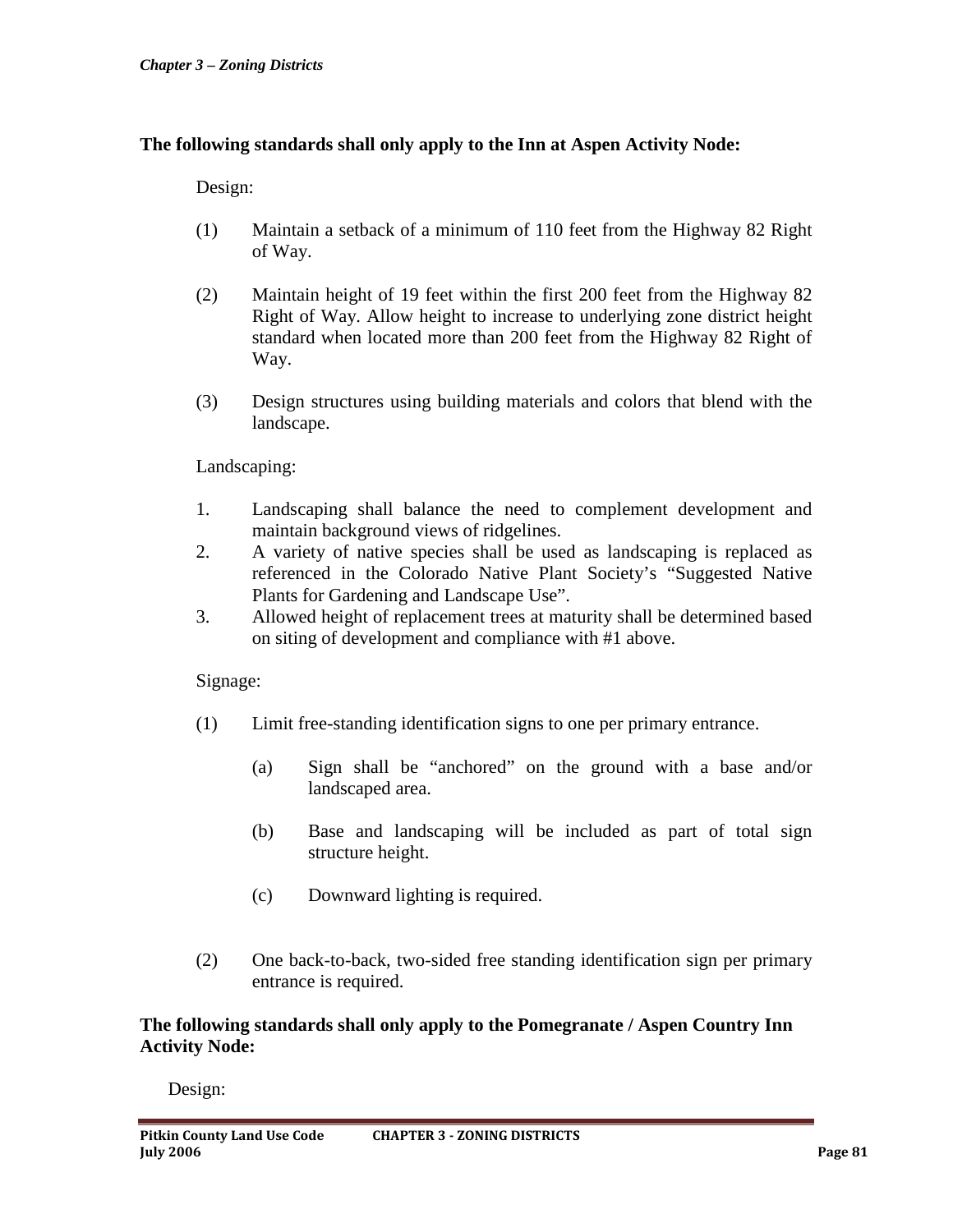- (1) To maintain views of backdrop ridgelines from Highway 82, maintain the height of structures at no higher than the current level. A reduction in building height is required as redevelopment occurs.
- (2). Maintain setback from the Highway 82 right of way as follows:
	- (a) Pomegranate: 180 feet to condominium building. Setback for the Pomegranate garages are subject to City of Aspen zoning and land use approvals.
	- (b) Aspen Country Inn senior housing: 195 feet to hip roof structure.
	- (c) Aspen Country Inn housing (west building): 200 feet.

Landscaping:

- (1) Maintain vegetation to screen development until such time as redevelopment occurs.
- (2) Maintain the continuous creekside native vegetation as viewed from Highway 82 when heading downvalley.
- (3) Landscaping shall compliment architecture and maintain background views of ridgelines; specifically the ridgeline views of Aspen Mountain, Highland Mountain, Buttermilk/Tiehack Mountains shall not be blocked by vegetation.
- (4) Replacement landscaping shall be comprised of a variety of native species.
- (5) Allowed height of replacement trees at maturity shall be determined based on siting of development and compliance with #3, above.
- (6) Only species referenced in the Colorado Native Plant Society's "Suggested Native Plants for Gardening and Landscape Use" shall be used.

Lighting:

See general provisions above

Signage:

(1) Limit free-standing identification signs to one per primary entrance.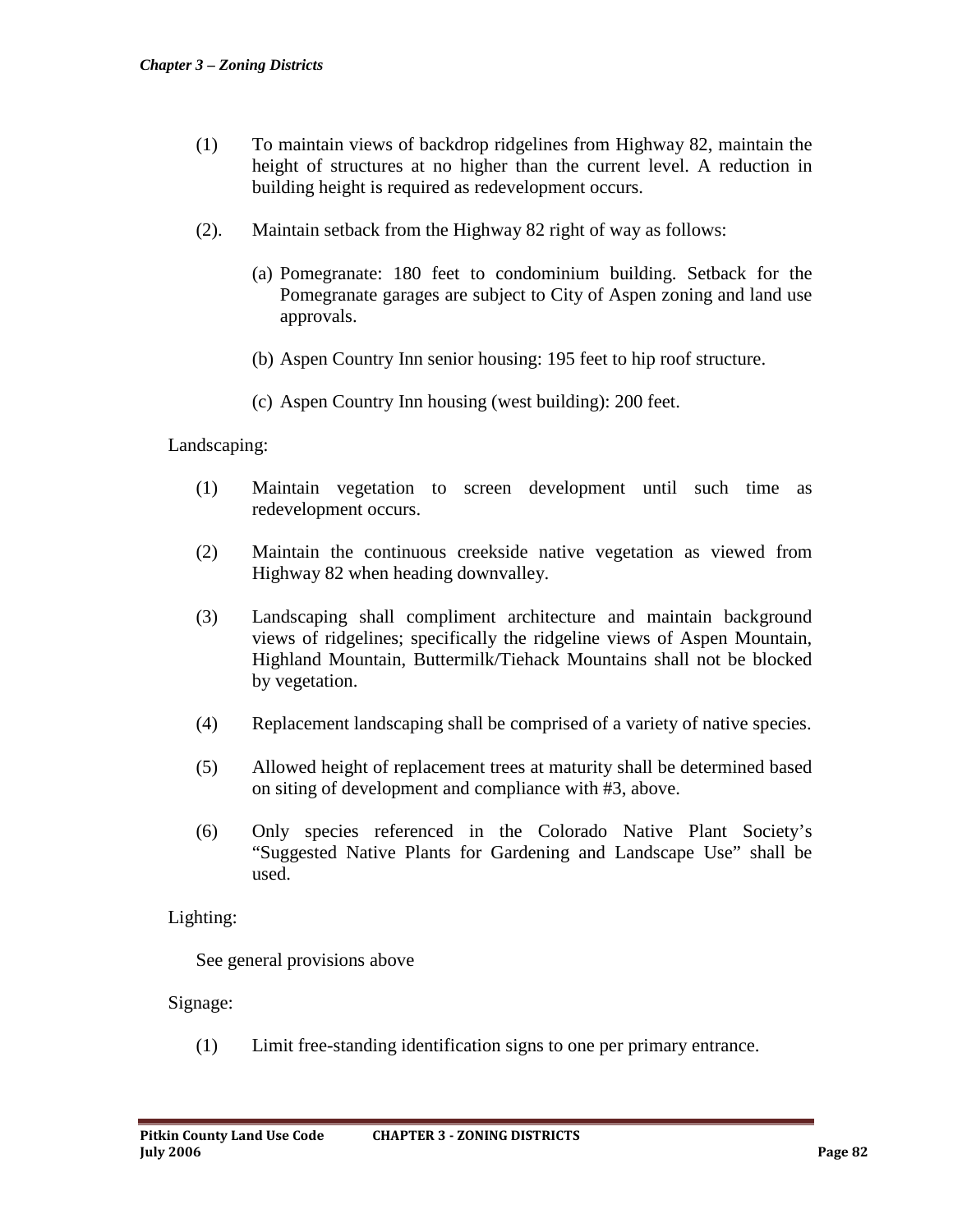- (a) Sign shall be "anchored" on the ground with a base and/or landscaped area.
- (b) Base and landscaping will be included as part of total sign structure height.
- (d) Downward lighting is required.
- (2) One back-to-back, two-sided free standing identification sign per primary entrance is required.

# *§ 3-70-50 added [Ord. 005-2014, 03-12-2014](http://pitkincounty.com/DocumentCenter/View/8284)*

# **3-70-60**

(a) Intent: The purpose of the Village Lodge Preservation (VLP) Zone District is to provide opportunities for and to encourage public use and enjoyment of privately owned historic tourist accommodation facilities located within the Town site of Redstone or on surrounding lands in the Crystal River Valley. The VLP zone district is intended to provide incentives for the upgrading and limited expansion of historic hotel, motel, lodge, and similar tourist accommodation facilities (including expansions within separate buildings to develop resort cabins, single family dwellings, and similar uses) when such expansions comply with the applicable development standards of this Land Use Code.

Lands which may be designated to the VLP zone district are those properties which:

- 1) Are eligible for listing on, or are already listed on, the National or State Register of Historic Places or the Pitkin County Historic Register; and
- 2) Are currently being legally used as tourist accommodation facilities or can be shown to have previously been used as tourist accommodation facilities: and
- 3) Are located within Redstone Historic District Boundary.

(b)Planning and Review Requirements: An approved Village Lodge Preservation Master Plan is required for any development in the VLP Zone District. The VLP Master Plan shall address all existing facilities and all proposed development, and shall be consistent with the Redstone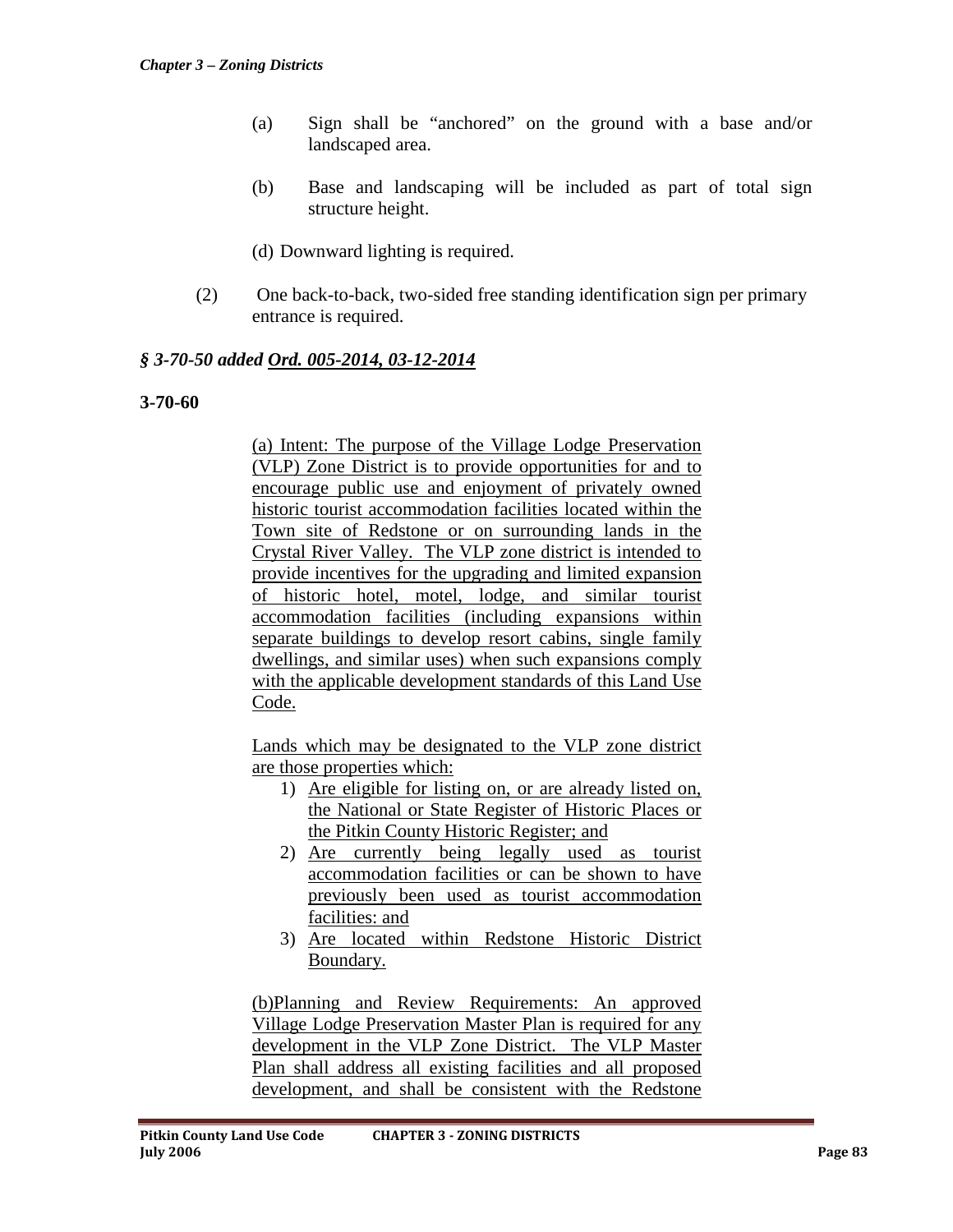Master Plan and Pitkin County Comprehensive Plan, and shall comply with all applicable requirements of the Land Use Code, including but not limited to the VLP Master Plan standards in Section 2-40-100, the Special Review standards in Sec. 2-30-30(h); Amendments to Development Applications and Permits in Sec. 2-20-150; and Activity Envelope and Site Plan Review in Sec. 2-30-20(g) and Sec. 7-10-50. The VLP Master Plan shall cover the entirety of the property, and shall address all permitted activities/uses on the property.

VLP Master Plan uses are denoted as in Chapter 4, Table 4- 1: Permitted Use Table as "A" – Allowed By Right - or "M" –Master Plan Uses. Uses denoted with an "A" or "M" are eligible for consideration in a VLP Master Plan review process. Uses denoted with an "M" are not automatically permitted. Only the specific uses, activities, and facilities approved as part of a site specific VLP Master Plan shall be permitted on a property.

(c) Property Specific Master Plan: Rezoning to the VLP Zone District requires a simultaneous Master Plan review for a property. A VLP Master Plan is a property specific master plan for a property that elects to rezone to the VLP Zone District. A VLP Master Plan is not a neighborhood master plan and/or comprehensive plan. A VLP master plan is not a site specific development plan and does not confer any vested rights.

(d) Land located within the VLP Zone District shall not be subdivided, partitioned, condominiumized or divided to create another lot, parcel, unit or other division of land or interest out of the property, including the creation of parcels that are 35 acres or larger pursuant to CRS Section 30-28- 101.

(e) Transferable Development Rights (TDR's): TDR's may not be severed from and sold from lands located in the VLP zone district with the exception of TDR's that are created from Designation to the Pitkin County Historic Register and associated requests for Optional Incentives. TDR's may not be purchased from other zone districts and landed in the VLP zone district.

(e) Growth Management Quota Systems (GMQS): Lands in the VLP zone district are eligible for GMQS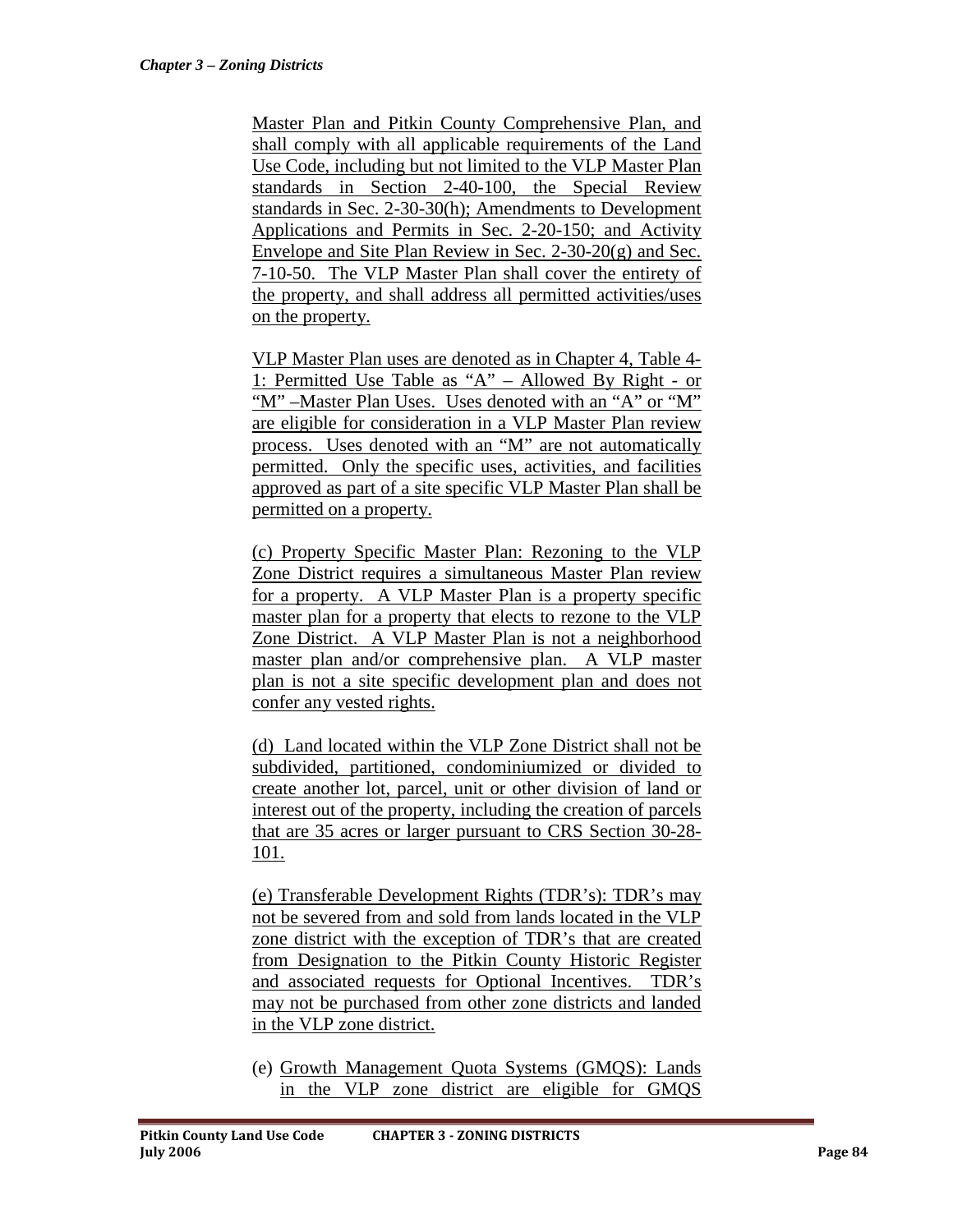exemptions in accordance with Chapter 6 of the Pitkin County Land Use Code.

*§ 3-70-60 added [Ord. 037-18, 08-22-18](https://pitkincounty.com/DocumentCenter/View/18785/boccord0372018)*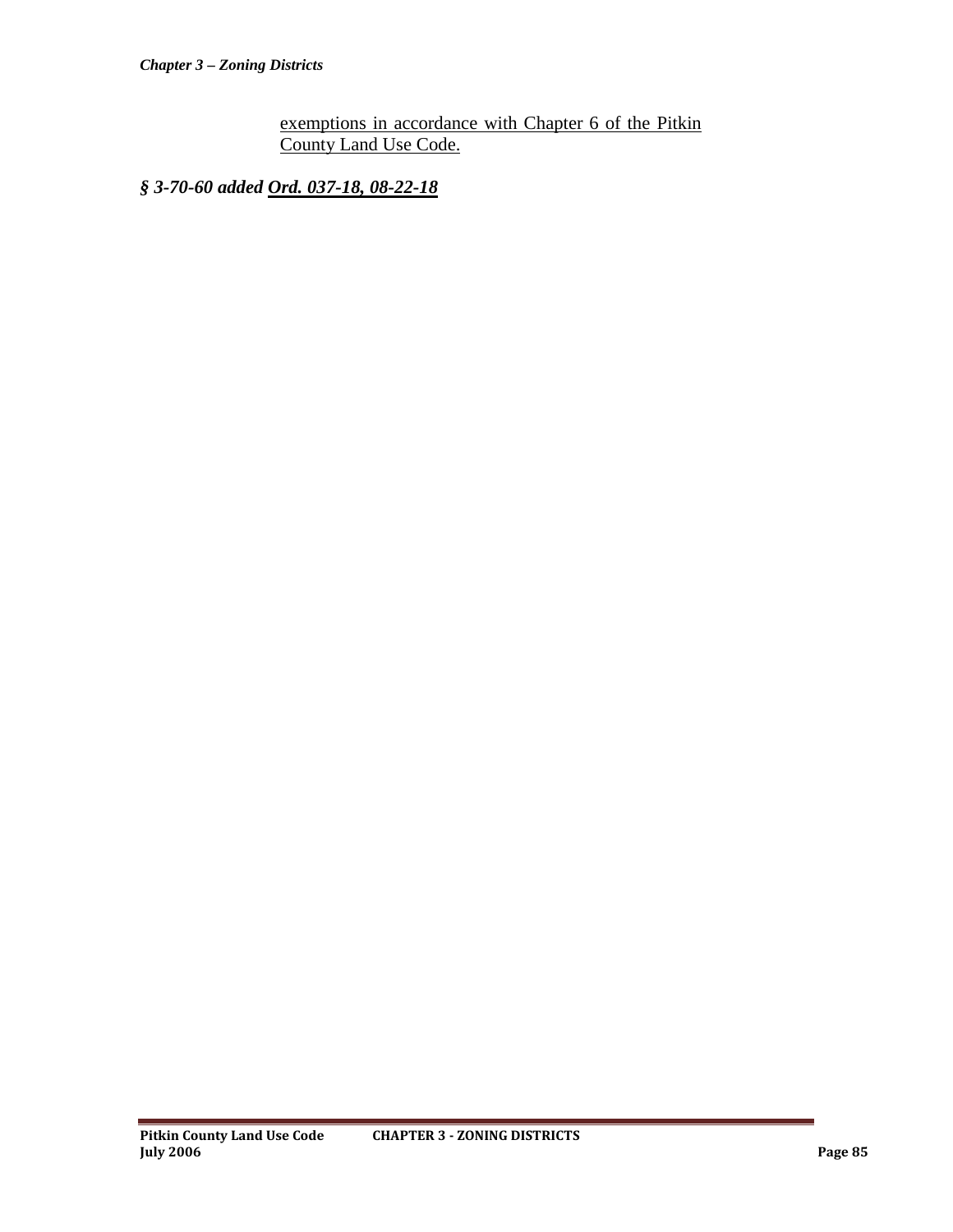### **3-80: PRIOR ZONING REQUIREMENTS CONTINUE**

Lands governed Public, Industrial, Unclassified and Accommodation/Recreation prior to the 5th of July, 2006 shall be governed by the zoning requirements and standards applicable to such lands prior to such date, as specified below. No new lands may be included in the Public, Industrial, Unclassified or Accommodation/Recreation zone districts.

#### **3-80-10: PUB (PUBLIC)**

(a) Intent

The PUB (Public) district is intended to provide for the development of public uses, facilities and services for governmental, civic, educational, humanitarian, health care and other non-profit (as evidenced by Internal Revenue Service Code 501C3 status (1993)), public purposes consistent with County land use plans and policies and to provide for related uses which are customarily incidental or accessory to public uses. Development activity in the zone should be based upon the adoption of a master plan.

(b) Allowed Uses

The following uses are allowed as of right in the Public (PUB) Zone District:

- (1) Accessory buildings and uses.
- (2) Bus stop.
- (3) Crop production.
- (4) Farm buildings.
- (5) Home occupations.
- (6) Hospitals.
- (7) Solar energy collectors (private use).
- (8) Trails.
- (c) Special Review Uses

The following uses in the Public (PUB) zone district are subject to special review and may be permitted if found to be in support of allowed principal uses: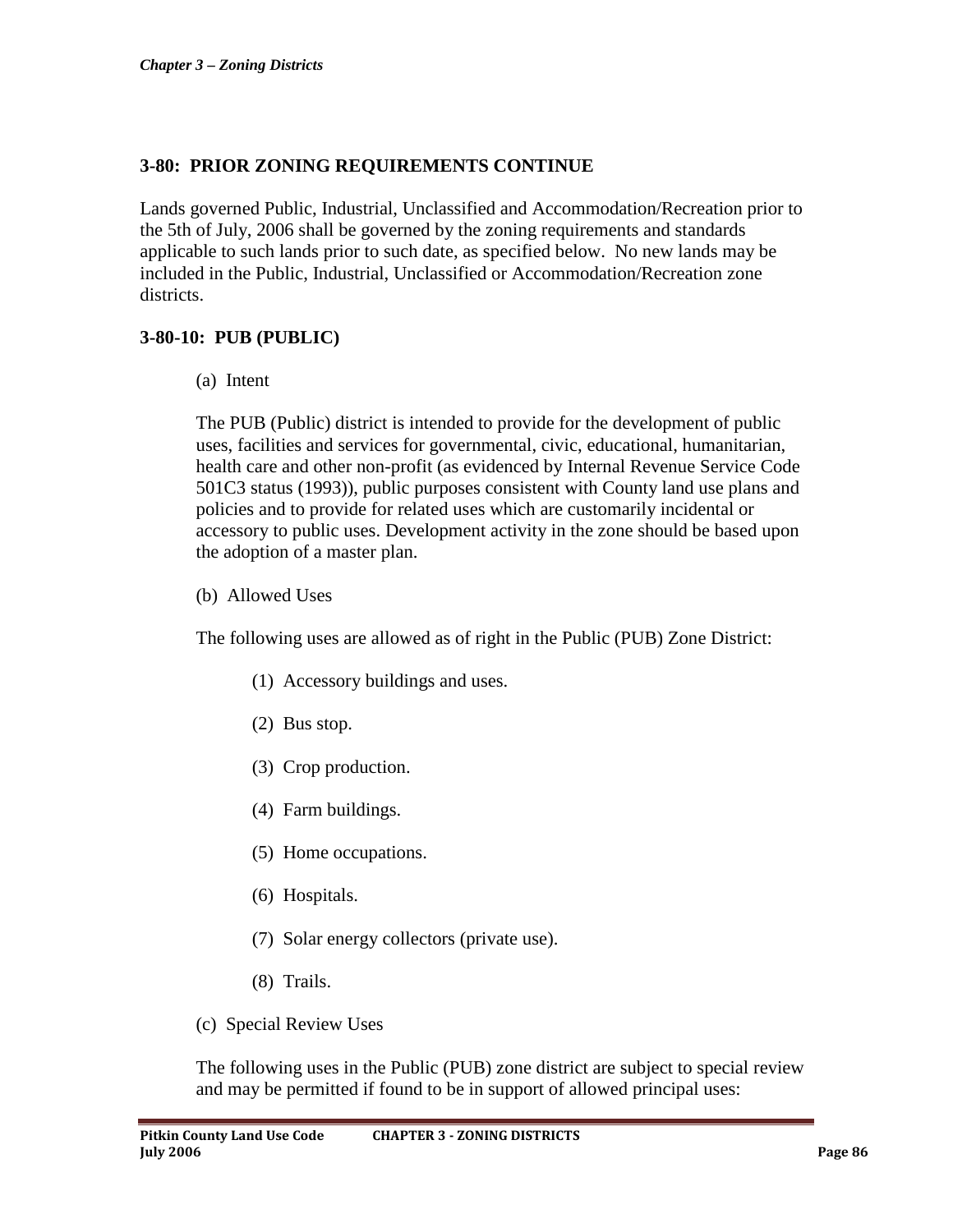- (1) Agriculture stands.
- (2) Airport.
- (3) Amusement and entertainment establishments.
- (4) Caretaker dwelling units.
- (5) Cemeteries.
- (6) Churches.

(7) Club houses or recreational buildings used in connection with and accessory to a permitted outdoor recreational use.

- (8) Commercial automobile parking lots.
- (9) Community health facilities.
- (10) Day care centers.
- (11) Dormitory housing.
- (12) Duplex dwelling units.
- (13) Equipment supplies and contraction or subcontraction.
- (14) Essential government and public utility uses, facilities and services.
- (15) General services.
- (16) Golf courses.
- (17) Junk yards.
- (18) Logging.
- (19) Medical/dental clinics.
- (20) Mineral exploration/mining concrete batch plants.
- (21) Multi-family dwelling units.
- (22) Nursing, convalescent, rest, and retirement homes.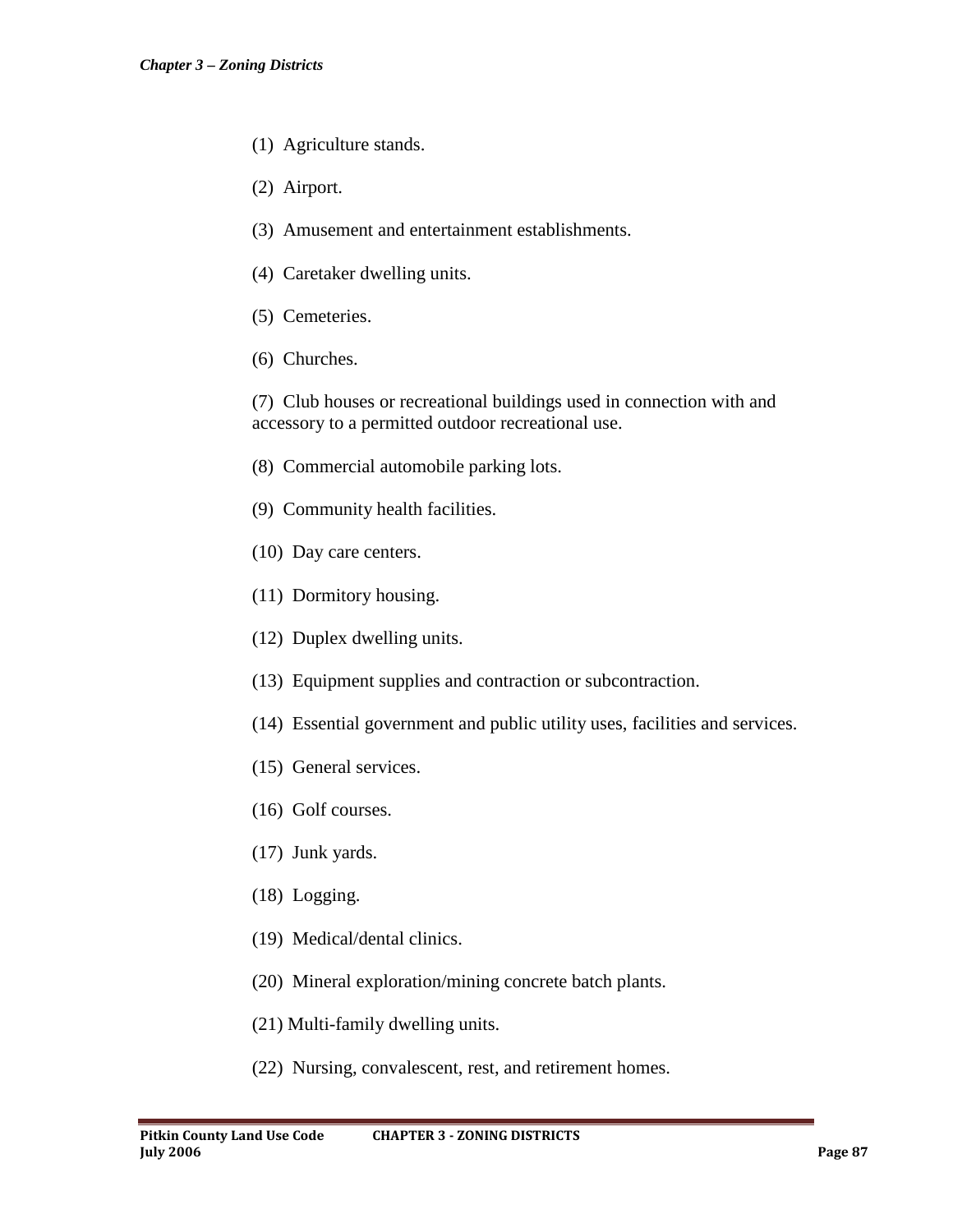(23) Offices.

- (24) Outdoor recreational uses.
- (25) Parks, playgrounds, playing fields.

(26) Places for retailing of goods (structures and businesses limited to twelve thousand (12,000) square feet of floor area per building).

- (27) Manufactured home.
- (28) Professional offices.
- (29) Radio transmitting station.
- (30) Research facilities, indoors.
- (31) Research facilities, other.
- (32) Satellite reception devices.
- (33) Schools/universities.
- (34) Sewage disposal areas/landfills/water plants.
- (35) Single-family dwelling units with a maximum floor area of 5,750 sq. ft. within the Basalt Urban Growth Boundary.
- (36) Transferable development rights (TDRs).

(37) Uses, activities and facilities permitted by special use permit issued by Federal agencies.

- (38) Vehicle and aircraft sales and service.
- (39) Water crossing and diversion.
- (d) Prohibited Uses

The following uses are prohibited in the Public (PUB) Zone District:

(1) Alpine ski areas and support.

(2) Animal production and husbandry services, and other farm and agricultural uses.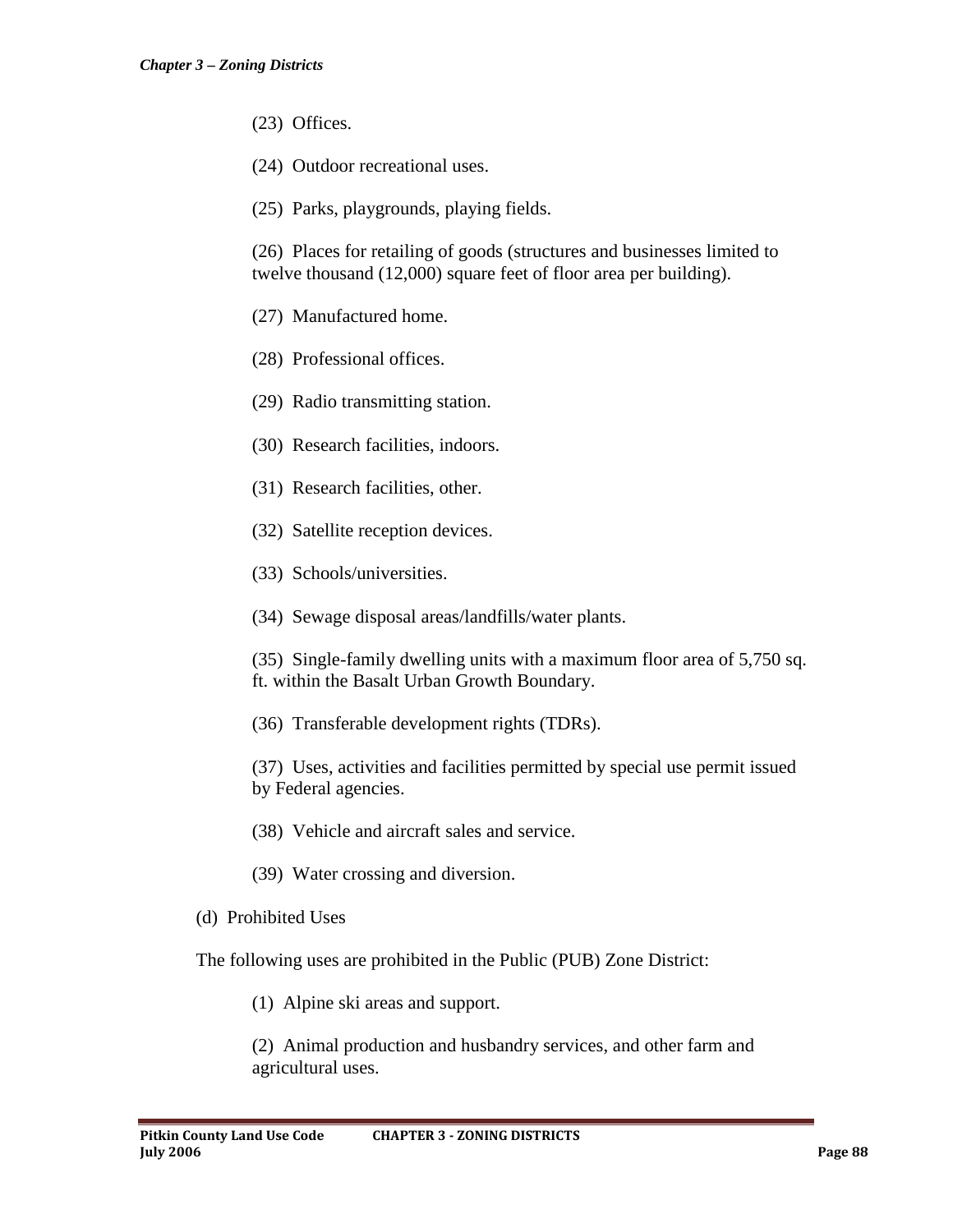- (3) Commercial camping areas.
- (4) Commercial firewood splitting, storage and sales.
- (5) Commercial kennels and veterinary clinics.
- (6) Commercial riding stables.
- (7) Employee dwelling units.
- (8) Financial institutions.
- (9) Guest ranches.
- (10) Helicopter and Fixed Wing Aircraft Loading and Unloading
- (11) Mobile homes.
- (12) Motels, hotels, lodges.
- (13) Nordic ski areas and support facilities.

(14) Personal service outlets: food stores, drug stores, post office substation, self-service laundries, dry cleaning outlets and liquor stores; the total space shall be limited to eighty (80) square feet of gross leasable space per dwelling unit in the district.

- (15) Resort cabins.
- (16) Restaurants and bars.
- (17) Timesharing/fractional fees.
- (18) Uses not listed.
- (e) Master Plans

Undefined uses may be allowed through adoption of a master plan or amendment to an existing Master plan subject to Sections 2-20-150(g) and 2-40-100.

(f) Dimensional Requirements

The following dimensional requirements shall apply to all permitted and special review uses in the Public (PUB) Zone District:

(1) Minimum lot area: special review.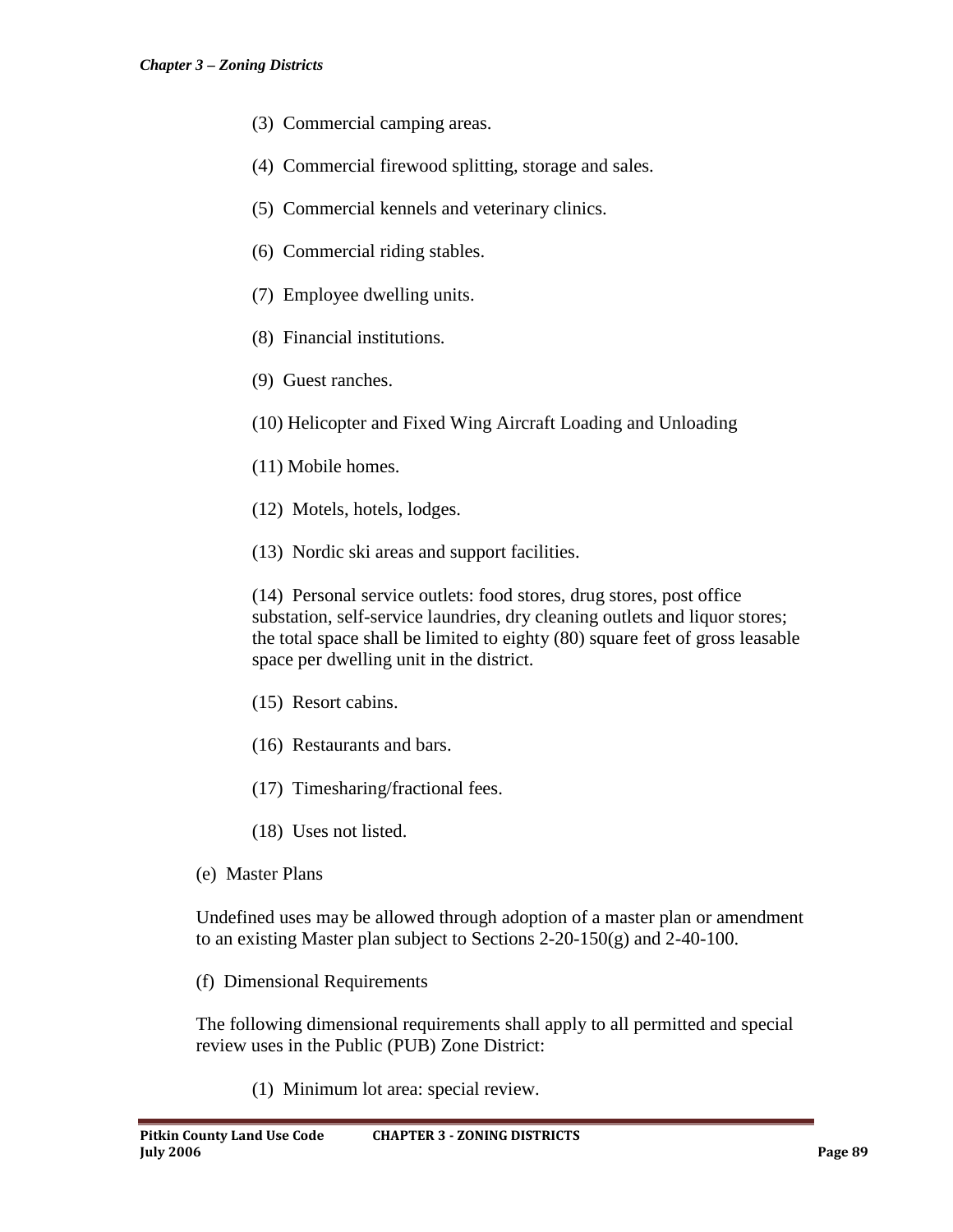- (2) Minimum lot area principal use: special review.
- (3) Minimum usable open space per dwelling unit: special review.
- (4) Minimum front yard setback: thirty feet (30').
- (5) Minimum side yard setback: ten feet (10').
- (6) Minimum rear yard setback: ten feet (10').
- (7) Minimum lot width: special review.
- (8) Maximum height principal structures: twenty-eight feet (28').
- (9) Maximum height accessory structures: twenty feet (20').
- (10) Maximum floor area ratio: .50.

# *(Code repealed and reenacted (all sections) by Ord. 014-D-2006, § 3-80-10 amended (in part) [Ord. 026-10, 11-17-10\)](http://pitkincounty.com/DocumentCenter/View/8266); [Ord. 011-2022,](https://pitkincounty.com/DocumentCenter/View/28808/boccord0112022-recorded) 02-23-2022*

# **3-80-20: I (INDUSTRIAL)**

(a) Intent

The I (Industrial) district is intended to provide for the establishment of nonpolluting manufacturing and warehouse facilities and accessory long-term residential dwelling units.

(b) Allowed Uses

The following uses are allowed as of right in the Industrial (I) Zone District:

- (1) Accessory buildings and uses.
- (2) Bus stop.
- (3) Commercial firewood splitting, storage and sales.
- (4) Crop production.
- (5) Essential government public utility uses, facilities and services.
- (6) Home occupations.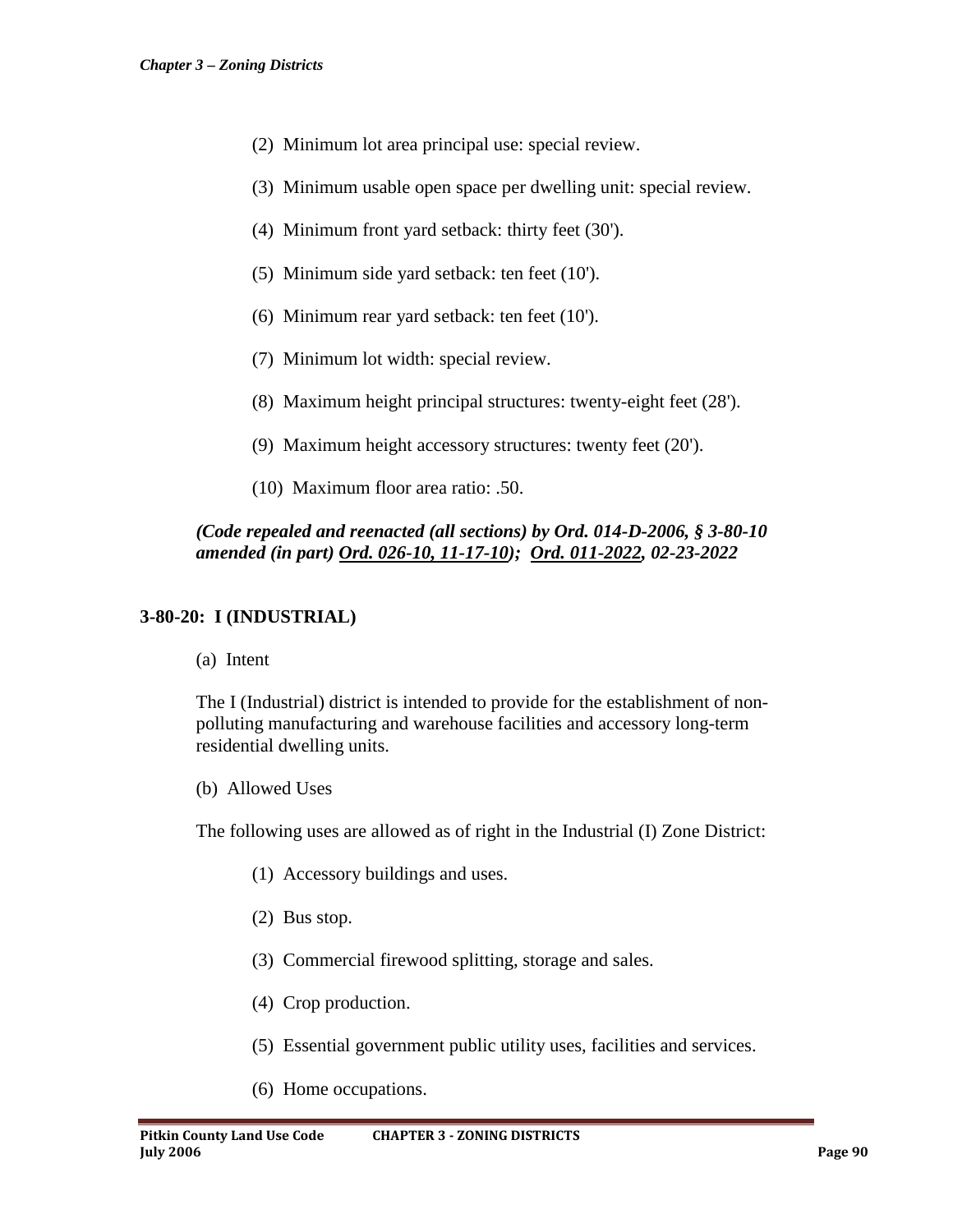- (7) Multi-family dwelling units.
- (8) Offices limited to one thousand (1,000) square feet per business.
- (9) Parks, playgrounds, playing fields.
- (10) Research facilities, indoors.
- (11) Single-family dwelling units.
- (12) Single-family dwelling units.
- (13) Solar energy collectors (private use).
- (14) Trails.
- (c) Special Review Uses

The following uses in the Industrial (I) zone district are subject to special review and may be permitted if found to be in support of allowed principal uses:

- (1) Agriculture stands.
- (2) Amusement and entertainment establishments.
- (3) Caretaker dwelling units.
- (4) Commercial automobile parking lots.
- (5) Commercial kennels and veterinary clinics.
- (6) Community health facilities.
- (7) Employee dwelling units.
- (8) Equipment supplies and contraction or subcontraction.
- (9) Farm buildings.
- (10) Financial institutions.
- (11) Food related businesses.
- (12) General services.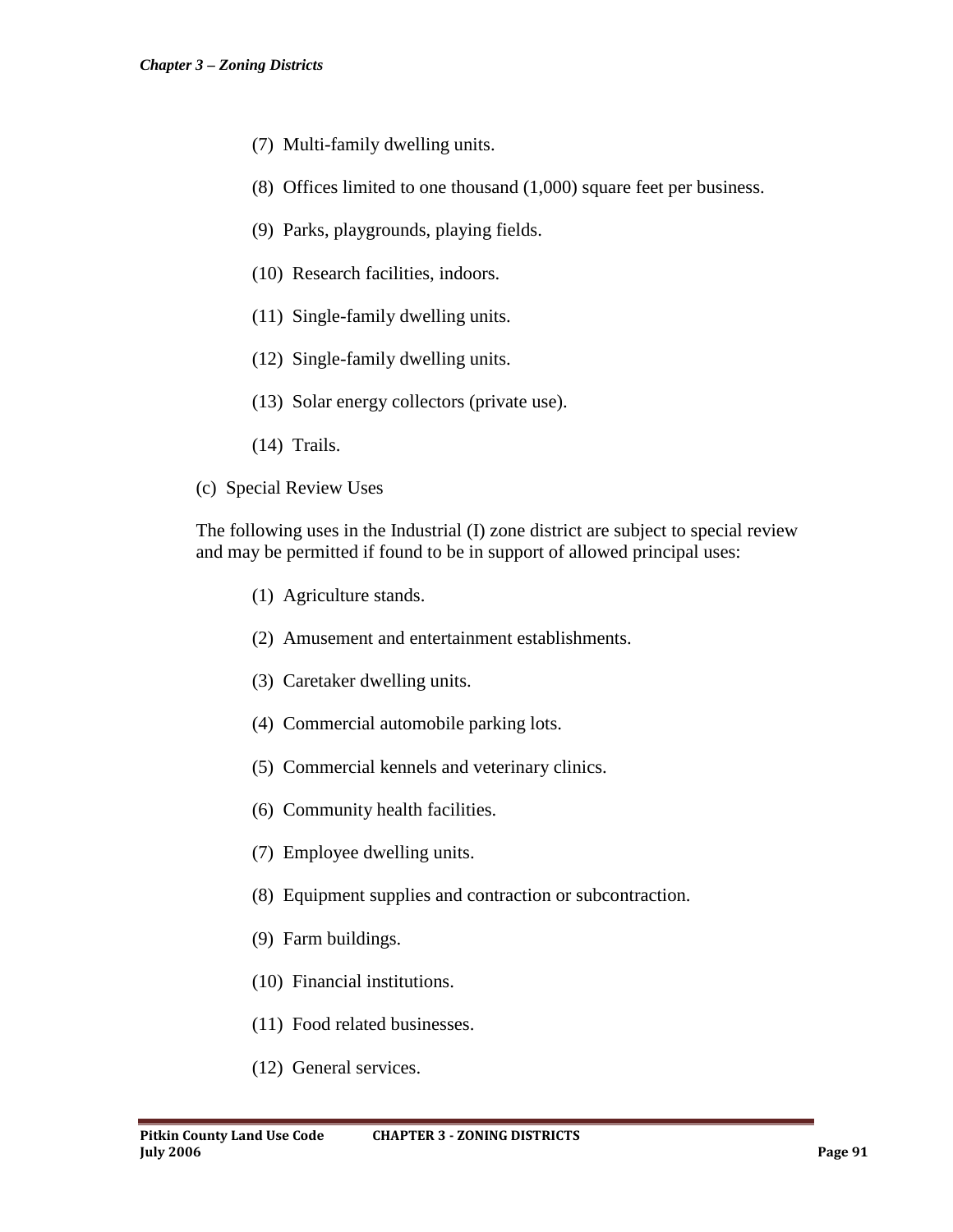(13) Junk yards.

(14) Mineral exploration/mining, concrete batch plants.

(15) Personal service outlets: food stores, drug stores, post office substation, self-service laundries, dry cleaning outlets and liquor stores; the total space shall be limited to eighty (80) square feet of gross leasable space per dwelling unit in the district.

(16) Manufactured home.

(17) Professional offices (office space restricted to a maximum of one thousand (1,000) square feet per business).

- (18) Radio transmitting station.
- (19) Research facilities, other.
- (20) Restaurants and bars.
- (21) Satellite reception devices.
- (22) Schools/universities.
- (23) Sewage disposal areas/landfills/water plants.
- (24) Uses, activities and facilities permitted by special use permit issued by Federal agencies.
- (25) Vehicle and aircraft sales and service.
- (26) Water crossing and diversion.
- (d) Prohibited Uses

The following uses are prohibited in the Industrial (I) Zone District:

- (1) Airport.
- (2) Alpine ski areas and support.

(3) Animal production and husbandry services, and other farm and agricultural uses.

(4) Cemeteries.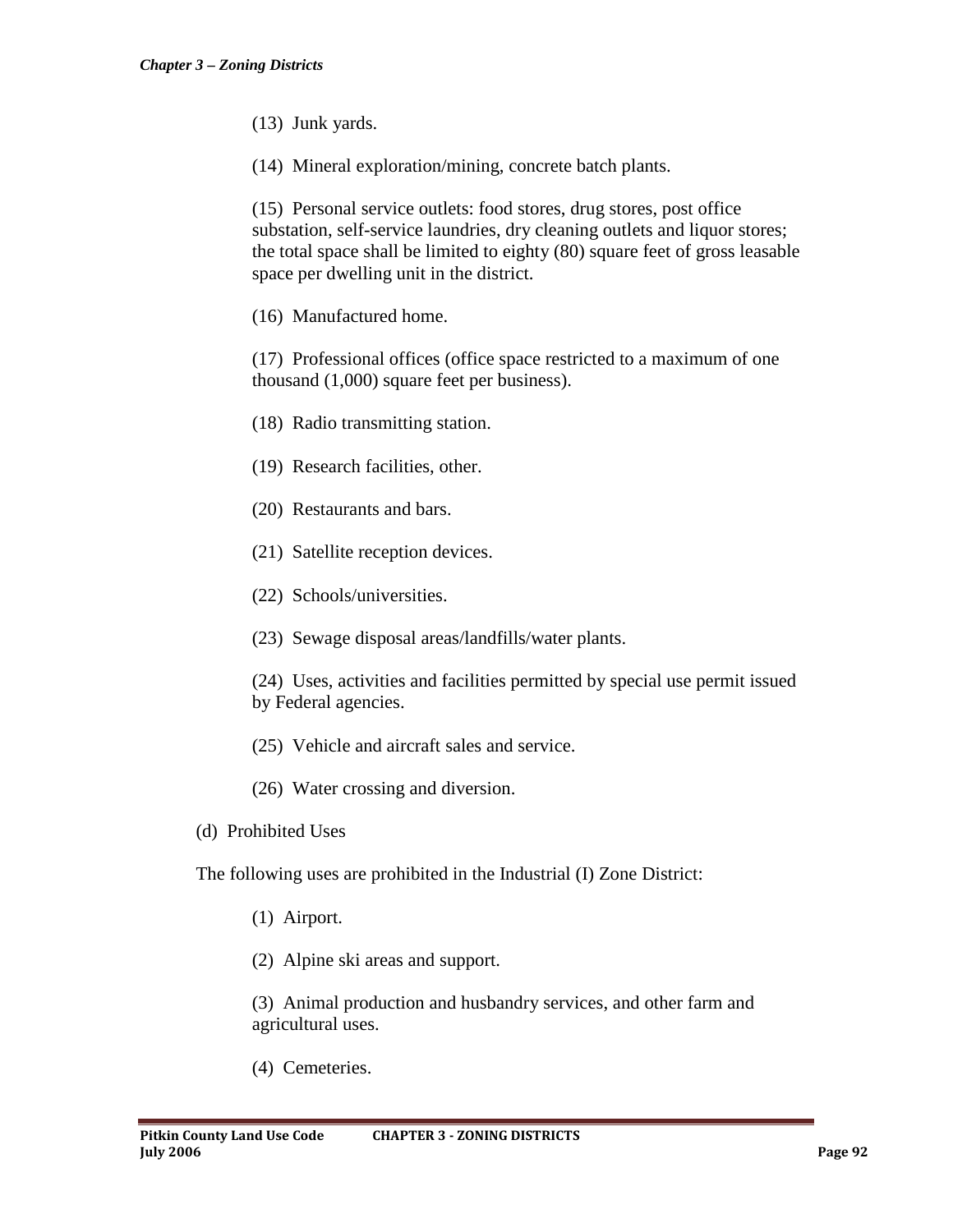(5) Churches.

(6) Club houses or recreational buildings used in connection with and accessory to a permitted outdoor recreational use.

- (7) Commercial camping areas.
- (8) Commercial riding stables.
- (9) Day care centers.
- (10) Dormitory housing.
- (11) Duplex dwelling units.
- (12) Golf courses.
- (13) Guest ranches.
- (14) Helicopter and Fixed Wing Aircraft Loading and Unloading
- (15) Hospitals.
- (16) Logging.
- (17) Medical/dental clinics.
- (18) Mobile homes.
- (19) Motels, hotels, lodges.
- (20) Nordic ski areas and support facilities.
- (21) Nursing, convalescent, rest, retirement homes.
- (22) Outdoor recreational uses.
- (23) Places for retailing of goods.
- (24) Resort cabins.
- (25) Timesharing/fractional fees.
- (26) Uses not listed.
- (e) Master Plans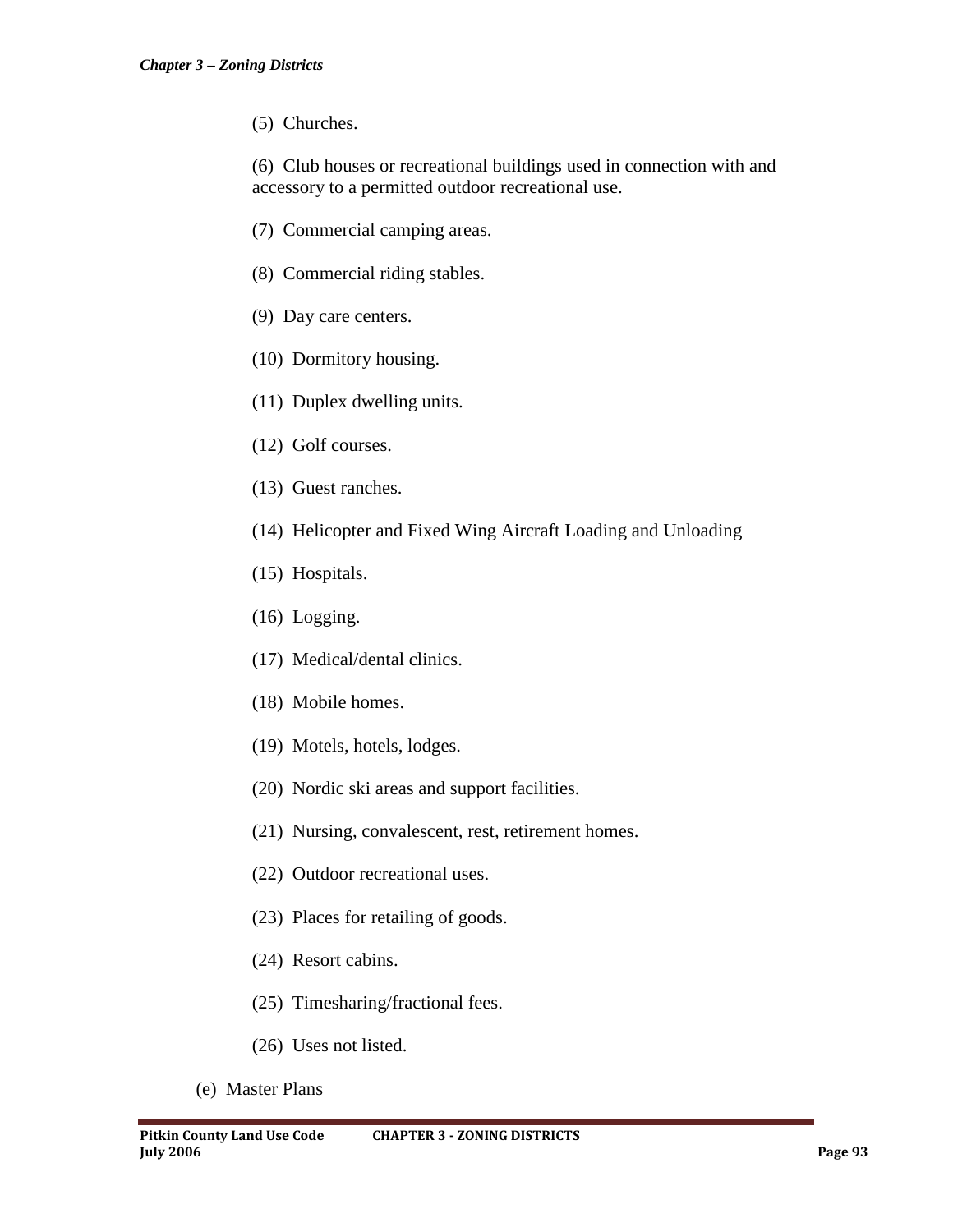Undefined Uses may be allowed through adoption of a master plan or amendment to an existing Master Plan subject to Sections 2-20-150(g) and 2-40-100.

(f) Dimensional Requirements

The following dimensional requirements shall apply to all permitted and special review uses in the Industrial (I) Zone District:

(1) Minimum lot area for multi-family: fifteen thousand (15,000) square feet.

(2) Minimum lot area for other: six thousand (6,000) square feet.

(3) Minimum Lot Area per Dwelling Unit:

(a) Multi-family unlimited (special review): five thousand five hundred (5,500) square feet.

(b) Multi-family one bedroom: three thousand two hundred (3,200) square feet.

(c) Multi-family studio: two thousand five hundred (2,500) square feet.

(4) Minimum usable open space per dwelling unit: one thousand two hundred (1,200) square feet.

- (5) Minimum front yard setback: thirty feet (30').
- (6) Minimum side yard setback: ten feet (10').
- (7) Minimum rear yard setback: ten feet (10').
- (8) Minimum lot width: fifty feet (50').
- (9) Maximum height principal structures: twenty-eight feet (28').
- (10) Maximum height accessory structures: twenty feet (20').
- (11) Maximum floor area ratio: .36.

*(Code repealed and reenacted (all sections) by Ord. 014-D-2006, Section 3-80-20 amended (in part) [Ord. 011-2022,](https://pitkincounty.com/DocumentCenter/View/28808/boccord0112022-recorded) 02-23-2022*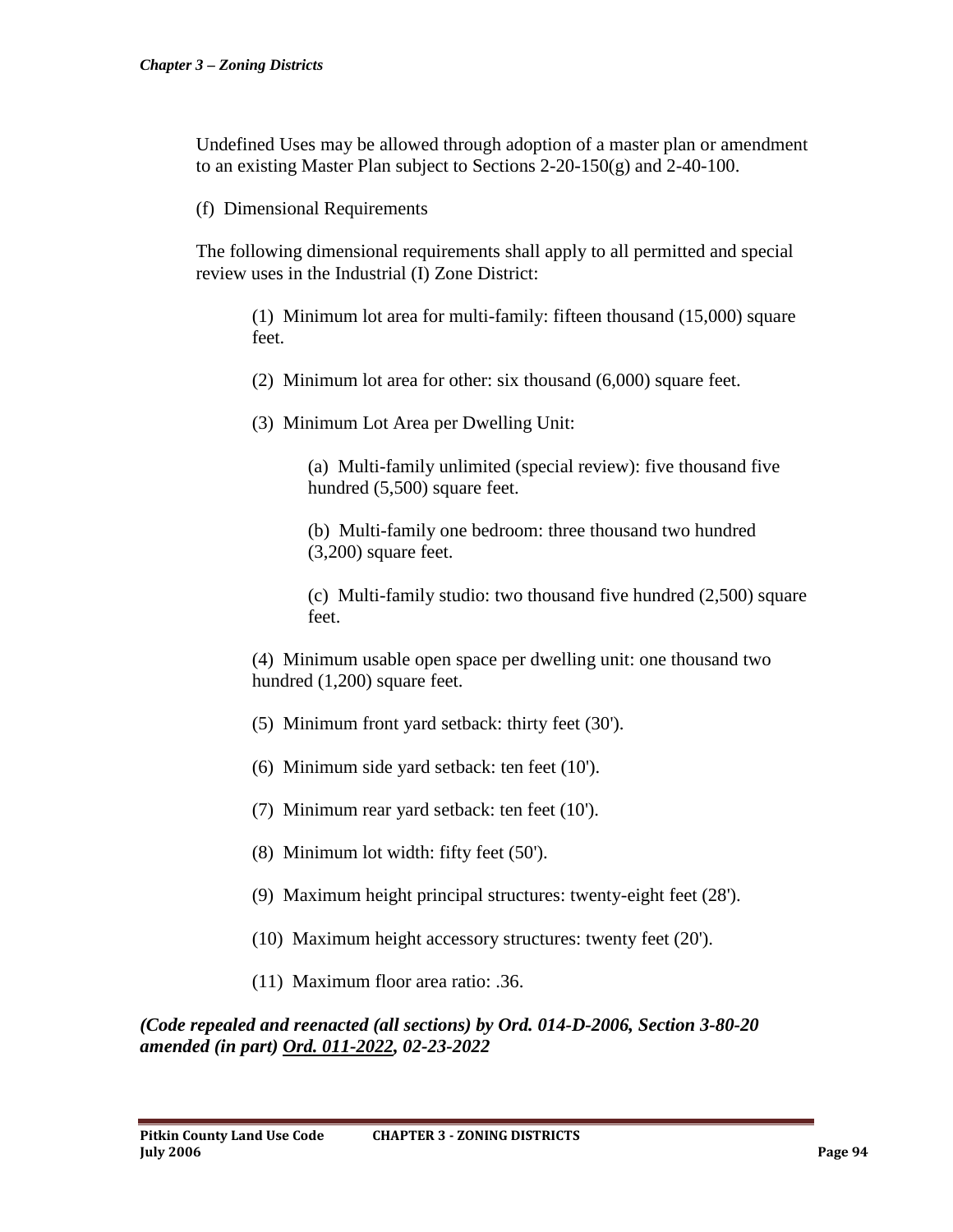### **3-80-30: U (UNCLASSIFIED)**

(a) Intent

The U, Unclassified district, includes those properties in the County which have not been rezoned for uses because of their distance from developed areas and/or the lack of a land use plan for the areas in which they are located.

(b) Allowed Uses

The following uses are allowed as of right in the Unclassified (U) Zone District:

(1) Accessory buildings and uses.

(2) Animal production and husbandry services, other farm and agricultural uses (not including commercial feed lots).

- (3) Bus stop.
- (4) Crop production.
- (5) Farm buildings.
- (6) Home occupations.
- (7) Parks, playground, playing fields.
- (8) Manufactured home.
- (9) Single-family dwelling units.
- (10) Single-family dwelling units.
- (11) Solar energy collectors (private use).
- (12) Trails.
- (c) Special Review Uses

The following uses are subject to special review:

- (1) Agriculture stands.
- (2) Caretaker dwelling units.
- (3) Cemeteries.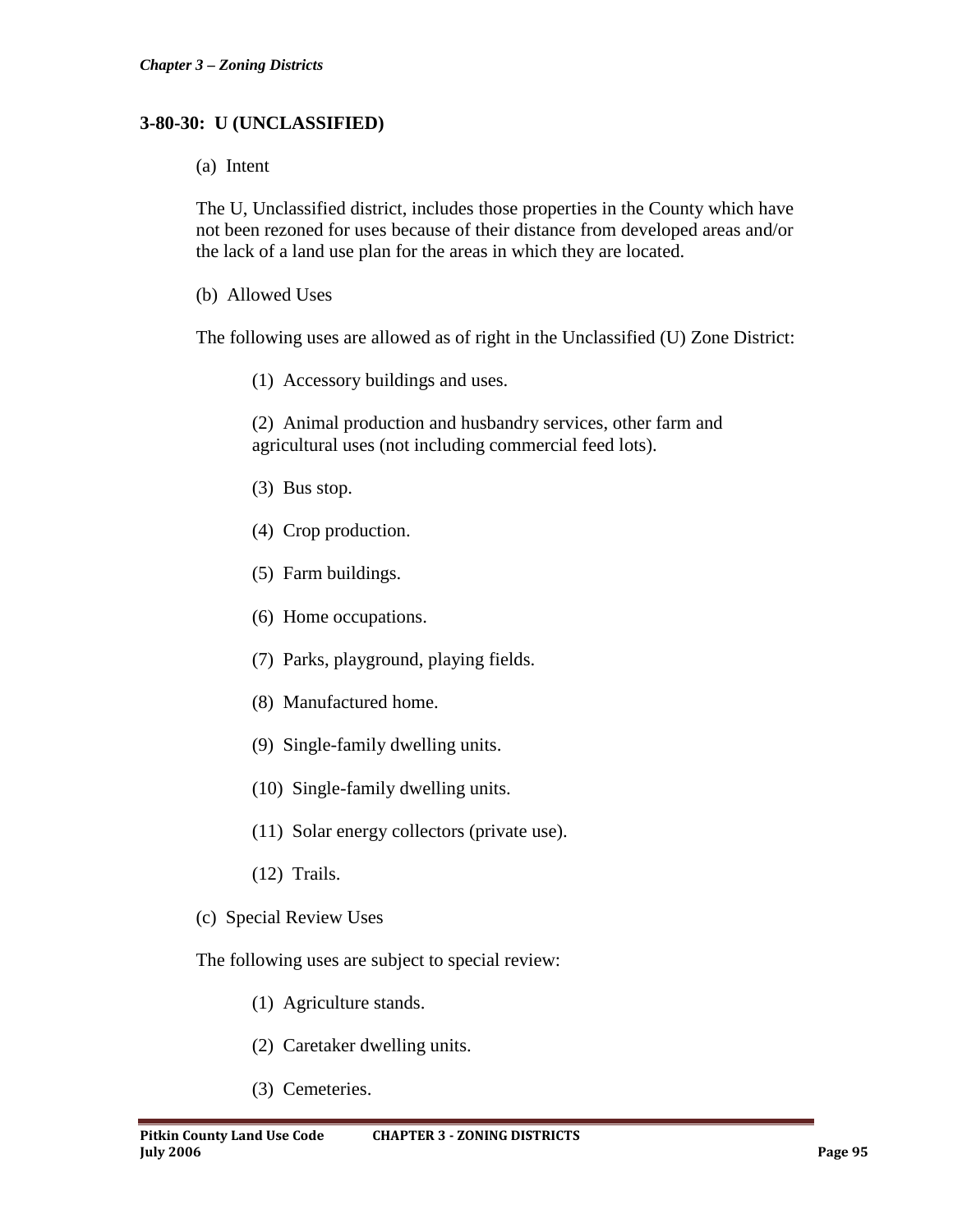(4) Churches.

(5) Club houses or recreational buildings used in connection with and accessory to a permitted outdoor recreational use.

- (6) Commercial camping areas.
- (7) Commercial firewood splitting, storage and sales.
- (8) Commercial kennels and veterinary clinics.
- (9) Community health facilities.
- (10) Day care centers.
- (11) Employee dwelling units.
- (12) Equipment supplies and contraction or subcontraction.
- (13) Logging.
- (14) Mineral exploration/mining, concrete batch plants.
- (15) Nordic ski areas and support facilities.
- (16) Nursing, convalescent, rest, and retirement homes.
- (17) Outdoor recreational uses.
- (18) Radio transmitting station.
- (19) Resort cabins.
- (20) Satellite reception devices.
- (21) Schools/universities.
- (22) Sewage disposal areas/landfills/water plants.
- (23) Transferable development rights (TDRs).

(24) Uses, activities and facilities permitted by special use permit issued by Federal agencies.

(25) Water crossing and diversion.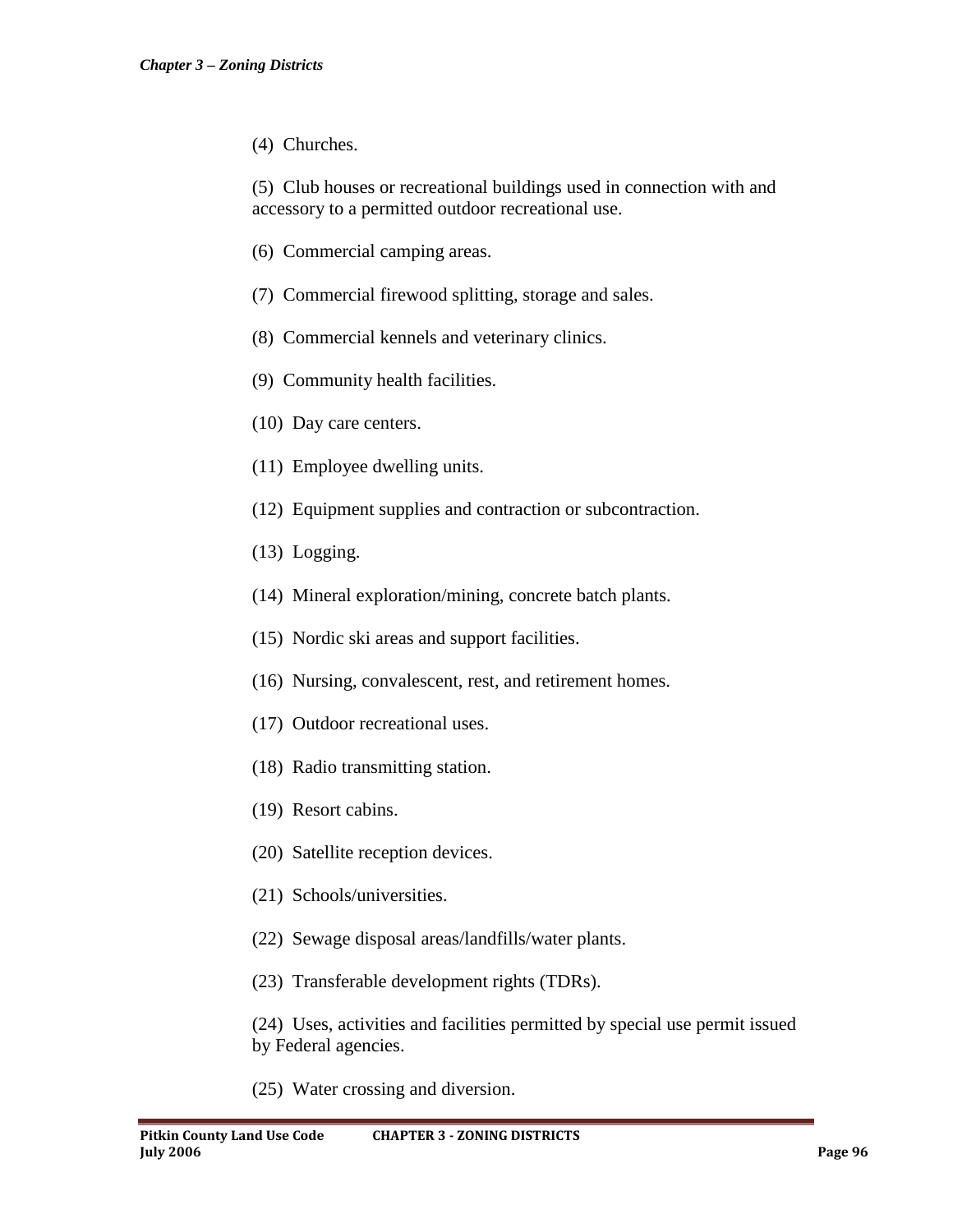# (d) Prohibited Uses

The following uses are prohibited in the Unclassified (U) Zone District:

- (1) Airport.
- (2) Alpine ski areas and support.
- (3) Amusement and entertainment establishments.
- (4) Commercial automobile parking lots.
- (5) Commercial riding stables.
- (6) Dormitory housing.
- (7) Duplex dwelling units.
- (8) Essential government and public utility uses, facilities and services.
- (9) Financial institutions.
- (10) General services.
- (11) Golf courses.
- (12) Guest ranches.
- (13) Helicopter and Fixed Wing Aircraft Loading and Unloading
- (14) Hospitals.
- (15) Junk yards.
- (16) Medical/dental clinics.
- (17) Mobile homes.
- (18) Motels, hotels, lodges.
- (19) Multi-family dwelling units.
- (20) Offices.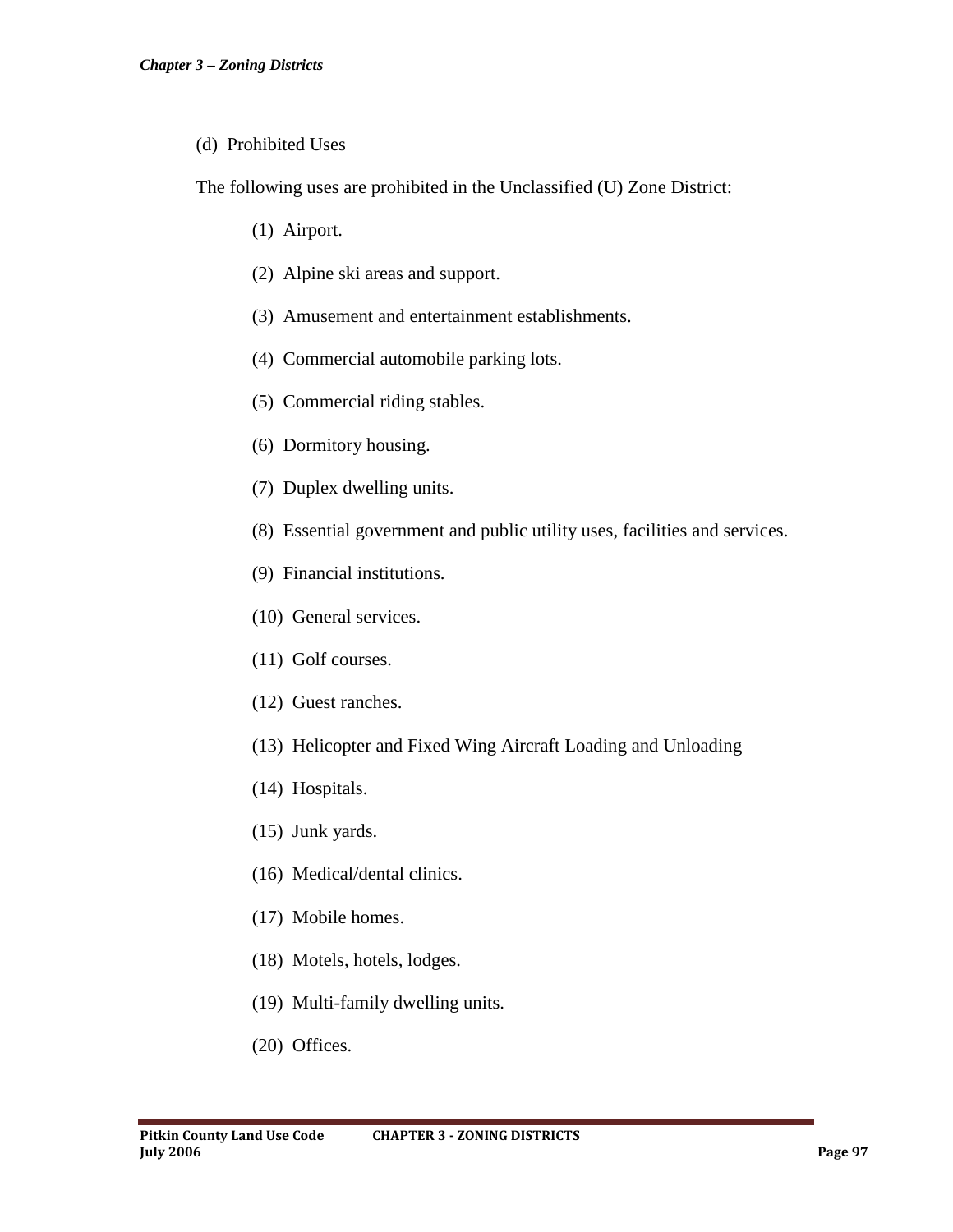(21) Personal service outlets: food stores, drug stores, post office substation, self-service laundries, dry cleaning outlets and liquor stores; the total space shall be limited to eighty (80) square feet of gross leasable space per dwelling unit in the district.

- (22) Places for retailing of goods.
- (23) Professional offices.
- (24) Research facilities, indoors.
- (25) Research facilities, other.
- (26) Restaurants and bars.
- (27) Timesharing/fractional fees.
- (28) Uses not listed.
- (29) Vehicle and aircraft sales and service.
- (e) Dimensional Requirements

The Unclassified zone district has the same dimensional requirements as the AR-10 zone district (Table 5-1).

# *(Code repealed and reenacted (all sections) by Ord. 014-D-2006, Section 3-80- 30 amended (in part) [Ord. 011-2022,](https://pitkincounty.com/DocumentCenter/View/28808/boccord0112022-recorded) 02-23-2022*

# **3-80-40: AC/REC-2 (ACCOMMODATION/RECREATION)**

(a) Intent

The AC/REC-2 (Accommodation/Recreation) zone district is intended to provide for resident and tourist housing nearby to skiing and other recreation areas.

(b) Allowed Uses

The following uses are allowed as of right in the Accommodation/Recreation (AC/REC-2) Zone District:

- (1) Accessory buildings and uses.
- (2) Bus stop.
- (3) Crop production.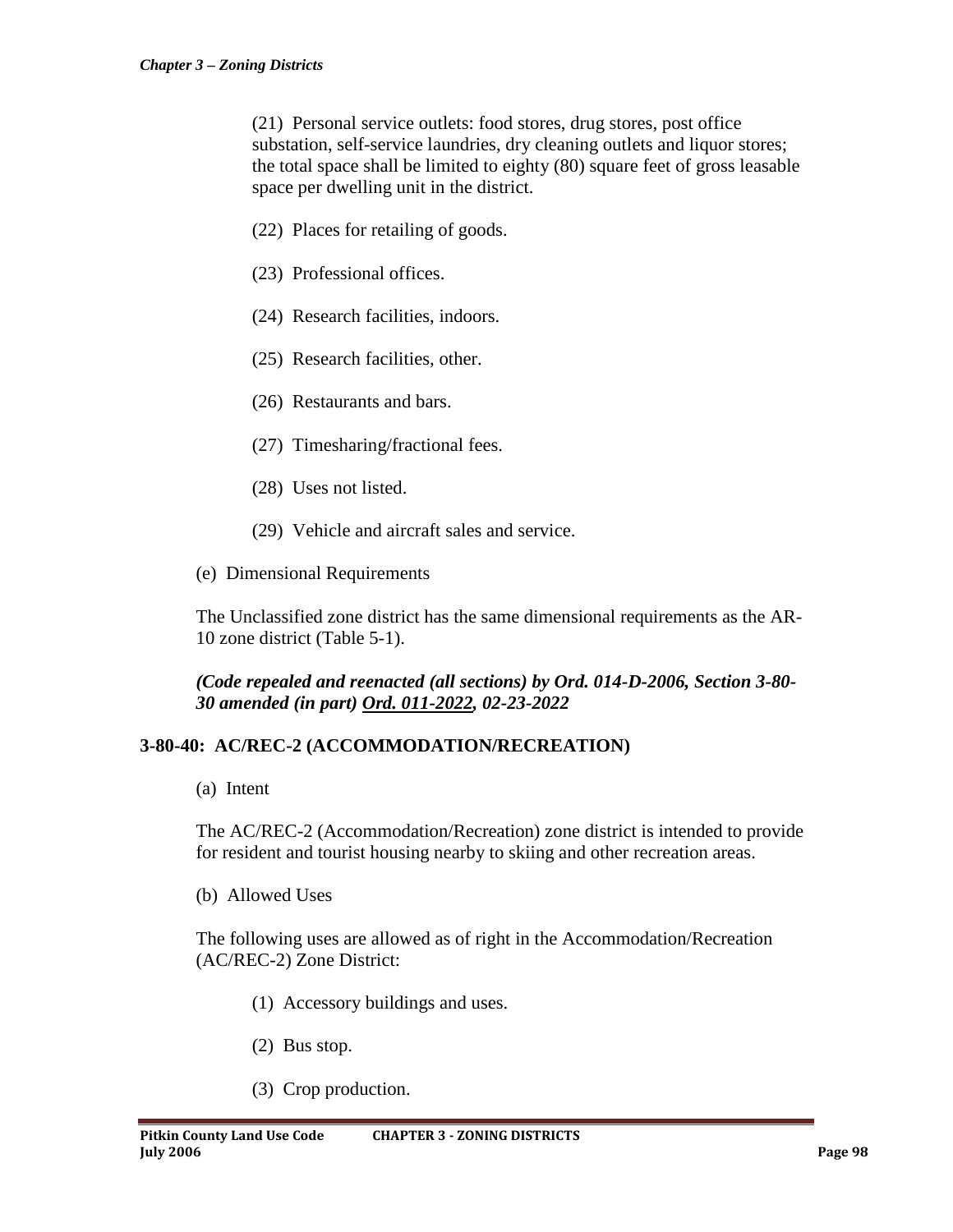- (4) Day care centers.
- (5) Duplex dwelling units.
- (6) Home occupations.
- (7) Multi-family dwelling units.
- (8) Manufactured home.
- (9) Parks, playgrounds, playing fields.
- (10) Single-family dwelling units.
- (11) Solar energy collectors (private use).
- (12) Trails.
- (c) Special Review Uses

The following uses are subject to special review and may be permitted if found to be in support of allowed principal uses:

- (1) Agriculture stands.
- (2) Alpine ski areas and support.
- (3) Amusement and entertainment establishments.
- (4) Caretaker dwelling units.
- (5) Cemeteries.
- (6) Churches.

(7) Club houses or recreational buildings used in connection with and accessory to a permitted outdoor recreational use.

- (8) Commercial automobile parking lots.
- (9) Commercial kennels and veterinary clinics.
- (10) Commercial riding stables.
- (11) Community health facilities.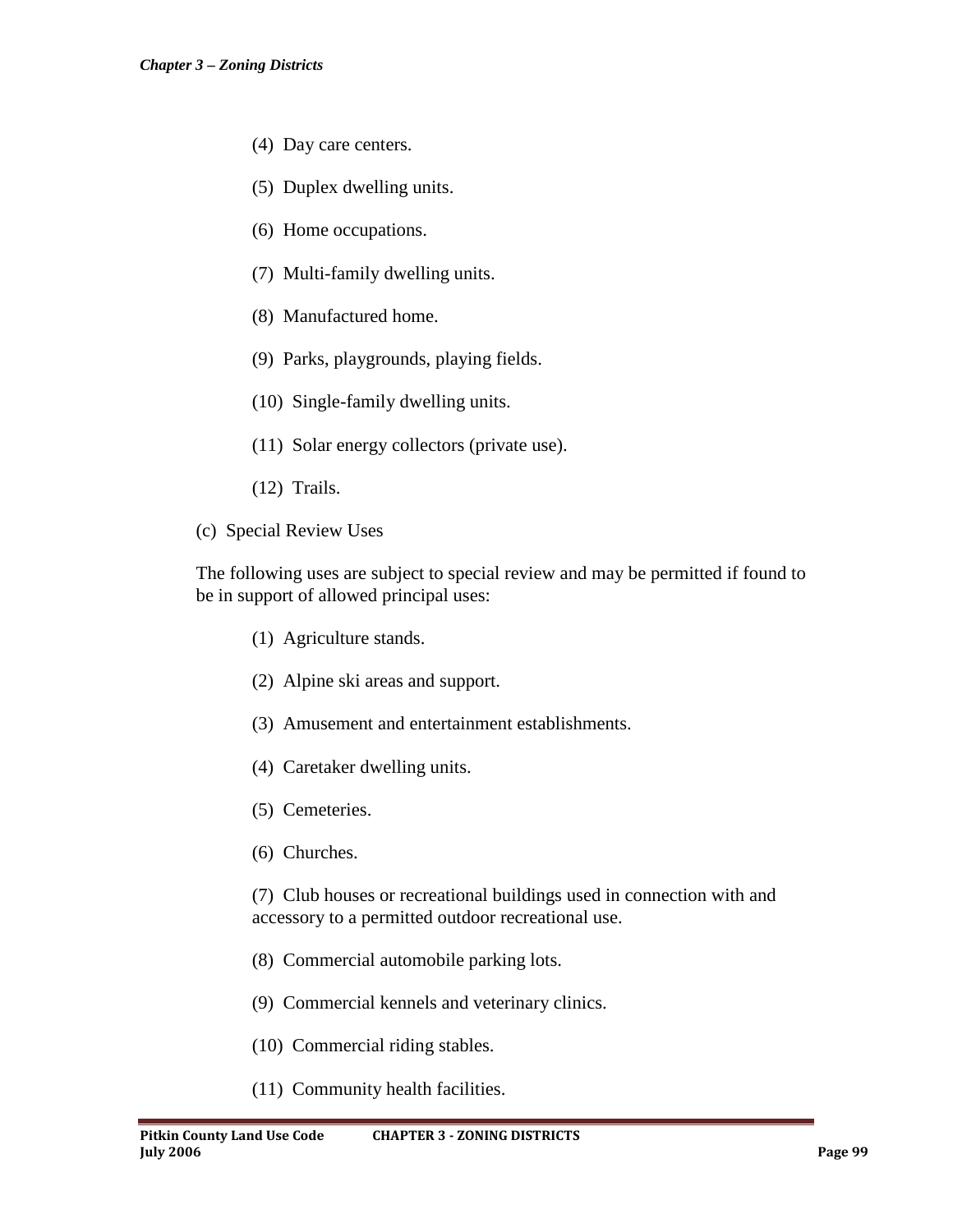- (12) Dormitory housing.
- (13) Farm buildings.
- (14) Golf courses.
- (15) Guest ranches.
- (16) Motel, hotels, lodges.
- (17) Nordic ski areas and support facilities.
- (18) Nursing, convalescent, rest, and retirement homes.
- (19) Outdoor recreational uses.

(20) Personal service outlets: food stores, drug stores, post office substation, self-service laundries, dry cleaning outlets and liquor stores; the total space shall be limited to eighty (80) square feet of gross leasable space per dwelling unit in the district.

(21) Places for retailing of goods (structures and businesses limited to twelve thousand (12,000) square feet of floor area per building).

- (22) Professional offices.
- (23) Radio transmitting station.
- (24) Resort cabins.
- (25) Restaurants and bars.
- (26) Satellite reception devices.
- (27) Schools/universities.
- (28) Sewage disposal areas/landfills/water plants.
- (29) Timesharing/fractional fees.
- (30) Transferable development rights (TDRs).

(31) Uses, activities and facilities permitted by special use permit issued by Federal agencies.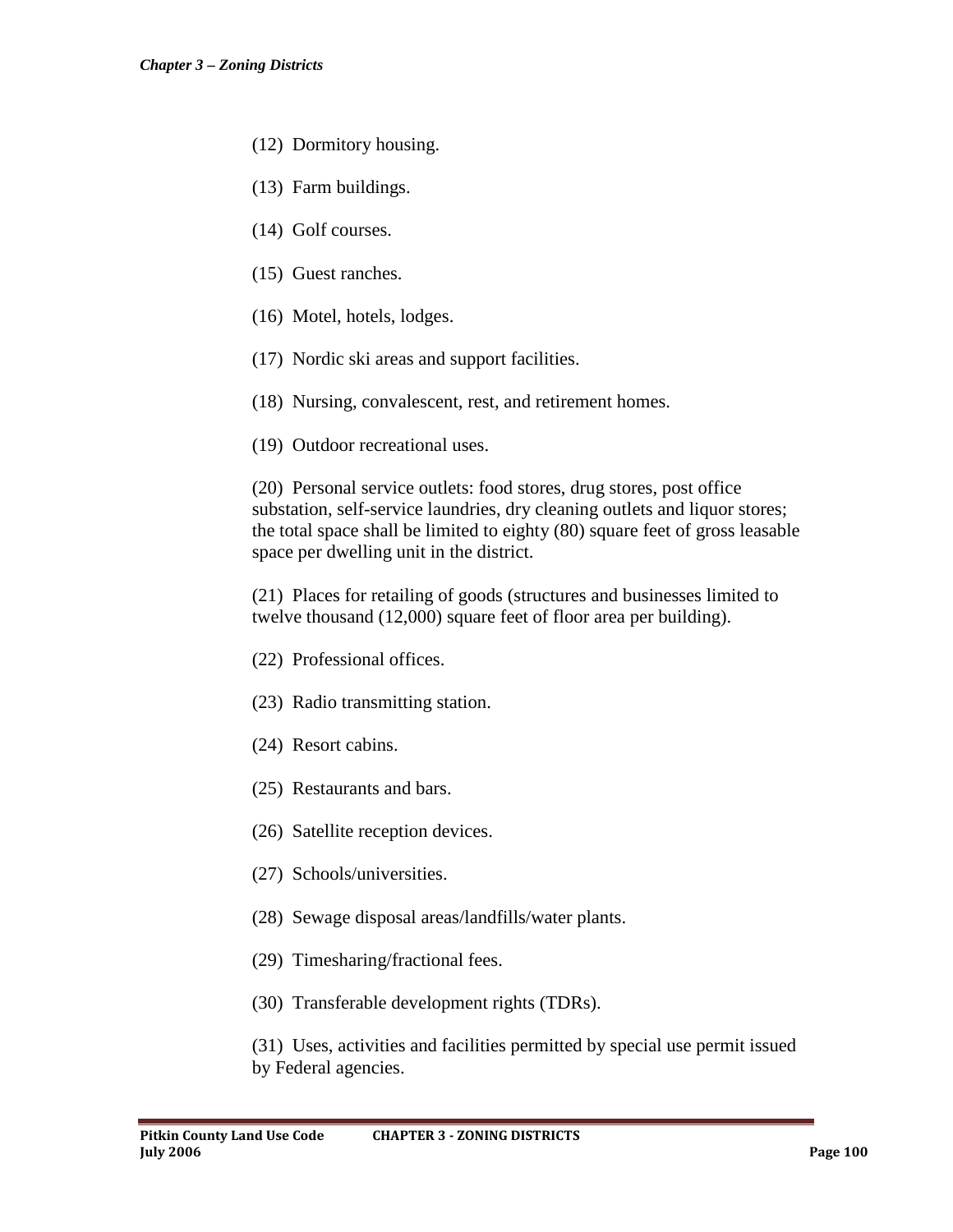(32) Water crossing and diversion.

#### (d) Prohibited Uses

The following uses are prohibited in the Accommodation/Recreation (AC/REC-2) Zone District:

(1) Airport.

(2) Animal production and husbandry services, and other farm and agricultural uses.

- (3) Commercial camping areas.
- (4) Commercial firewood splitting, storage and sales.
- (5) Employee dwelling units.
- (6) Equipment supplies and contraction or subcontraction.
- (7) Essential government and public utility uses, facilities and services.
- (8) Financial institutions.
- ((9) General services.
- (10) Helicopter and Fixed Wing Aircraft Loading and Unloading
- (11) Hospitals.
- (12) Junk yards.
- (13) Logging.
- (14) Medical/dental clinics.
- (15) Mineral exploration/mining concrete batch plants.
- (16) Mobile homes.
- (17) Offices.
- (18) Research facilities, indoors.
- (19) Research facilities, other.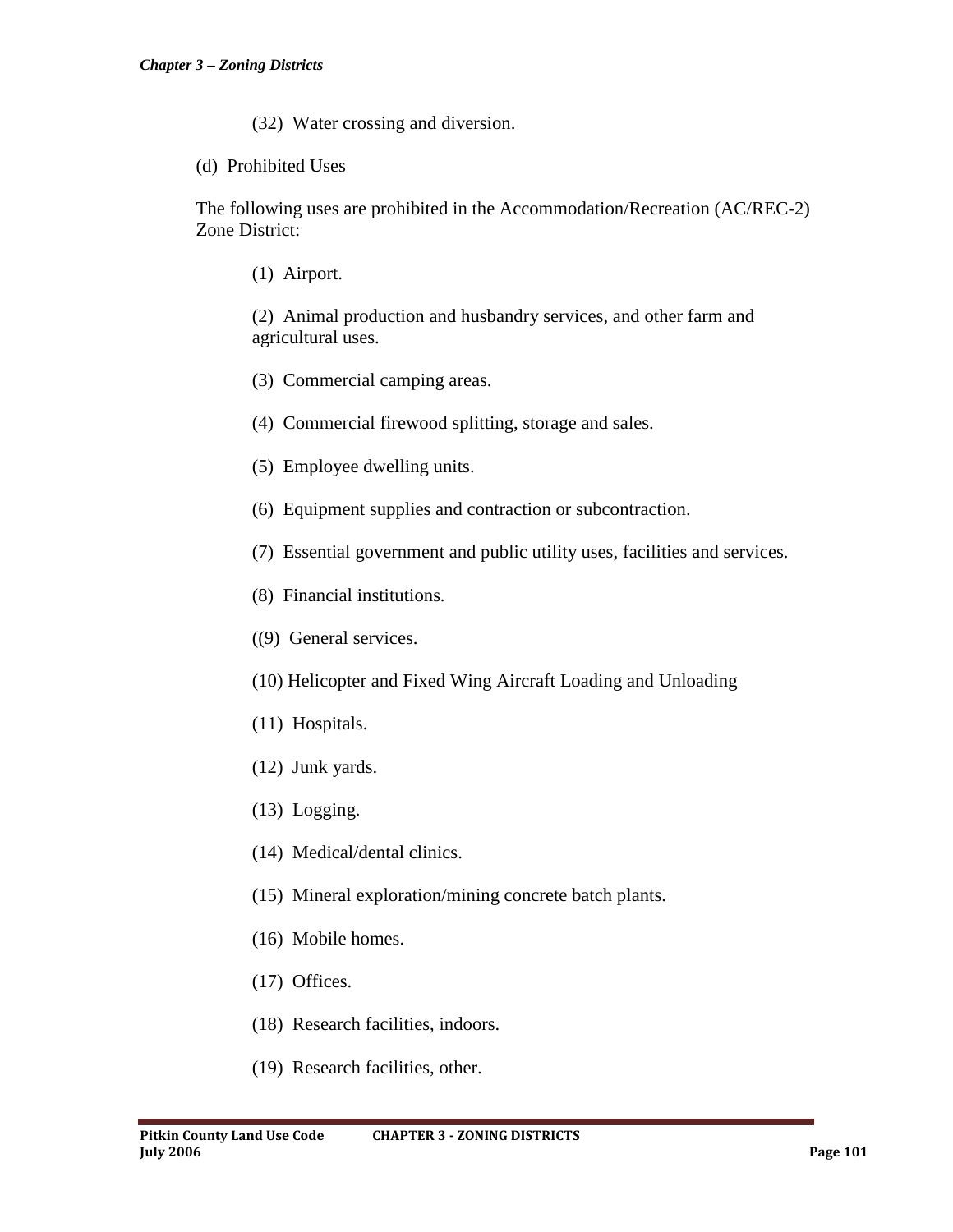- (20) Uses not listed.
- (21) Vehicle and aircraft sales and service.
- (e) Dimensional Requirements

The following dimensional requirements shall apply to all permitted and special review uses in the Accommodation/Recreation (AC/REC-2) Zone District:

- (1) Minimum lot area:
	- (a) Hotel/motel/lodge: two (2) acres.
	- (b) All other: one (1) acre.
- (2) Minimum Lot Area per Dwelling Unit:

(a) Hotel motel lodge (HML): two thousand two hundred (2,200) square feet.

(b) Multi-family (unlimited): five thousand five hundred (5,500) square feet.

(c) Multi-family (one-bedroom limited): three thousand two hundred (3,200) square feet.

(d) Multi-family (studio limited): two thousand five hundred  $(2,500)$  square feet.

(e) Other: one (1) acre.

(3) Minimum usable open space per dwelling unit: one thousand two hundred (1,200) square feet.

- (4) Minimum front yard setback: seventy-five feet (75').
- (5) Minimum side yard setback: twenty feet (20').
- (6) Minimum rear yard setback: twenty feet (20').
- (7) Minimum lot width: one hundred feet (100').
- (8) Maximum height principal structures: twenty-eight feet (28').
- (9) Maximum height accessory structures: twenty feet (20').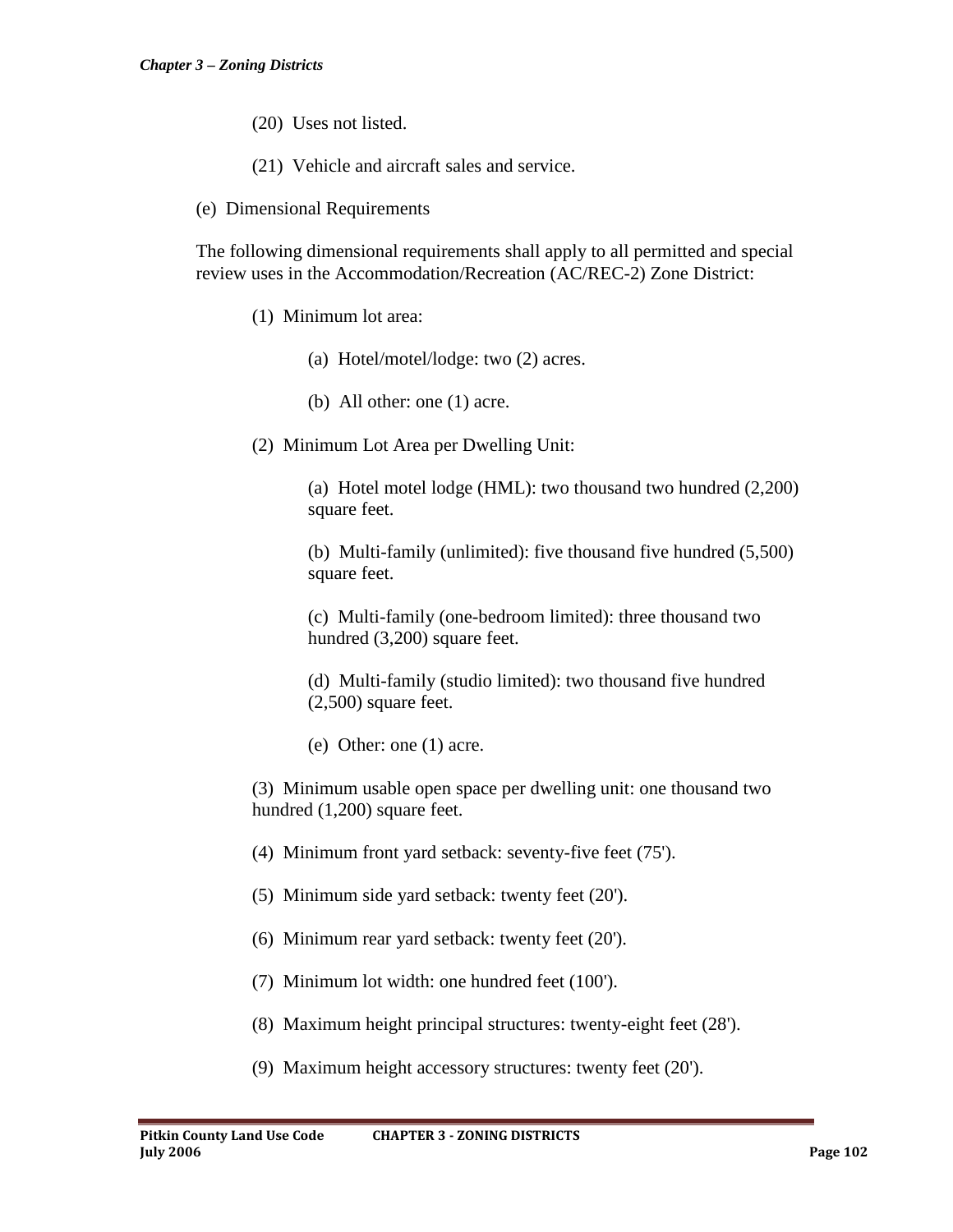(10) Maximum floor area ratio: .36.

**The Page Left Blank Intentionally**